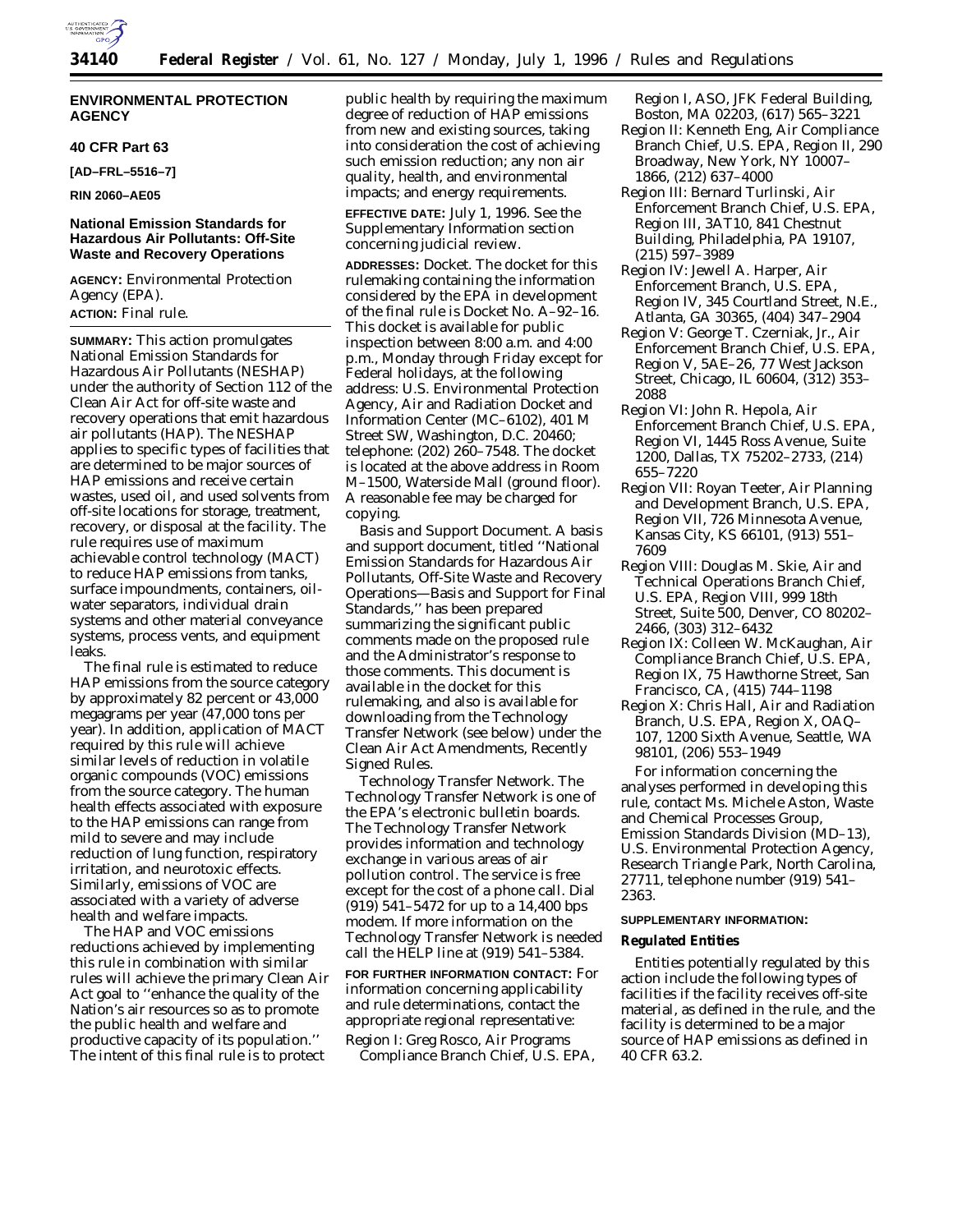| Category           | Examples of regulated entities                                                                                                                                                                                                                                                                                        |
|--------------------|-----------------------------------------------------------------------------------------------------------------------------------------------------------------------------------------------------------------------------------------------------------------------------------------------------------------------|
|                    | Businesses that operate any of the following: hazardous waste treatment, storage, and disposal facilities<br>(TSDF); RCRA exempt hazardous wastewater treatment facilities; nonhazardous wastewater treatment<br>facilities other than publicly-owned treatment works; used solvent recovery plants; RCRA exempt haz- |
| Federal Government | ardous waste recycling operations; used oil re-refineries.<br>Federal agency facilities that operate any of the waste management or recovery operations that meet the<br>description of the entities listed under the "Industry" category in this table.                                                              |

This table is not intended to be exhaustive, but rather provides a guide for readers regarding entities likely to be regulated by this action. This table lists the types of entities that the EPA is now aware could potentially be regulated by this action. Other types of entities not listed in the table could also be regulated. To determine whether your facility is regulated by the action, you should carefully examine the applicability criteria in § 63.680 of the rule. If you have questions regarding the applicability of this action to a particular entity, consult the person listed in the preceding **FOR FURTHER INFORMATION CONTACT** section.

## **Judicial Review**

The NESHAP for off-site waste and recovery operations was proposed in the **Federal Register** on October 13, 1994 (59 FR 51913). This **Federal Register** action announces the EPA's final decisions on the rule. Under section 307(b)(1) of the Act, judicial review of the NESHAP is available only by the petition for review in the U.S. Court of Appeals for the District of Columbia Circuit within 60 days of today's publication of this final rule. Under section 307(b)(2) of the Act, the requirements that are the subject of today's notice may not be challenged later in civil or criminal proceedings brought by the EPA to enforce these requirements.

The following outline is provided to aid in reading this preamble to the final rule.

- I. Background
	- A. Section 112 Statutory Requirements
	- B. Listing of Source Category
	- C. Public Participation in Rule Development
	- D. Relationship of Rule to Other EPA
	- Regulatory Actions
- II. Basis and Purpose
	- A. Purpose of Regulation
	- B. Source Category Description
	- C. Definition of Affected Sources
	- D. MACT Floor Determination
	- E. Format of Standards
- F. Unit-Specific Subparts
- G. Alternative Test Validation Method
- III. Summary of Impacts
- IV. Summary of Responses to Major Comments
- V. Summary of Changes Since Proposal
- VI. Administrative Requirements A. Docket
- B. Paperwork Reduction Act
- C. Executive Order 12866
- D. Regulatory Flexibility Act
- E. Unfunded Mandates
- F. Review
- VII. Statutory Authority

# **I. Background**

*A. Section 112 Statutory Requirements*

Section 112 of the Clean Air Act (Act) regulates stationary sources of hazardous air pollutants (HAP). This section of the Act was comprehensively amended under Title III of the 1990 Amendments to the Clean Air Act (1990 Amendments). In the 1990 Amendments, Congress listed 189 chemicals, compounds, or groups of chemicals as HAP. The EPA is directed by the 1990 Amendments to regulate the emission of these HAP from stationary sources by establishing national emission standards (i.e., National Emission Standards for Hazardous Air Pollutants or NESHAP).

Each NESHAP for a specific source category is technology-based and is developed based on application of Maximum Achievable Control Technology (MACT). Section 112(d)(2) of the 1990 Amendments defines MACT as ''\* \* \* the maximum degree of reduction in emissions of the HAP \* \* \* that the Administrator, taking into consideration the cost of achieving such emission reduction, and any nonair quality health and environmental impacts and energy requirements, determines is achievable for new or existing sources in the category or subcategory to which such emission standard applies \* \* \*.

# *B. Listing of Source Category*

Section 112(c) of the 1990 Amendments required the EPA to develop and publish a list of source categories that emit HAP for which NESHAP will be developed. This list is required under Section 112 to include all known categories and subcategories of ''major sources.'' The term ''major source'' is defined by the Act to mean ''any stationary source or group of stationary sources located within a contiguous area and under common control that emits or has the potential to emit, considering controls, in the aggregate 10 tons per year (ton/yr) or

more of any HAP or 25 ton/yr or more of any combination of HAP.''

The EPA published its initial list of HAP emission source categories in the **Federal Register** on July 16, 1992 (57 FR 31576). On this list, the EPA included one source category which the Agency intended to represent those waste management and recovery operations that would not be subject to air standards under other listed NESHAP source categories. This source category was titled on the initial list as ''solid waste treatment, storage, and disposal facilities.'' After publication of the initial source category list, the EPA decided that it was appropriate to change the title of the NESHAP source category to better reflect the types of operations for which the EPA intended to establish air standards under a NESHAP for the source category. Therefore at proposal, the EPA changed the title of the source category subject to ''off-site waste and recovery operations'' (see 59 FR 51918, October 13, 1994).

For the purpose of developing the rules for this source category, the term ''off-site'' is used in the context that the source category represents those waste management and recovery operations which receive material delivered, transferred, or otherwise moved to the plant or facility where the operation is located from a separate site. In other words, the material placed in the waste management or recovery operation is not produced or generated at the same site where the operation is located.

# *C. Summary of Public Participation in Rule Development*

The EPA published an advance notice of proposed rulemaking (ANPR) in the **Federal Register** on December 20, 1993 (58 FR 66336) to inform owners and operators of the potentially affected waste management and recovery operations and the general public of the planned scope of this NESHAP rulemaking. In the ANPR, the EPA requested information that would aid the Agency in the development of the rule. A 30-day comment period, from December 20, 1993 to January 19, 1994 was provided for interested parties to submit comments on the ANPR. The comments received by the EPA were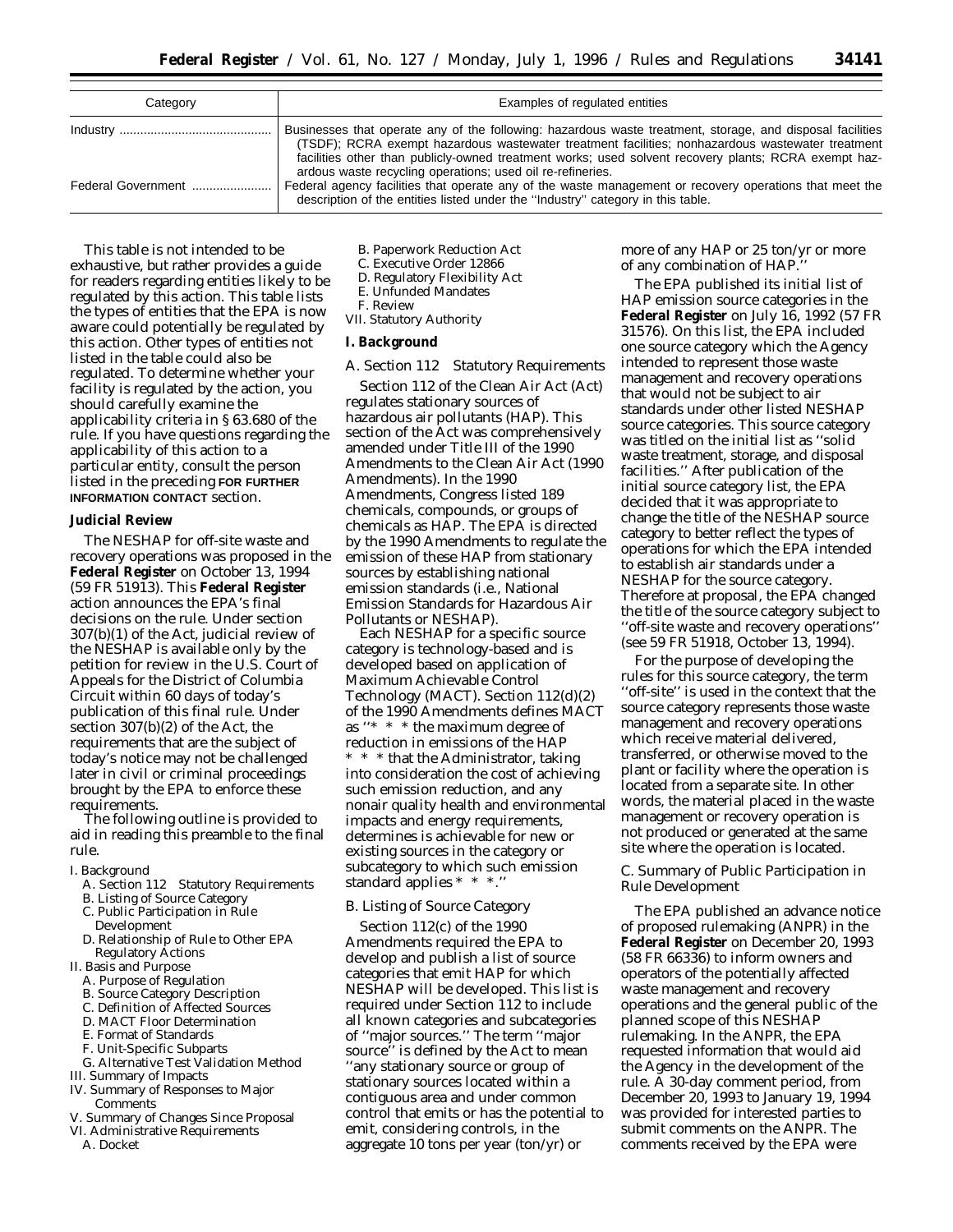considered in developing the proposed rule.

The EPA proposed the Off-Site Waste and Recovery Operations NESHAP on October 13, 1994 (refer to 59 FR 51913). A proposed regulatory text for the rule and the background information document (BID) (EPA–453/R–94–070a) that presented information used in the development of the proposed rule was made available to the public for review and comment. A 90-day comment period from October 13, 1994 to January 11, 1995 (an initial 60 days plus a 30 day extension) was provided to accept written comments from the public on the proposed rule. The opportunity for a public hearing was provided to allow interested persons to present oral comments to the EPA on the rulemaking. However, the EPA did not receive a request for a public hearing, so a public hearing was not held.

A total of 89 comment letters regarding the proposed Off-Site Waste and Recovery Operations NESHAP were received by the EPA. A copy of each comment letter is available for public inspection in the docket for the rulemaking (Docket No. A–92–16; see the **ADDRESSES** section of this notice for information on inspecting the docket). The EPA received 70 letters containing specific comments on the proposed Off-Site Waste and Recovery Operations NESHAP. The other 19 letters were regarding extension of the public comment period and requests for copies of the regulatory text. The EPA has had extensive follow-up discussions with various commenters regarding specific issues initially raised in their written comments that were submitted to the Agency during the comment period. Copies of correspondence and other information exchanged between the EPA and the commenters during the post-comment period are available for public inspection in the docket for the rulemaking.

All of the comments received by the EPA were reviewed and carefully considered by the Agency. Changes to the rule were made when the EPA determined it to be appropriate. A summary of the EPA's responses to selected major comments on the proposed rule is presented in Section IV of this notice. Additional responses to comments are presented in the basis and support document described in the **ADDRESSES** section of this notice.

# *D. Relationship of Rule to Other EPA Regulatory Actions*

# 1. Clean Air Act

Owners and operators of sites at which are located waste management

and recovery operations that are subject to Off-Site Waste and Recovery Operations NESHAP may also be subject to another NESHAP because of other operations conducted at the site. For example, a waste management or recovery operation receiving materials from off-site may be located at a synthetic organic chemical manufacturing plant that is subject to 40 CFR 63 subparts F, G, and H—National Emission Standards for Organic Hazardous Air Pollutants from the Synthetic Organic Chemical Manufacturing Industry (referred to hereafter in this notice as the ''HON'') or at a petroleum refinery that is subject to 40 CFR 63 subpart CC—National Emission Standards for Organic Hazardous Air Pollutants from Petroleum Refineries. At plants subject to both the Off-Site Waste and Recovery Operations NESHAP and another NESHAP, the Off-Site Waste and Recovery Operations NESHAP applies only to those specific waste management or recovery operations listed in the rule that receive off-site material. The Off-Site Waste and Recovery Operations NESHAP does not apply to other units or equipment components at the site that are not part of the waste management and recovery operations specified in the rule.

Some NESHAP already regulate air emissions from the off-site management of certain wastes containing HAP. To avoid duplication of requirements in these cases, the Off-Site Waste and Recovery Operations NESHAP does not apply to waste management units that either receive waste from units complying with all applicable regulations under the HON, or receive waste from units complying with all applicable requirements specified by § 61.342(b) under 40 CFR 61 subpart FF—National Emission Standards for Benzene Waste Operations for a plant at which the total annual benzene quantity is greater than or equal to 10 Mg/yr.

2. Resource Conservation and Recovery Act

The EPA establishes rules for the management of solid wastes under authority of the Resource Conservation and Recovery Act (RCRA). Under authority of subtitle C of RCRA, the EPA has established rules in 40 CFR parts 260 through 271 regulating the management of solid wastes determined to be hazardous waste. Municipal solid wastes and other types of nonhazardous solid wastes are regulated by rules established under authority of subtitle D of RCRA in 40 CFR Parts 257 and 258.

The Clean Air Act requires that the requirements of rules developed under the Act be consistent, but avoid duplication, with requirements of rules developed under RCRA. The final Off-Site Waste and Recovery Operations NESHAP includes several provisions to ensure that this directive of the Act is met. First, certain types of wastes regulated under RCRA are excluded outright from the definition of ''off-site material'' used to determine the applicability of the Off-Site Waste and Recovery Operation NESHAP. These wastes include household waste as defined in 40 CFR 258.2; waste that is generated by remedial activities required under the RCRA corrective action authorities (RCRA section 3004(u), 3004(v), or 3008(h)), CERCLA authorities, or similar Federal or State authorities; and radioactive mixed waste.

The EPA also is fully aware that at some sites managing hazardous wastes not generated onsite, the owner and operator of a hazardous waste treatment, storage, and disposal facility (TSDF) could be subject to both the Off-Site Waste and Recovery Operations NESHAP and RCRA air rules under subparts AA, BB, and CC of 40 CFR parts 264 and 265. At a particular TSDF, some waste management units may be required to use air emission controls under one or the other, but not both, the Off-Site Waste and Recovery Operations NESHAP and the RCRA rules. However, some other waste management units could be subject to using air emission controls to comply with both sets of rules. It is unnecessary for owners and operators of those waste management units subject to air standards under both sets of rules to perform duplicative testing and monitoring, keep duplicate sets of records, or perform other duplicative actions. The EPA has decided that the best way to eliminate any regulatory overlap is to amend the RCRA rules to exempt units that are using air emission controls in accordance with the requirements of Off-Site Waste and Recovery Operations NESHAP or any other applicable NESHAP. The EPA therefore plans to amend the RCRA rules this summer and expects that these revisions will be finalized prior to the effective dates of both rules.

# 3. Pollution Prevention Act

The Pollution Prevention Act of 1990 (42 U.S.C. 13101 et seq., Pub. L. 101– 508, November 5, 1990) establishes the national policy of the United States for pollution prevention. This act declares that: (1) Pollution should be prevented or reduced whenever feasible; (2) pollution that cannot be prevented or reduced should be recycled or reused in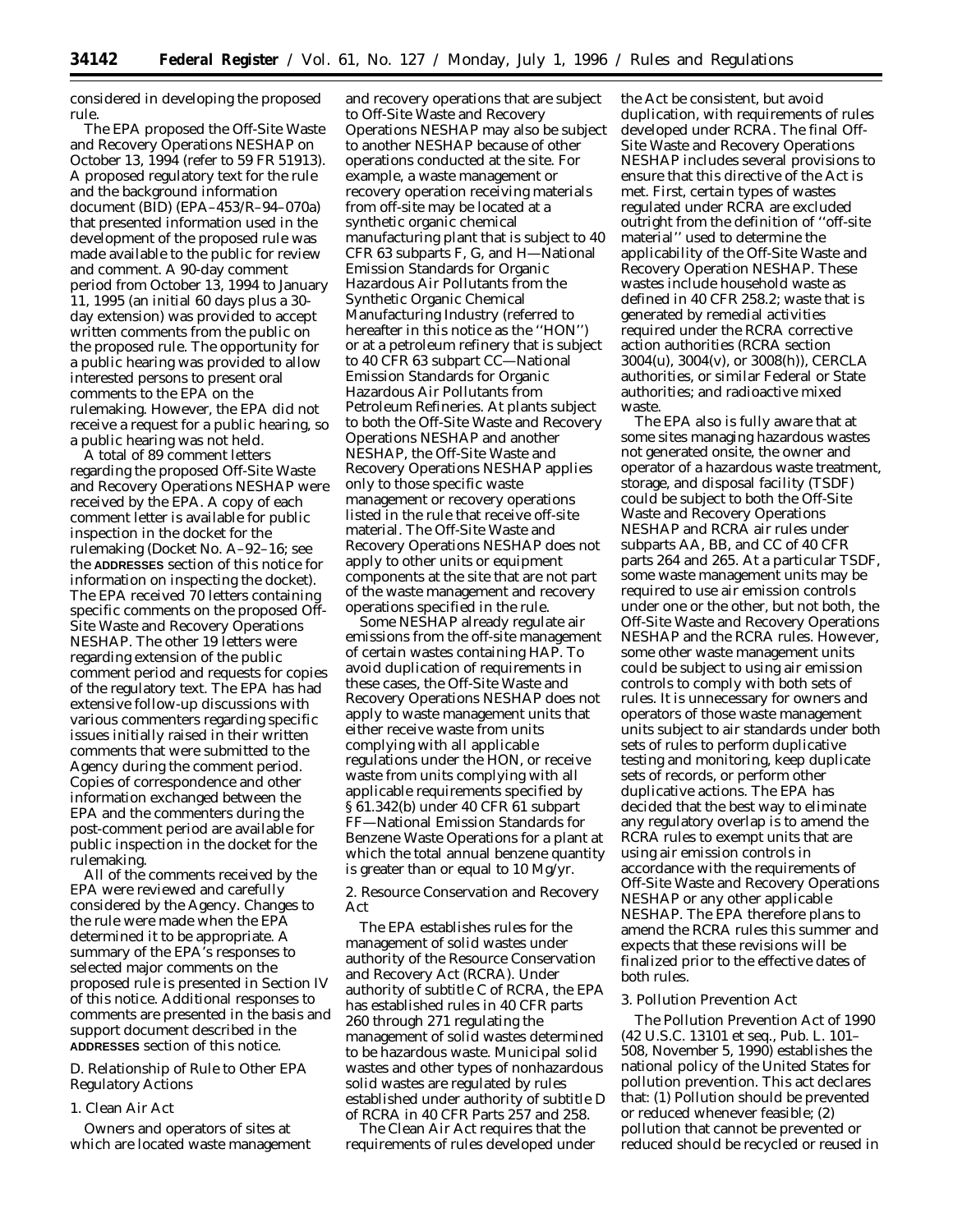an environmentally-safe manner wherever feasible; (3) pollution that cannot be recycled or reused should be treated; and (4) disposal or release into the atmosphere should be chosen only as a last resort.

Opportunities for applying pollution prevention to the Off-Site Waste and Recovery Operations NESHAP are basically limited to treatment to remove HAP (e.g., treatment of waste prior to its disposal). The off-site waste and recovery operations source category consists only of operations used to manage certain materials that have already been generated at other locations such as a manufacturing plant. Thus, there are no pollution prevention practices such as modifying the manufacturing process to reduce the quantity of HAP contained in materials or to recycle the materials back to the process which can be implemented once the material arrives at a site at which waste management and recovery operations subject to the NESHAP are located. The EPA has incorporated the pollution prevention policy into the NESHAP by requiring off-site materials be treated to remove or destroy HAP prior to management in units open directly to the environment. Thus, to the extent possible, pollution prevention has been considered in the development of this rulemaking. The Off-Site Waste and Recovery Operations NESHAP is consistent with the pollution prevention policy.

## **II. Basis and Purpose**

## *A. Purpose of Regulation*

The Clean Air Act was created in part ''to protect and enhance the quality of the Nation's air resources so as to promote the public health and welfare and the productive capacity of its population'' [Act section 101(b)(1)]. Title III of the 1990 Amendments establishes a control technology-based program to reduce stationary source emissions of HAP. The goal of section 112(d) of the 1990 Amendments is to apply such control technology to reduce emissions and thereby reduce the hazard of the HAP emitted from stationary sources.

This final rule is technology-based (i.e., based on application of MACT to off-site waste and recovery operations). The Clean Air Act strategy avoids the dependence on a risk-based approach which would be limited by incomplete information on what HAP are emitted, what level of emissions is occurring, what health and safety benchmarks are available to assess risk, what health effects may be caused by certain pollutants and how best to model these

effects, among other things. Because of these issues a quantitative risk assessment of the potential effects from the HAP emitted from off-site waste and recovery operations is not included in this rulemaking.

The EPA does recognize that the degree of adverse effects to health can range from mild to severe. The extent and degree to which the health effects may be experienced is dependent upon: (1) The ambient concentrations observed in the area; (2) duration of exposures; and (3) characteristics of exposed individuals (e.g., genetics, age, preexisting health conditions, and lifestyle) which vary significantly with the population. Some of these factors are also influenced by source-specific characteristics (e.g., emission rates and local meteorological conditions) as well as pollutant specific characteristics such as toxicity.

On a nationwide basis, the off-site waste and recovery operations at the facilities regulated by this rule emit significant quantities of organic HAP. Implementation of Off-Site Waste and Recovery Operations NESHAP will result in substantial reductions of these organic HAP emissions to the atmosphere. The final Off-Site Waste and Recovery Operations NESHAP will require control of material streams containing 1 or more of 98 specified compounds listed in Table  $\overline{1}$  of the rule. This table is subset of the 189 HAP compounds listed in the Clean Air Act. Following is a summary of the potential health and environmental effects associated with exposures, at some level, to the emitted pollutants that would be reduced by this NESHAP.

The range of potential human health effects associated with exposure to organic HAP include cancer, aplastic anemia, pulmonary (lung) structural changes, dyspnea (difficulty in breathing), upper respiratory tract irritation with cough, conjunctivitis, and neurotoxic effects (e.g., visual blurring, tremors, delirium, unconsciousness, coma, convulsions). The EPA estimates that implementation of the Off-Site Waste and Recovery Operations NESHAP will reduce nationwide organic HAP emissions by approximately 43,000 megagrams per year (Mg/yr). Thus, this rule has the potential for providing both cancer and noncancer related health benefits.

By requiring facilities to reduce organic HAP emitted from off-site waste and recovery operations, today's rule will also reduce emissions of volatile organic compounds (VOC). Many VOC react photochemically with nitrogen oxides in the atmosphere to form tropospheric ozone. A number of factors affect the degree to which VOC emission reductions will reduce ambient ozone concentrations.

Human laboratory and community studies have shown that exposure to tropospheric ozone levels that exceed the National Ambient Air Quality Standards (NAAQS) can result in various adverse health impacts such as alterations in lung capacity; eye, nose, and throat irritation; and aggravation of existing respiratory disease. Animal studies have shown increased susceptibility to respiratory infection and lung structure changes.

Among the welfare impacts from exposure to tropospheric ozone levels that exceed the ozone NAAQS are damage to selected commercial timber species and economic losses for commercially valuable crops such as soybeans and cotton. Studies have shown that exposure to ozone can disrupt carbohydrate production and distribution in plants. The reduction in carbohydrate production and allocation can lead to reduced root growth, reduced biomass or yield, reduced plant vigor (which can cause increased susceptibility to attack from insects and disease and damage from cold) and diminished ability to successfully compete with more tolerant species. These effects have been observed in native vegetation in natural ecosystems as well as for selected number of commercial trees and agricultural crops that have been studied.

Although the final Off-Site Waste and Recovery Operations NESHAP does not specifically require control of VOC emissions, the organic emission control technologies upon which the final rule is based also significantly reduce VOC emissions from the source category. The EPA conservatively estimates that implementation of the Off-Site Waste and Recovery Operations NESHAP will reduce nationwide VOC emissions from the source category by 52,000 Mg/yr. Therefore, it is anticipated that additional health and welfare benefits will be associated with this reduction in VOC emissions.

## *B. Source Category Description*

The final Off-Site Waste and Recovery Operations NESHAP only applies to certain waste management and recovery operations at those sites determined to ''major sources'' as defined in section  $112(a)(1)$  of the 1990 Amendments. This means those plants or facilities where the stationary sources located within a contiguous area and under common control emit or have the potential to emit, considering controls, in total 10 ton/yr or more of any single HAP or 25 ton/yr or more of any combination of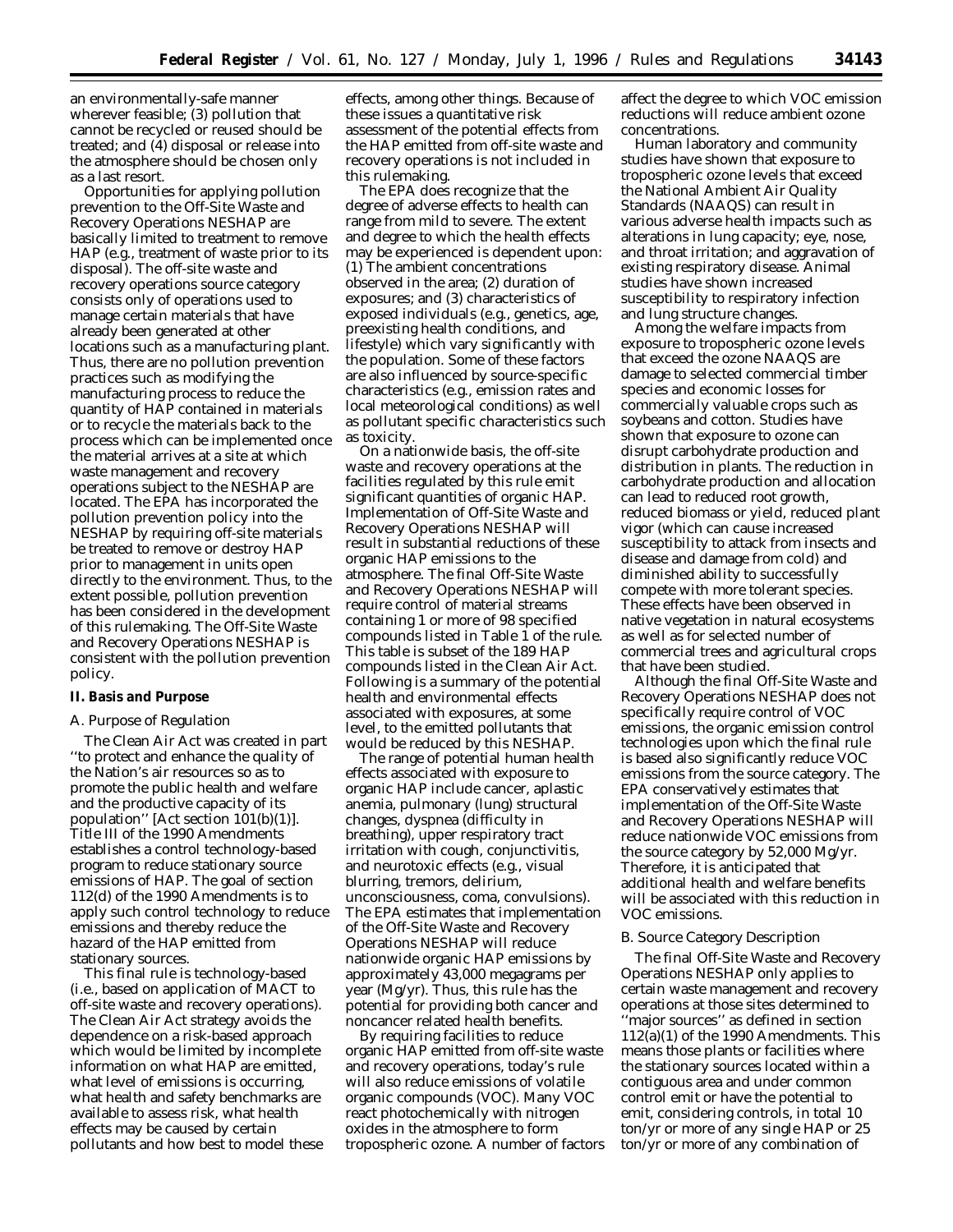HAP. Waste management and recovery operations receiving materials from offsite that are located at plants or facilities which are area sources are not being regulated at this time. These area sources could be considered at a future date by the EPA for regulation as part of the area source strategy authorized under section 112(k) of the Act.

At proposal, the EPA identified the types of waste management and recovery operations the Agency was considering for inclusion in the off-site waste and recovery operations source category. In response to public comments on the proposed rule and considering decisions made by the Agency since proposal regarding other related rulemakings, the EPA has reconsidered the types of waste management and recovery operations to be regulated under the Off-Site Waste and Recovery Operations NESHAP. The EPA reviewed information used for the source category impact analysis at proposal and evaluated new information provided to the Agency since proposal by commenters. As a result of this review, the EPA decided that the final Off-Site Waste and Recovery Operations NESHAP should not apply to owners and operators of certain operations originally considered to be in the scope of the rulemaking. The rationale for including or excluding specific waste management or recovery operations in the final rule applicability is presented below.

Facilities where operations are conducted to treat, store, and dispose of wastes determined to be hazardous wastes under RCRA may be subject to organic air emission standards under 40 CFR parts 264 and 265. At these facilities, referred to under the RCRA rules as a hazardous waste treatment, storage, and disposal facility (TSDF), a RCRA hazardous waste may be generated at the same site where a TSDF is located, or may be generated at one site and then transported to a TSDF at a separate location. At TSDF where RCRA hazardous waste is received from off-site, certain types of waste management units such as wastewater treatment tanks and hazardous waste recycling units can be exempted from the air standards specified in 40 CFR parts 264 and 265. Many (but not all) TSDF are expected by the EPA to be located at sites that are major sources of HAP emissions. Therefore, the EPA decided that the final Off-Site Waste and Recovery Operations NESHAP be applicable to hazardous waste TSDF as well as to sites where waste or recovery operations managing hazardous waste are performed and the entire operation is exempted under RCRA from the air

standards in subparts AA, BB, and CC under 40 CFR parts 264 and 265.

Wastewater treatment facilities are operated by public entities and private companies throughout the United States for the treatment of wastewaters other than those that are RCRA hazardous wastewaters. Publicly owned treatment works (POTW) are not included in the off-site waste operations source category because POTW are listed as a separate NESHAP source category. A review of nationwide survey data by the EPA indicates that privately-owned wastewater treatment plants are operated at some locations in the United States for which the predominate function performed at the site is to treat wastewaters received from off-site. Although a wastewater may not be a RCRA hazardous waste, this wastewater can still contain significant quantities of HAP. The EPA concluded this group of wastewater treatment plants would not be subject to other NESHAP and would likely include some individual facilities that are major sources of HAP emissions.

Used oils from motor vehicles and other sources can contain HAP. While the management of used oils which are recycled is regulated by separate rules promulgated by the EPA under section 3014 of RCRA, these RCRA rules do not specifically establish air standards for used oil management operations. A major portion of the used oil is processed for sale as fuel for burning in boilers, furnaces, and space heaters. The remainder of the recycled used oil is sent to facilities categorized as ''used oil re-refiners.'' At these facilities the used oil is processed into base lube oil stocks and other products. The EPA determined that some used oil rerefining facilities are likely to be major sources of HAP emissions. Consequently, the EPA decided that the final Off-Site Waste and Recovery Operations NESHAP apply to operations that reprocess or re-refine used oil and are subject to regulation under 40 CFR 279 subpart F–Standards for Used Oil Processors and Refiners.

Another recovery operation analogous to used oil re-refining operations is solvent recovery operations. Organic solvents are used in many types of businesses to clean oils, grease, dirt, or other foreign matter from mechanical parts and like items. These used organic solvents are often collected and reprocessed by a company for re-sale as a product or for use by another company as a process feedstock. The EPA expects that some solvent recovery operations could be major sources of HAP emissions. Therefore, the EPA decided that the final Off-Site Waste and

Recovery Operations NESHAP be applicable to operations that reprocess or re-refine used solvents except in situations where the operation is not part of a chemical, petroleum, or other manufacturing process that is required to use air emission controls by another subpart of 40 CFR part 63.

Many landfill facilities operated in the United States are used for disposal of waste received from off-site. Municipal solid waste (MSW) landfills are not included in the off-site waste and recovery operations source category because these facilities are listed as a separate NESHAP source category. However, other landfill facilities operate in the United States which are not MSW landfills and accept only nonhazardous wastes. It is the EPA's understanding that landfills used for disposal of construction/demolition debris do not accept wastes containing significant amounts of organic HAP. One commeter submitted to the EPA additional information regarding operations, waste characterizations, and HAP emission estimates from industrial waste landfills. The potential for some industrial waste landfills to be a major source is possible due to special circumstances (e.g., accepting predominately soils contaminated with organics). However, under current operating practices, the EPA concluded that it is unlikely that any of the existing industrial waste landfills nationwide is a major source of HAP emissions. Therefore, the EPA decided that the final Off-Site Waste and Recovery Operations NESHAP not be applicable to any landfill facilities.

Some wastes generated during oil and gas exploration and production (E&P) are subsequently transferred to operations at other locations for centralized treatment or disposal. At proposal, the EPA identified these centralized treatment and disposal operations as waste management operations that would be subject to the Off-Site Waste and Recovery Operations NESHAP. Additional information was received by the EPA from commenters on the proposed rule regarding the nature of E&P operations as presently practiced in oil and gas production fields. Upon further consideration, the EPA decided it is not necessary to include E&P waste operations under the final Off-Site Waste and Recovery Operations NESHAP. Instead, the EPA is planning to address these sources under the Oil and Gas Production NESHAP currently being developed by the Agency.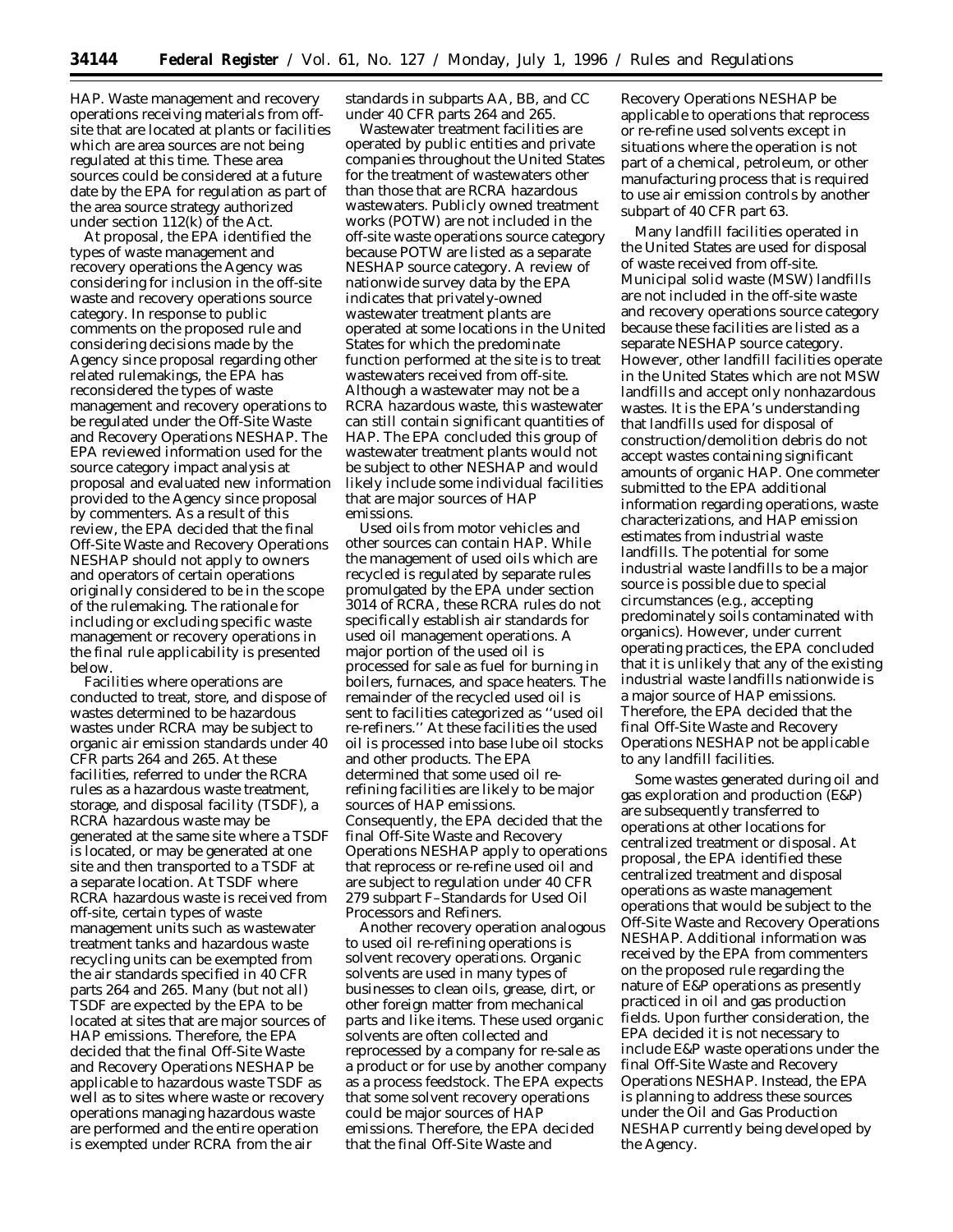# *C. Definition of Affected Source*

For the purpose of implementing NESHAP under 40 CFR Part 63, ''affected source'' is defined to mean the stationary source, or portion of a stationary source that is regulated by a relevant standard or other requirement established pursuant to section 112 of the Act. Each relevant standard is to designate the ''affected source'' for the purposes of that standard. Within a source category, the EPA decides which HAP emission sources (i.e., emission points or groupings of emission points) are most appropriate for establishing separate emission standards in the context of the Clean Air Act statutory requirements and the industry operating practices for the particular source category.

At proposal, the EPA considered different options for defining ''affected source'' for the Off-Site Waste and Recovery Operations NESHAP ranging from using a broad definition (e.g., the entire plant or facility site) to narrow definitions (e.g., individual emission points) (59 FR 51923). The EPA proposed using the narrowest definition of affected source for the Off-Site Waste and Recovery Operations NESHAP by defining the affected sources to be each of the individual emission point types identified for the rule (e.g., each individual tank). The EPA received comments that its proposed designation of affected source for the Off-Site Waste and Recovery Operations NESHAP was too restrictive and would complicate an owner's or operator's determination of when reconstruction of a source has occurred triggering the requirement to comply with the standards for new sources. Upon consideration of these comments, the EPA decided that using a broader definition is a more appropriate approach for defining the affected sources for the Off-Site Waste and Recovery Operations NESHAP.

Designating the affected source for the Off-Site Waste and Recovery Operations NESHAP as the entire plant site was rejected by the EPA. This approach would allow the MACT floor to be established by the plant-wide emission reduction indicative of the level that is achieved by the best performing 12 percent of the existing sources. Application of a single MACT floor to all of the emission points located at the plant site and selected for control under the Off-Site Waste and Recovery Operations NESHAP would be difficult, if not technically infeasible, for several reasons. First, the EPA's data base for the off-site waste and recovery operations NESHAP lacks sufficient data regarding the type of information

required to implement this approach for the source category. Also, the mechanism by which organic HAP are emitted to the atmosphere and the types of controls relevant for reducing these air emissions is not the same for all of the emission point types identified for off-site waste and recovery operation source category. For example, covers frequently are installed on tanks to control air emissions while work practice programs are used to control air emissions from equipment leaks. Furthermore, not all waste management and recovery operations at a particular plant site may be subject to this rulemaking because they are not used to manage off-site material, as defined in the rule.

A second approach is to designate several different affected sources by grouping the similar emission points for each waste management and recovery operation used at the plant site to manage off-site materials. Under this approach, each affected source consists of the group of similar emission point types for the entire sequence of units or equipment components in which a particular off-site material is managed at the site. An example of such a group of emission points is the collection of tanks, containers, surface impoundments, and similar units that are used at a site to manage a waste from the point where the waste is received at the site to the point where the material enters an on-site disposal unit not regulated under this rule (e.g., waste incinerator, landfill unit). An individual MACT floor is established for the entire group of emission points comprising each designated affected source.

This second approach offers several advantages for implementing the Off-Site Waste and Recovery Operations NESHAP. Designating the affected source to be a group of similar emission point types ensures that air emission controls of equivalent performance are applied at the same time to all of the units used to manage a particular offsite material stream. In contrast, had the EPA maintained the proposed designation for the affected sources (i.e., each individual emission point), situations could have occurred where an owner or operator was required to use controls on a new tank (or other newly installed unit) downstream of existing tanks managing the same off-site material but not required to use air emission controls under the rule. This would be an inefficient application of air emission controls since a significant portion of the HAP contained in the offsite material likely would have escaped to the atmosphere before the material entered the controlled unit. The

approach also provides a logical grouping of equipment by which an owner or operator readily can determine when reconstruction of the affected source triggers the air emission control requirements under the rule for new sources. Therefore, for the final off-site waste and recovery operations NESHAP, the EPA decided to designate the affected sources by three distinct groups of the emission point types for the waste management and recovery operation subject to using air emission controls under the rule.

The first group of similar emission points designated to be an affected source for the Off-Site Waste and Recovery Operations NESHAP is the group of tanks, containers, surface impoundments, oil-water and organicwater separators, individual drain systems and other stationary material conveyance systems used to manage offsite material in each of the waste management and recovery operations specified in the rule that are located at the plant site. The units regulated under this affected source designation are collectively referred to hereafter in this notice as ''off-site material management units.''

The second the group of similar emission points designated to be an affected source for the Off-Site Waste and Recovery Operations NESHAP is process vents on units used to manage off-site material in each of the waste management and recovery operations specified in the rule that are located at the plant site. As defined for the rule, a process vent is an open-ended pipe, stack, or duct used for passage of gases, vapors, or fumes to the atmosphere and this passage is caused by mechanical means (such as compressors or vacuumproducing systems) or by processrelated means (such as volatilization produced by heating). A stack or duct used to exhaust combustion products from an enclosed combustion unit (e.g., boiler, furnace, heater, incinerator) is not a process vent for this rulemaking.

The third group of similar emission points designated to be an affected source for the Off-Site Waste and Recovery Operations NESHAP is the group of equipment components prone to emitting HAP as a result of equipment leaks. This group of equipment consists of pumps, compressors, agitators, pressure relief devices, sampling connection systems, open-ended valves and lines, valves, connectors, and instrumentation systems that contain or contact off-site material in each of the waste management and recovery operations specified in the rule that are located at the plant site.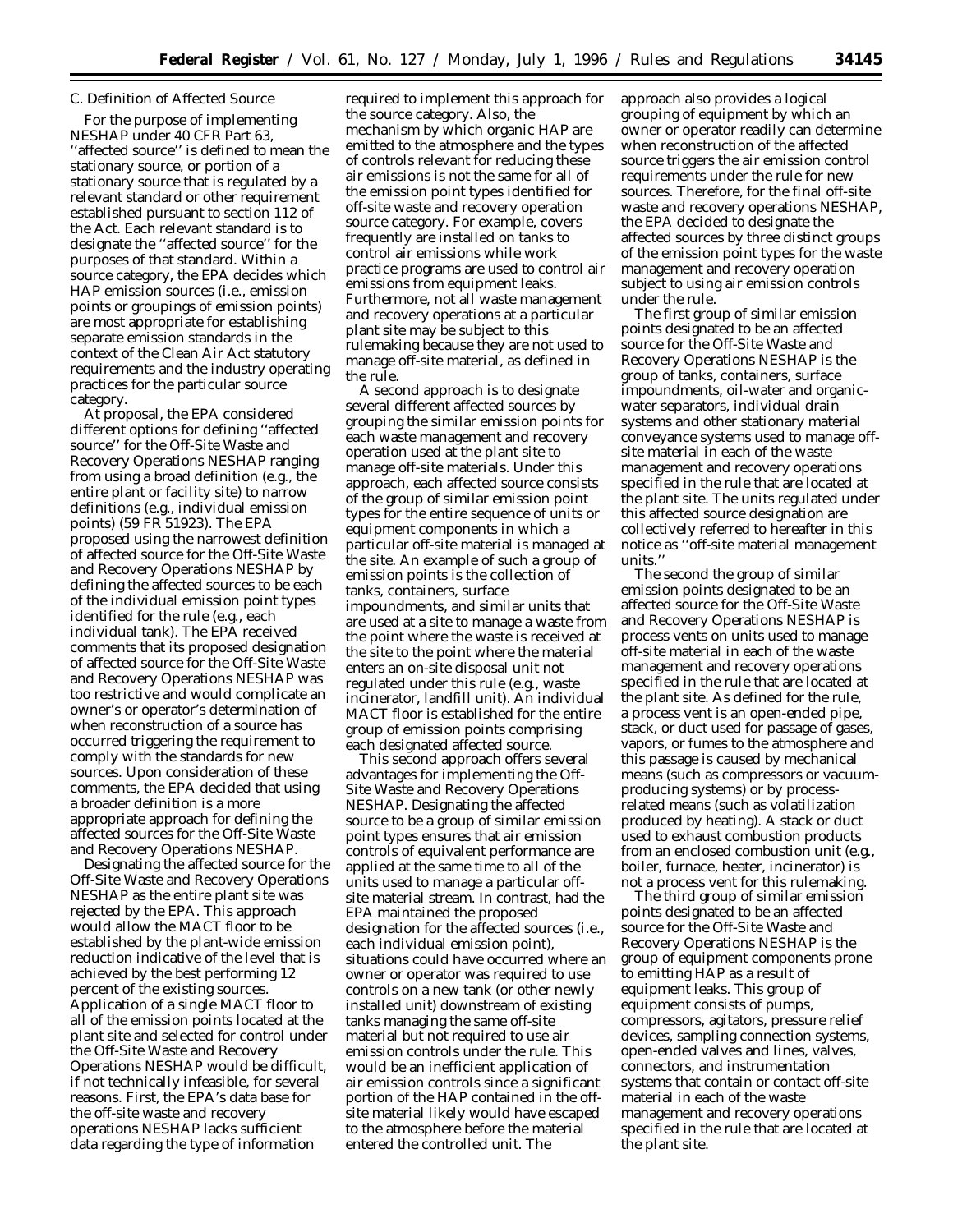## *D. MACT Floor Determination*

Specific statutory directives set out in section 112 of the 1990 Amendments require the EPA to establish standards under a NESHAP to reflect application of maximum achievable control technology (MACT). A statutory minimum or baseline level of HAP emission control that the EPA can select to be MACT for a particular source category is defined under section 112(d)(3) of the 1990 Amendments, and is referred to as the ''MACT floor.'' For new sources, the MACT floor is the level of HAP emission control that is achieved in practice by the best controlled similar source. The statute allows standards under a NESHAP for existing sources to be less stringent than standards for new sources. The determination of MACT floor for existing sources is dependent on the nationwide number of existing sources within the source category. The off-site waste and recovery operations source category contains more than 30 existing sources nationwide. For a source category with 30 or more existing sources, the MACT floor is the average emission limitation achieved by the best performing 12 percent of the existing sources.

Once the MACT floors are determined for new and existing sources in a source category, the EPA must establish standards under a NESHAP that are no less stringent than the applicable MACT floors. The Administrator may promulgate standards that are more stringent than the MACT floor when such standards are determined by the EPA to be achievable taking into consideration the cost of implementing the standards as well as any non-air quality health and environmental impacts and energy requirements.

## 1. MACT Floor for Existing Sources

a. *Off-site Material Management Units*. As discussed in Section II.C of this notice, the EPA has revised the affected source designation for the offsite material management units at a plant site subject to the Off-Site Waste and Recovery Operations NESHAP. For the final rule, the designated affected source is the group of off-site material management units (e.g., tanks, surface impoundments, containers, oil-water and organic-water separators, individual drain systems and other stationary transfer systems) in each of the waste management and recovery operations specified in the rule that are located at the plant site. Because the MACT floor determination for these off-site material management units used at proposal was based on the application of the floor to

individual units rather than the group of units, the EPA reconsidered the MACT floor determination following revision of the affected source designation for the rule.

The EPA reviewed site-specific information in the source category data base regarding existing air emission control practices for off-site material management units. In addition, the EPA considered the air emission controls that off-site material management units could be required to use by new air rules promulgated since the Off-Site Waste and Recovery Operations NESHAP was proposed (e.g., air rules for hazardous waste tanks, surface impoundments, and containers in subpart CC under 40 CFR parts 264 and 265).

Based on the EPA's review of the air emission control information in the data base for the off-site waste and recovery operations source category, the Agency concluded that most groups of off-site material management units (significantly more than 12 percent) manage off-site material, at a minimum, in covered units. A portion of these offsite material management units use more effective air emission controls such as venting the covered unit to a control device. However, based on the information available to Agency, the EPA cannot definitively determine whether the higher level of air emission control achieved by that portion of units using controls in addition to covers is representative of the average of the top 12 percent of all existing off-site material management units. Thus, the EPA decided to establish the MACT floor control technology for the existing off-site material managements as use of a cover.

For other source categories, the EPA has established whether a particular unit warrants the use of air emission controls under rules for the source category on the basis of a characteristic parameter for the materials placed in the unit (e.g., vapor pressure or organic concentration). The EPA believes that using this approach provides an effective and enforceable means for identifying the units that warrant air emission controls while excluding those units for which installation of controls is unnecessary because the units have no or little potential for HAP emissions. Consequently, to complete the definition of the MACT floor for this affected source, an applicability cutoff provision (referred to hereafter in this notice as an ''action level'') is needed to identify which off-site material management units use the selected air emission controls.

Establishing an action level required first selecting an appropriate format for the action level that allows the value to be relatively simple to be determined by an owner or operator and expeditiously checked by EPA or State enforcement personnel. For the proposed rule, the EPA evaluated several possible action level formats and decided that an action level based on the volatile organic HAP concentration (VOHAP) of the off-site materials is appropriate for identifying those units which emit HAP and warrant the application of air emission controls.

The data available to the EPA at this time for the off-site waste and recovery operations source category are insufficient to perform a rigorous statistical analysis for the purpose of establishing the minimum VOHAP concentration value for off-site material management units currently using air emission controls. From a qualitative perspective, application of air emission controls under the Off-Site Waste and Recovery Operations NESHAP is not needed when a material managed in an uncontrolled unit has little or no potential for HAP emissions. In general, these off-site materials can be characterized as materials having low VOHAP concentrations.

The EPA considered a range of possible values to establish the VOHAP concentration limit for the Off-Site Waste and Recovery Operations NESHAP. The EPA proposed a VOHAP concentration value of 100 ppmw to be used as the action level for the rule. However, in proposing this value, the EPA acknowledged that some off-site material management units subject to the Off-Site Waste and Recovery Operations NESHAP could be subject to other NESHAP and NSPS with differing action levels. The EPA therefore requested comment on establishing the VOHAP concentration action level for the rule at 100 ppmw, as well as information that could be used to support alternative action levels such as 500 ppmw (59 FR 51924). The EPA received comments stating that the 100 ppmw VOHAP concentration action level proposed by the EPA for the Offsite Waste and Recovery Operations NESHAP is inappropriate and inconsistent with other applicable NSPS and NESHAP and recommending that the EPA select a higher action level for the rule.

The EPA considered the comments received regarding the proposed action level, other revisions to the final Off-Site Waste and Recovery Operations NESHAP, and changes that the EPA anticipates making for other waste and wastewater related rules. The EPA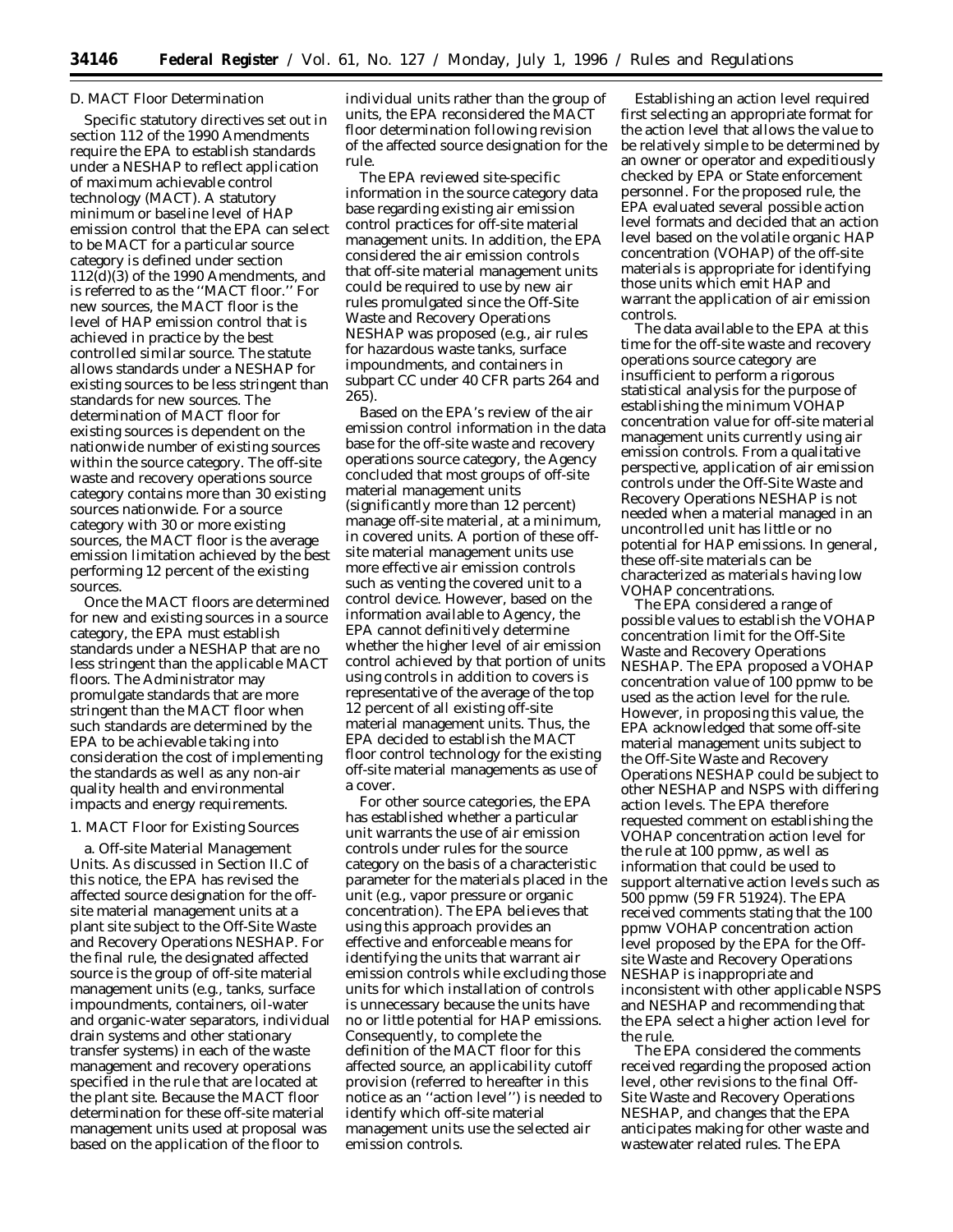concluded that a reexamination of the MACT floor action level determination was appropriate. Based on consideration of the information available to the Agency regarding HAP emissions from waste management and recovery operations receiving off-site material, the EPA has concluded that a VOHAP concentration value of 500 ppmw best represents the MACT floor for existing off-site material management units using covers.

Having established the MACT floor for existing off-site material management units, the EPA consider control options that are more stringent than the MACT floor based on the air emission control requirements under existing EPA rules for HAP emission sources similar to off-site material management units (e.g., air standards for tanks under the HON, air standards for tanks, surface impoundments, and containers at hazardous waste TSDF under 40 CFR parts 264 and 265). These existing rules establish requirements for application of controls more effective than covers on certain categories of tanks, containers, and other units based on air emission potential related characteristics such as the capacity of the unit and the vapor pressure of the material managed in the unit. In the development of these other rules, the EPA determined for these particular units that the more effective controls are appropriate for control of the pollutants emitted from the units and that implementing these controls is costeffective. Therefore, for the Off-Site Waste and Recovery Operations NESHAP the EPA concluded that it is reasonable to establish standards for certain off-site waste management units that are more stringent than the MACT floor when such standards are determined by the EPA to be appropriate and consistent with the control requirements for similar HAP emission sources under other existing EPA rules.

b. *Process Vents*. The MACT floor for affected sources consisting of process vents is the same MACT floor used at proposal with one revision to the action level. As discussed in the proposal notice (59 FR 51925), this MACT floor is based on adapting, to the extent applicable and relevant to the Off-Site Waste and Recovery Operations NESHAP, the air emission standards for process vents on hazardous waste management units and recycling units under 40 CFR 264 subpart AA and 40 CFR 265 subpart AA. The action level identifying application of air emission controls on process vents has been revised to be consistent with the 500 ppmw action level selected for MACT

floor for off-site material management units. The control technology selected for the floor is connecting the process vents to appropriate control devices such that an organic HAP emission control efficiency of 95 percent or more is achieved.

c. *Equipment Leaks.* The same MACT floor selected at proposal is used for affected sources consisting of the group of equipment components consisting of pumps, compressors, agitators, pressure relief devices, sampling connection systems, open-ended valves and lines, valves, connectors, and instrumentation systems that contain or contact off-site material in each of the waste management and recovery operations specified in the rule that are located at the plant site. The MACT floor requires control of HAP emissions from equipment leaks by implementing leak detection and repair (LDAR) work practices and equipment modifications for those equipment components containing or contacting off-site material having a total organic HAP concentrations equal to or greater than 10 percent. As discussed in the proposal notice (59 FR 51925), the EPA selected this MACT floor based on the existing equipment leak air standards applicable to waste management operations to treat hazardous waste under 40 CFR 264 subpart BB and 40 CFR 265 subpart BB. The requirements of the MACT floor selected for the Off-Site Waste and Recovery Operations NESHAP are also consistent with existing NSPS equipment leak standards (e.g., 40 CFR 60 subparts VV, GG, and KK) and for certain NESHAP equipment leak standards (e.g., 40 CFR 61 subpart V).

## 2. MACT Floor for New Sources

At proposal, the EPA concluded that the MACT floor determined for existing sources also represents the HAP emission control that is achieved in practice by the best controlled similar sources in the off-site waste and recovery operation source category with the exception of new tanks. The MACT floor for new tanks was established based on the level of emission control that is required for new tanks under the HON (i.e., 40 CFR 63 subpart G). The EPA still believes these are appropriate decisions for establishing the MACT floor for new sources under the revised affected source designations selected for the final Off-Site Waste and Recovery Operations NESHAP.

## *E. Format of Standards*

Section 112 of the Act requires promulgation of an emission standard whenever it is feasible; section 112(h) states that ''if it is not feasible in the

judgment of the Administrator to prescribe or enforce an emission standard for control of a hazardous air pollutant or pollutants, the Administrator may, in lieu thereof, promulgate a design, equipment, work practice, or operational standard, or combination thereof \* \* \*'' The term ''not feasible'' is applicable if the emission cannot be captured and vented through a vent or stack designed for that purpose, or if the application of a measurement methodology is not practicable because of technical or economic limitations. Alternative formats were considered for the three types of affected sources defined for the Off-Site Waste and Recovery Operations NESHAP.

For off-site material management units, the EPA concluded that a numerical emission standard would not be feasible because it would be difficult to capture and measure emissions from these units for the purpose of evaluating compliance. Therefore, the format of the rule for these affected sources includes a combination of design, equipment, work practice, and operational standards. For process vents, the EPA considered two alternative numerical emission limitation formats. These emission limitation formats are a mass percent reduction of HAP from process vents and a mass limitation of HAP emission from process vents. The percent reduction format was chosen for the Off-Site Waste and Recovery Operations NESHAP because it is the best representation of control technology performance, and provides flexibility to owners and operators. This format is based on the HAP removal efficiency of conventional air pollution control devices and any control technology that can achieve the reduction efficiency can be applied to any configuration of process vents to comply with the standards. For equipment leak sources (i.e., pumps, valves, etc.), numerical emission standards are not feasible and the final standards for equipment leaks are in the format of work practice and equipment specifications.

## *F. Unit-Specific Subparts*

The regulatory text that EPA proposed for the Off-Site Waste and Recovery Operations NESHAP included all of the requirements for the rule in a single subpart to be added to 40 CFR part 63. The EPA decided to promulgate the final requirements for the Off-Site Waste and Recovery Operations NESHAP as a series of six new subparts added to 40 CFR part 63. These subparts are Subpart DD—National Emission Standards for Off-Site Waste and Recovery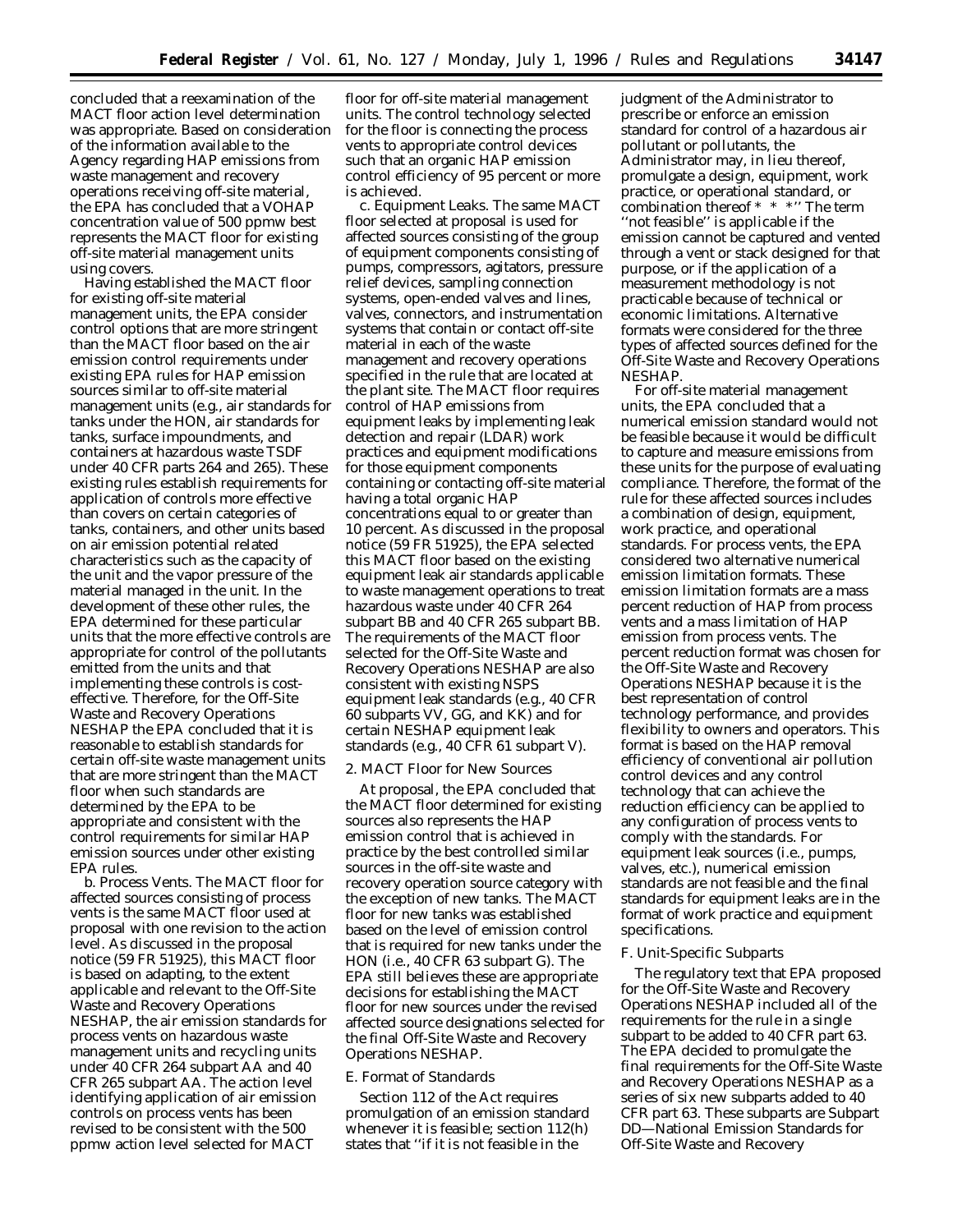Operations, Subpart OO—National Emission Standards for Tanks—Level 1, Subpart PP—National Emission Standards for Containers, Subpart QQ— National Emission Standards for Surface Impoundments, Subpart RR—National Emission Standards for Individual Drain Systems, and Subpart VV—National Emission Standards for Oil-Water Separators and Organic-Water Separators.

The air emission control requirements promulgated in Subparts OO, PP, QQ, and RR are derived from and incorporate public comments on the air emission control requirements originally proposed in Subpart DD for tanks, surface impoundments, containers, and individual drain systems. In addition, an individual subpart (Subpart VV) has been added to the final rule specifying air emission control requirements for oil-water separators and organic-water separators (referred to collectively hereafter as ''separators''). At proposal, the EPA assumed that if a separator was subject to using air emission controls under the Off-Site Waste and Recovery Operations NESHAP it would be considered a type of tank. As such, this separator would have been required to meet the air emission control requirements specific in the rule for tanks. In actual practice, application of these controls to a separator in strict accordance with the requirements specified in the proposed rule may not be practical given special design and operating characteristics for separators. Therefore, the EPA concluded that it is appropriate to add an individual subpart specifically for separators that will provide a level of air emission control comparable to the control level established for tanks yet address the special design and operating features of separators.

The EPA decided to promulgate the air emission control requirements for selected types of units in individual subparts for ease of reference, administrative convenience, and as a step towards assuring consistency of the air emission control requirements applied to similar types of units under different rules. The EPA believes adopting the format of codifying the air emission control requirements for specific unit types in individual subparts will provide significant advantages to both regulated industries and to the Agency.

By today's notice, the air emission control requirements promulgated in Subparts OO, PP, QQ, RR, and VV presently are applicable only to units in waste management and recovery operations regulated under Subpart DD. For application of the unit-specific

subparts to new rules for other source categories, the EPA is planning to reference these unit-specific subparts to specify the air emission control requirements for the units subject to using controls under the rule. The applicability, action level, designation of which units are required to use controls, treatment requirements, and any other requirements specific to the source category will be in the regulatory text under the source-specific subpart (i.e., the same format that is being promulgated today for the Off-Site Waste and Recovery Operations NESHAP) Also, the EPA may, in the future, amend existing NSPS, NESHAP, or other rules to reference the appropriate unit-specific subparts, whether as a replacement for the air emission control requirements in the existing rule or as an alternative means of compliance. In these rulemaking cases, the EPA will first propose the Agency's intention of applying the requirements of Subparts OO, PP, QQ, RR, and VV, as applicable, to other rules. The public will have the opportunity to comment on the appropriateness and application of using these unit-specific subparts for the particular sources regulated by the new or amended rule.

A major advantage for using the unitspecific subpart format for NESHAP and other air rules is for those situations when more than one rule applies to a particular source (e.g., a tank) and each of these rules requires use of air emission controls on that source (e.g., a fixed roof). By establishing unit-specific subparts, all of the rules will reference a common set of design, operating, testing, inspection, monitoring, repair, recordkeeping, and reporting requirements for air emission controls. This eliminates the potential for duplicative or conflicting air emission control requirements being placed on the unit by the different rules, and assures consistency of the air emission control requirements applied to the same types of units.

In the future, the EPA may decided it is appropriate to amend the air emission control requirements for different types of units to reflect improvements in control technologies or to add other control alternatives. When this occurs, using a unit-specific subpart format will simplify the amendment process and ensure that all source-specific subparts are amended in a consistent and timely manner. To incorporate the desired changes in the air emission control requirements, the EPA will need to amend only one subpart instead of amending each of the individual source category specific subparts. The identical

amended regulatory language will automatically apply to all of the source category specific subparts that reference the amended unit-specific subpart. The amendments will become effective for all of the source category specific subparts at the same time.

# *G. Alternative Test Method Validation Procedure*

As part of today's action, the EPA is promulgating a new validation procedure titled ''Alternative Validation Procedure for EPA Waste Methods'' that can be used as an alternative to Method 301 in Appendix A under 40 CFR part 63 for the validation of a test method established by the EPA Office of Water (OW) or the EPA Office of Solid Waste (OSW) when this test method is used for air emission standards. The alternative method is less rigorous than Method 301. A proposed version of the alternative validation procedure was made available for public review and comment on August 14, 1996 (60 FR 41870) as part of the information placed in the public docket and being considered by the Agency in revising air standards in the RCRA rules. Comments on the information were accepted by the EPA through October 13, 1995. No significant comments were received by the EPA regarding the proposed alternative validation procedure.

For the Off-Site Waste and Recovery Operations NESHAP, the EPA decided it is appropriate to allow organic concentration data test that are validated in accordance with the alternative validation method to be used as direct measurement data. Today's action promulgates ''Alternative Validation Procedure for EPA Waste and Wastewater Methods'' as Appendix D in 40 CFR part 63. This final version of Appendix D is the same as the proposed version. As promulgated, the alternative validation procedure is to be applied exclusively to those EPA methods developed by OW and OSW when the method is being applied to EPA air emission standards. If an owner or operator wants to use a test method not issued by either of these two EPA offices as an alternative to the test methods specifically listed in the rule, this test method must be validated according to the procedures in Sections 5.1 and 5.3 of Test Method 301.

## **III. Summary of Impacts**

The EPA estimates that implementation of the Off-Site Waste and Recovery Operations NESHAP will reduce HAP emissions from the source category on a nationwide basis by approximately 82 percent, from 52,000 Mg/yr to 9,000 Mg/yr.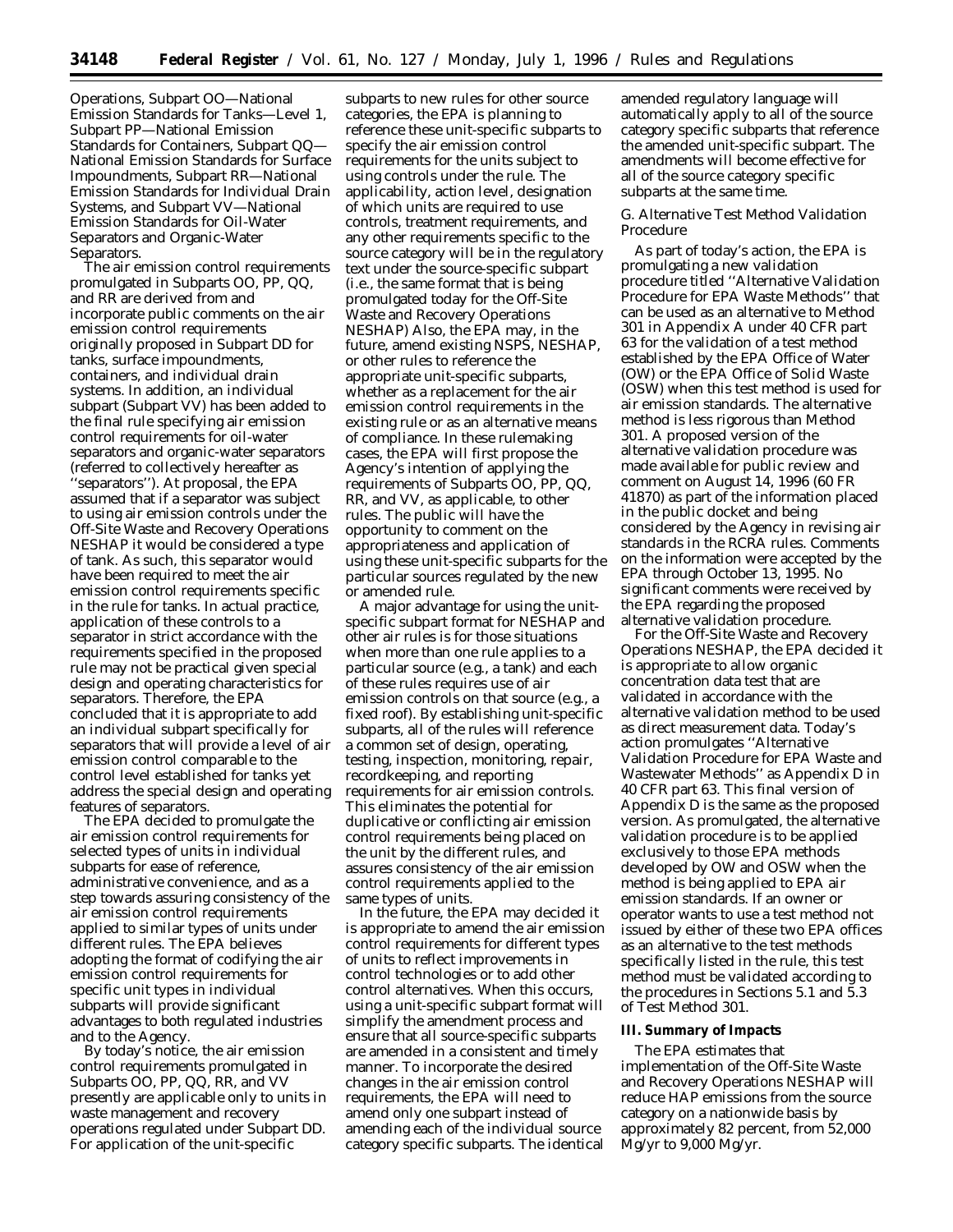The EPA also estimated the reduction in VOC emissions from the source category. The Off-Site Waste and Recovery Operations NESHAP is estimated to reduce nationwide VOC emissions by approximately 52,000 Mg/ yr. This value was calculated using the estimated nationwide HAP emission value times a value of approximately 1.2 to represent the ratio of VOC-to-HAP constituents in the off-site material regulated under the rule. The value for this ratio was derived from information in the data base for the off-site waste and recovery operations source category. This derived value is lower than VOC-to-HAP ratios indicated for other HAP emission sources. Thus, the procedure used to estimate nationwide VOC emissions for the source category is considered by the EPA to be conservative and may understate the actual quantity of VOC emission reduction that will occur from implementing the Off-Site Waste and Recovery Operations NESHAP.

The EPA prepared estimates of the cost to owners and operators of implementing the requirements of the final Off-Site Waste and Recovery Operations NESHAP at plant sites the EPA expects are likely to be subject to the rule. The total nationwide capital investment cost to purchase and install the air emission controls that are required by the rule is estimated by the EPA to be approximately \$42 million. The total nationwide annual cost of the Off-Site Waste and Recovery Operations NESHAP is estimated to be approximately \$18 million per year. This corresponds to an average cost of approximately \$420 per megagram of HAP controlled.

Price increases in affected markets are projected at less than 0.01 percent of baseline price, and decreases in production are projected at less than 0.1 percent. No businesses or facilities are projected by the EPA to close as a result of implementing the requirements of the final rule. For more information regarding the economic analysis, consult the Economic Impact Analysis of National Emissions Standards for Hazardous Air Pollutants: Off-Site Waste and Recovery Operations available in the docket (Docket No. A– 92–16).

# **IV. Summary of Responses to Major Comments**

A summary of responses to selected major comments received on the proposed rule is presented below. Additional discussion of the EPA's responses to public comments is presented in the Basis and Support

Document (see **ADDRESSES** section of this preamble).

## *A. Rule Applicability*

*Comment:* Many commenters stated that the proposed applicability of the Off-Site Waste and Recovery Operations NESHAP would be too broad and should be narrower. Major reasons presented by individual commenters include: (1) the rule's applicability was expanded by the EPA beyond the scope of the initial source category listing without providing adequate notice to the public; (2) including operations managing ''recoverable materials'' received from off-site in the rule's applicability discourages recycling, provides a disincentive to pollution prevention, and is inconsistent with the Pollution Prevention Act; and (3) range of facility types subject to the rule is too broad because many of these facility types have significantly different HAP emission sources.

*Response*: The EPA proposed that the Off-Site Waste and Recovery Operations NESHAP be applicable to owners and operators of facilities that are ''major sources'' (as defined in 40 CFR 63.2) and at which operations are conducted to manage, convey, or handle ''wastes'' or ''recoverable materials'' received from off-site and containing specific organic HAP constituents (as specified in Table 1 of the rule). Under the proposed rule, waste management and recovery operations listed by the EPA as separate NESHAP source categories were specifically exempted from the requirements of the rule.

The EPA has not expanded the applicability of the Off-Site Waste and Recovery Operations NESHAP beyond the scope of the initial source category listing without providing adequate notice to the public. The EPA published an advance notice of proposed rulemaking (ANPR) in the **Federal Register** on December 20, 1993 (58 FR 66336) announcing the EPA's intent to develop a NESHAP for the off-site waste and recovery operations source category. In the ANPR, the EPA provided a general description of the types of facilities the EPA planned to regulate under this rulemaking (see 58 FR 66337). The EPA further provided a definition of ''waste'' that the Agency intended to be used for this rulemaking which included materials managed prior to being recycled. Thus, the Agency clearly expressed its intent in the ANPR to include recovery operations in the scope of this rulemaking.

As described in Section II.D.3 of this notice, the Pollution Prevention Act of 1990 (42 U.S.C. 13101 *et seq.*, Pub. L.

101–508, November 5, 1990) establishes the national policy of the United States for pollution prevention. The EPA believes that applying the Off-Site Waste and Recovery Operations NESHAP to units managing materials that are collected and transported to a facility for subsequent reprocessing or recycling is fully consistent with the Pollution Prevention Act. The final rule neither discourages recycling nor provides a disincentive to pollution prevention. The final rule does not prohibit or discourage an owner or operator from continuing to use the recovery operation; the rule only requires that the owner or operator control the organic HAP emitted to the atmosphere from the operation. This is consistent with the Pollution Prevention Act's declaration that operations to recycle or reuse materials be performed in an environmentally-safe manner.

In proposed regulatory text, the EPA split the definition of ''waste'' the Agency stated in the ANPR, into two separate terms; ''waste'' being defined as materials managed prior to being discarded or discharged, and ''recoverable materials'' being defined as materials managed prior to being recycled, reprocessed, or reused. Based on the comments received by the EPA, it appears that commenters interpreted the proposed regulatory text using these terms to extend the applicability of the rule to certain types of recycling and recovery operations that the Agency never intended to be subject to this rulemaking. To clarify the EPA's intent, the general term ''recoverable material'' is not used in the final rule. Instead, the EPA has added to the final rule the new terms ''used oil'' and ''used solvent'' to define the specific types of recycled or reprocessed materials subject to the rule. In each case where the final Off-Site Waste and Recovery Operations NESHAP is applicable to a used oil or used solvent recovery operation, the EPA has included this operation because the Agency has concluded that the operation when uncontrolled can be a significant source of HAP emissions and the operation will not be regulated by another NESHAP.

The EPA disagrees that the applicability of the Off-Site Waste and Recovery Operations NESHAP is too broad because many of the types of waste management and recovery operations included in the source category have significantly different HAP emission sources. In the **Federal Register** notice for the proposed rule, the EPA provided examples of specific types of facilities included in the off-site waste and recovery operations source category (see 59 FR 51920). At all of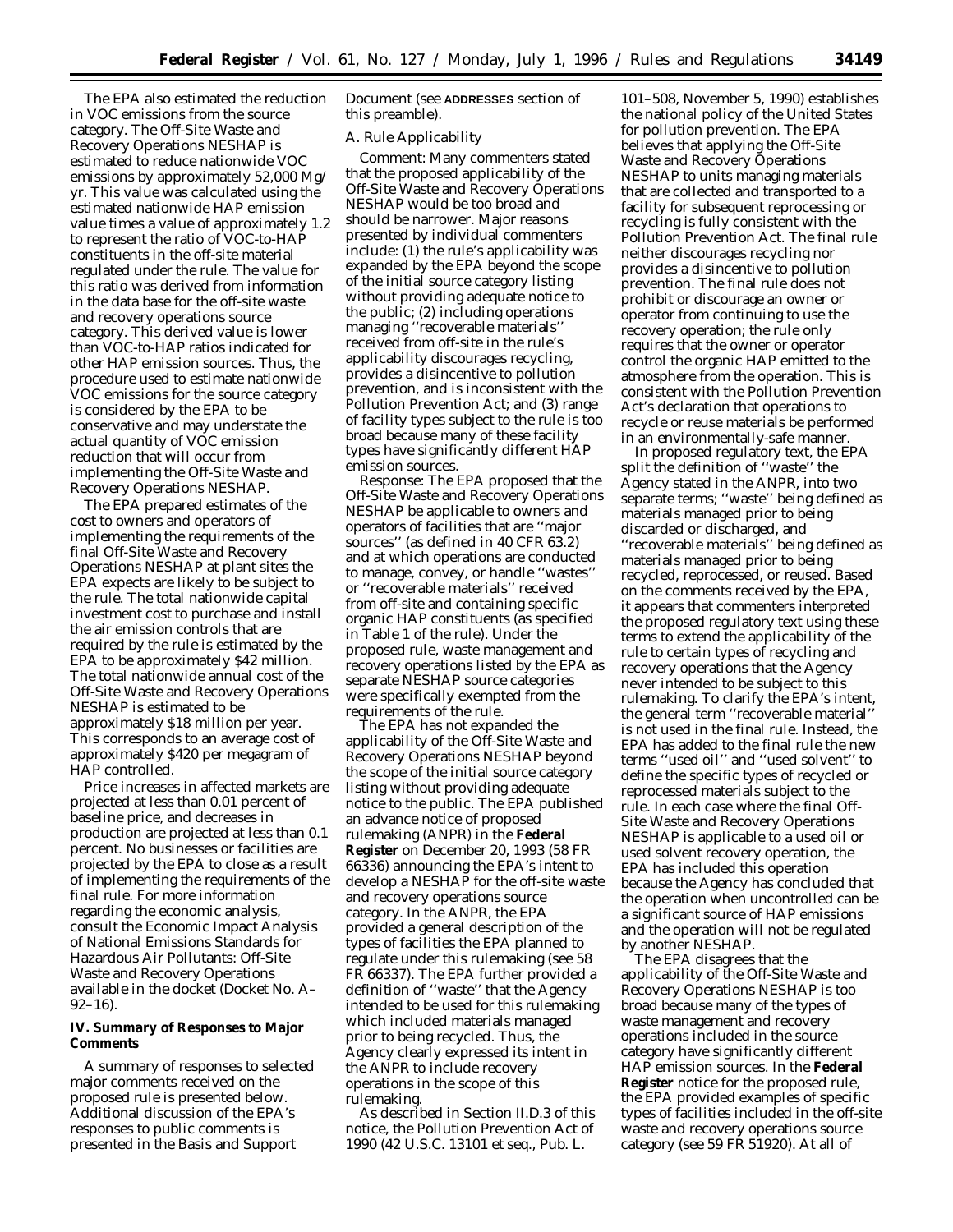these facilities, similar types of units are used to manage wastes or the other materials subject to the rule (e.g., tanks, containers, surface impoundments). Organic HAP are emitted from each type of unit by the same emission mechanisms regardless of the type of facility at which the unit is located. Common organic HAP control technologies are applicable to the units used at all of the off-site waste and recovery operations facility types. There are no significant differences in the organic HAP emissions or the control technologies applicable to controlling these emissions from the off-site waste and recovery operations facility types subject to this rulemaking.

Many commenters mistakenly interpreted the regulatory language of the proposed rule to extend the applicability of the Off-Site Waste and Recovery Operations NESHAP to facilities that the Agency never intended to be subject to this rulemaking. In response to the different interpretation of the proposed rule's applicability by commenters versus the Agency's intent for this rulemaking, the EPA reviewed the proposed regulatory text for the rule. The EPA decided to revise the format to be inclusive by specifically identifying those waste management and recovery operations that are subject to the Off-Site Waste and Recovery Operations NESHAP. Owners and operators of waste and recovery operations not explicitly included in the set of conditions specified for the final Off-Site Waste and Recovery NESHAP are not subject to the rule.

#### *B. Data Base Used for Rule Development*

*Comment:* Commenters stated that the data base used by the EPA to develop the Off-Site Waste and Recovery Operations NESHAP is not representative of all of the waste management recovery operations that would be potentially subject to the rule; and the information in the data base is not representative of current waste management and recovery operation practices.

*Response:* In the development of the Off-Site Waste and Recovery Operations NESHAP, the EPA used the best information available to the Agency. Earlier in the development of the rule, the EPA recognized that more up-to-date data and additional information would be beneficial for evaluating the different types of waste management and recovery operations included in the source category and for estimating the impacts associated with this rulemaking. The EPA made several requests for information from the public to supplement the Agency's information

regarding the off-site waste and recovery operations source category.

Prior to proposal of the Off-Site Waste and Recovery NESHAP, the EPA announced in the ANPR the data bases the Agency was using for the impact analyses and requested information from the public (see 58 FR 66338 and 66339). The EPA specifically requested more information on off-site material characteristics (types, quantities, organic composition), operating practices, and waste and recovery operation emission points and air emission data. No additional information regarding these topics was received by the EPA.

At proposal, the EPA requested additional information to improve the Agency's understanding and profile of the waste management and recovery operations intended to be addressed by this rulemaking (see 59 FR 51921). Additional information was provided to the EPA by commenters regarding the following topics: (1) industrial waste landfill operations, waste characterizations, and HAP emissions; (2) general practices for waste management and recovery operations commonly used at chemical manufacturing plants and petroleum refineries; and (3) general waste management practices used at oil exploration and production leases. In addition, the EPA obtained additional information regarding used solvent collection and management practices for businesses that reprocess used solvent for sale to other users.

The data base used for the impact analysis for the rulemaking was compiled by collecting information related to off-site waste and recovery operations from nationwide surveys of hazardous waste TSDF, wastewater treatment facilities, and used oil management facilities that the EPA conducted for other rulemakings. The EPA is fully aware that off-site waste and recovery operations have changed since the surveys were conducted. These changes are the result of multiple factors including reductions in the quantities of certain wastes sent to waste management facilities as waste minimization programs have been implemented by generators; changes in waste disposal practices to comply with RCRA land disposal restrictions and other rules; and changes in ownership arrangements of waste management and recovery operations located within large petrochemical and other manufacturing complexes. In recognition of these changes, the EPA adjusted the data base to reflect these changes to the extent possible using other information available to the Agency.

The EPA reviewed the data base used to develop the Off-Site Waste and Recovery Operations NESHAP with respect to the Agency's decisions regarding the rule revisions made to the applicability of the final rule. The EPA believes that the data base contains sufficient information regarding the types of the waste management and recovery operations that are subject to the final Off-Site Waste and Recovery Operations NESHAP to support the Agency's decisions for this rulemaking.

## *C. Land Disposal Unit Requirements*

*Comment:* Commenters disagreed with the proposed requirement to treat wastes prior to being placed in land disposal units because they state that the requirement is inconsistent with the RCRA land disposal restrictions and any solid waste land disposal restrictions should be promulgated by the EPA's Office of Solid Waste.

*Response:* The EPA proposed that, prior to being placed in land disposal units, owners and operators treat those off-site materials having a VOHAP concentration equal to or greater than the action level. Based on the EPA's decisions regarding applicability of the rule to landfills and considering the existing requirements under RCRA land disposal restrictions, the EPA concluded that the proposed requirement is not needed for the Off-Site Waste and Recovery Operations NESHAP. The final rule places no restrictions on the disposal of wastes in land disposal units nor places any other air emission control requirements on these units.

## *D. Off-Site Material Determination Test Methods*

*Comment:* Commenters stated that proposed requirements for determining the average VOHAP concentration of a off-site material use inappropriate test methods and are excessive, impractical, and too costly to implement at many facilities potentially subject to the rule.

*Response:* Under the Off-Site Waste and Recovery Operations NESHAP, air emission controls are not required for those off-site material management units located in the affected source when the unit manages off-site material having a VOHAP concentration less than the action level. As part of the procedure for determining the VOHAP concentration of the off-site material, the EPA proposed that an owner or operator could use either: (1) Direct measurement using Method 305 of samples of the material collected in accordance with the procedures specified in the rule; or (2) the owner's or operator's knowledge of the VOHAP concentration in material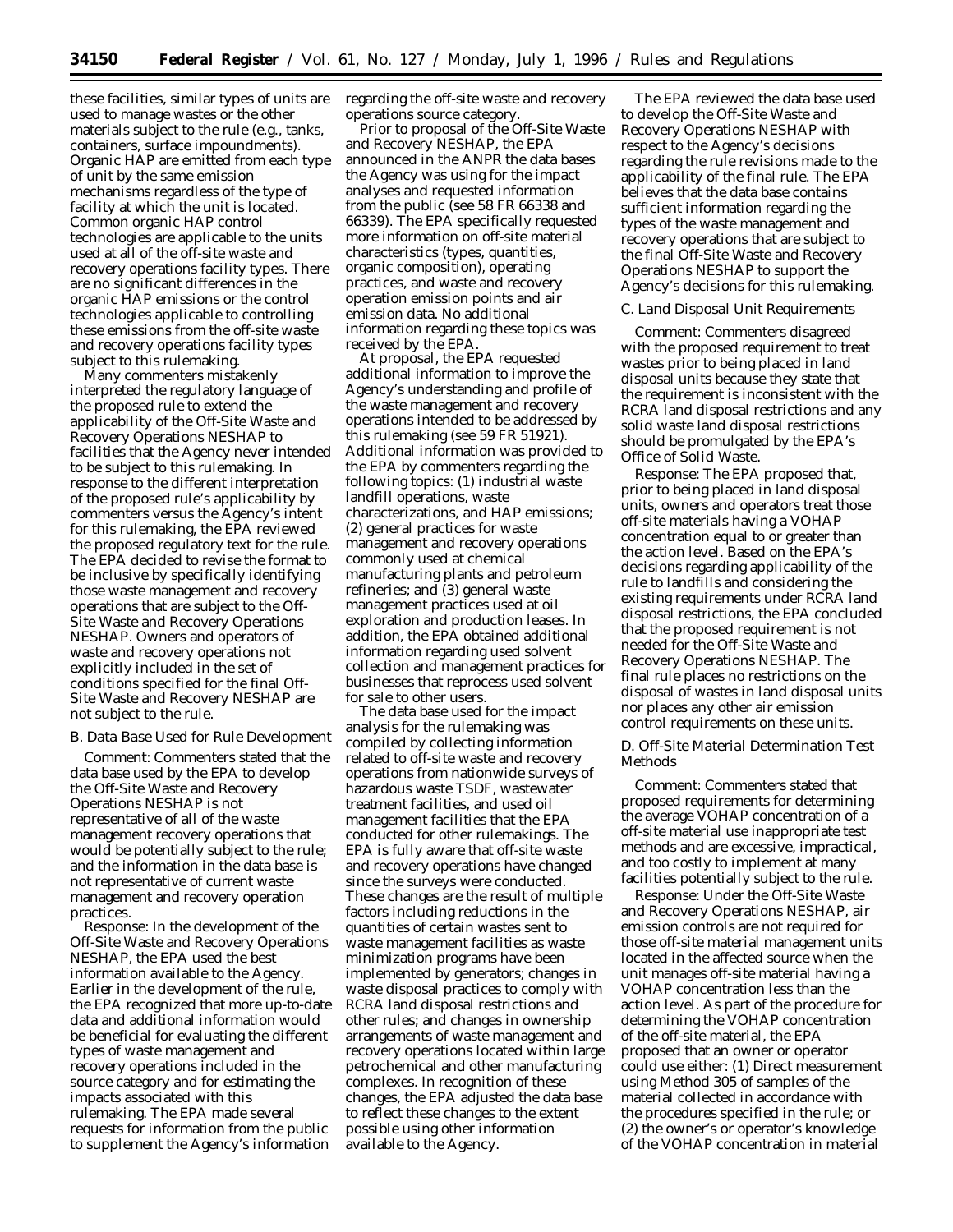based on information, as specified in the NESHAP includes use of Method 25D as rule.

For the final Off-Site Waste and Recovery Operations NESHAP, the EPA decided to add other appropriate test methods that an owner or operator can choose to use for direct measurement of the VOHAP concentration of an off-site material. In addition, the EPA has made certain other changes to facilitate the use of organic concentration data obtained using other alternative test methods not specifically listed in the rule. The EPA believes that the changes incorporated into waste determination requirements in conjunction with changes to the applicability and action level for the final Off-Site Waste and Recovery Operations NESHAP provide a range of options for determining the VOHAP concentration of an off-site material such that every owner and operator of facilities subject to the final rule has available practical and inexpensive waste determination alternatives.

The EPA developed Method 305 to provide a relative measure of the potential for specific volatile organic compounds to be emitted from waste materials. In developing Method 305, the EPA solicited public comments on a proposed version of the method and addressed these comments in the final version of the method (59 FR 19402). Method 305 has been validated and the EPA considers Method 305 to be an appropriate method for determining the VOHAP concentration of off-site materials subject to the Off-Site Waste and Recovery Operations NESHAP.

Method 305 uses the same waste sample collection procedures and sample recovery conditions established by Method 25D (40 CFR part 60, Appendix A). When using Method 25D, the waste sample is analyzed to determine the total concentration, by weight, of all organics recovered from the waste sample. When using Method 305, the waste sample is analyzed to determine the purged concentration, by weight, of only those specific hazardous air pollutants in the waste sample which are listed in Table 1 in the rule (i.e., the VOHAP concentration). Any hazardous air pollutant or organic constituent that may be contained in the sample but is not listed in Table 1 in the rule is not counted in the VOHAP concentration determination. For the off-site materials typically managed in the operations subject to the Off-Site Waste and Recovery Operations NESHAP, the EPA concluded that using Method 25D is a reasonable alternative to using Method 305 for the purpose of this rulemaking. Therefore, the final Off-Site Waste and Recovery Operations

one of the test methods an owner or operator may choose among for direct measurement of the VOHAP concentration of an off-site material.

Other test methods have been developed by the EPA for use in rulemakings under the Clean Water Act that measure the concentration of organic pollutants in municipal and industrial wastewaters (see Appendix A to 40 CFR part 136). Commenters suggested that certain of these test methods are applicable to EPA air rulemakings affecting wastewater management units. After extensive review, the EPA decided that as alternatives to using Method 305 or Method 25D for direct measurement of VOHAP concentration in an off-site material for the Off-Site Waste and Recovery Operations NESHAP it is appropriate to add Methods 624, 1624, and 1625 (all contained in 40 CFR 136, Appendix A) when used under certain specified conditions. Because these methods measure the total concentration of the HAP constituents listed in Table 1 of the rule, owners and operators may choose to ''correct'' these measured values to equate to the values that would be measured using Method 305. This is accomplished by multiplying the total concentration measured values times the appropriate " $f_m$  factor" presented in Table 1 of the rule to obtain the Method 305 VOHAP concentration.

Sufficient recovery study results are available for Methods 1624 and 1625 to correct for possible bias, and therefore, these methods are considered adequate by the EPA to characterize the concentration of a off-site material sample. In addition, Method 624 is appropriate provided the initial calibration of the analytical system is performed with the target compounds to be measured. However, none of these methods specifies a sample collection and handling procedure that is considered by the EPA adequate to minimize the volatilization of organics from the sample prior to analysis. Therefore, to ensure that an adequately representative sample of an off-site material is analyzed by the method, an owner or operator that chooses to use either Method 624, 1624, or 1625 for the Off-Site waste and Recovery Operations NESHAP is required to develop and follow a written sampling plan. This plan describes a step-by-step procedure for collecting representative samples of the off-site materials such that material integrity is maintained and minimal loss of organics from the sample occurs throughout the collection and analysis process. An example of an acceptable

sampling plan is one that incorporates sample collection and sample handing procedures similar to those specified in Method 25D. The sampling plan is to be maintained on-site in the facility records.

The EPA proposed use of knowledgeof-the-waste, allowing a facility owner or operator to use test data obtained using a test method other than Method 305 provided that the method was validated in accordance with Method 301 (40 CFR part 63, Appendix A). Under this application of Method 301, the owner or operator would be validating the alternative test method results as compared to test results obtained using Method 305. Since proposal, the EPA decided to allow organic concentration data test that are validated in accordance specifically with Sections 5.1 and 5.3 of Method 301 to be used as direct measurement data. This makes validation of the alternative test method a self-check of the method being validated. Also, if appropriate, owners and operators may choose to ''correct'' values measured by the alternative test method to equate to the values that would be measured using Method 305 by multiplying the measured values times the appropriate "f<sub>m</sub> factor" presented for each hazardous air pollutant listed in Table 1 of the rule.

Finally, as discussed in Section II.G of this notice, the EPA is promulgating today a less rigorous validation procedure, ''Alternative Validation Procedure for EPA Waste Methods,'' in Appendix to 40 CFR part 63 as an alternative to Method 301 for the validation of a test method established by the EPA Office of Water (OW) or the EPA Office of Solid Waste (OSW) when this test method is used for air emission standards. The EPA decided it is appropriate to allow organic concentration data test that are validated in accordance with this method to be used as direct measurement data.

## *E. Container Air Emission Controls*

*Comment:* Commenters stated that proposed air emission control requirements for containers are commercially unavailable or impractical to implement. Also, commenters stated that the requirements should be consistent with the container air emission control requirements under the RCRA rules.

*Response:* Since proposal, the EPA has obtained more information on the practices and equipment currently used to manage waste and used solvents in containers. Based on consideration of this information, the EPA decided to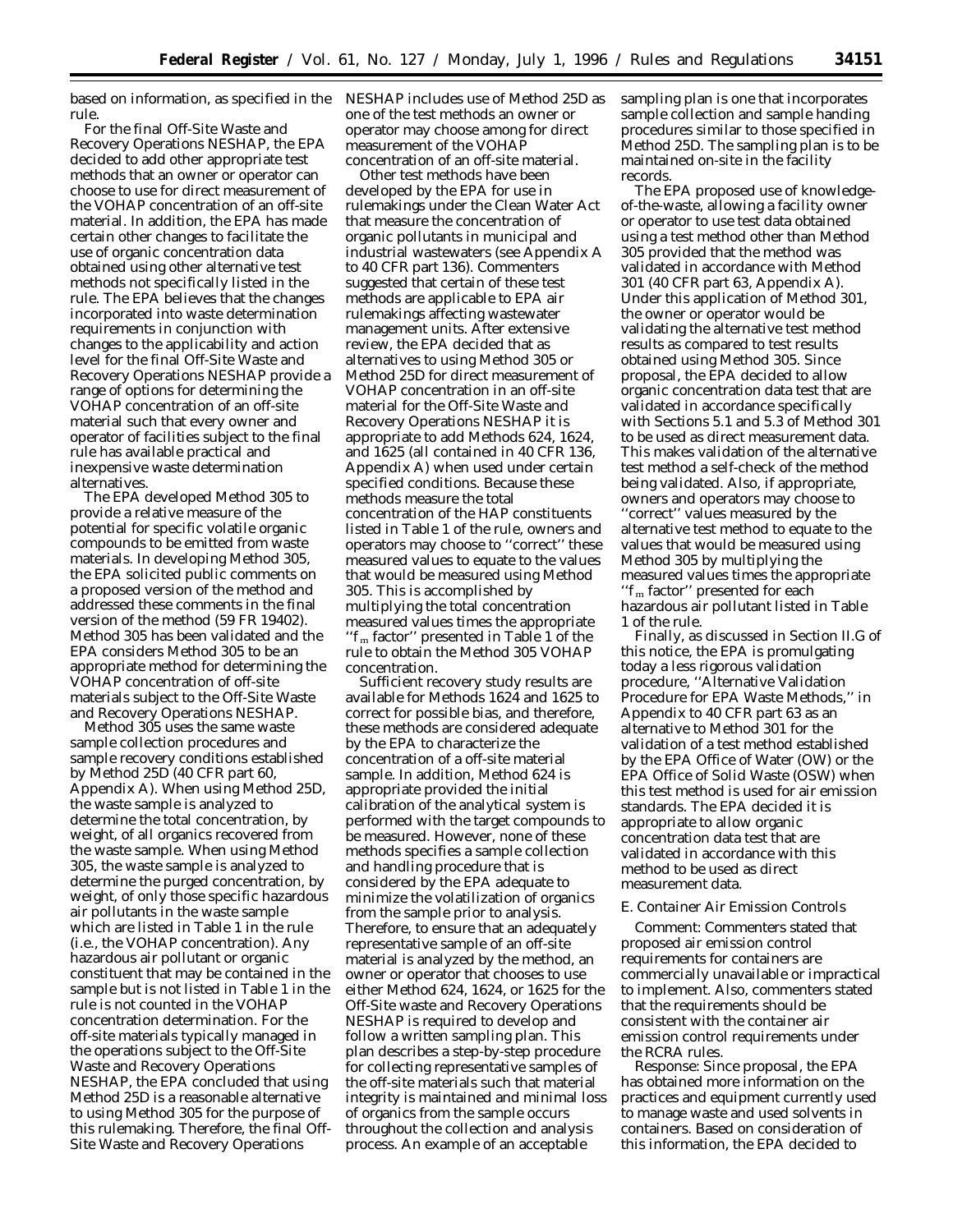revise the air emission control requirements for containers to better reflect the container organic HAP emission potential, the various container types, and the common container management practices used for off-site waste and recovery operations. The EPA believes that these revised requirements are technically feasible and practical to implement on all types of containers that the Agency expects to be subject to the rule. These revisions are described in detail in Section V.G of this notice.

The EPA is addressing consistency between the air emission control requirements for containers (as well as the other affected units) in the Off-Site Waste and Recovery Operations NESHAP and the RCRA rules by amending the RCRA rules to include an exemption for those affected units using organic emission controls in accordance with the requirements of the Off-Site Waste and Recovery Operations NESHAP or any other applicable NESHAP.

## *F. Recordkeeping and Reporting*

*Comment:* Commenters stated that the recordkeeping and reporting requirements proposed for the Off-Site Waste and Recovery Operations NESHAP would be excessive and inconsistent with other NSPS, NESHAP, and RCRA rules that also may be applicable to a unit subject to the rule.

*Response:* Under section 114(a) of the Act, the EPA may require any owner or operator of a source subject to a NESHAP to establish and maintain records as well as prepare and submit notifications and reports to the EPA or authorized State. Review by EPA and State officials of appropriate information that is maintained in facility records and is submitted in facility prepared reports provides one means for checking the compliance status of the facility with the NESHAP technical requirements. However, the EPA also recognizes that excessive and duplicative recordkeeping and reporting requirements can create a burden to facility owners and operators complying with a NESHAP as well as to the EPA and State officials responsible for assuring compliance with the NESHAP. Thus, it is the EPA's intention to limit the amount of recordkeeping and reporting required for a particular NESHAP to reasonable requirements which will provide the appropriate information needed by EPA and State officials to enforce the rule.

For the Off-Site Waste and Recovery Operations NESHAP, the EPA proposed adopting the recordkeeping and reporting requirements as specified in

the Part 63 General Provisions. The EPA reviewed the recordkeeping and reporting needed for the final rule considering the revisions made to the rule applicability and technical requirements. Based on this review, the EPA decided that certain changes to simplify the recordkeeping and reporting requirements for the final Off-Site Waste and Recovery Operations NESHAP can be made without compromising the enforceability of the rule.

# **VI. Summary of Changes Since Proposal**

Changes have been incorporated into the final Off-Site Waste and Recovery Operations NESHAP in response to comments on the proposed rule. Also, the EPA has made many changes to the specific air emission control requirements to clarify the EPA's intent in the application and implementation of these requirements and to make these requirements consistent and up-to-date with EPA decisions made for other related NESHAP and RCRA rules. The substantive changes to the Off-Site Waste and Recovery Operations NESHAP since proposal are summarized below.

## *A. Applicability*

Several major changes have been made to the applicability of the final Off-Site Waste and Recovery Operations NESHAP to address comments on the proposed rule and to clarify the specific waste management and recovery operations that the EPA intends to be subject to the Off-Site Waste and Recovery Operations NESHAP. These changes include: (1) Deleting the proposed term ''recoverable material'' and defining new terms ''off-site material'', ''used oil'', and ''used solvent'' to explicitly specify the types of materials that the EPA is regulating under this rule; (2) adding a list of the specific wastes and other materials which can be received at a plant site but not considered by the EPA to be off-site materials for the purpose of implementing the rule; and (3) using an inclusive format to limit the rule applicability to six specific types of waste management and recovery operations. A detailed description of each of these changes is presented in the following paragraphs.

The Off-Site Waste and Recovery Operations NESHAP is applicable to owners and operators of a plant site that meet both of the following conditions: (1) The plant site is a major source of HAP emissions as defined in the General Provisions to 40 CFR part 63; and (2) at the plant site, the owner or

operator manages ''off-site material,'' as defined in the rule, in one or more of the specific waste management or recovery operations listed in the rule. If either one (or both) of the conditions do not apply to a plant site, then the owner and operator of the plant site is not subject to the Off-Site Waste and Recovery Operations NESHAP, and no action is required by the owner or operator in regards to this rule.

For the purpose of implementing the Off-Site Waste and Recovery Operations NESHAP, a ''plant site'' is all contiguous or adjoining property that is under common control including properties that are separated only by a road or other public right-of-way. Common control includes properties that are owned, leased, or operated by the same entity, parent entity, subsidiary, or any combination thereof. A unit or group of units within a contiguous property that are not under common control (e.g., a wastewater treatment unit or solvent recovery unit located at the site but is sold to a different company) is a different plant site.

The first applicability condition for the Off-Site Waste and Recovery Operations NESHAP is determined by whether or not the plant site is a major source of HAP emissions as defined in 40 CFR 63.2. In general, this would be a plant site that emits or has the potential to emit considering controls, in total, 10 tons per year or more of any one HAP or 25 tons per year or more of any combination of HAP. If the plant site is not a major source, then the owner and operator of the plant site is not subject to the Off-Site Waste and Recovery Operations NESHAP regardless of the types of materials received from off-site.

The second applicability condition involves the combined requirement that ''off-site material'' must be received at the plant site and this material must be managed in one of the six types of waste management or recovery operations specified in the rule. The first part of the applicability condition involves determining whether an ''off-site material'' as defined in the rule is received at the plant site. The second part of the applicability condition involves determining whether one or more of the following types of waste management or recovery operations is located at the plant site: (1) a hazardous waste treatment, storage, and disposal facility (TSDF) regulated under 40 CFR part 264 or 265 that manages waste received from off-site; (2) a wastewater treatment facility that manages wastewater received from off-site and this facility is exempted from regulation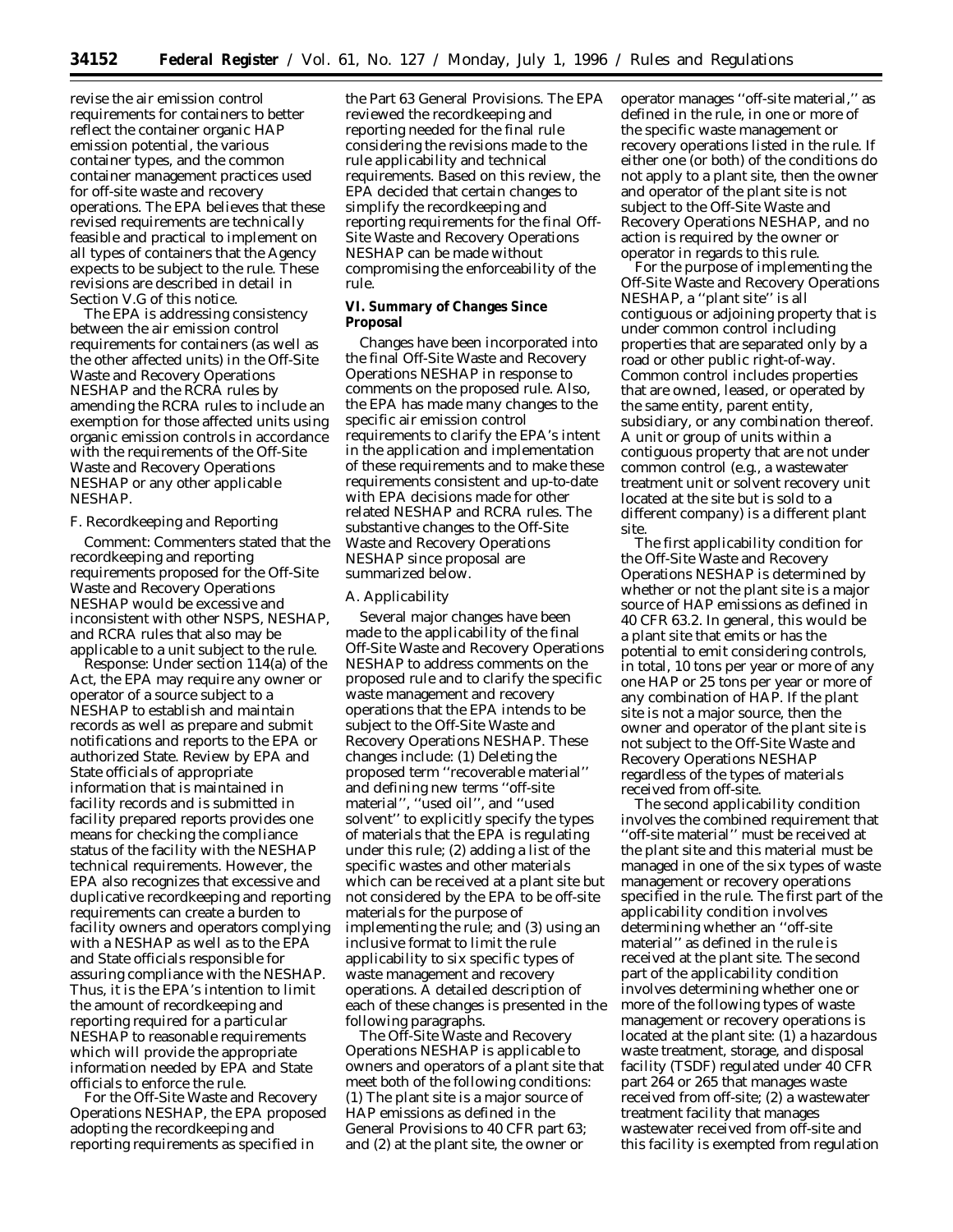as a TSDF under 40 CFR 264.1(g)(6) or 40 CFR 265.1(c)(10); (3) a wastewater treatment facility other than a POTW that manages wastewaters received from off-site and operation of this facility is the predominant function performed at the plant site; (4) a facility that recycles off-site material and this facility is exempted from regulation as a TSDF under 40 CFR 264.1(g)(2) or 40 CFR  $265.1(c)(6)$ ; (5) a facility in which used solvents received from off-site are reprocessed or recovered; and (6) a facility in which used oil received from off-site is reprocessed or re-refined and this facility is regulated under 40 CFR Part 279, subpart F—Standards for Used Oil Processors and Refiners.

For the purpose of implementing the rule, ''off-site material'' is defined to be a material for which all three of the following criteria apply: (1) The material is a ''waste'', ''used oil'', or ''used solvent'' as defined in the rule; (2) this material is delivered, transferred, or otherwise moved to the plant site from another location; and (3) this material contains one or more of the specific HAP constituents listed in Table 1 in the rule. If the material received at the plant site does not meet any one of these criteria, then the material is not an ''off-site material'' under the rule.

The term ''waste'' used for the final rule is the same definition proposed for the rule. Waste types that EPA does not intend to be regulated under this rulemaking are specifically listed in the final rule. For the purpose of the implementing the Off-Site Waste and Recovery Operations NESHAP, none of the following wastes are ''off-site materials'': household waste as defined in 40 CFR 258.2; radioactive mixed waste managed in accordance with all applicable regulations under Atomic Energy Act and Nuclear Waste Policy Act authorities; waste that is generated by remedial activities required under the RCRA corrective action authorities (RCRA sections 3004(u), 3004(v), or 3008(h)), CERCLA authorities, or similar Federal or State authorities; waste containing HAP that is generated by residential households (e.g., old paint, home garden pesticides) and subsequently is collected as a community service by government agencies, businesses, or other organizations for the purpose of promoting the proper disposal of this waste; waste that is generated by or transferred from units complying with all applicable regulations under 40 CFR Part 63, subparts F and G—National Emission Standards for Organic Hazardous Air Pollutants from the Synthetic Organic Chemical

Manufacturing Industry; waste containing benzene that is generated by or transferred from units complying with all applicable requirements specified by § 61.342(b) under 40 CFR Part 61, subpart FF—National Emission Standards for Benzene Waste Operations for a facility at which the total annual benzene quantity from facility waste is equal to or greater than 10 Mg/yr; and ship ballast water that is pumped from a ship to an onshore wastewater treatment facility.

''Used oil'' means any oil refined from crude oil or any synthetic oil that has been used and as a result of such use is contaminated by physical or chemical impurities. This definition is consistent with the definition used by the EPA for the RCRA used oil management standards under 40 CFR Part 279, subpart F.

Used solvent" means a solvent composed of mixtures of one or more aliphatic hydrocarbons or aromatic hydrocarbons that has been used and as a result of such use is contaminated by physical or chemical impurities.

Based on the applicability conditions for the final Off-Site Waste and Recovery Operations NESHAP, an owner or operator is not subject to the rule and no action is required by the rule for the following cases. If a plant site is not a major source of HAP emissions, then the owner and operator of the plant site are not subject to the Off Site Waste and Recovery Operations NESHAP regardless of whether the site receives off-site material. If at a plant site is located one or more of the specific waste management or recovery operations listed in the rule but off-site material received at the plant site is not managed in these operations, then the owner and operator of the plant site are not subject to the Off-Site Waste and Recovery Operations NESHAP. In a case when a plant site receives off-site material and is a major source of HAP emissions but there is not one of the waste management or recovery operations listed in the rule located at the site, then owner and operator of the plant site are not subject to the Off-Site Waste and Recovery Operations NESHAP.

At a plant site subject to the Off-Site Waste and Recovery Operations NESHAP, the rule only applies to the affected sources used to manage off-site material in the waste management and recovery operations specified in the rule that are located at the plant site. Units and equipment used to manage off-site material at the plant site but are not part of one of the waste management or recovery operations specified in the rule are not affected sources under the rule.

The first affected source for the Off-Site Waste and Recovery Operations NESHAP is the group of tanks, surface impoundments, separators, transfer systems, and containers used to manage off-site material in each of the waste management and recovery operations specified in the rule that are located at the plant site. The second affected source for the rule is the group of process vents on units in each of the waste management and recovery operations specified in the rule that are located at the plant site.

The third affected source for the rule is the group of equipment components consisting of pumps, compressors, agitators, pressure relief devices, sampling connection systems, openended valves and lines, valves, connectors, and instrumentation systems that contain or contact off-site material in each of the waste management and recovery operations specified in the rule that are located at the plant site.

The compliance date for existing sources subject to the Off-Site Waste and Recovery Operations NESHAP (i.e., affected sources that commenced construction or reconstruction before October 13, 1994) to meet the air emission control requirements of the rule is beginning 3 years after today's date. If management of off-site material in the source is discontinued by this date, then source would no longer subject to the rule. On the other hand, if an existing waste management operation or recovery operation does not presently receive off-site material but begins receiving off-site materials for the first time 3 years after today's date (and meets the other applicability conditions in the rule), then the source is a new source subject to the rule. In this case, the owner or operator of the source must achieve compliance with the provisions of the rule upon the first date that the waste management operation or recovery operation begins to manage the off-site material.

Finally, the list of the specific HAP constituents for the Off-Site Waste and Recovery Operations NESHAP (Table 1 in Subpart DD) was revised by the EPA for the final rule. The EPA decided to delete eight chemicals from the proposed list because of the low potential for these chemicals to be emitted from the waste management and recovery operations subject to the rule. The criterion used to characterize and evaluate emission potential was based on a chemical constituent's Henry's law constant. The following chemical compounds were deleted from the proposed list: acrylic acid, aniline, ocresol, dibutylphthalate, 1,1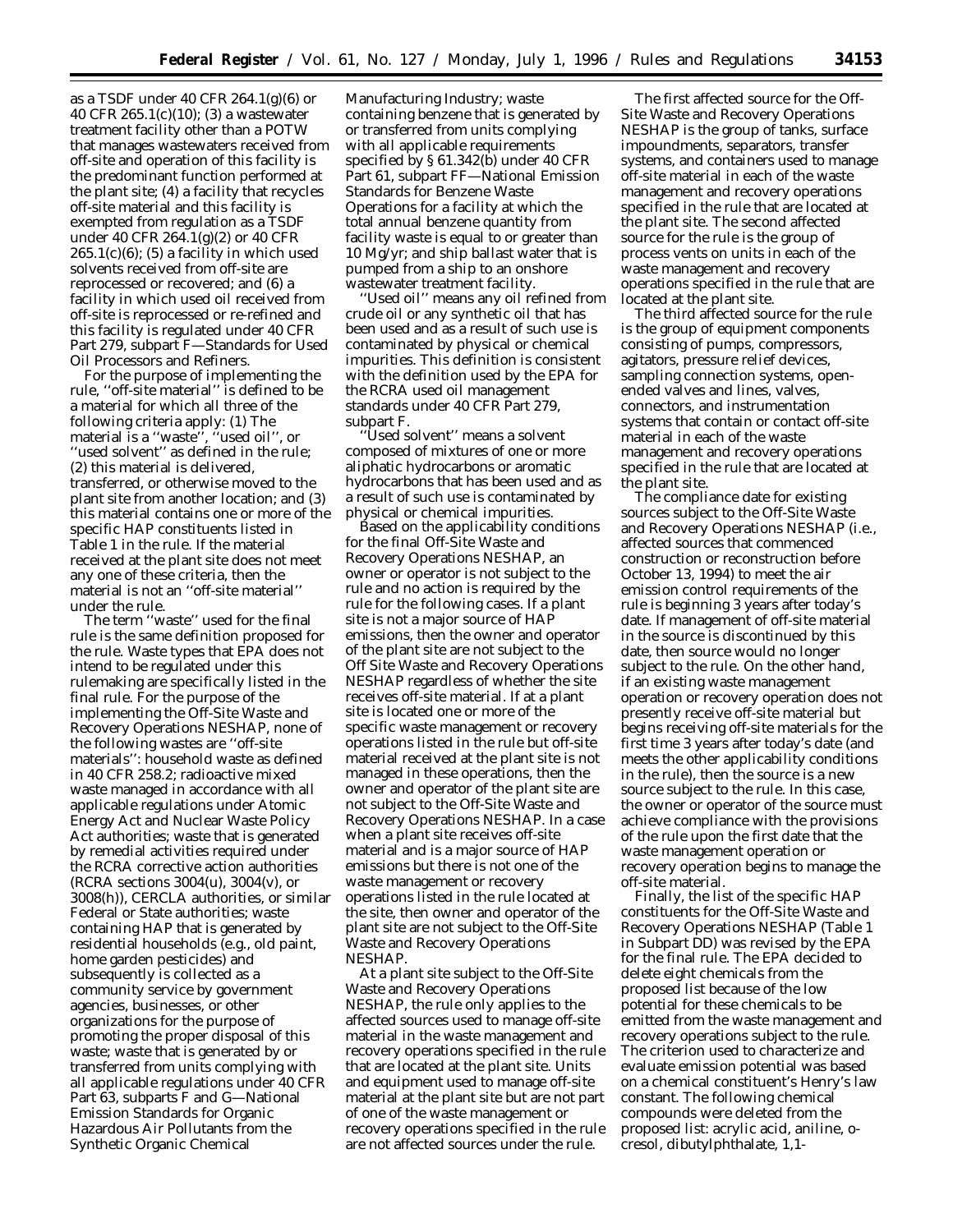dimethylhydrazine, formaldehyde, methyl hydrazine, and nnitrosodimethylamine.

# *B. General Standards*

Several major changes have been made to the general standards for the final rule. First, the average VOHAP concentration action level for off-site material required to be managed in the units using air emission controls under the rule has been changed to 500 ppmw (as determined at the point-of-delivery). Units managing off-site materials determined by the owner or operator to have average VOHAP concentrations that remain less than 500 ppmw are not required to use air emission controls under the rule. The second change is land disposal units have been deleted as an affected source and the final rule places no restrictions on the disposal of wastes in land disposal units.

A third change is the addition of an exemption to the general standards in the final Off-Site Waste and Recovery Operations NESHAP that relates to the treatment of the off-site material. This exemption provides that an off-site material management unit is exempted from the air emission control requirements if the off-site material placed in the unit is a hazardous waste that meets the numerical concentration limits, applicable to the hazardous waste, as specified in 40 CFR part 268— Land Disposal Restrictions under both of the following tables: (1) Table ''Treatment Standards for Hazardous Waste'' in 40 CFR 268.40, and (2) Table UTS—''Universal Treatment Standards'' in 40 CFR 268.48.

## *C. Treatment Standards*

The final Off-Site Waste and Recovery Operations NESHAP provides owners or operators with a selection of alternative provisions for determining when a treated off-site material is no longer required to be managed in units meeting the air emission control requirements of the rule. The proposed treatment alternatives have been revised where appropriate to reflect the new action level of 500 ppmw and additional alternatives have been added to the rule to provide greater flexibility to the owner or operator in the treatment of off-site materials.

## *D. Tank Standards*

The tank standards have been revised to address comments on the proposed requirements, to be consistent with tank standards established for related NESHAP source categories, and to reduce the inspection, monitoring, recordkeeping, and reporting requirements. In general, the final Off-

Site Waste and Recovery Operations NESHAP establishes two levels of air emission control for tanks managing offsite materials having a maximum HAP vapor pressure less than 76.6 kPa. The control level applicable to a tank required to use controls is determined by the tank design capacity and the maximum organic HAP vapor pressure of the off-site material in the tank. Different capacity and vapor pressure limits have been established for tanks determined to be part of an existing affected source and those determined to be part of a new affected source. Tanks used for waste stabilization processes are required to use Tank Level 2 air emission controls. The designation of which tanks are required to use controls and the required control level for the tank are specified in 40 CFR part 63, subpart DD—National Emission Standards for Hazardous Air Pollutants from Off-Site Waste and Recovery Operations. The specific air emission control requirements for Tank Level 1 controls are specified in 40 CFR part 63, subpart OO—National Emission Standards for Tanks-Level 1. The specific air emission control requirements for Tank Level 2 controls remain in 40 CFR part 63, subpart DD.

The tank capacity limits for existing tanks in which the maximum HAP vapor pressure of the off-site material in the tank is less than 76.6 kPa have been corrected to be consistent with the EPA's original intent to be compatible with other RCRA and NESHAP air emission standards already promulgated by the Agency which potentially could be applicable to the same tank. The proposed rule was incorrectly drafted to exclude existing tanks having a design capacity less than  $75 \text{ m}^3$  (approximately 20,000 gallons) from using any air emission controls. The EPA never intended to exclude this group of tanks from this rulemaking. Under the final rule, when applicable, use of Tank Level 1 air emission controls is required for an existing tank having a design capacity less than 75 m3.

For a tank required to use Level 1 controls, the final rule specifies that the off-site material be managed in a tank using a fixed-roof. For the Level 2 controls, the final rule requires that offsite material be managed in one of the following: (1) a fixed roof tank equipped with an internal floating roof; (2) a tank equipped with an external floating roof; (3) a tank vented through a closed-vent system to a control device; (4) a pressure tank; or (5) a tank located inside an enclosure that is vented through a closed-vent system to an enclosed combustion control device.

# *E. Oil-Water Separator and Organic-Water Standards*

Under the final Off-Site Waste and Recovery Operations NESHAP, individual air emission control requirements have been established for oil-water separator or organic-waster separators. For each separator required to use controls under the rule, the owner or operator is required to control air emissions from the separator by installing and operating on each section of the unit either a floating roof or a fixed-roof that is vented through a closed-vent system to a control device. The designation of which separators are required to use controls is specified in 40 CFR part 63, subpart DD—National Emission Standards for Hazardous Air Pollutants from Off-Site Waste and Recovery Operations. The specific air emission control requirements are specified in 40 CFR part 63, subpart VV—National Emission Standards for Oil-Water and Organic-Water Separators.

## *F. Surface Impoundment Standards*

Revisions have been made to the surface impoundment standards so that, where relevant and appropriate, the inspection, monitoring, recordkeeping, and reporting requirements for surface impoundments are consistent with the requirements established for tanks and separators. The designation of which surface impoundments are required to use controls is specified in 40 CFR 63 subpart DD—National Emission Standards for Hazardous Air Pollutants from Off-Site Waste and Recovery Operations. The specific air emission control requirements are specified in 40 CFR part 63, subpart QQ—National Emission Standards for Surface Impoundments.

## *G. Container Standards*

The container standards have been significantly revised to address comments on the proposed requirements, to make this rule compatible with the existing U.S. Department of Transportation (DOT) regulations for transporting hazardous materials, and to reduce the inspection, monitoring, recordkeeping, and reporting requirements. The designation of which containers are required to use controls and the required control level for the container are specified in 40 CFR 63 subpart DD—National Emission Standards for Hazardous Air Pollutants from Off-Site Waste and Recovery Operations. The specific air emission control requirements for each control level are specified in 40 CFR Part 63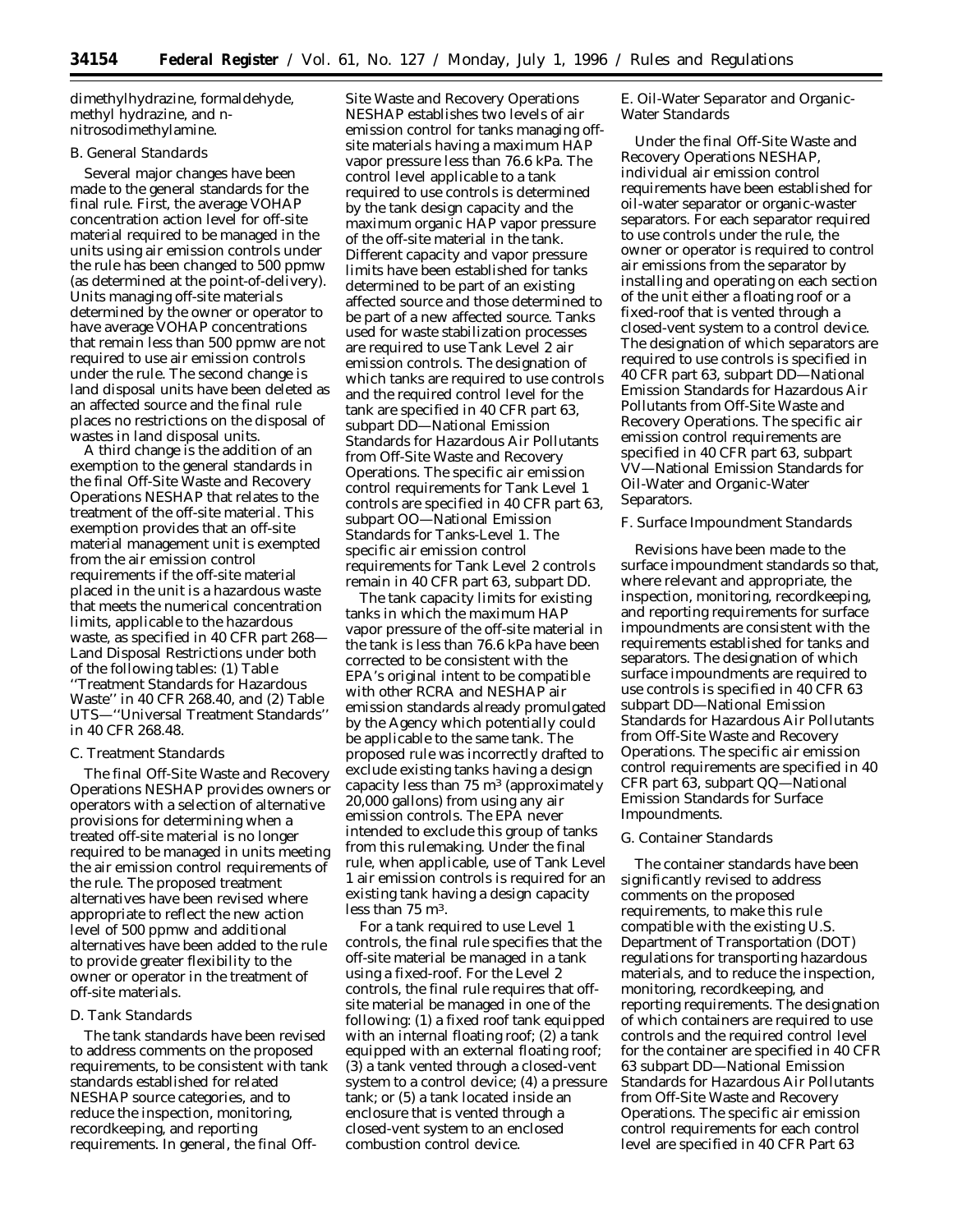subpart PP—National Emission Standards for Containers.

The revised container standards for the Off-Site Waste and Recovery Operations NESHAP establish three levels of air emission control. The control level applicable to a container is determined by the container design capacity, the total organic content of the material in the container, and use of the container. For example, containers with a design capacity less than or equal to  $0.1 \text{ m}^3$  (approximately 26 gallons) are not subject to any requirements under the rule.

Under the final rule, Level 1 controls are required for the following container categories (except when the container remains uncovered for waste stabilization processes): (1) containers having a design capacity greater than 0.1  $\rm m<sup>3</sup>$  and less than or equal to 0.46  $\rm m<sup>3</sup>$ (approximately 119 gallons); and (2) containers with a design capacity greater than  $0.46 \text{ m}^3$  and used to manage off-site materials that do not meet the definition of ''light material.'' Level 2 controls are required for containers with a design capacity greater than  $0.46 \text{ m}^3$ and used to handle ''light materials'' (i.e., off-site materials where the vapor pressure of one or more of the components in the material is greater than 0.3 kilopascals [kPa] at 20 °C, and the total concentration of the pure components having a vapor pressure greater than 0.3 kPa at 20  $\degree$ C is equal to or greater than 20 percent by weight), except when the container remains uncovered for waste stabilization processes. Level 3 controls are required for containers having a design capacity greater than  $0.1 \text{ m}^3$  that must remain uncovered for waste stabilization processes.

For the containers required to use Level 1 controls, the final rule requires that the off-site material be managed either: (1) in a container that meets the relevant DOT regulations on packaging hazardous materials for transportation under 49 CFR parts 173, 178, 179, and 180; or (2) a covered container that meets the requirements specified in the final rule. No additional requirements are specified by the final rule for containers complying with the applicable DOT regulations. In the case when an owner or operator elects to comply with the covered container requirements (i.e., non-DOT containers), the container must be equipped with a tight-fitting cover that has no visible gaps, spaces, holes, or other openings. The rule does require a visual inspection when the cover is applied and, thereafter, annually if the container remains in on-site storage for a period longer than 1 year. No testing for

detectable organic emissions using Method 21 is required. No recordkeeping and reporting are required under the final rule for containers using Level 1 controls.

For the containers required to use Level 2 controls, the final rule requires that the off-site material be managed in one of the following: (1) a container that meets the relevant DOT regulations on packaging hazardous materials for transportation under 49 CFR parts 173, 178, 179, and 180; or (2) a container that has been demonstrated within the preceding 12 months to operate with no detectable organic emissions by using Method 21; or (3) a container that has been demonstrated within the preceding 12 months to be vapor-tight by using Method 27. No additional requirements are specified by the final rule for containers complying with the applicable DOT regulations. Specific design, operating, inspection and monitoring, repair, recordkeeping, and reporting requirements for containers tested using either Method 21 or 27 are specified in the rule.

For the containers required to use Level 3 controls, the final rule requires that an open container be placed in an enclosure vented through a closed-vent system to a control device or a covered container be vented directly to a control device. If an enclosure is used, the enclosure is to be designed in accordance with the criteria for a permanent total enclosure as specified in 40 CFR 52.741, Appendix B, Procedure T—Criteria for and Verification of a Permanent or Temporary Total Enclosure.

Requirements for loading off-site material into a container have been revised since proposal. Under the final rule there are no requirements for loading off-site material into containers using Level 1 controls. For containers using Level 2 controls, the loading requirements have been revised to allow flexibility to use any appropriate loading method that will minimize exposure of the off-site material to the atmosphere and thereby reduce organic air emissions, to the extent practical considering the physical properties of the off-site material and good engineering and safety practices. Examples of container loading procedures that the EPA considers to meet these requirements include, but are not limited to, using a submergedfill pipe or other submerged-fill method to load liquids into the container; or using a vapor-balancing or a vaporrecovery system to collect and control the vapors displaced from the container during filling operations.

The inspection, monitoring, recordkeeping, and reporting requirements for containers have been significantly simplified from those proposed. Owners and operators of containers using either Container Level 1 or Container Level 2 controls in accordance with the provisions of the rule are required to visually inspect the container and its cover and closure devices to check for defects at the time the owner or operator first accepts possession of the container at the facility site with the exception of those containers emptied within 24 hours of being received. Also, in the case when a container used for managing regulated-material remains at the facility site for a period of 1 year or more, the container and its cover and closure devices are to be visually inspected to check for defects at least once every 12 months.

There are no requirements for periodic Method 21 leak monitoring of containers. There are no recordkeeping nor reporting requirements under this final rulemaking for containers using either Container Level 1 or Container Level 2 controls.

## *H. Transfer System Standards*

The major change to the transfer system standards is the addition of specific requirements for individual drain systems to the final rule. The designation of which individual drain systems are required to use controls is specified in 40 CFR 63 subpart DD— National Emission Standards for Hazardous Air Pollutants from Off-Site Waste and Recovery Operations. The specific air emission control requirements are specified in 40 CFR 63 subpart RR—National Emission Standards for Individual Drain systems. Other revisions have been made, where relevant and appropriate, so that the requirements for transfer systems other than an individual drain system are consistent with the requirements established for the other types of off-site material management units.

## *I. Process Vent Standards*

In response to comments, several changes have been made to the air emission control requirements for process vents under the Off-Site Waste and Recovery Operations NESHAP. The term ''enclosed treatment unit'' proposed for the rule has been deleted from the final rule and replaced with a definition for the term ''process vent.'' The EPA decided to use this new term to clarify the process vents that must use air emission controls under the rule. The final rule has also been revised to require an average emission reduction of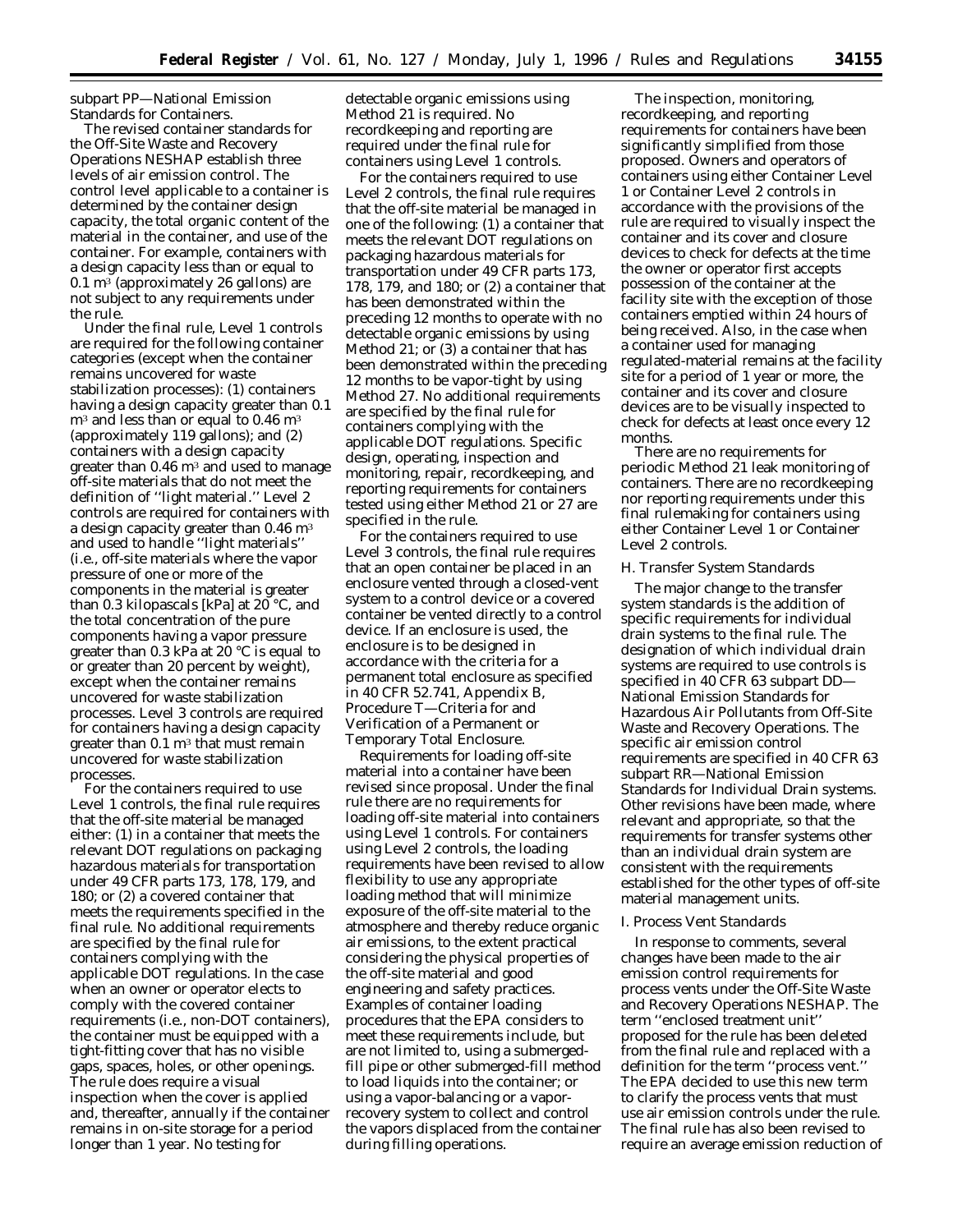at least 95 percent by weight in total HAP emissions from the combination of all affected process vents at the plant site (i.e., all process vents that are a part of the affected sources subject to the Off-Site Waste and Recovery Operations NESHAP).

## *J. Equipment Leak Air Standards*

The EPA has not included in the final Off-Site Waste and Recovery Operations NESHAP a definition for ''ancillary equipment'' as was originally proposed. Instead, the specific equipment types subject to equipment leak standards under the Off-Site Waste and Recovery Operations NESHAP are listed directly in the applicability section of the rule (§ 63.690). These equipment types are consistent with other NESHAP equipment leak standards.

# *K. Control Device and Closed-Vent System Standards*

Revisions to the control device and closed-vent system standards consist of incorporating changes to the closed-vent system and control device requirements so that these requirements are consistent and up-to-date with the general decisions the EPA has made regarding NESHAP inspection, monitoring, maintenance, repair, malfunctions, recordkeeping, and reporting requirements for organic emission control devices. Also, to improve the readability and user understanding of the requirements, the format used to present the standards has been revised. In the final rule, all of the requirements for a particular type of control device (e.g., vapor incinerator, carbon adsorber, or condenser) are grouped together.

## *L. Test Methods and Procedures*

For the final Off-Site Waste and Recovery Operations NESHAP, the EPA decided to allow an owner or operator to use any one of several existing EPA test methods for direct measurement of the VOHAP concentration of an off-site material. In addition, the EPA has made certain other changes to the rule to facilitate the use of organic concentration data obtained using other alternative test methods not specifically listed in the rule.

The final rule allows an owner or operator to directly measure the volatile organic concentration using any one of the following methods: Method 305 in 40 CFR part 63, Appendix A; Method 25D in 40 CFR part 60, Appendix A; or Method 624, Method 1624, or Method 1625 in 40 CFR part 136, Appendix A (when used in accordance with the procedure specified in the rule). In addition, an owner or operator may use any other alternative method that has

been validated in accordance with the procedures specified in Sections 5.1 and 5.3 of Method 301 or specified in the Appendix D—Alternative Validation Procedure for EPA Waste Methods promulgated by this action in 40 CFR part 63.

## *M. Recordkeeping and Reporting Requirements*

The EPA has changed the recordkeeping and reporting requirements for the final Off-Site Waste and Recovery Operations NESHAP to reflect the revisions to the rule applicability and technical requirements and reduce the burden of these requirements on owners and operators.

## **VII. Administrative Requirements**

# *A. Docket*

The docket is an organized and complete file of information considered by the EPA in the development of a rulemaking. The docket pertaining to the Off-Site Waste and Recovery Operations NESHAP is Docket No. A– 92–16. This docket contains a copy of the regulatory text of the proposed rule, the BID, and copies of all BID references and other information related to the development of the proposed and final rule. The public may review all materials in this docket at the EPA's Air and Radiation Docket and Information Center (see the **ADDRESSES** section at the beginning of this notice).

## *B. Paperwork Reduction Act*

The information collection requirements for this NESHAP have been submitted for approval to the Office of Management and Budget (OMB) under the *Paperwork Reduction Act,* 44 U.S.C. 3501 et seq. An Information Collection Request (ICR) document has been prepared by the EPA (ICR No. 1717.02), and a copy may be obtained from Sandy Farmer, OPPE Regulatory Information Division (2137), U.S. Environmental Protection Agency, 401 M Street, S.W.; Washington, DC 20460, or by calling (202) 260–2740.

The public recordkeeping and reporting burden for this collection of information is estimated to average approximately 830 hours per respondent for each of the first 3 years following promulgation of the rule. These estimates include time for reviewing instructions, searching existing data sources, gathering and maintaining the data needed, and completing and reviewing the collection of information.

Send comments regarding the recordkeeping and reporting burden estimate or any other aspect of this

collection of information, including suggestions for reducing this burden, to Chief, Information Policy Branch (2137), U.S. Environmental Protection Agency, 401 M Street, S.W.; Washington, DC 20460; and to the Office of Information and Regulatory Affairs, Office of Management and Budget, Washington, DC 20503, marked ''Attention: Desk Officer for EPA.''

## *C. Executive Order 12866*

Under Executive Order 12866 (58 FR 5173, October 4, 1993), the Agency must determine whether the regulatory action is ''significant'' and therefore subject to OMB review and the requirements of the Executive Order. The Order defines ''significant regulatory action'' as one that is likely to result in a rule that may:

(1) Have an annual effect on the economy of \$100 million or more or adversely affect in a material way the economy, a sector of the economy, productivity, competition, jobs, the environment, public health or safety, or State, local, or tribal governments or communities;

(2) create a serious inconsistency or otherwise interfere with an action taken or planned by another agency;

(3) materially alter the budgetary impact of entitlements, grants, user fees, or loan programs or the rights and obligations of recipients thereof; or

(4) raise novel legal or policy issues arising out of legal mandates, the President's priorities, or the principles set forth in the Executive Order.

Pursuant to the terms of the Executive Order 12866, it has been determined that this action will be treated as a ''significant regulatory action'' within the meaning of the Executive Order. As such, this action was submitted to the Office of Management and Budget (OMB) for review. Changes made in response to OMB suggestions or recommendations are documented in the docket pertaining to the Off-Site Waste and Recovery Operations NESHAP rulemaking (Docket No. A–92– 16).

## *D. Regulatory Flexibility Act*

Section 605 of the Regulatory Flexibility Act of 1980 (5 U.S.C. 601 et seq.), the EPA Regulatory Flexibility guidelines (April, 1992), and the Small Business Regulatory Fairness Act of 1996 requires Federal agencies to give special consideration to the impacts of regulations on small entities, which are small businesses, small organizations, and small governments. The major purpose of the Regulatory Flexibility Act, the EPA guidelines, and the Small Business Fairness Act is to keep paperwork and regulatory requirements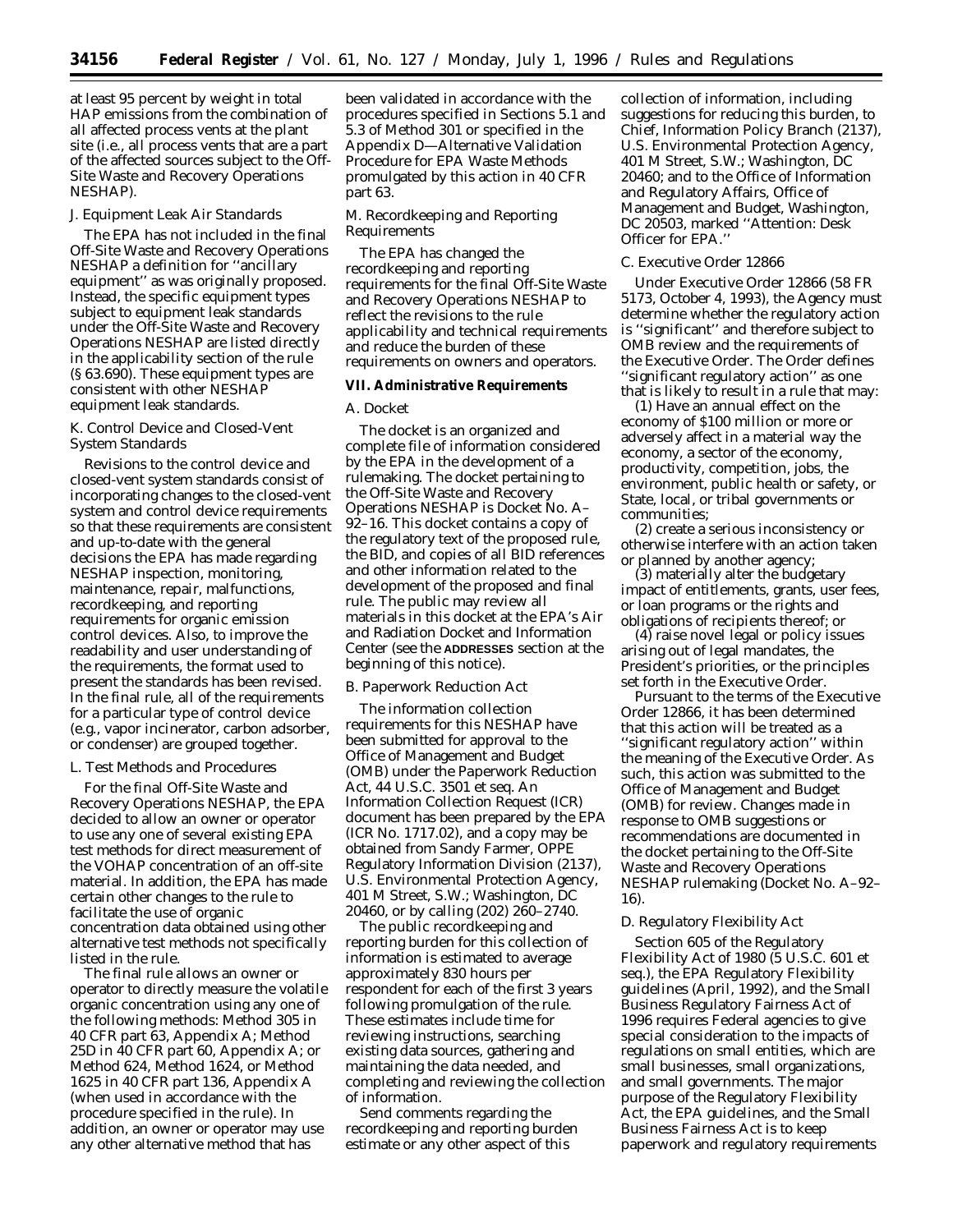from being out of proportion to the scale of the entities being regulated, without compromising the objectives of, in this case, the Clean Air Act.

A small business with establishments in Standard Industrial Classification 4953, Refuse Systems, is defined by the Small Business Administration as one receiving less than \$6 million per year, averaged over the most recent three fiscal years. A small organization is a not-for-profit enterprise that is independently owned and operated and is not dominant in the waste disposal industry. A small government is one that serves a population of less than 50,000 people. The EPA may use other definitions, but elects to use these. The EPA believes that small organizations and small governments have at most a very minor involvement with the types of waste management and recovery operations subject to this rule, and therefore would not be significantly affected by the Off-Site Waste and Recovery Operations NESHAP. Hence, the EPA has concentrated its attention on small businesses.

The Regulatory Flexibility Act specifies that Federal agencies must prepare an initial regulatory flexibility analysis if a proposed regulatory action would have ''a significant economic impact on a substantial number of small entities.'' The data bases available to the EPA reflect the state of the hazardous waste TSDF industry in 1986, and provide limited basis for updating the economic factors. Furthermore, the EPA does not have reliable projections of construction of new facilities with the types of waste management and recovery operations that will be subject to the rule. The EPA, based on its initial Regulatory Flexibility analysis, therefore assumed that the rule may have a significant impact on a substantial number of small businesses, and conducted a final regulatory flexibility analysis. This analysis is part of the economic impact analysis (titled *Economic Impact Analysis of National Emission Standards for Hazardous Air Pollutants: Off-Site Waste and Recovery Operations*) prepared for the rulemaking and available in the docket (Docket No.  $A-92-16$ ).

Even though many facilities at which are located waste management and recovery operations receiving off-site materials are expected to be area sources and would not be subject to this NESHAP, the EPA assumed for the regulatory flexibility analysis that all facilities listed in the source category data base are collocated at major sources. Also, the analysis did not exclude those facilities that are major sources but would not be subject to the

air emission control requirements under the Off-Site Waste and Recovery Operations NESHAP because the facility qualifies for the rule exemption for a facility at which the total annual organic HAP mass content of all off-site material is less than 1 Mg/yr.

From the source category data base, the EPA identified for the analysis 110 small businesses that own 112 facilities subject to the Off-Site Waste and Recovery Operations NESHAP. As a result of exemptions allowed by the final rule, none of these small businesses would incur costs beyond costs for recordkeeping and reporting. All of these small businesses would meet at least one of the exemption criteria in the rule and, therefore, would not need to use the air emission controls required by the rule. The small costs for recordkeeping and reporting are required to document compliance with the rule exemptions. For a median small business, the same costs come to less than 0.1 percent of sales—compared with about 0.01 percent for the median large business. Since there are no capital costs to small businesses, none of the small businesses would exceed the capital cost retained earning breakpoints (the maximum amount of new capital a business can raise without issuing new stock and without changing its existing capital structure). By way of comparison, 30 percent of large businesses would have capital costs of compliance exceeding their breakpoints. None of these large businesses are expected to receive significant economic impacts.

Finally, the EPA evaluated the possibility that the final rule might cause a small business to close. Based on this review, no small businesses are expected to close as a result of having to comply with the requirements of the final rule.

Pursuant to section 605(b) of the Regulatory Flexibility Act, the Administrator certifies that this rule will not have a significant economic impact on a substantial number of small entities.

## *E. Unfunded Mandates*

Under section 202 of the Unfunded Mandates Reform Act of 1995 (''Unfunded Mandates Act''), signed into law on March 22, 1995, the EPA must prepare a budgetary impact statement to accompany any proposed or final rule that includes a Federal mandate that may result in estimated costs to State, local, or tribal governments in the aggregate, or to the private sector, of \$100 million or more. Under section 205, the EPA must select the most cost effective and least

burdensome alternative that achieves the objectives of the rule and is consistent with statutory requirements. Section 203 requires the EPA to establish a plan for informing and advising any small governments that may be significantly or uniquely impacted by the rule.

The EPA has determined that the action promulgated today does not include a Federal mandate that may result in estimated costs of \$100 million or more to either State, local, or tribal governments in the aggregate, or to the private sector. Therefore, the requirements of the Unfunded Mandates Act do not apply to this action.

## *F. Review*

The off-site waste and recovery operations NESHAP will be reviewed 8 years from today's date of promulgation. This review will include an assessment of such factors as evaluation of the residual health risks, any duplication with other air programs, the existence of alternative methods, enforceability, improvements in air emission control technology and health data, and the recordkeeping and reporting requirements.

## **VII. Statutory Authority**

The statutory authority for this proposal is provided by section 101, 112, 114, 116, and 301 of the Clean Air Act, as amended; 42. U.S.C., 7401, 7412, 7414, 7416, and 7601.

# **List of Subjects in 40 CFR Part 63**

Environmental protection, Air pollution control, Containers, Equipment leaks, Hazardous air pollutants, Individual drain systems, NESHAP, Off-site waste and recovery operations, Oil-water separators, Process vents, Tanks, Surface impoundments, Used oil, Used solvents, Waste.

Dated: May 28, 1996.

# **Carol M. Browner,**

*The Administrator.*

For the reasons set out in the preamble, title 40, chapter I, part 63 of the Code of Federal Regulations are amended as follows:

# **PART 63—NATIONAL EMISSION STANDARDS FOR HAZARDOUS AIR POLLUTANTS FOR SOURCE CATEGORIES**

1–3. The authority citation for part 63 continues to read as follows:

**Authority:** 42 U.S.C. 7401, et seq.

4. Part 63 is amended by adding subpart DD consisting of §§ 63.680 through 63.698 to read as follows: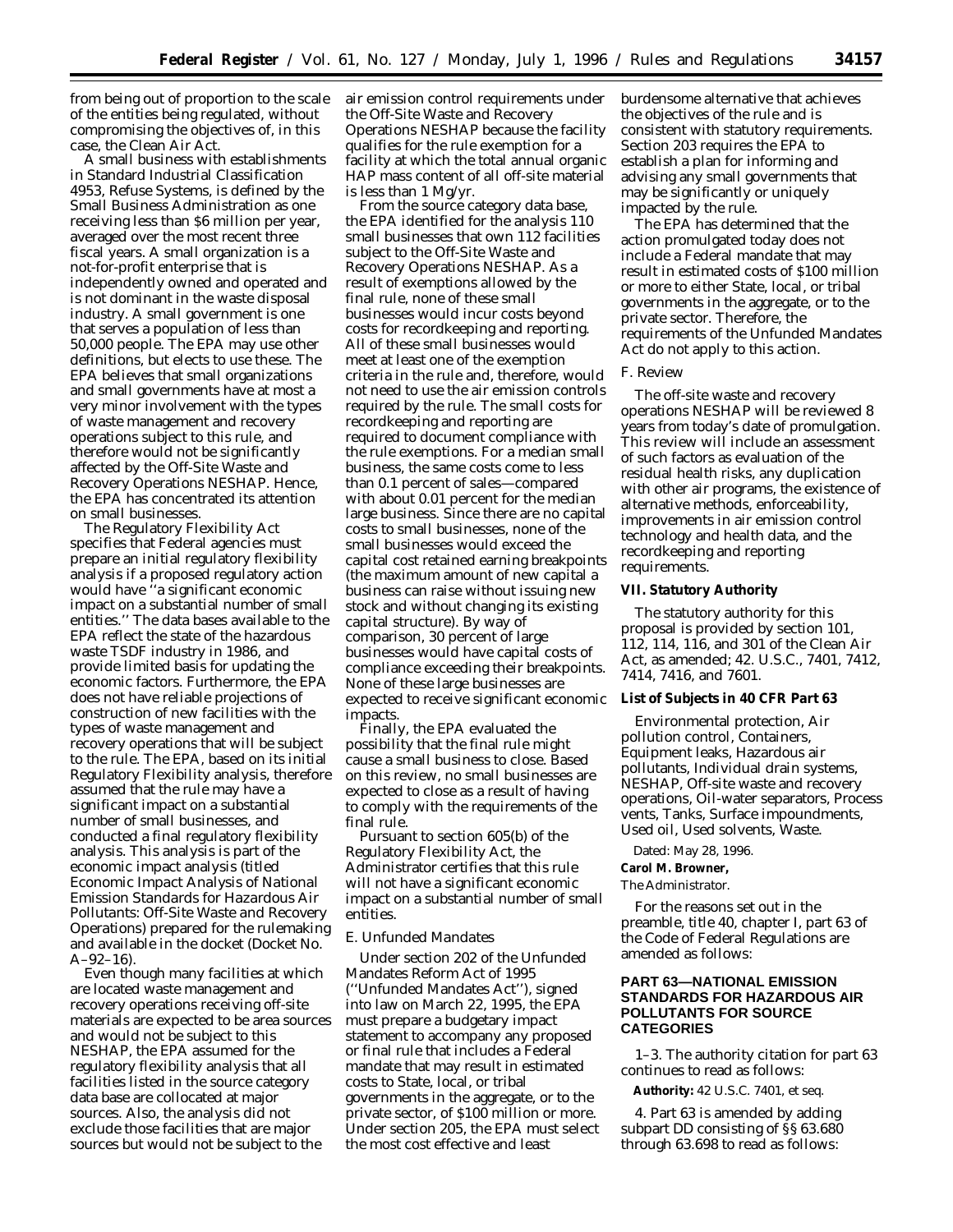## **Subpart DD—National Emission Standards for Hazardous Air Pollutants from Off-Site Waste and Recovery Operations**

Sec.

- 63.680 Applicability and designation of
- affected sources. 63.681 Definitions.
- 63.682 [Reserved]
- 63.683 Standards: General.
- 63.684 Standards: Off-site material treatment.
- 
- 63.685 Standards: Tanks. Standards: Oil-water and organic-
- water separators.<br>63.687 Standards: S Standards: Surface impoundments.
- 63.688 Standards: Containers.
- 63.689 Standards: Transfer systems..<br>63.690 Standards: Process vents.
- Standards: Process vents.
- 63.691 Standards: Equipment leaks.
- 63.692 [Reserved]
- 63.693 Standards: Closed-vent systems and control devices.
- 63.694 Testing methods and procedures. 63.695 Inspection and monitoring
- requirements.
- 63.696 Recordkeeping requirements.
- 63.697 Reporting requirements.
- 63.698 Delegation of Authority.
- Table 1 to Subpart DD—List of Hazardous Air Pollutants (HAP) for Subpart DD.
- Table 2 to Subpart DD—Applciability of paragraphs in 40 CFR Subpart A, General Provisions, to Subpart DD.
- Table 3 to Subpart DD—Tank Control Levels for Tanks at Existing Affected Sources as Required by 40 CFR 63.685(b)(1).
- Table 4 to Subpart DD—Tank Control Levels for Tanks at New Affected Sources as Required by 40 CFR 63.685(b)(2).

# **Subpart DD—National Emission Standards for Hazardous Air Pollutants from Off-Site Waste and Recovery Operations**

## **§ 63.680 Applicability and designation of affected sources.**

(a) The provisions of this subpart apply to the owner and operator of a plant site for which both of the conditions specified in paragraphs (a)(1) and (a)(2) of this section are applicable. If either one of these conditions does not apply to the plant site, then the owner and operator of the plant site are not subject to the provisions of this subpart.

(1) The plant site is a major source of hazardous air pollutant (HAP) emissions as defined in 40 CFR 63.2.

(2) At the plant site is located one or more of operations that receives off-site materials as specified in paragraph (b) of this section and the operations is one of the following waste management operations or recovery operations as specified in paragraphs (a)(2)(i) through  $(a)(2)(vi)$  of this section.

(i) A waste management operation that receives off-site material and the operation is regulated as a hazardous waste treatment, storage, and disposal facility (TSDF) under either 40 CFR part 264 or part 265.

(ii) A waste management operation that treats wastewater which is an offsite material and the operation is exempted from regulation as a hazardous waste treatment, storage, and disposal facility under 40 CFR 264.1(g)(6) or 40 CFR 265.1(c)(10).

(iii) A waste management operation that treats wastewater which is an offsite material and the operation meets both of the following conditions:

(A) The operation is subject to regulation under either section 402 or 307(b) of the Clean Water Act but is not owned by a ''state'' or ''municipality'' as defined by section 502(3) and 502(4), respectively, of the Clean Water Act; and

(B) The treatment of wastewater received from off-site is the predominant activity performed at the plant site.

(iv) A recovery operation that recycles or reprocesses hazardous waste which is an off-site material and the operation is exempted from regulation as a hazardous waste treatment, disposal, and storage facility under 40 CFR  $264.1(g)(2)$  or 40 CFR  $265.1(c)(6)$ .

(v) A recovery operation that recycles or reprocesses used solvent which is an off-site material and the operation is not part of a chemical, petroleum, or other manufacturing process that is required to use air emission controls by another subpart of 40 CFR part 63.

(vi) A recovery operation that rerefines or reprocesses used oil which is an off-site material and the operation is regulated under 40 CFR 279 subpart F— Standards for Used Oil Processors and Refiners.

(b) For the purpose of implementing this subpart, an off-site material is a material that meets all of the criteria specified in paragraph (b)(1) of this section but is not one of the materials specified in paragraph (b)(2) of this section.

(1) An off-site material is a material that meets all of the criteria specified in paragraphs  $(b)(1)(i)$  through  $(b)(1)(iii)$  of this section. If any one of these criteria do not apply to the material, then the material is not an off-site material subject to this subpart.

(i) The material is a waste, used oil, or used solvent as defined in § 63.681 of this subpart;

(ii) The material is not produced or generated within the plant site, but the material is delivered, transferred, or otherwise moved to the plant site from a location outside the boundaries of the plant site; and

(iii) The material contains one or more of the hazardous air pollutants (HAP) listed in Table 1 of this subpart based on the composition of the material at the point-of-delivery, as defined in § 63.681 of this subpart.

(2) For the purpose of implementing this subpart, the following materials are not off-site materials:

(i) Household waste as defined in 40 CFR 258.2.

(ii) Radioactive mixed waste managed in accordance with all applicable regulations under Atomic Energy Act and Nuclear Waste Policy Act authorities.

(iii) Waste that is generated as a result of implementing remedial activities required under the Resource Conservation and Recovery Act (RCRA) corrective action authorities (RCRA sections 3004(u), 3004(v), or 3008(h)), Comprehensive Environmental Response, Compensation, and Liability Act (CERCLA) authorities, or similar Federal or State authorities.

(iv) Waste containing HAP that is generated by residential households (e.g., old paint, home garden pesticides) and subsequently is collected as a community service by government agencies, businesses, or other organizations for the purpose of promoting the proper disposal of this waste.

(v) Waste that is generated by or transferred from units complying with all applicable regulations under 40 CFR 63 subparts F and G—National Emission Standards for Organic Hazardous Air Pollutants from the Synthetic Organic Chemical Manufacturing Industry.

(vi) Waste that is generated by or transferred from units complying with all applicable requirements specified by § 61.342(b) under 40 CFR 61 subpart FF—National Emission Standards for Benzene Waste Operations for a facility at which the total annual benzene quantity from the facility waste is equal to or greater than 10 megagrams per year.

(vii) Ship ballast water pumped from a ship to an onshore wastewater treatment facility.

(c) For the purpose of implementing this subpart, the affected sources at a plant site subject to this subpart are as follows:

(1) Off-site material management units. The affected source is the group of tanks, containers, oil-water or organic-water separators, surface impoundments, and transfer systems used to manage off-site material in each of the waste management operations and recovery operations specified in paragraphs  $(a)(2)(i)$  through  $(a)(2)(vi)$  of this section that is located at the plant site.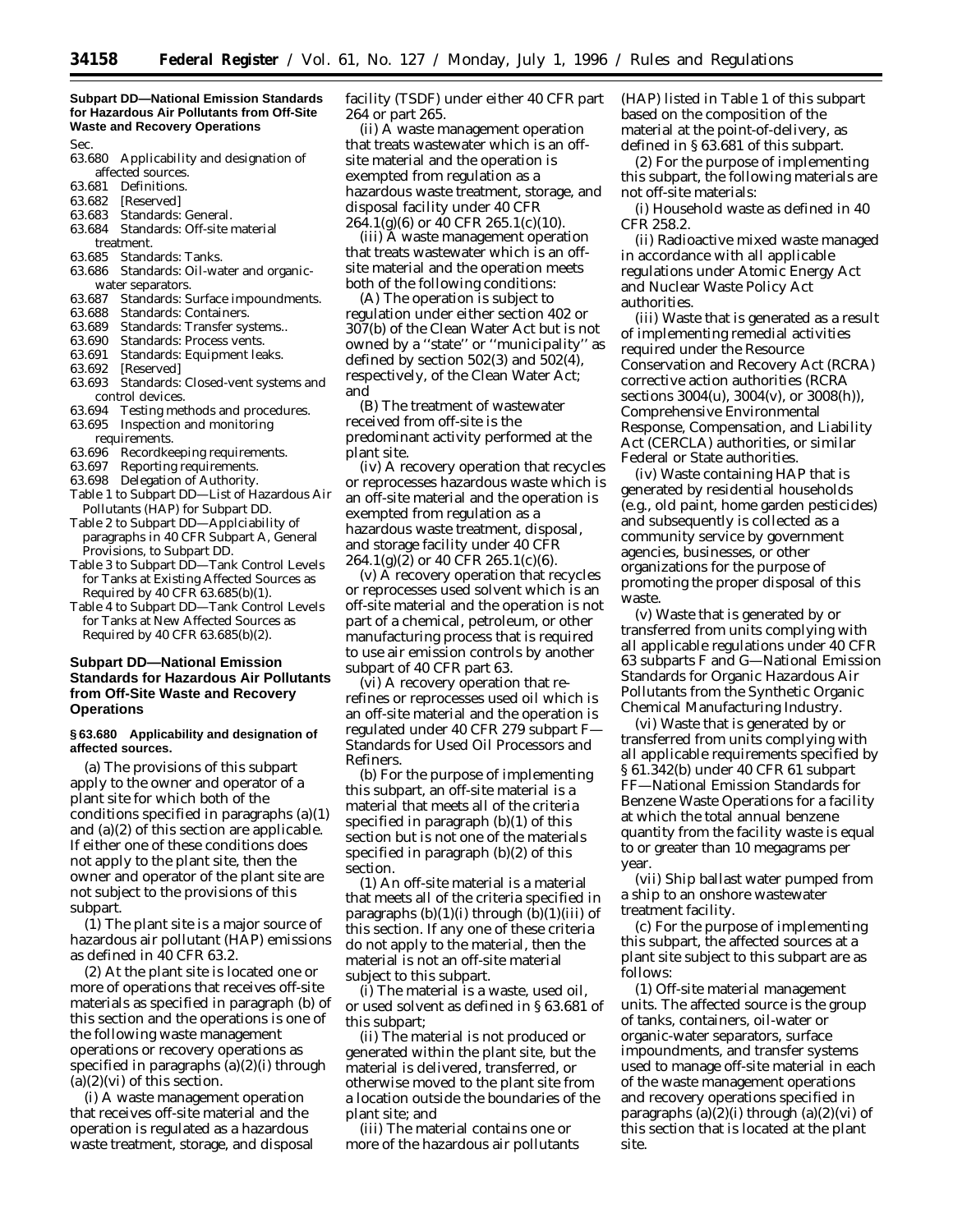(2) Process vents. The affected source is the group of process vents on units used to manage off-site material in each of the waste management operations and recovery operations specified in paragraphs  $(a)(2)(i)$  through  $(a)(2)(vi)$  of this section that is located at the plant site.

(3) Equipment leaks. The affected source is the group of equipment specified in § 63.683(b)(2)(i) through (b)(2)(iii) of this subpart that is used to handle off-site material in each of the waste management operations and recovery operations specified in paragraphs  $(a)(2)(i)$  through  $(a)(2)(vi)$  of this section that is located at the plant site.

(d) Owners and operators of plant sites at which are located affected sources subject to this subpart are exempted from the requirements of §§ 63.682 through 63.699 of this subpart in situations when the total annual quantity of the HAP that is contained in the off-site material received at the plant site is less than 1 megagram per year. This total annual HAP quantity for the off-site material shall be based on the total quantity of the HAP listed in Table 1 of this subpart as determined at the point-of-delivery for each off-site material stream. Documentation shall be prepared by the owner or operator and maintained at the plant site to support the initial determination of the total annual HAP quantity for the off-site material. The owner or operator shall perform a new determination when the extent of changes to the quantity or composition of the off-site material received at the plant site could cause the total annual HAP quantity in the offsite material to the exceed limit of 1 megagram per year.

(e) Compliance dates.

(1) Existing sources. The owner or operator of an affected source that commenced construction or reconstruction before October 13, 1994, shall achieve compliance with the provisions of the subpart no later than July 1, 1999 unless an extension has been granted by the Administrator as provided in 40 CFR 63.6(i).

(2) New sources. The owner or operator of an affected source for which construction or reconstruction commences on or after October 13, 1994, shall achieve compliance with the provisions of this subpart by July 1, 1996 or upon initial startup of operations, whichever date is later as provided in 40 CFR 63.6(b). For the purpose of implementing this subpart, a waste management operation or recovery operation that commenced construction or reconstruction before October 13, 1994, and receives off-site

material for the first time after July 1, 1999 is a new source, and the owner or operator of this affected source shall achieve compliance with the provisions of this subpart upon the first date that the waste management operation or recovery operation begins to manage the off-site material.

(f) The provisions of 40 CFR part 63, subpart A—General Provisions that apply and those that do not apply to this subpart are specified in Table 2 of this subpart.

## **§ 63.681 Definitions.**

All terms used in this subpart shall have the meaning given to them in this section, 40 CFR 63.2 of this part, and the Act.

*Boiler* means an enclosed combustion device that extracts useful energy in the form of steam and is not an incinerator or a process heater.

*Closed-vent system* means a system that is not open to the atmosphere and is composed of hard-piping, ductwork, connections, and, if necessary, fans, blowers, or other flow-inducing devices that conveys gas or vapor from an emission point to a control device.

*Closure device* means a cap, hatch, lid, plug, seal, valve, or other type of fitting that prevents or reduces air pollutant emissions to the atmosphere by blocking an opening in a cover when the device is secured in the closed position. Closure devices include devices that are detachable from the cover (e.g., a sampling port cap), manually operated (e.g., a hinged access lid or hatch), or automatically operated (e.g., a spring-loaded pressure relief valve).

*Container* means a portable unit used to hold material. Examples of containers include but are not limited to drums, dumpsters, roll-off boxes, bulk cargo containers commonly known as 'portable tanks" or "totes", cargo tank trucks, and tank rail cars.

*Continuous record* means documentation of data values measured at least once every 15 minutes and recorded at the frequency specified in this subpart.

*Continuous recorder* means a data recording device that either records an instantaneous data value at least once every 15 minutes or records 15-minutes or more frequent block averages.

*Continuous seal* means a seal that forms a continuous closure that completely covers the space between the edge of the floating roof and the wall of a tank. A continuous seal may be a vapor-mounted seal, liquid-mounted seal, or metallic shoe seal. A continuous seal may be constructed of fastened

segments so as to form a continuous seal.

*Control device* means equipment used for recovering or oxidizing organic vapors. Examples of such equipment include but are not limited to carbon adsorbers, condensers, vapor incinerators, flares, boilers, and process heaters.

*Cover* means a device that prevents or reduces air pollutant emissions to the atmosphere by forming a continuous barrier over the off-site material managed in a unit. A cover may have openings (such as access hatches, sampling ports, gauge wells) that are necessary for operation, inspection, maintenance, and repair of the unit on which the cover is used. A cover may be a separate piece of equipment which can be detached and removed from the unit or a cover may be formed by structural features permanently integrated into the design of the unit.

*Emission point* means an individual tank, surface impoundment, container, oil-water or organic-water separator, transfer system, process vent, or enclosure.

*Enclosure* means a structure that surrounds a tank or container, captures organic vapors emitted from the tank or container, and vents the captured vapor through a closed vent system to a control device.

*External floating roof* means a pontoon-type or double-deck type cover that rests on the liquid surface in a tank with no fixed roof.

*Fixed roof* means a cover that is mounted on a unit in a stationary position and does not move with fluctuations in the level of the liquid managed in the unit.

*Flame zone* means the portion of the combustion chamber in a boiler or process heater occupied by the flame envelope.

*Floating roof* means a cover consisting of a double deck, pontoon single deck, or internal floating cover which rests upon and is supported by the liquid being contained, and is equipped with a continuous seal.

*HAP* means hazardous air pollutants. *Hard-piping* means pipe or tubing that is manufactured and properly installed in accordance with relevant standards and good engineering practices.

*Hazardous waste* means a waste that is determined to be hazardous under the Resource Conservation and Recovery Act (PL 94–580) (RCRA), as implemented by 40 CFR parts 260 and 261.

*Individual drain system* means a stationary system used to convey wastewater streams or residuals to a waste management unit or to discharge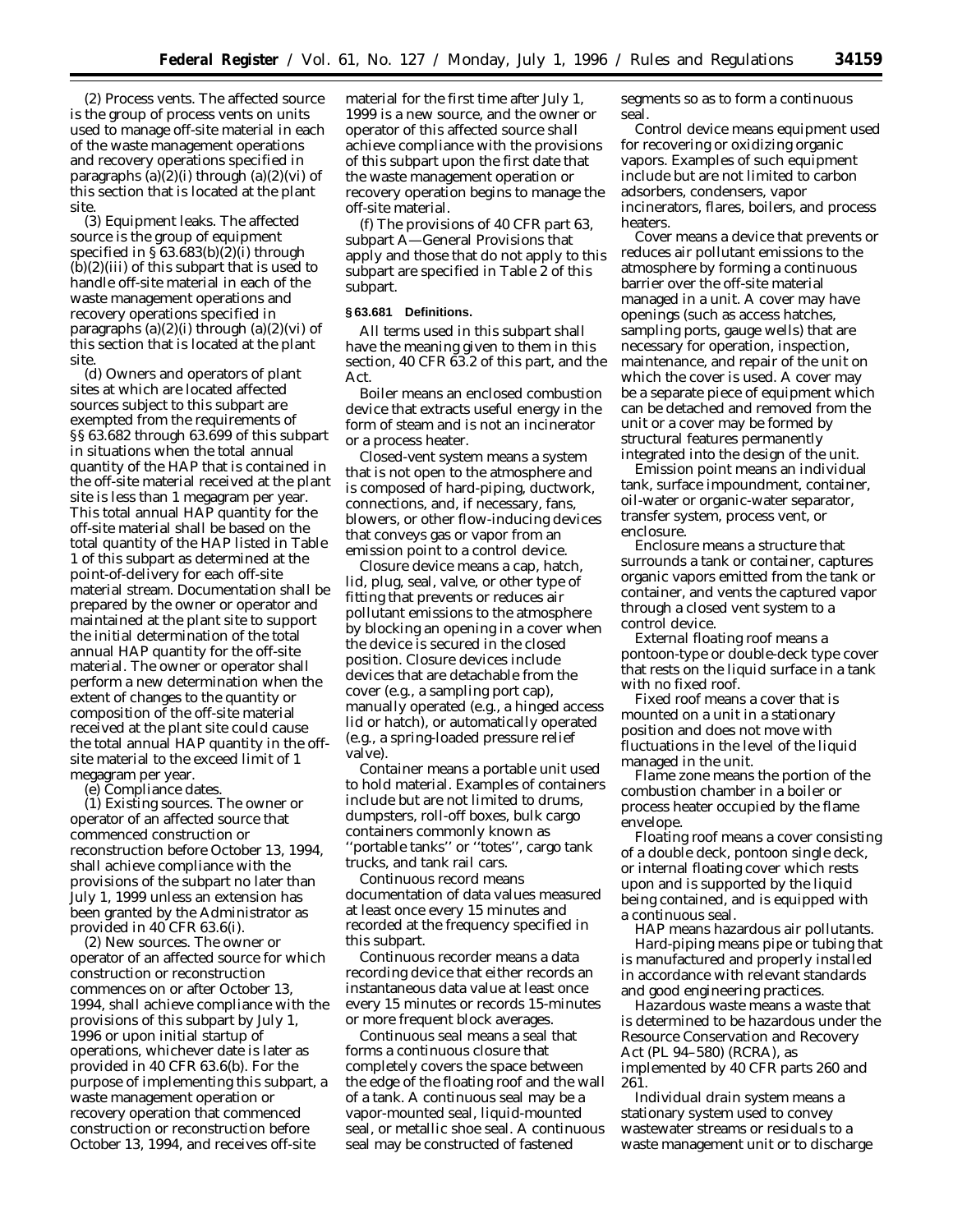or disposal. The term includes hardpiping, all drains and junction boxes, together with their associated sewer lines and other junction boxes (e.g., manholes, sumps, and lift stations) conveying wastewater streams or residuals. For the purpose of this subpart, an individual drain system is not a drain and collection system that is designed and operated for the sole purpose of collecting rainfall runoff (e.g., stormwater sewer system) and is segregated from all other individual drain systems.

*Internal floating roof* means a cover that rests or floats on the liquid surface (but not necessarily in complete contact with it inside a tank that has a fixed roof).

*Light-material service* means the container is used to manage an off-site material for which both of the following conditions apply: the vapor pressure of one or more of the organic constituents in the off-site material is greater than 0.3 kilopascals (kPa) at 20  $\degree$ C; and the total concentration of the pure organic constituents having a vapor pressure greater than 0.3 kPa at 20  $\degree$ C is equal to or greater than 20 percent by weight.

*Liquid-mounted seal* means a foam- or liquid-filled continuous seal mounted in contact with the liquid in a unit.

*Maximum HAP vapor pressure* means the sum of the individual HAP equilibrium partial pressure exerted by an off-site material at the temperature equal to either: the local maximum monthly average temperature as reported by the National Weather Service when the off-site material is stored or treated at ambient temperature; or the highest calendarmonth average temperature of the offsite material when the off-site material is stored at temperatures above the ambient temperature or when the offsite material is stored or treated at temperatures below the ambient temperature. For the purpose of this subpart, maximum HAP vapor pressure is determined using the procedures specified in § 63.694(j) of this subpart.

*Metallic shoe seal* means a continuous seal that is constructed of metal sheets which are held vertically against the wall of the tank by springs, weighted levers, or other mechanisms and is connected to the floating roof by braces or other means. A flexible coated fabric (envelope) spans the annular space between the metal sheet and the floating roof.

*No detectable organic emissions* means no escape of organics to the atmosphere as determined using the procedure specified in § 63.694(k) of this subpart.

*Off-site material* means a material that meets all of the criteria specified in paragraph § 63.680(b)(1) of this subpart but is not one of the materials specified in  $\S 63.680(b)(2)$  of this subpart.

*Off-site material management unit* means a tank, container, surface impoundment, oil-water separator, organic-water separator, or transfer system used to manage off-site material.

*Off-site material stream* means an offsite material produced or generated by a particular process or source such that the composition and form of the material comprising the stream remain consistent. An off-site material stream may be delivered, transferred, or otherwise moved to the plant site in a continuous flow of material (e.g., wastewater flowing through a pipeline) or in a series of discrete batches of material (e.g., a truckload of drums all containing the same off-site material or multiple bulk truck loads of an off-site material produced by the same process).

*Oil-water separator* means a separator as defined for this subpart that is used to separate oil from water.

*Operating parameter value* means a minimum or maximum value established for a control device or treatment process parameter which, if achieved by itself or in combination with one or more other operating parameter values, determines that an owner or operator has complied with an applicable emission limitation or standard.

*Organic-water separator* means a separator as defined for this subpart that is used to separate organics from water.

*Plant site* means all contiguous or adjoining property that is under common control including properties that are separated only by a road or other public right-of-way. Common control includes properties that are owned, leased, or operated by the same entity, parent entity, subsidiary, or any combination thereof. A unit or group of units within a contiguous property that are not under common control (e.g., a wastewater treatment unit or solvent recovery unit located at the site but is sold to a different company) is a different plant site.

*Point-of-delivery* means the point at the boundary or within the plant site where the owner or operator first accepts custody, takes possession, or assumes responsibility for the management of an off-site material stream managed in a waste management operation or recovery operation specified in § 63.680 (a)(2)(i) through (a)(2)(vi) of this subpart. The characteristics of an off-site material stream are determined prior to combining the off-site material stream

with other off-site material streams or with any other materials.

*Point-of-treatment* means a point where the off-site material to be treated in accordance with  $\S 63.683(b)(1)(ii)$  of this subpart exits the treatment process. The characteristics shall be determined before this material is conveyed, handled, or otherwise managed in such a manner that the material has the potential to volatilize to the atmosphere.

*Process heater* means an enclosed combustion device that transfers heat released by burning fuel directly to process streams or to heat transfer liquids other than water.

*Process vent* means any open-ended pipe, stack, or duct that allows the passage of gases, vapors, or fumes to the atmosphere and this passage is caused by mechanical means (such as compressors or vacuum-producing systems) or by process-related means (such as volatilization produced by heating). For the purpose of this subpart, a process vent is not a stack or duct used to exhaust combustion products from a boiler, furnace, process heater, incinerator, or other combustion device.

*Recovery operation* means the collection of off-site material management units, process vents, and equipment components used at a plant site to manage an off-site material stream from the point-of-delivery through the point where the material has been recycled, reprocessed, or rerefined to obtain the intended product or to remove the physical and chemical impurities of concern.

*Safety device* means a closure device such as a pressure relief valve, frangible disc, fusible plug, or any other type of device which functions exclusively to prevent physical damage or permanent deformation to a unit or its air emission control equipment by venting gases or vapors directly to the atmosphere during unsafe conditions resulting from an unplanned, accidental, or emergency event. For the purpose of this subpart, a safety device is not used for routine venting of gases or vapors from the vapor headspace underneath a cover such as during filling of the unit or to adjust the pressure in this vapor headspace in response to normal daily diurnal ambient temperature fluctuations. A safety device is designed to remain in a closed position during normal operations and open only when the internal pressure, or another relevant parameter, exceeds the device threshold setting applicable to the air emission control equipment as determined by the owner or operator based on manufacturer recommendations, applicable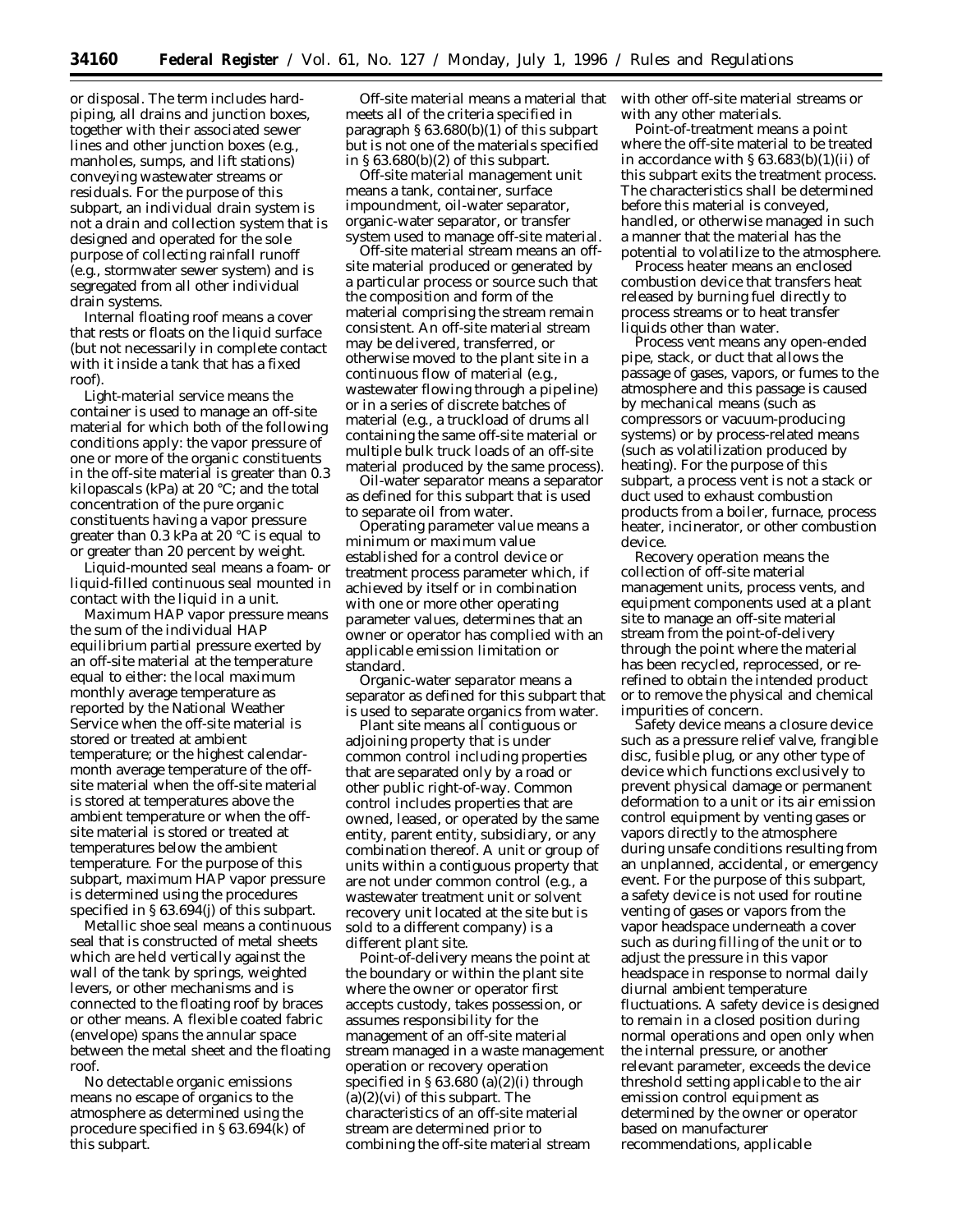regulations, fire protection and prevention codes, standard engineering codes and practices, or other requirements for the safe handling of flammable, combustible, explosive, reactive, or hazardous materials.

*Separator* means a waste management unit, generally a tank, used to separate oil or organics from water. A separator consists of not only the separation unit but also the forebay and other separator basins, skimmers, weirs, grit chambers, sludge hoppers, and bar screens that are located directly after the individual drain system and prior to any additional treatment units such as an air flotation unit clarifier or biological treatment unit. Examples of a separator include, but are not limited to, an API separator, parallel-plate interceptor, and corrugated-plate interceptor with the associated ancillary equipment.

*Single-seal system* means a floating roof having one continuous seal. This seal may be vapor-mounted, liquidmounted, or a metallic shoe seal.

*Surface impoundment* means a unit that is a natural topographical depression, man-made excavation, or diked area formed primarily of earthen materials (although it may be lined with man-made materials), which is designed to hold an accumulation of liquids. Examples of surface impoundments include holding, storage, settling, and aeration pits, ponds, and lagoons.

*Tank* means a stationary unit that is constructed primarily of nonearthen materials (such as wood, concrete, steel, fiberglass, or plastic) which provide structural support and is designed to hold an accumulation of liquids or other materials.

*Transfer system* means a stationary system for which the predominant function is to convey liquids or solid materials from one point to another point within a waste management operation or recovery operation. For the purpose of this subpart, the conveyance of material using a container (as defined for this subpart) or a self-propelled vehicle (e.g., a front-end loader) is not a transfer system. Examples of a transfer system include but are not limited to a pipeline, an individual drain system, a gravity-operated conveyor (such as a chute), and a mechanically-powered conveyor (such as a belt or screw conveyor).

*Temperature monitoring device* means a piece of equipment used to monitor temperature and having an accuracy of ±1 percent of the temperature being monitored expressed in degrees Celsius (°C) or ±1.2 degrees °C, whichever value is greater.

*Treatment process* means a process in which an off-site material stream is

physically, chemically, thermally, or biologically treated to destroy, degrade, or remove hazardous air pollutants contained in the off-site material. A treatment process can be composed of a single unit (e.g., a steam stripper) or a series of units (e.g., a wastewater treatment system). A treatment process can be used to treat one or more off-site material streams at the same time.

*Used oil* means any oil refined from crude oil or any synthetic oil that has been used and as a result of such use is contaminated by physical or chemical impurities. This definition is the same definition of ''used oil'' in 40 CFR 279.1.

*Used solvent* means a solvent composed of a mixture of aliphatic hydrocarbons or a mixture of one and two ring aromatic hydrocarbons that has been used and as a result of such use is contaminated by physical or chemical impurities.

*Vapor-mounted seal* means a continuous seal that is mounted such that there is a vapor space between the liquid in the unit and the bottom of the seal.

*Volatile organic hazardous air pollutant concentration or VOHAP concentration* means the fraction by weight of the HAP listed in Table 1 of this subpart that are contained in an offsite material. For the purpose of this subpart, VOHAP concentration is determined in accordance with the test methods and procedures specified in § 63.694 (b) and (c) of this subpart.

*Waste* means a material generated from industrial, commercial, mining, or agricultural operations or from community activities that is discarded, discharged, or is being accumulated, stored, or physically, chemically, thermally, or biologically treated prior to being discarded or discharged.

*Waste management operation* means the collection of off-site material management units, process vents, and equipment components used at a plant site to manage an off-site material stream from the point-of-delivery to the point where the waste exits or is discharged from the plant site or the waste is placed for on-site disposal in a unit not subject to this subpart (e.g., a waste incinerator, a land disposal unit).

*Waste stabilization process* means any physical or chemical process used to either reduce the mobility of hazardous constituents in a waste or eliminate free liquids as determined by Test Method 9095—Paint Filter Liquids Test in ''Test Methods for Evaluating Solid Waste, Physical/Chemical Methods,'' EPA Publication No. SW–846, Third Edition, September 1986, as amended by Update I, November 15, 1992. A waste stabilization process includes mixing

the waste with binders or other materials, and curing the resulting waste and binder mixture. Other synonymous terms used to refer to this process are ''waste fixation'' or ''waste solidification.'' A waste stabilization process does not include the adding of absorbent materials to the surface of a waste, without mixing, agitation, or subsequent curing, to absorb free liquid.

## **§ 63.682 [Reserved]**

## **§ 63.683 Standards: General.**

(a) This section applies to owners and operators of affected sources as defined in § 63.680(c) of this subpart.

(b) The owner or operator shall control the air emissions from each affected source in accordance with the following requirements:

(1) For each off-site material management unit that is part of an affected source, the owner or operator shall perform one of the following except when the unit is exempted under provisions of paragraph (c) of this section:

(i) Install and operate air emission controls on the off-site material management unit in accordance with the standards specified in §§ 63.685 through 63.689 of this subpart, as applicable to the unit;

(ii) Treat the off-site material to remove or destroy the HAP in accordance with the treatment standards specified in § 63.684 of this subpart before placing the material in the off-site material management unit; or

(iii) Determine that the average VOHAP concentration of each off-site material stream managed in the off-site material unit remains at a level less than 500 parts per million by weight (ppmw) based on the HAP content of the off-site material stream at the point-of-delivery. The owner or operator shall perform an initial determination of the average VOHAP concentration of each off-site material stream using the procedures specified in § 63.694(b) of this subpart before the first time any portion of the off-site material stream is placed in the unit. Thereafter, the owner or operator shall review and update, as necessary, this determination at least once every 12 months following the date of the initial determination for the off-site material stream.

(2) For each process vent that is part of an affected source, the owner or operator shall control the HAP emitted from the process vent by implementing one of the following control measures.

(i) Install and operate air emission controls on the process vent in accordance with the standards specified in § 63.690 of this subpart.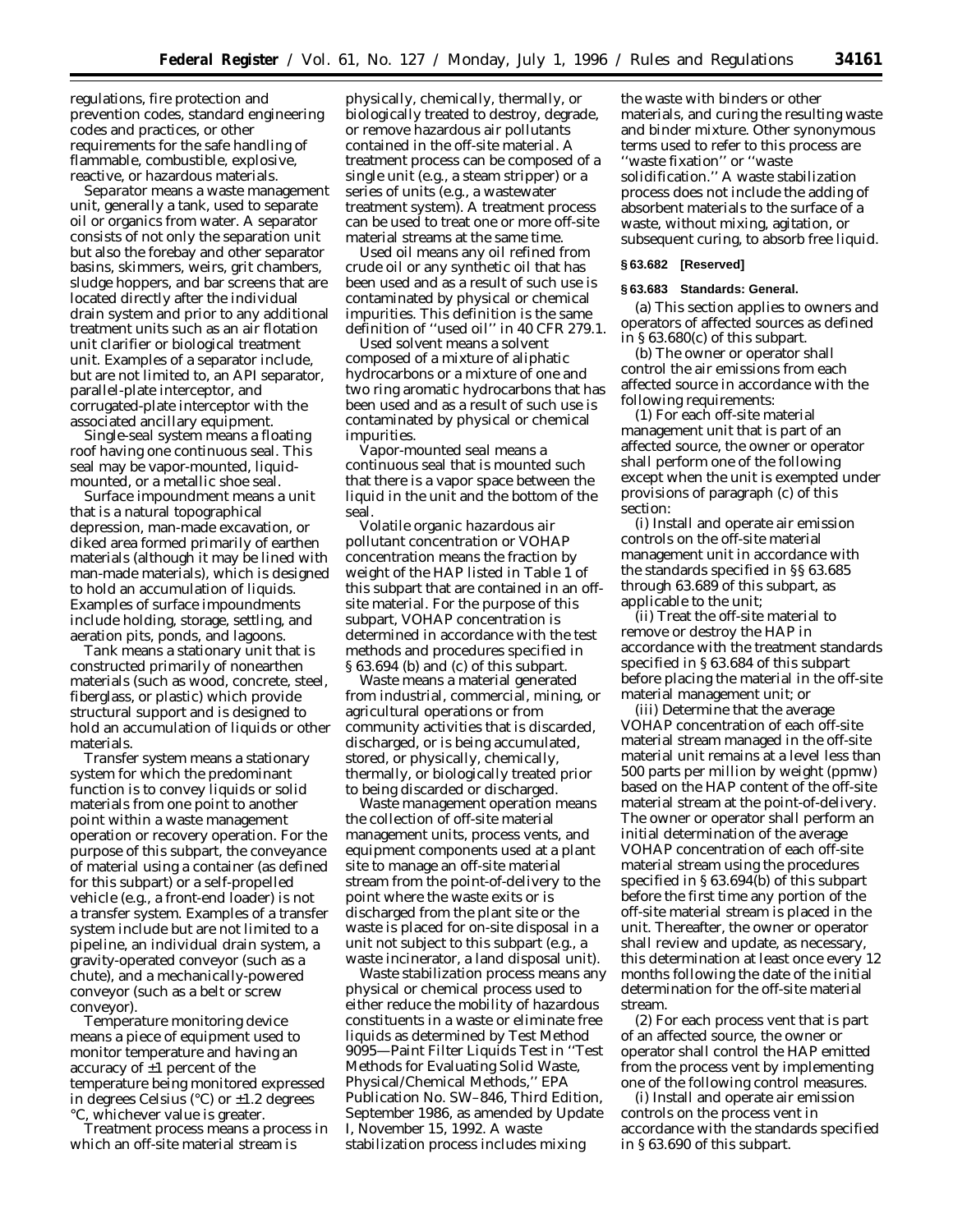(ii) Determine that the average VOHAP concentration of each off-site material stream managed in the unit on which the process vent is used remains at a level less than 500 parts per million by weight (ppmw) based on the HAP content of the off-site material stream at the point-of-delivery. The owner or operator shall perform an initial determination of the average VOHAP concentration of each off-site material stream using the procedures specified in § 63.694(b) of this subpart before the first time any portion of the off-site material stream is placed in the unit. Thereafter, the owner or operator shall review and update, as necessary, this determination at least once every 12 months following the date of the initial determination for the off-site material stream.

(3) For each equipment component that is part of an affected source and meets all of the criteria specified in paragraphs  $(b)(3)(i)$  through  $(b)(3)(iii)$  of this section, the owner or operator shall control the HAP emitted from equipment leaks by implementing control measures in accordance with the standards specified in § 63.691 of this subpart.

(i) The equipment component contains or contacts off-site material having a total HAP concentration equal to or greater than 10 percent by weight;

(ii) The equipment piece is a pump, compressor, agitator, pressure relief device, sampling connection system, open-ended valve or line, valve, connector, or instrumentation system; and

(iii) The equipment piece is intended to operate 300 hours or more during a 12-month period.

(c) Exempted off-site material management units. An off-site material management unit is exempted from the requirements specified in paragraph (b) of this section when the unit meets any one of the exemptions provided in paragraphs  $(c)(1)$  through  $(c)(5)$  of this section.

(1) An off-site material management unit is exempted from the requirements specified in paragraph (b) of this section if the unit is also subject to another subpart under 40 CFR part 61 or 40 CFR part 63, and the owner or operator is controlling the HAP listed in Table 1 of this subpart that are emitted from the unit in compliance with the provisions specified in the other applicable subpart.

(2) One or more off-site material management units located at a plant site can be exempted from the requirements specified in paragraph (b) of this section at the discretion of the owner or operator provided that the total annual

quantity of HAP contained in the off-site material placed in the off-site material management units selected by the owner or operator to be exempted under this provision is less than 1 megagram per year. This total annual HAP quantity for the off-site material shall be based on the total quantity of the HAP listed in Table 1 of this subpart as determined at the point where the off-site material is placed in each exempted unit. For the off-site material management unit selected by the owner or operator to be exempted from the under this provision, the owner or operator shall meet the following requirements:

(i) Documentation shall be prepared by the owner or operator and maintained at the plant site to support the initial determination of the total annual HAP quantity of the off-site material. This documentation shall include identification of each off-site material management unit selected by the owner or operator to be exempted under paragraph (c)(2) of this section and the basis for determining the HAP content of the off-site material. The owner or operator shall perform a new determination when the extent of changes to the quantity or composition of the off-site material placed in the exempted units could cause the total annual HAP content in the off-site material to exceed 1 megagram per year.

(ii) Each of the off-site material management units exempted under paragraph (c)(2) of this section shall be permanently marked in such a manner that it can be readily identified as an exempted unit from the other off-site material management units located at the plant site.

(3) A tank or surface impoundment is exempted from the requirements specified in paragraph (b) of this section if the unit is used for a biological treatment process that destroys or degrades the HAP contained in the material entering the unit, such that either of the following conditions is met:

(i) The HAP reduction efficiency (R) for the process is equal to or greater than 95 percent, and the HAP biodegradation efficiency  $(R<sub>bio</sub>)$  for the process is equal to or greater than 95 percent. The HAP reduction efficiency (R) shall be determined using the procedure specified in § 63.694(g) of this subpart. The HAP biodegradation efficiency  $(R<sub>bio</sub>)$  shall be determined in accordance with the requirements of § 63.694(h) of this subpart.

(ii) The total actual HAP mass removal rate (MRbio) as determined in accordance with the requirements of § 63.694(i) of this subpart for the off-site material treated by the process is equal

to or greater than the required HAP mass removal rate (RMR) as determined in accordance with the requirements of § 63.694(e) of this subpart.

(4) An off-site material management unit is exempted from the requirements specified in paragraph (b) of this section if the off-site material placed in the unit is a hazardous waste that meets the numerical concentration limits, applicable to the hazardous waste, as specified in 40 CFR part 268—Land Disposal Restrictions under both of the following tables:

(i) Table ''Treatment Standards for Hazardous Waste'' in 40 CFR 268.40; and

(ii) Table UTS—''Universal Treatment Standards'' in 40 CFR 268.48.

(5) A tank used for bulk feed of offsite material to a waste incinerator is exempted from the requirements specified in paragraph (b) of this section if all of the following conditions are met:

(i) The tank is located inside an enclosure vented to a control device that is designed and operated in accordance with all applicable requirements specified under 40 CFR part 61, subpart FF—National Emission Standards for Benzene Waste Operations for a facility at which the total annual benzene quantity from the facility waste is equal to or greater than 10 megagrams per year;

(ii) The enclosure and control device serving the tank were installed and began operation prior to July 1, 1996; and

(iii) The enclosure is designed and operated in accordance with the criteria for a permanent total enclosure as specified in ''Procedure T—Criteria for and Verification of a Permanent or Temporary Total Enclosure'' under 40 CFR 52.741, Appendix B. The enclosure may have permanent or temporary openings to allow worker access; passage of material into or out of the enclosure by conveyor, vehicles, or other mechanical means; entry of permanent mechanical or electrical equipment; or to direct airflow into the enclosure. The owner or operator shall perform the verification procedure for the enclosure as specified in Section 5.0 to ''Procedure T—Criteria for and Verification of a Permanent or Temporary Total Enclosure'' annually.

## **§ 63.684 Standards: Off-Site Material Treatment.**

(a) The provisions of this section apply to the treatment of off-site material to control air emissions for which  $\S 63.683(b)(1)(ii)$  of this subpart references the requirements of this section for such treatment.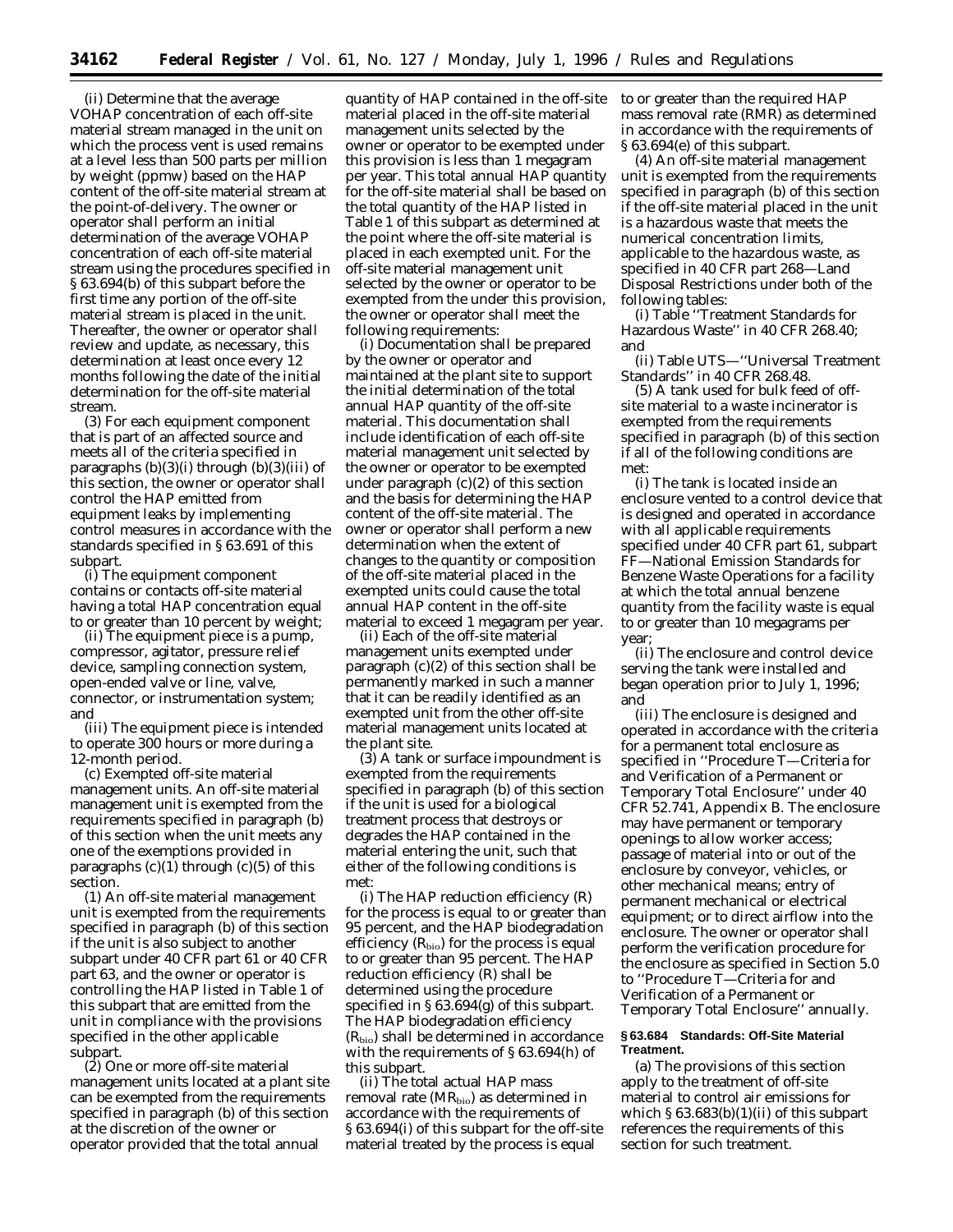(b) The owner or operator shall remove or destroy the HAP contained in off-site material streams to be managed in the off-site material management unit in accordance with  $\S 63.683(b)(1)(ii)$  of this subpart using a treatment process that continuously achieves, under normal operations, one of the following performance levels for the range of offsite material stream compositions and quantities expected to be treated:

(1) *VOHAP concentration.* The treatment process shall reduce the VOHAP concentration of the off-site material using a means, other than by dilution, to achieve one of the following performance levels, as applicable:

(i) In the case when every off-site material stream entering the treatment process has an average VOHAP concentration equal to or greater than 500 ppmw at the point-of-delivery, then the VOHAP concentration of the off-site material shall be reduced to a level that is less than 500 ppmw at the point-oftreatment.

(ii) In the case when the off-site material streams entering the treatment process include off-site material streams having average VOHAP concentrations less than 500 ppmw at the point-ofdelivery, then the VOHAP concentration of the off-site material shall be reduced to a level at the point-of-treatment that is either:

(A) Less than the VOHAP concentration limit  $(C_R)$  established for the treatment process using the procedure specified in § 63.694(d) of this subpart; or

(B) Less than the lowest VOHAP concentration determined for each of the off-site material streams entering the treatment process as determined by the VOHAP concentration of the off-site material at the point-of-delivery.

(2) *HAP mass removal.* The treatment process shall achieve a performance level such that the total quantity of HAP actually removed from the off-site material stream (MR) is equal to or greater than the required mass removal (RMR) established for the off-site material stream using the procedure specified in § 63.694(e) of this subpart. The MR for the off-site material streams shall be determined using the procedures specified in § 63.694(f) of this subpart.

(3) *HAP reduction efficiency.* The treatment process shall achieve a performance level such that the total quantity of HAP in the off-site material stream is reduced to one of the following performance levels, as applicable:

(i) In the case when the owner or operator determines that off-site material stream entering the treatment

process has an average VOHAP concentration less than 10,000 ppmw at the point-of-delivery, then the treatment process shall achieve a performance level such that the total quantity of HAP in the off-site material stream is reduced by 95 percent or more. The HAP reduction efficiency (R) for the treatment process shall be determined using the procedure specified in § 63.694(g) of this subpart. The average VOHAP concentration of the off-site material stream at the point-of-delivery shall be determined using the procedure specified in § 63.694(b) of this subpart.

(ii) In the case when the off-site material stream entering the treatment process has an average VOHAP concentration equal to or greater than 10,000 ppmw at the point-of-delivery, then the treatment process shall achieve a performance level such that the total quantity of HAP in the off-site material stream is reduced by 95 percent or more, and the average VOHAP concentration of the off-site material at the point-of-treatment is less than 100 parts per million by weight (ppmw). The HAP reduction efficiency (R) for the treatment process shall be determined using the procedure specified in § 63.694(g) of this subpart. The average VOHAP concentration of the off-site material stream at the point-of-treatment shall be determined using the procedure specified in § 63.694(c) of this subpart.

(4) *Biological degradation.* The treatment process shall achieve either of the following performance levels:

(i) The HAP reduction efficiency (R) for the treatment process is equal to or greater than 95 percent, and the HAP biodegradation efficiency  $(R_{bio})$  for the treatment process is equal to or greater than 95 percent. The HAP reduction efficiency (R) shall be determined using the procedure specified in § 63.694(g) of this subpart. The HAP biodegradation efficiency  $(R_{bio})$  shall be determined in accordance with the requirements of § 63.694(h) of this subpart.

(ii) The total quantity of HAP actually removed from the off-site material stream by biological degradation  $(MR_{bio})$ shall be equal to or greater than the required mass removal (RMR) established for the off-site material stream using the procedure specified in § 63.694(e) of this subpart. The  $MR_{bio}$  of the off-site material stream shall be determined using the procedures specified in § 63.694(i) of this subpart.

(5) *Incineration.* The HAP contained in the off-site material stream shall be destroyed using one of the following combustion devices:

(i) An incinerator for which the owner or operator has either:

(A) Been issued a final permit under 40 CFR part 270, and the incinerator is designed and operated in accordance with the requirements of 40 CFR 264 subpart O—Incinerators, or

(B) Has certified compliance with the interim status requirements of 40 CFR 265 subpart O—Incinerators.

(ii) A boiler or industrial furnace for which the owner or operator has either:

(A) Been issued a final permit under 40 CFR part 270, and the combustion unit is designed and operated in accordance with the requirements of 40 CFR part 266 subpart H—Hazardous Waste Burned in Boilers and Industrial Furnaces, or

(B) Has certified compliance with the interim status requirements of 40 CFR part 266 subpart H Hazardous Waste Burned in Boilers and Industrial Furnaces.

(c) For a treatment process that removes the HAP from the off-site material by a means other than thermal destruction or biological degradation to achieve one of the performances levels specified in paragraph  $(b)(1)$ ,  $(b)(2)$ , or (b)(3) of this section, the owner or operator shall manage the HAP removed from the off-site material in such a manner to minimize release of these HAP to the atmosphere, to the extent practical. Examples of HAP emission control measures that meet the requirements of this paragraph include managing the HAP removed from the off-site material in units that use air emission controls in accordance with the standards specified in §§ 63.685 through 63.689 of this subpart, as applicable to the unit.

(d) When the owner or operator treats the off-site material to meet one of the performance levels specified in paragraphs  $(b)(1)$  through  $(b)(4)$  of this section, the owner or operator shall demonstrate that the treatment process achieves the selected performance level for the range of expected off-site material stream compositions expected to be treated. An initial demonstration shall be performed as soon as possible but no later than 30 days after first time an owner or operator begins using the treatment process to manage off-site material streams in accordance with the requirements of  $\S 63.683(b)(1)(ii)$  of this subpart. Thereafter, the owner or operator shall review and update, as necessary, this demonstration at least once every 12 months following the date of the initial demonstration.

(e) When the owner or operator treats the off-site material to meet one of the performance levels specified in paragraphs  $(b)(1)$  through  $(b)(4)$  of this section, the owner or operator shall ensure that the treatment process is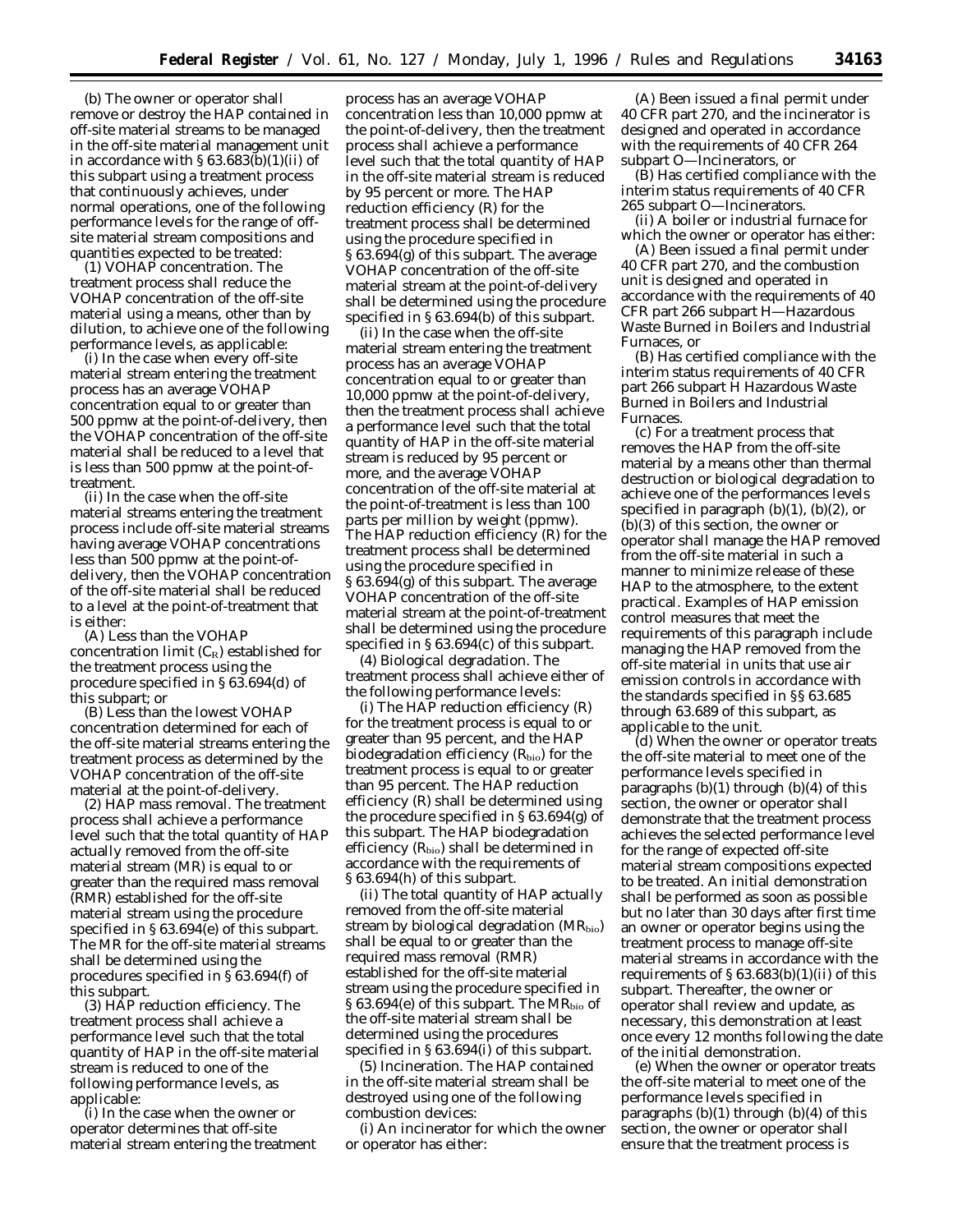achieving the applicable performance requirements by continuously monitoring the operation of the process when it is used to treat off-site material:

(1) A continuous monitoring system shall be installed and operated for each treatment that measures operating parameters appropriate for the treatment process technology. This system shall include a continuous recorder that records the measured values of the selected operating parameters. The monitoring equipment shall be installed, calibrated, and maintained in accordance with the equipment manufacturer's specifications. The continuous recorder shall be a data recording device that records either an instantaneous data value at least once every 15 minutes or an average value for intervals of 15 minutes or less.

(2) For each monitored operating parameter, the owner or operator shall establish a minimum operating parameter value or a maximum operating parameter value, as appropriate, to define the range of conditions at which the treatment process must be operated to continuously achieve the applicable performance requirements of this section.

(3) When the treatment process is operating to treat off-site material, the owner or operator shall inspect the data recorded by the continuous monitoring system on a routine basis and operate the treatment process such that the actual value of each monitored operating parameter is greater than the minimum operating parameter value or less than the maximum operating parameter value, as appropriate, established for the treatment process.

(f) The owner or operator shall maintain records for each treatment process in accordance with the requirements of § 63.696 of this subpart.

(g) The owner or operator shall prepare and submit reports for each treatment process in accordance with the requirements of § 63.697 of this subpart.

(h) The Administrator may at any time conduct or request that the owner or operator conduct testing necessary to demonstrate that a treatment process is achieving the applicable performance requirements of this section. The testing shall be conducted in accordance with the applicable requirements of this section. The Administrator may elect to have an authorized representative observe testing conducted by the owner or operator.

## **§ 63.685 Standards: Tanks.**

(a) The provisions of this section apply to the control of air emissions from tanks for which  $\S 63.683(b)(1)(i)$  of this subpart references the use of this section for such air emission control.

(b) The owner or operator shall control air emissions from each tank subject to this section in accordance with the following applicable requirements:

(1) For a tank that is part of an existing affected source but the tank is not used to manage off-site material having a maximum organic vapor pressure that is equal to or greater than 76.6 kPa nor is the tank used for a waste stabilization process as defined in § 63.681 of this subpart, the owner or operator shall determine whether the tank is required to use either Tank Level 1 controls or Tank Level 2 controls as specified for the tank by Table 3 of this subpart based on the off-site material maximum HAP vapor pressure and the tank's design capacity. The owner or operator shall control air emissions from a tank required by Table 3 to use Tank Level 1 controls in accordance with the requirements of paragraph (c) of this section. The owner or operator shall control air emissions from a tank required by Table 3 to use Tank Level 2 controls in accordance with the requirements of paragraph (d) of this section.

(2) For a tank that is part of a new affected source but the tank is not used to manage off-site material having a maximum organic vapor pressure that is equal to or greater than 76.6 kPa nor is the tank used for a waste stabilization process as defined in § 63.681 of this subpart, the owner or operator shall determine whether the tank is required to use either Tank Level 1 controls or Tank Level 2 controls as specified for the tank by Table 4 of this subpart based on the off-site material maximum HAP vapor pressure and the tank's design capacity. The owner or operator shall control air emissions from a tank required by Table 4 to use Tank Level 1 controls in accordance with the requirements of paragraph (c) of this section. The owner or operator shall control air emissions from a tank required by Table 4 to use Tank Level 2 controls in accordance with the requirements of paragraph (d) of this section.

(3) For a tank that is used for a waste stabilization process, the owner or operator shall control air emissions from the tank by using Tank Level 2 controls in accordance with the requirements of paragraph (d) of this section.

(4) For a tank that manages off-site material having a maximum organic vapor pressure that is equal to or greater than the 76.6 kPa, the owner or operator shall control air emissions from the tank by venting the tank through a closedvent system to a control device in accordance with the requirements of paragraph (g) of this section.

(c) Owners and operators controlling air emissions from a tank using Tank Level 1 controls shall meet the following requirements:

(1) The owner or operator shall determine the maximum HAP vapor pressure for an off-site material to be managed in the tank using Tank Level 1 controls before the first time the offsite material is placed in the tank. The maximum HAP vapor pressure shall be determined using the procedures specified in § 63.694(j) of this subpart. Thereafter, the owner or operator shall perform a new determination whenever changes to the off-site material managed in the tank could potentially cause the maximum HAP vapor pressure to increase to a level that is equal to or greater than the maximum HAP vapor pressure limit for the tank design capacity category specified in Table 3 or Table 4 of this subpart, as applicable to the tank.

(2) The owner or operator shall control air emissions from the tank using a fixed-roof in accordance with the provisions specified in 40 CFR 63 subpart OO—National Emission Standards for Tanks—Level 1.

(d) Owners and operators controlling air emissions from a tank using Tank Level 2 controls shall use one of the following tanks:

(1) A fixed-roof tank equipped with an internal floating roof in accordance with the requirements specified in paragraph (e) of this section;

(2) A tank equipped with an external floating roof in accordance with the requirements specified in paragraph (f) of this section;

(3) A tank vented through a closedvent system to a control device in accordance with the requirements specified in paragraph (g) of this section;

(4) A pressure tank designed and operated in accordance with the requirements specified in paragraph (h) of this section; or

(5) A tank located inside an enclosure that is vented through a closed-vent system to an enclosed combustion control device in accordance with the requirements specified in paragraph (i) of this section.

(e) The owner or operator who elects to control air emissions from a tank using a fixed-roof with an internal floating roof shall meet the requirements specified in paragraphs (e)(1) through (e)(3) of this section.

(1) The tank shall be equipped with a fixed roof and an internal floating roof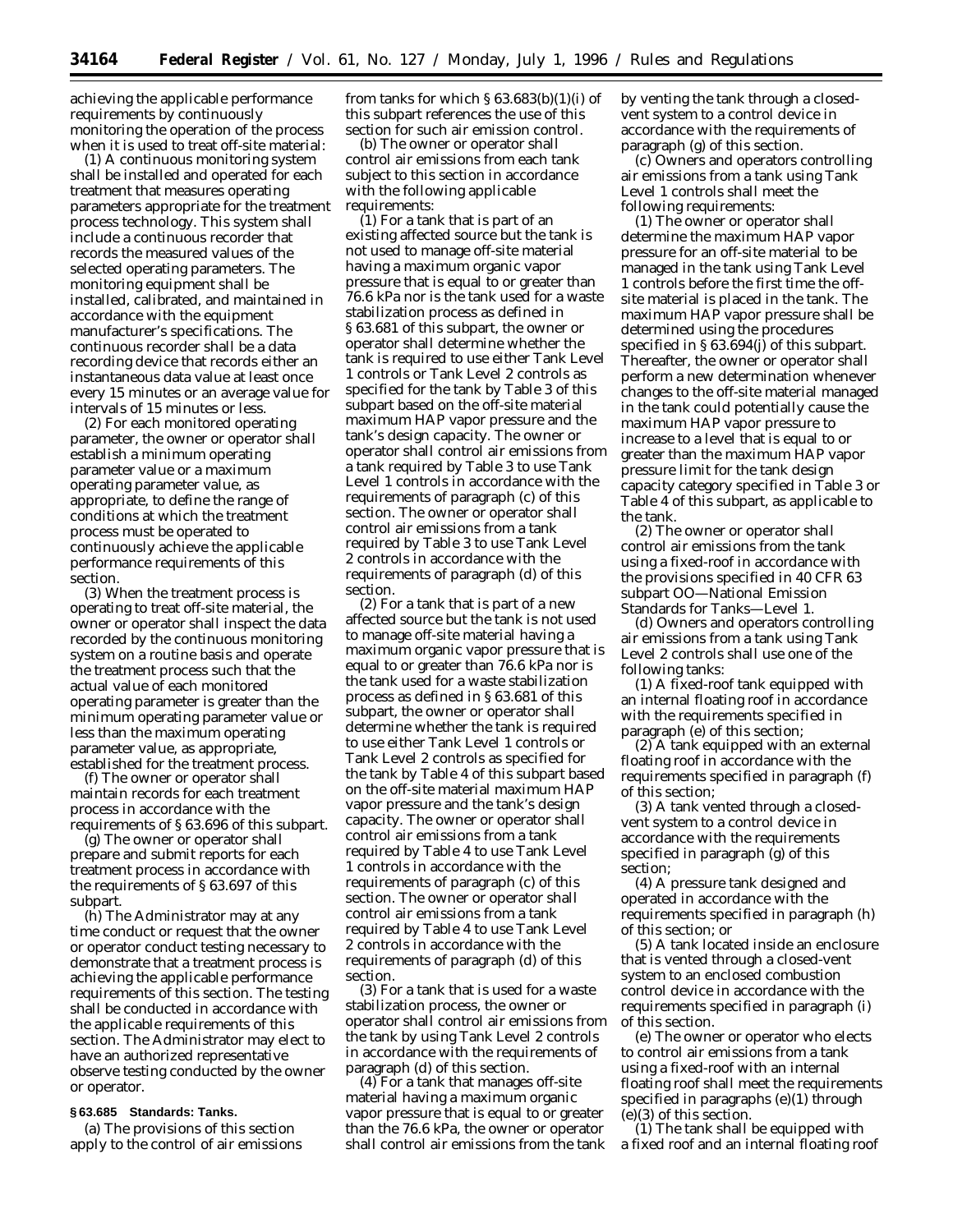in accordance with the following requirements:

(i) The internal floating roof shall be designed to float on the liquid surface except when the floating roof must be supported by the leg supports.

(ii) The internal floating roof shall be equipped with a continuous seal between the wall of the tank and the floating roof edge that meets either of the following requirements:

(A) A single continuous seal that is either a liquid-mounted seal or a metallic shoe seal, as defined in § 63.681 of this subpart; or

(B) Two continuous seals mounted one above the other. The lower seal may be a vapor-mounted seal.

(iii) The internal floating roof shall meet the following specifications:

(A) Each opening in a noncontact internal floating roof except for automatic bleeder vents (vacuum breaker vents) and the rim space vents is to provide a projection below the liquid surface.

(B) Each opening in the internal floating roof shall be equipped with a gasketed cover or a gasketed lid except for leg sleeves, automatic bleeder vents, rim space vents, column wells, ladder wells, sample wells, and stub drains.

(C) Each penetration of the internal floating roof for the purpose of sampling shall have a slit fabric cover that covers at least 90 percent of the opening.

(D) Each automatic bleeder vent and rim space vent shall be gasketed.

(E) Each penetration of the internal floating roof that allows for passage of a ladder shall have a gasketed sliding cover.

(F) Each penetration of the internal floating roof that allows for passage of a column supporting the fixed roof shall have a flexible fabric sleeve seal or a gasketed sliding cover.

(2) The owner or operator shall operate the tank in accordance with the following requirements:

(i) When the floating roof is resting on the leg supports, the process of filling, emptying, or refilling shall be continuous and shall be accomplished as soon as practical.

(ii) Automatic bleeder vents are to be set closed at all times when the roof is floating, except when the roof is being floated off or is being landed on the leg supports.

(iii) Prior to filling the tank, each cover, access hatch, gauge float well or lid on any opening in the internal floating roof shall be bolted or fastened closed (i.e., no visible gaps). Rim spaces vents are to be set to open only when the internal floating roof is not floating or when the pressure beneath the rim

exceeds the manufacturer's recommended setting.

(3) The owner or operator shall inspect the internal floating roof in accordance with the procedures specified in § 63.695(b) of this subpart.

(f) The owner or operator who elects to control tank emissions by using an external floating roof shall meet the requirements specified in paragraphs  $(f)(1)$  through  $(f)(3)$  of this section.

(1) The owner or operator shall design the external floating roof in accordance with the following requirements:

(i) The external floating roof shall be designed to float on the liquid surface except when the floating roof must be supported by the leg supports.

(ii) The floating roof shall be equipped with two continuous seals, one above the other, between the wall of the tank and the roof edge. The lower seal is referred to as the primary seal, and the upper seal is referred to as the secondary seal.

(A) The primary seal shall be a liquidmounted seal or a metallic shoe seal, as defined in § 63.681 of this subpart. The total area of the gaps between the tank wall and the primary seal shall not exceed 212 square centimeters (cm2) per meter of tank diameter, and the width of any portion of these gaps shall not exceed 3.8 centimeters (cm). If a metallic shoe seal is used for the primary seal, the metallic shoe seal shall be designed so that one end extends into the liquid in the tank and the other end extends a vertical distance of at least 61 centimeters above the liquid surface.

(B) The secondary seal shall be mounted above the primary seal and cover the annular space between the floating roof and the wall of the tank. The total area of the gaps between the tank wall and the secondary seal shall not exceed 21.2 square centimeters (cm2) per meter of tank diameter, and the width of any portion of these gaps shall not exceed 1.3 centimeters (cm).

(iii) The external floating roof shall be meet the following specifications:

(A) Except for automatic bleeder vents (vacuum breaker vents) and rim space vents, each opening in a noncontact external floating roof shall provide a projection below the liquid surface.

(B) Except for automatic bleeder vents, rim space vents, roof drains, and leg sleeves, each opening in the roof shall be equipped with a gasketed cover, seal, or lid.

(C) Each access hatch and each gauge float wells shall be equipped with covers designed to be bolted or fastened when the cover is secured in the closed position.

(D) Each automatic bleeder vent and each rim space vents shall be equipped with a gasket.

(E) Each roof drain that empties into the liquid managed in the tank shall be equipped with a slotted membrane fabric cover that covers at least 90 percent of the area of the opening.

(F) Each unslotted and slotted guide pole well shall be equipped with a gasketed sliding cover or a flexible fabric sleeve seal.

(G) Each unslotted guide pole shall be equipped with a gasketed cap on the end of the pole.

(H) Each slotted guide pole shall be equipped with a gasketed float or other device which closes off the surface from the atmosphere.

(I) Each gauge hatch and each sample well shall be equipped with a gasketed cover.

(2) The owner or operator shall operate the tank in accordance with the following requirements:

(i) When the floating roof is resting on the leg supports, the process of filling, emptying, or refilling shall be continuous and shall be accomplished as soon as practical.

(ii) Except for automatic bleeder vents, rim space vents, roof drains, and leg sleeves, each opening in the roof shall be secured and maintained in a closed position at all times except when the closure device must be open for access.

(iii) Covers on each access hatch and each gauge float well shall be bolted or fastened when secured in the closed position.

(iv) Automatic bleeder vents shall be set closed at all times when the roof is floating, except when the roof is being floated off or is being landed on the leg supports.

(v) Rim space vents shall be set to open only at those times that the roof is being floated off the roof leg supports or when the pressure beneath the rim seal exceeds the manufacturer's recommended setting.

(vi) The cap on the end of each unslotted guide pole shall be secured in the closed position at all times except when measuring the level or collecting samples of the liquid in the tank.

(vii) The cover on each gauge hatch or sample well shall be secured in the closed position at all times except when the hatch or well must be opened for access.

(viii) Both the primary seal and the secondary seal shall completely cover the annular space between the external floating roof and the wall of the tank in a continuous fashion except during inspections.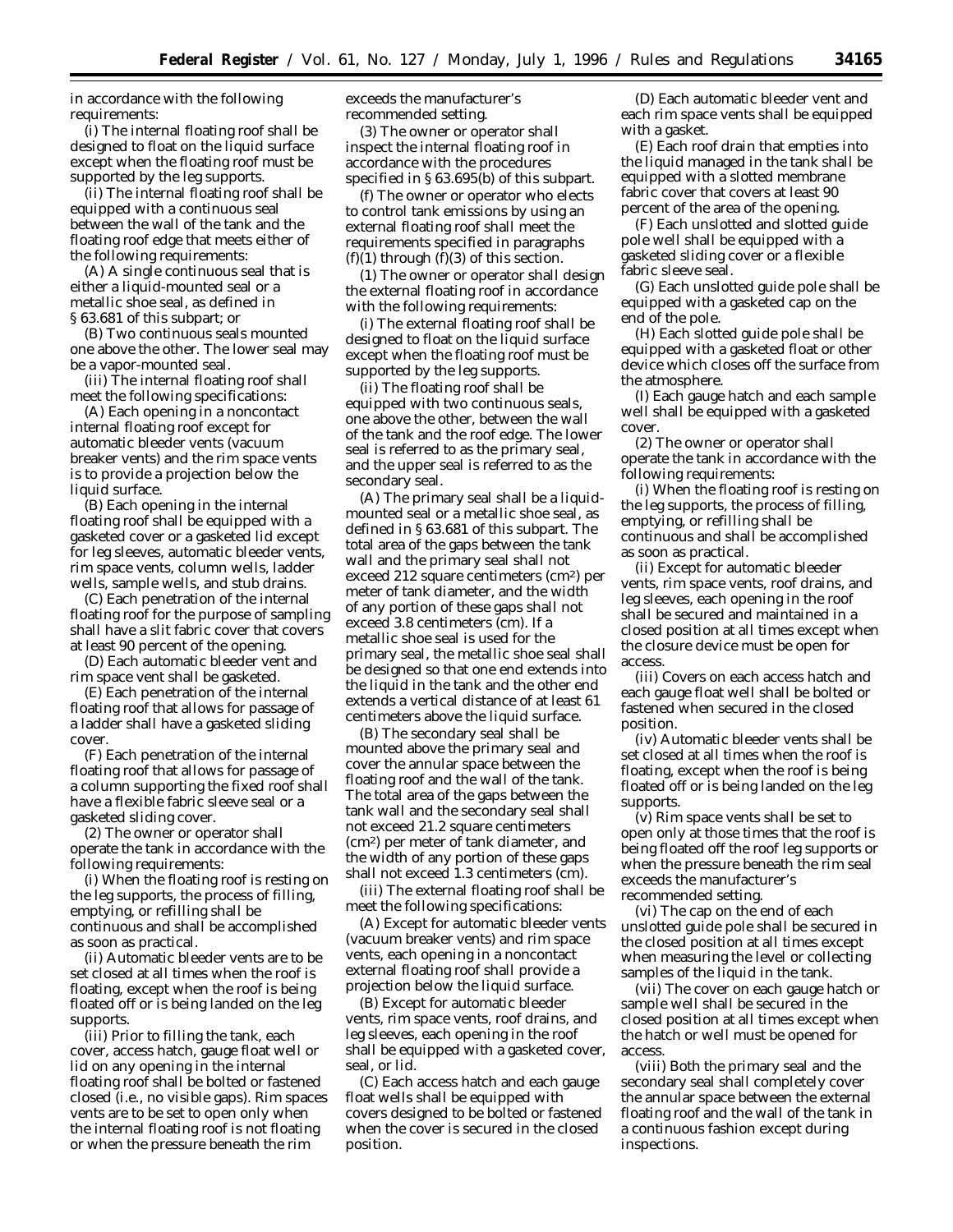(3) The owner or operator shall inspect the external floating roof in accordance with the procedures specified in § 63.695(b) of this subpart.

(g) The owner or operator who controls tank air emissions by venting to a control device shall meet the requirements specified in paragraphs  $(g)(1)$  through  $(g)(3)$  of this section.

(1) The tank shall be covered by a fixed roof and vented directly through a closed-vent system to a control device in accordance with the following requirements:

(i) The fixed roof and its closure devices shall be designed to form a continuous barrier over the entire surface area of the liquid in the tank.

(ii) Each opening in the fixed roof not vented to the control device shall be equipped with a closure device. If the pressure in the vapor headspace underneath the fixed roof is less than atmospheric pressure when the control device is operating, the closure devices shall be designed to operate such that when the closure device is secured in the closed position there are no visible cracks, holes, gaps, or other open spaces in the closure device or between the perimeter of the cover opening and the closure device. If the pressure in the vapor headspace underneath the fixed roof is equal to or greater than atmospheric pressure when the control device is operating, the closure device shall be designed to operate with no detectable organic emissions.

(iii) The fixed roof and its closure devices shall be made of suitable materials that will minimize exposure of the off-site material to the atmosphere, to the extent practical, and will maintain the integrity of the equipment throughout its intended service life. Factors to be considered when selecting the materials for and designing the fixed roof and closure devices shall include: organic vapor permeability, the effects of any contact with the liquid and its vapor managed in the tank; the effects of outdoor exposure to wind, moisture, and sunlight; and the operating practices used for the tank on which the fixed roof is installed.

(iv) The closed-vent system and control device shall be designed and operated in accordance with the requirements of § 63.693 of this subpart.

(2) Whenever an off-site material is in the tank, the fixed roof shall be installed with each closure device secured in the closed position and the vapor headspace underneath the fixed roof vented to the control device except as follows:

(i) Venting to the control device is not required, and opening of closure devices or removal of the fixed roof is allowed at the following times:

(A) To provide access to the tank for performing routine inspection, maintenance, or other activities needed for normal operations. Examples of such activities include those times when a worker needs to open a port to sample liquid in the tank, or when a worker needs to open a hatch to maintain or repair equipment. Following completion of the activity, the owner or operator shall promptly secure the closure device in the closed position or reinstall the cover, as applicable, to the tank.

(B) To remove accumulated sludge or other residues from the bottom of separator.

(ii) Opening of a safety device, as defined in § 63.681 of this subpart, is allowed at any time conditions require it to do so to avoid an unsafe condition.

(3) The owner or operator shall inspect and monitor the air emission control equipment in accordance with the procedures specified in § 63.695 of this subpart.

(h) The owner or operator who elects to control tank air emissions by using a pressure tank shall meet the following requirements.

(1) The tank shall be designed not to vent to the atmosphere as a result of compression of the vapor headspace in the tank during filling of the tank to its design capacity.

(2) All tank openings shall equipped with closure devices designed to operate with no detectable organic emissions as determined using the procedure specified in § 63.694(k) of this subpart.

(3) Whenever an off-site material is in the tank, the tank shall be operated as a closed system that does not vent to the atmosphere except in the event that opening of a safety device, as defined in § 63.681 of this subpart, is required to avoid an unsafe condition.

(i) The owner or operator who elects to control air emissions by using an enclosure vented through a closed-vent system to an enclosed combustion control device shall meet the requirements specified in paragraphs  $(i)(1)$  through  $(i)(4)$  of this section.

(1) The tank shall be located inside an enclosure. The enclosure shall be designed and operated in accordance with the criteria for a permanent total enclosure as specified in ''Procedure T—Criteria for and Verification of a Permanent or Temporary Total Enclosure'' under 40 CFR 52.741, Appendix B. The enclosure may have permanent or temporary openings to allow worker access; passage of material into or out of the enclosure by conveyor, vehicles, or other mechanical means; entry of permanent mechanical or electrical equipment; or to direct airflow into the enclosure. The owner or

operator shall perform the verification procedure for the enclosure as specified in Section 5.0 to ''Procedure T—Criteria for and Verification of a Permanent or Temporary Total Enclosure'' initially when the enclosure is first installed and, thereafter, annually.

(2) The enclosure shall be vented through a closed-vent system to an enclosed combustion control device that is designed and operated in accordance with the standards for either a vapor incinerator, boiler, or process heater specified in § 63.693 of this subpart.

## **§ 63.686 Standards: Oil-water and organicwater separators.**

(a) The provisions of this section apply to the control of air emissions from oil-water separators and organicwater separators for which § 63.683(b)(1)(i) of this subpart references the use of this section for such air emission control.

(b) The owner or operator shall control air emissions from the separator subject to this section by installing and operating one of the following:

(1) A floating roof in accordance with all applicable provisions specified in 40 CFR 63 subpart VV—National Emission Standards for Oil-Water Separators and Organic-Water Separators. For portions of the separator where it is infeasible to install and operate a floating roof, such as over a weir mechanism, the owner or operator shall comply with the requirements specified in paragraph (b)(2) of this section.

(2) A fixed-roof that is vented through a closed-vent system to a control device in accordance with all applicable provisions specified in 40 CFR 63 subpart VV—National Emission Standards for Oil-Water Separators and Organic-Water Separators.

## **§ 63.687 Standards: Surface impoundments.**

(a) The provisions of this section apply to the control of air emissions from surface impoundments for which § 63.683(b)(1)(i) of this subpart references the use of this section for such air emission control.

(b) The owner or operator shall control air emissions from each surface impoundment subject to this section by installing and operating one of the following, as relevant to the surface impoundment design and operation:

(1) A floating membrane cover in accordance with the applicable provisions specified in 40 CFR 63 subpart QQ—National Emission Standards for Surface Impoundments; or

(2) A cover that is vented through a closed-vent system to a control device in accordance with all applicable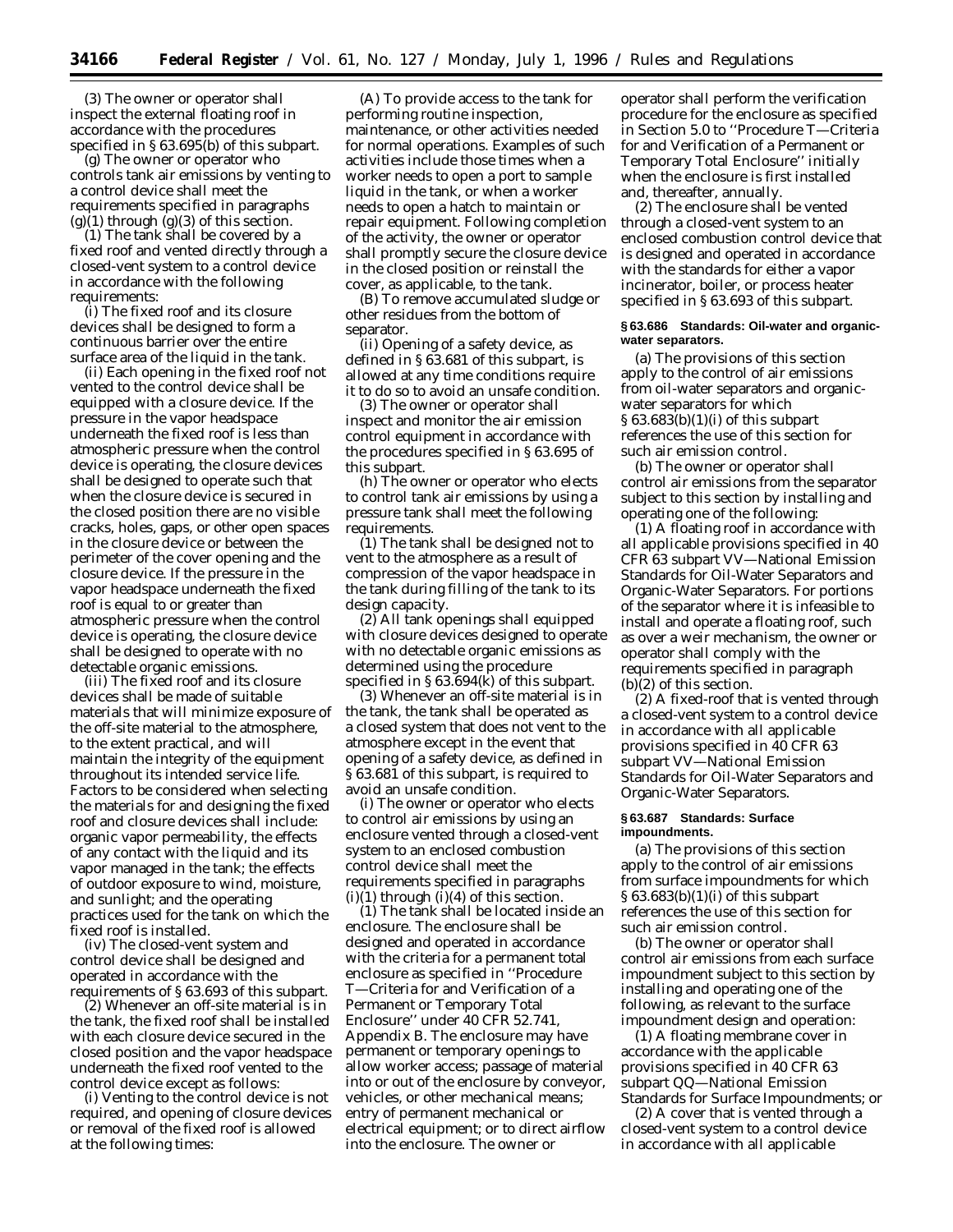provisions specified in 40 CFR 63 subpart QQ—National Emission Standards for Surface Impoundments.

# **§ 63.688 Standards: Containers.**

(a) The provisions of this section apply to the control of air emissions from containers for which § 63.683(b)(1)(i) of this subpart references the use of this section for such air emission control.

(b) The owner or operator shall control air emissions from each container subject to this section in accordance with the following requirements, as applicable to the container, except when the special provisions for waste stabilization processes specified in paragraph (c) of this section apply to the container.

(1) For a container having a design capacity greater than  $0.1 \text{ m}^3$  and less than or equal to  $0.46 \text{ m}^3$ , the owner or operator shall control air emissions from the container in accordance with the standards for Container Level 1 controls as specified in 40 CFR 63 subpart PP— National Emission Standards for Containers.

(2) For a container having a design capacity greater than  $0.46$  m<sup>3</sup> and the container is not in light-material service as defined in § 63.681 of this subpart, the owner or operator shall control air emissions from the container in accordance with the standards for Container Level 1 controls as specified in 40 CFR 63 subpart PP—National Emission Standards for Containers.

(3) For a container having a design capacity greater than  $0.46$  m<sup>3</sup> and the container is in light-material service as defined in § 63.681 of this subpart, the owner or operator shall control air emissions from the container in accordance with the standards for Container Level 2 controls as specified in 40 CFR 63 subpart PP—National Emission Standards for Containers.

(c) When a container subject to this subpart and having a design capacity greater than  $0.1 \text{ m}^3$  is used for treatment of an off-site material by a waste stabilization process as defined in § 63.681 of this subpart, the owner or operator shall control air emissions from the container at those times during the process when the off-site material in container is exposed to the atmosphere in accordance with the standards for Container Level 3 controls as specified in 40 CFR 63 subpart PP—National Emission Standards for Containers.

# **§ 63.689 Standards: Transfer systems.**

(a) The provisions of this section apply to the control of air emissions from transfer systems for which § 63.683(b)(1)(i) of this subpart

references the use of this section for such air emission control.

(b) For each transfer system that is subject to this section and is an individual drain system, the owner or operator shall control air emissions from in accordance with the standards specified in 40 CFR 63 subpart RR— National Emission Standards for Individual Drain Systems.

(c) For each transfer system that is subject to this section but is not an individual drain system, the owner or operator shall control air emissions by installing and operating one of the following:

(1) A transfer system that uses covers in accordance with the requirements specified in paragraph (d) of this section.

(2) A transfer system that consists of continuous hard-piping. All joints or seams between the pipe sections shall be permanently or semi-permanently sealed (e.g., a welded joint between two sections of metal pipe or a bolted and gasketed flange).

(3) A transfer system that is enclosed and vented through a closed vent system to a control device in accordance with the following requirements:

(i) The transfer system is designed and operated such that an internal pressure in the vapor headspace in the system is maintained at a level less than atmospheric pressure when the control device is operating, and

(ii) The closed vent system and control device are designed and operated in accordance with the requirements of § 63.693 of this subpart.

(d) Owners and operators controlling air emissions from a transfer system using covers in accordance with the provisions of paragraph (c)(1) of this section shall meet the following requirements:

(1) The cover and its closure devices shall be designed to form a continuous barrier over the entire surface area of the off-site material as it is conveyed by the transfer system except for the openings at the inlet and outlet to the transfer system through which the off-site material passes. The inlet and outlet openings used for passage of the off-site material through the transfer system shall be the minimum size required for practical operation of the transfer system.

(2) The cover shall be installed in a manner such that there are no visible cracks, holes, gaps, or other open spaces between cover section joints or between the interface of the cover edge and its mounting.

(3) Except for the inlet and outlet openings to the transfer system through which the off-site material passes, each

opening in the cover shall be equipped with a closure device designed to operate such that when the closure device is secured in the closed position there are no visible cracks, holes, gaps, or other open spaces in the closure device or between the perimeter of the opening and the closure device.

(4) The cover and its closure devices shall be made of suitable materials that will minimize exposure of the off-site material to the atmosphere, to the extent practical, and will maintain the integrity of the equipment throughout its intended service life. Factors to be considered when selecting the materials for and designing the cover and closure devices shall include: organic vapor permeability; the effects of any contact with the material or its vapors conveyed in the transfer system; the effects of outdoor exposure to wind, moisture, and sunlight; and the operating practices used for the transfer system on which the cover is installed.

(5) Whenever an off-site material is in the transfer system, the cover shall be installed with each closure device secured in the closed position except as follows:

(i) Opening of closure devices or removal of the cover is allowed to provide access to the transfer system for performing routine inspection, maintenance, repair, or other activities needed for normal operations. Examples of such activities include those times when a worker needs to open a hatch or remove the cover to repair conveyance equipment mounted under the cover or to clear a blockage of material inside the system. Following completion of the activity, the owner or operator shall promptly secure the closure device in the closed position or reinstall the cover, as applicable.

(ii) Opening of a safety device, as defined in § 63.681 of this subpart, is allowed at any time conditions require it to do so to avoid an unsafe condition.

(6) The owner or operator shall inspect the air emission control equipment in accordance with the requirements specified in § 63.695 of this subpart.

## **§ 63.690 Standards: Process vents.**

(a) The provisions of this section apply to the control of air emissions from process vents for which § 63.683(b)(2)(i) of this subpart references the use of this section for such air emission control.

(b) The owner or operator shall control HAP emitted from the process vent within the affected source by connecting each process vent through a closed-vent system to a control device that is designed and operated in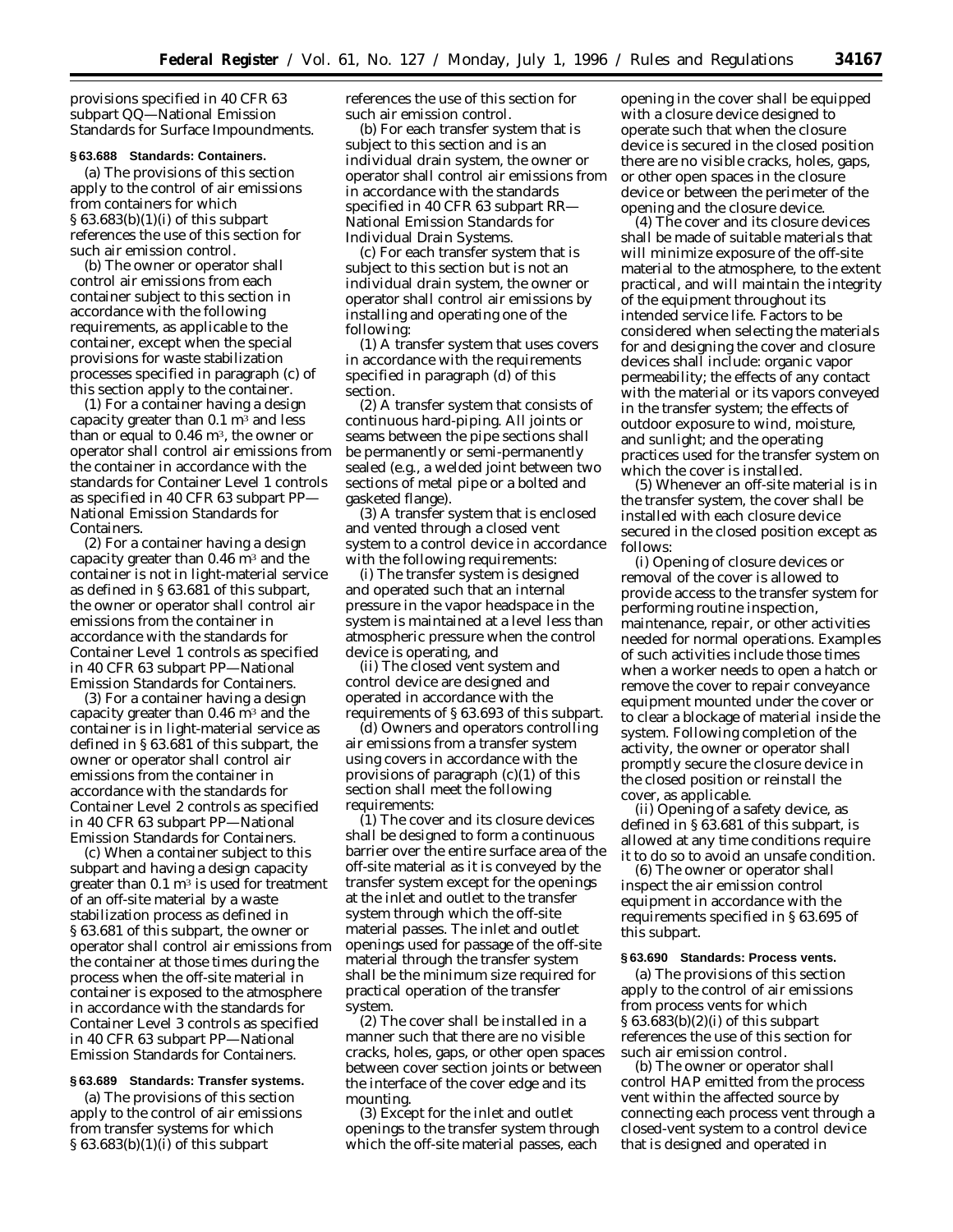accordance with the standards specified in § 63.693 of this subpart with the following exceptions.

(1) Each individual control device used to comply with the requirements of this section is not required to meet the level of performance, as applicable to the particular control technology used, specified in §§ 63.693 (d)(1), (e)(1),  $(f)(1)(i)$ , and  $(g)(1)(i)$  of this subpart provided that these control devices are designed and operated to achieve a total reduction of 95 weight percent or more in the quantity of HAP, listed in Table 1 of this subpart, that is emitted from all process vents within the affected source.

(2) For the purpose of complying with this section, a device for which the predominate function is the recovery or capture of solvents or other organics for use, reuse, or sale (e.g., a primary condenser or a solvent recovery unit) is not a control device.

# **§ 63.691 Standards: Equipment leaks.**

(a) The provisions of this section apply to the control of air emissions from equipment leaks for which § 63.683(b)(3) of this subpart references the use of this section for such air emission control.

(b) The owner or operator shall control the HAP emitted from equipment leaks in accordance with the applicable provisions of either:

(1) Section 61.242 through § 61.247 in 40 CFR Part 61 subpart V—National Emission Standards for Equipment Leaks; or

(2) Section 63.162 through § 63.182 in 40 CFR Part 63 subpart H—National Emission Standards for Organic Hazardous Air Pollutants from Equipment Leaks.

#### **§ 63.692 [Reserved]**

## **§ 63.693 Standards: Closed-vent systems and control devices.**

(a) The provisions of this section apply to closed-vent systems and control devices used to control air emissions for which another standard references the use of this section for such air emission control.

(b) For each closed-vent system and control device used to comply with this section, the owner or operator shall meet the following requirements:

(1) The closed-vent system shall be designed and operated in accordance with the requirements specified in paragraph (c) of this section.

(2) The control device shall remove, recover, or destroy HAP at a level of performance that achieves the requirements applicable to the particular control device technology as specified in paragraphs (d) through (h) of this section. The owner or operator

shall demonstrate that the control device achieves the applicable performance requirements by either conducting a performance test or preparing a design analysis for the control device in accordance with the requirements specified in this section.

(3) Whenever gases or vapors containing HAP are vented through a closed-vent system connected to a control device used to comply with this section, the control device shall be operating except at the following times:

(i) The control device may be bypassed for the purpose of performing planned routine maintenance of the closed vent system or control device in situations when the routine maintenance cannot be performed during periods that the emission point vented to the control device is shutdown. On an annual basis, the total time that the closed-vent system or control device is bypassed to perform routine maintenance shall not exceed 240 hours per each 12 month period.

(ii) The control device may be bypassed for the purpose of correcting a malfunction of the closed vent system or control device. The owner or operator shall perform the adjustments or repairs necessary to correct the malfunction as soon as practicable after the malfunction is detected.

(4) The owner or operator shall ensure that the control device is achieving the performance requirements specified in paragraph (b)(2) of this section by continuously monitoring the operation of the control device as follows:

(i) A continuous monitoring system shall be installed and operated for each control device that measures operating parameters appropriate for the control device technology as specified in paragraphs (d) through (h) of this section. This system shall include a continuous recorder that records the measured values of the selected operating parameters. The monitoring equipment shall be installed, calibrated, and maintained in accordance with the equipment manufacturer's specifications. The continuous recorder shall be a data recording device that records either an instantaneous data value at least once every 15 minutes or an average value for intervals of 15 minutes or less.

(ii) For each monitored operating parameter, the owner or operator shall establish a minimum operating parameter value or a maximum operating parameter value, as appropriate, to define the range of conditions at which the control device must be operated to continuously achieve the applicable performance requirements of this section. Each

minimum or maximum operating parameter value shall be established as follows:

(A) If the owner or operator conducts a performance test to demonstrate control device performance, then the minimum or maximum operating parameter value shall be established based on values measured during the performance test and supplemented, as necessary, by control device design analysis and manufacturer recommendations.

(B) If the owner or operator uses a control device design analysis to demonstrate control device performance, then the minimum or maximum operating parameter value shall be established based on the control device design analysis and the control device manufacturer's recommendations.

(C) When the control device is required to be operating in accordance with the provisions of paragraph (b)(3) of this section, the owner or operator shall inspect the data recorded by the continuous monitoring system on a routine basis and operate the control device such that the actual value of each monitored operating parameter is greater than the minimum operating parameter value or less than the maximum operating parameter value, as appropriate, established for the control device.

(5) The owner or operator shall inspect and monitor the closed-vent system in accordance with the requirements of § 63.695(c) of this subpart.

(6) The owner or operator shall maintain records for each closed-vent system and control device in accordance with the requirements of § 63.696 of this subpart.

(7) The owner or operator shall prepare and submit reports for each closed-vent system and control device in accordance with the requirements of § 63.697 of this subpart.

(8) The Administrator may at any time conduct or request that the owner or operator conduct a performance test to demonstrate that a closed-vent system and control device achieves the applicable performance requirements of this section. The performance test shall be conducted in accordance with the requirements of § 63.694(l) of this subpart. The Administrator may elect to have an authorized representative observe a performance test conducted by the owner or operator. Should the results of this performance test not agree with the determination of control device performance based on a design analysis, then the results of the performance test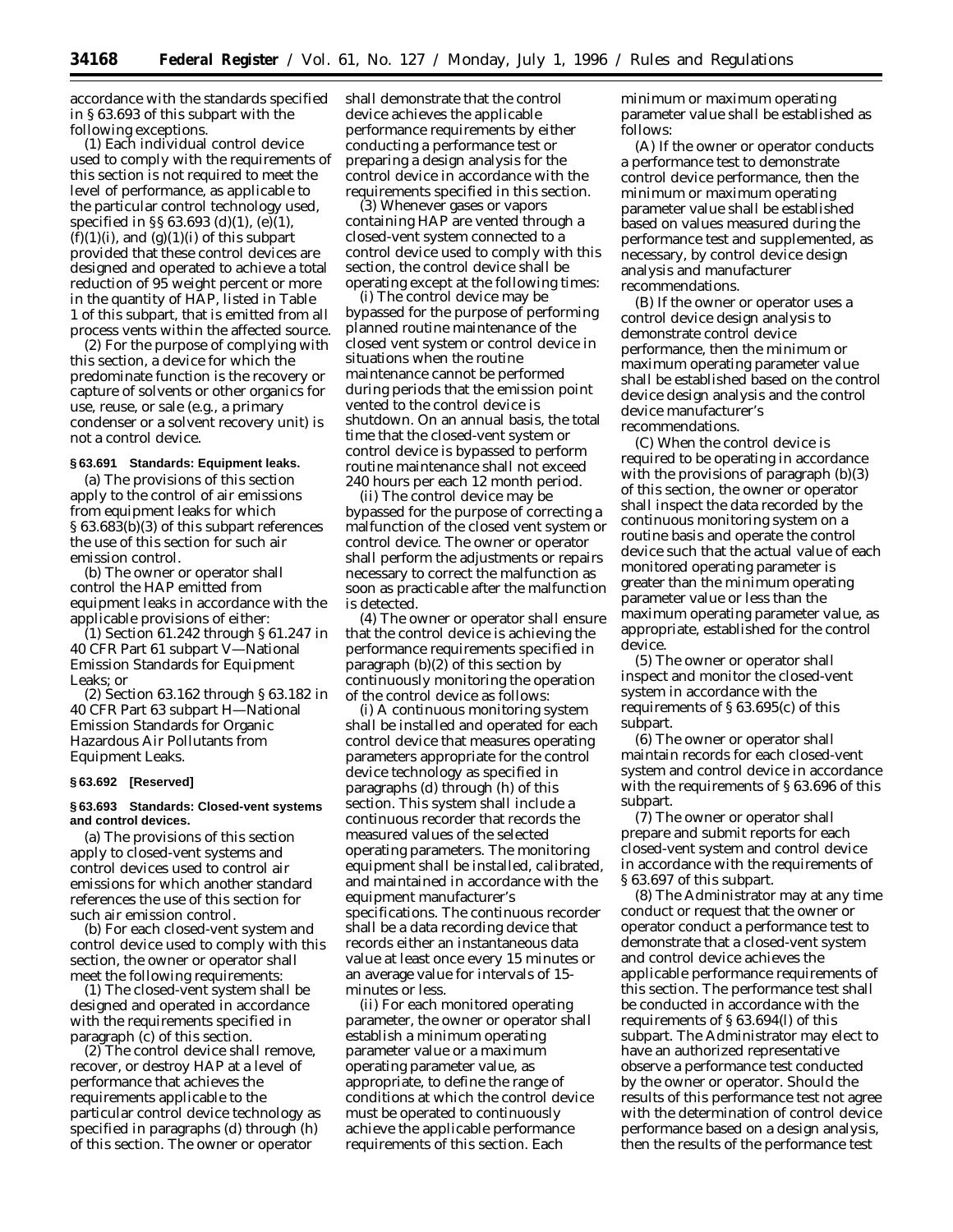shall be used to establish compliance with this section.

(c) Closed-vent system requirements. (1) The vent stream required to be controlled shall be conveyed to the control device by either of the following closed-vent systems:

(i) A closed-vent system that is designed to operate with no detectable organic emissions using the procedure specified in § 63.694(k) of this subpart; or

(ii) A closed-vent system that is designed to operate at a pressure below atmospheric pressure. The system shall be equipped with at least one pressure gage or other pressure measurement device that can be read from a readily accessible location to verify that negative pressure is being maintained in the closed-vent system when the control device is operating.

(2) In situations when the closed-vent system includes bypass devices that could be used to divert the gas or vapor stream to the atmosphere before entering the control device, each bypass device shall be equipped with either a flow indicator as specified in paragraph  $(c)(2)(i)$  or a seal or locking device as specified in paragraph (c)(2)(ii) of this section. For the purpose of complying with this paragraph, low leg drains, high point bleeds, analyzer vents, openended valves or lines, spring-loaded pressure relief valves, and other fittings used for safety purposes are not considered to be bypass devices.

(i) If a flow indicator is used to comply with paragraph  $(c)(2)$  of this section, the indicator shall be installed at the inlet to the bypass line used to divert gases and vapors from the closedvent system to the atmosphere at a point upstream of the control device inlet. For this paragraph, a flow indicator means a device which indicates either the presence of gas or vapor flow in the bypass line.

(ii) If a seal or locking device is used to comply with paragraph (c)(2) of this section, the device shall be placed on the mechanism by which the bypass device position is controlled (e.g., valve handle, damper lever) when the bypass device is in the closed position such that the bypass device cannot be opened without breaking the seal or removing the lock. Examples of such devices include, but are not limited to, a car-seal or a lock-and-key configuration valve. The owner or operator shall visually inspect the seal or closure mechanism at least once every month to verify that the bypass mechanism is maintained in the closed position.

(d) Carbon adsorption control device requirements.

(1) The carbon adsorption system shall be designed and operated to achieve one of the following performance specifications:

(i) Recover 95 percent or more, on a weight-basis, of the total organic compounds (TOC), less methane and ethane, contained in the vent stream entering the carbon adsorption system; or

(ii) Recover 95 percent or more, on a weight-basis, of the total HAP listed in Table 1 of this subpart contained in the vent stream entering the carbon adsorption system.

(2) The owner or operator shall demonstrate that the carbon adsorption system achieves the performance requirements of paragraph  $(d)(1)$  of this section by one of the following methods:

(i) Conduct a performance test in accordance with the requirements of § 63.694(l) of this subpart.

(ii) Prepare a design analysis. This analysis shall address the vent stream characteristics and control device operating parameters for the applicable carbon adsorption system type as follows:

(A) For a regenerable carbon adsorption system, the design analysis shall address the vent stream composition, constituent concentrations, flow rate, relative humidity, and temperature and shall establish the design exhaust vent stream organic compound concentration, adsorption cycle time, number and capacity of carbon beds, type and working capacity of activated carbon used for carbon beds, design total regeneration steam flow over the period of each complete carbon bed regeneration cycle, design carbon bed temperature after regeneration, design carbon bed regeneration time, and design service life of the carbon.

(B) For a nonregenerable carbon adsorption system (e.g., a carbon canister), the design analysis shall address the vent stream composition, constituent concentrations, flow rate, relative humidity, and temperature and shall establish the design exhaust vent stream organic compound concentration, carbon bed capacity, activated carbon type and working capacity, and design carbon replacement interval based on the total carbon working capacity of the control device and emission point operating schedule.

(3) To meet the monitoring requirements of paragraph (b)(4) of this section, the owner or operator shall use one of the following continuous monitoring systems:

(i) For a regenerative-type carbon adsorption system, an integrating

regeneration stream flow monitoring device equipped with a continuous recorder and a carbon bed temperature monitoring device for each adsorber vessel equipped with a continuous recorder. The integrating regeneration stream flow monitoring device shall have an accuracy of ±10 percent and measure the total regeneration stream mass flow during the carbon bed regeneration cycle. The temperature monitoring device shall measure the carbon bed temperature after regeneration and within 15 minutes of completing the cooling cycle and the duration of the carbon bed steaming cycle.

(ii) A continuous monitoring system that measures the concentration level of organic compounds in the exhaust vent stream from the control device using an organic monitoring device equipped with a continuous recorder.

(iii) A continuous monitoring system that measures other alternative operating parameters upon approval of the Administrator as specified in 40 CFR 63.8 (f)(1) through (f)(5) of this part.

(4) The owner or operator shall manage the carbon used for the carbon adsorption system, as follows:

(i) Following the initial startup of the control device, all carbon in the control device shall be replaced with fresh carbon on a regular, predetermined time interval that is no longer than the carbon service life established for the carbon adsorption system.

(ii) The spent carbon removed from the carbon adsorption system shall be managed in one of the following ways:

(A) Regenerated or reactivated in a thermal treatment unit that is designed and operated in accordance with the requirements of 40 CFR 264 subpart X and is permitted under 40 CFR part 270 of this chapter, or certified to be in compliance with the interim status requirements of 40 CFR 265 subpart P of this chapter.

(B) Burned in a hazardous waste incinerator that is designed and operated in accordance with the requirements of 40 CFR 264 subpart O and is permitted under 40 CFR part 270 of this chapter, or certified to be in compliance with the interim status requirements of 40 CFR part 265 subpart O.

(C) Burned in a boiler or industrial furnace that is designed and operated in accordance with the requirements of 40 CFR 266 subpart H and is permitted under 40 CFR part 270 of this chapter, or certified to be in compliance with the interim status requirements of 40 CFR part 266 subpart H of this chapter.

(e) Condenser control device requirements.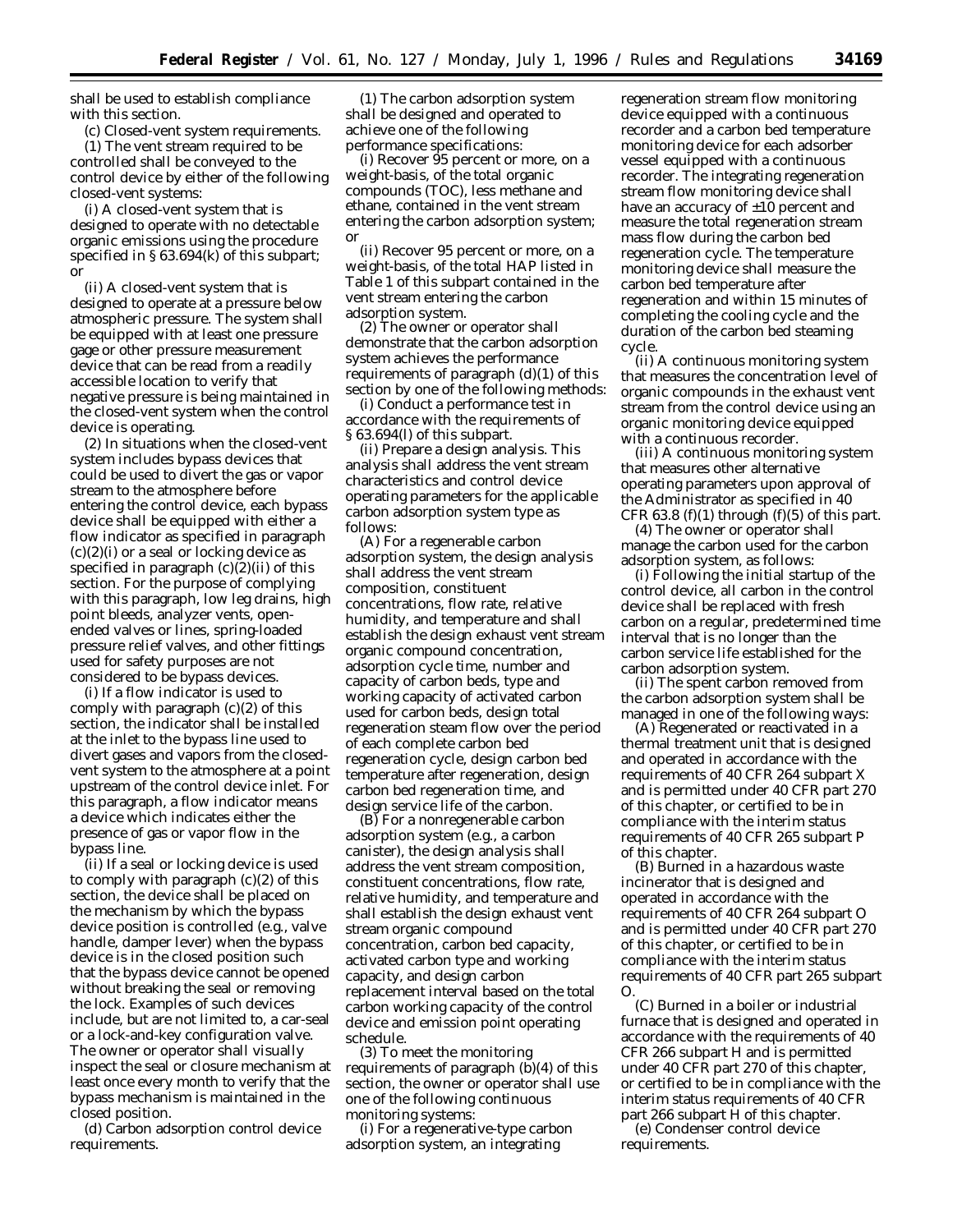(1) The condenser shall be designed and operated to achieve one of the following performance specifications:

(i) Recover 95 percent or more, on a weight-basis, of the total organic compounds (TOC), less methane and ethane, contained in the vent stream entering the condenser; or

(ii) Recover 95 percent or more, on a weight-basis, of the total HAP, listed in Table 1 of this subpart, contained in the vent stream entering the condenser.

(2) The owner or operator shall demonstrate that the condenser achieves the performance requirements of paragraph (e)(1) of this section by one of the following methods:

(i) Conduct performance tests in accordance with the requirements of § 63.694(l) of this subpart.

(ii) Prepare a design analysis. This design analysis shall address the vent stream composition, constituent concentrations, flow rate, relative humidity, and temperature and shall establish the design outlet organic compound concentration level, design average temperature of the condenser exhaust vent stream, and the design average temperatures of the coolant fluid at the condenser inlet and outlet.

(3) To meet the continuous monitoring requirements of paragraph  $(b)(3)(ii)$  of this section, the owner or operator shall use one of the following continuous monitoring systems:

(i) A temperature monitoring device equipped with a continuous recorder. The temperature sensor shall be installed at a location in the exhaust vent stream from the condenser.

(ii) A continuous monitoring system that measures the concentration level of organic compounds in the exhaust vent stream from the control device using an organic monitoring device equipped with a continuous recorder.

(iii) A continuous monitoring system that measures other alternative operating parameters upon approval of the Administrator as specified in 40 CFR 63.8 (f)(1) through (f)(5) of this part.

(f) Vapor incinerator control device requirements.

(1) The vapor incinerator shall be designed and operated to achieve one of the following performance specifications:

(i) Destroy the total organic compounds (TOC), less methane and ethane, contained in the vent stream entering the vapor incinerator either:

(A) By 95 percent or more, on a weight-basis, or

(B) To achieve a total incinerator outlet concentration for the TOC, less methane and ethane, of less than or equal to 20 parts per million by volume (ppmv) on a dry basis corrected to 3 percent oxygen.

(ii) Destroy the HAP listed in Table 1 of this subpart contained in the vent stream entering the vapor incinerator either:

(A) By 95 percent or more, on a total HAP weight-basis, or

(B) To achieve a total incinerator outlet concentration for the HAP, listed in table 1 of this subpart, of less than or equal to 20 parts per million by volume (ppmv) on a dry basis corrected to 3 percent oxygen.

(iii) Maintain the conditions in the vapor incinerator combustion chamber at a residence time of 0.5 seconds or longer and at a temperature of 760°C or higher.

(2) The owner or operator shall demonstrate that the vapor incinerator achieves the performance requirements of paragraph  $(f)(1)$  of this section by one of the following methods:

(i) Conduct performance tests in accordance with the requirements of § 63.694(l) of this subpart; or

(ii) Prepare a design analysis. The design analysis shall include analysis of the vent stream characteristics and control device operating parameters for the applicable vapor incinerator type as follows:

(A) For a thermal vapor incinerator, the design analysis shall address the vent stream composition, constituent concentrations, and flow rate and shall establish the design minimum and average temperatures in the combustion chamber and the combustion chamber residence time.

(B) For a catalytic vapor incinerator, the design analysis shall address the vent stream composition, constituent concentrations, and flow rate and shall establish the design minimum and average temperatures across the catalyst bed inlet and outlet, and the design service life of the catalyst.

(3) To meet the monitoring requirements of paragraph (b)(4) of this section, the owner or operator shall use one of the following continuous monitoring systems, as applicable:

(i) For a thermal vapor incinerator, a temperature monitoring device equipped with a continuous recorder. The temperature sensor shall be installed at a location in the combustion chamber downstream of the combustion zone.

(ii) For a catalytic vapor incinerator, a temperature monitoring device capable of monitoring temperature at two locations equipped with a continuous recorder. One temperature sensor shall be installed in the vent stream at the nearest feasible point to the catalyst bed inlet and a second

temperature sensor shall be installed in the vent stream at the nearest feasible point to the catalyst bed outlet.

(iii) For either type of vapor incinerator, a continuous monitoring system that measures the concentration level of organic compounds in the exhaust vent stream from the control device using an organic monitoring device equipped with a continuous recorder.

(iv) For either type of vapor incinerator, a continuous monitoring system that measures alternative operating parameters other than those specified in paragraphs (f)(3)(i) or  $(f)(3)(ii)$  of this section upon approval of the Administrator as specified in 40 CFR 63.8 (f)(1) through (f)(5) of this part.

(g) Boilers and process heaters control device requirements.

(1) The boiler or process heater shall be designed and operated to achieve one of the following performance specifications:

(i) Destroy the total organic compounds (TOC), less methane and ethane, contained in the vent stream introduced into the flame zone of the boiler or process heater either:

(A) By 95 percent or more, on a weight-basis, or

(B) To achieve in the exhausted combustion gases a total concentration for the TOC, less methane and ethane, of less than or equal to 20 parts per million by volume (ppmv) on a dry basis corrected to 3 percent oxygen.

(ii) Destroy the HAP listed in Table 1 of this subpart contained in the vent stream entering the vapor incinerator either:

(A) By 95 percent or more, on a total HAP weight-basis, or

(B) To achieve in the exhausted combustion gases a total concentration for the HAP, listed in table 1 of the subpart, of less than or equal to 20 parts per million by volume (ppmv) on a dry basis corrected to 3 percent oxygen.

(iii) Introduce the vent stream into the flame zone of the boiler or process heater and maintain the conditions in the combustion chamber at a residence time of 0.5 seconds or longer and at a temperature of 760°C or higher.

(iv) Introduce the vent stream with the fuel that provides the predominate heat input to the boiler or process heater (i.e., the primary fuel); or

(v) Introduce the vent stream to a boiler or process heater for which the owner or operator either has been issued a final permit under 40 CFR part 270 and complies with the requirements of 40 CFR part 266 subpart H of this chapter; or has certified compliance with the interim status requirements of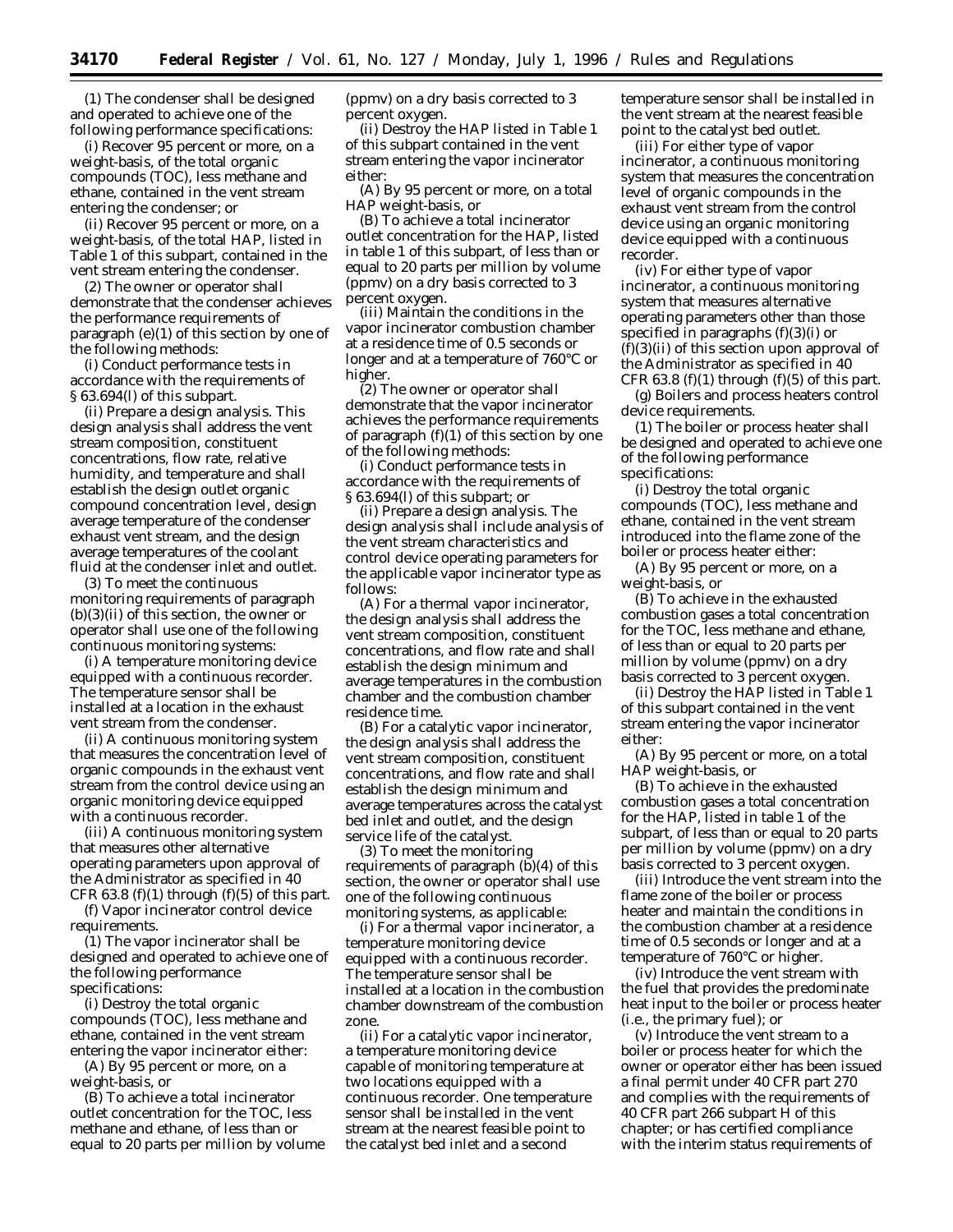40 CFR part 266 subpart H of this chapter.

(2) The owner or operator shall demonstrate that the boiler or process heater achieves the performance requirements of paragraph  $(g)(1)(i)$ ,  $(g)(1)(ii)$ , or  $(g)(1)(iii)$  of this section using one of the following methods:

(i) Conduct performance tests in accordance with the requirements of § 63.694(l) of this subpart.

(ii) Prepare a design analysis. The design analysis shall address the vent stream composition, constituent concentrations, and flow rate; shall establish the design minimum and average flame zone temperatures and combustion zone residence time; and shall describe the method and location where the vent stream is introduced into the flame zone.

(3) The owner or operator shall demonstrate that the boiler or process heater achieves the performance requirements of paragraph  $(g)(1)(iv)$  or  $(g)(1)(v)$  of this section by keeping records that document that the boiler or process heater is designed and operated in accordance with the applicable requirements of this section.

(4) To meet the monitoring requirements of paragraph (b)(4) of this section, the owner or operator shall use any of the following continuous monitoring systems:

(i) A temperature monitoring device equipped with a continuous recorder. The temperature sensor shall be installed at a location in the combustion chamber downstream of the flame zone.

(ii) A continuous monitoring system that measures the concentration level of organic compounds in the exhaust vent stream from the control device using an organic monitoring device equipped with a continuous recorder.

(iii) A continuous monitoring system that measures alternative operating parameters other than those specified in paragraphs  $(g)(3)(i)$  or  $(g)(3)(ii)$  of this section upon approval of the Administrator as specified in 40 CFR 63.8 (f)(1) through (f)(5) of this part.

(h) Flare control device requirements. The flare shall be designed and operated in accordance with the requirements of 40 CFR 63.11(b). To meet the monitoring requirements of paragraph (b)(4) of this section, the owner or operator shall use a heat sensing monitoring device equipped with a continuous recorder that indicates the continuous ignition of the pilot flame.

#### **§ 63.694 Testing methods and procedures.**

(a) This section specifies the testing methods and procedures required for this subpart to perform the following:

(1) To determine the average VOHAP concentration for off-site material streams at the point-of-delivery for compliance with standards specified § 63.683 of this subpart, the testing methods and procedures are specified in paragraph (b) of this section.

(2) To determine the average VOHAP concentration for treated off-site material streams at the point-oftreatment for compliance with standards specified § 63.684 of this subpart, the testing methods and procedures are specified in paragraph (c) of this section.

(3) To determine the treatment process VOHAP concentration limit  $(C_R)$ for compliance with standards specified § 63.684 of this subpart, the testing methods and procedures are specified in paragraph (d) of this section.

(4) To determine treatment process required HAP removal rate (RMR) for compliance with standards specified § 63.684 of this subpart, the testing methods and procedures are specified in paragraph (e) of this section.

(5) To determine treatment process actual HAP removal rate (MR) for compliance with standards specified § 63.684 of this subpart, the testing methods and procedures are specified in paragraph (f) of this section.

(6) To determine treatment process required HAP reduction efficiency (R) for compliance with standards specified in § 63.684 of this subpart, the testing methods and procedures are specified in paragraph (g) of this section.

(7) To determine treatment process required HAP biodegradation efficiency  $(R<sub>bio</sub>)$  for compliance with standards specified in § 63.684 of this subpart, the testing methods and procedures are specified in paragraph (h) of this section.

(8) To determine treatment process required actual HAP mass removal rate  $(MR_{bio})$  for compliance with standards specified in§ 63.684 of this subpart, the testing methods and procedures are specified in paragraph (i) of this section.

(9) To determine maximum organic HAP vapor pressure of off-site materials in tanks for compliance with the standards specified in § 63.685 of this subpart, the testing methods and procedures are specified in paragraph (j) of this section.

(10) To determine no detectable organic emissions, the testing methods and procedures are specified in paragraph (k) of this section.

 $(11)$  To determine closed-vent system and control device performance for compliance with the standards specified in § 63.693 of this subpart, the testing methods and procedures are specified in paragraph (l) of this section.

(b) Testing methods and procedures to determine average VOHAP concentration of an off-site material stream at the point-of-delivery.

(1) The average VOHAP concentration of an off-site material at the point-ofdelivery shall be determined using either direct measurement as specified in paragraph (b)(2) of this section or by knowledge as specified in paragraph (b)(3) of this section.

(2) Direct measurement to determine VOHAP concentration.

(i) Sampling. Samples of the off-site material stream shall be collected from the container, pipeline, or other device used to deliver the off-site material stream to the plant site in a manner such that volatilization of organics contained in the sample is minimized and an adequately representative sample is collected and maintained for analysis by the selected method.

(A) The averaging period to be used for determining the average VOHAP concentration for the off-site material stream on a mass-weighted average basis shall be designated and recorded. The averaging period can represent any time interval that the owner or operator determines is appropriate for the off-site material stream but shall not exceed 1 year.

(B) A sufficient number of samples, but no less than four samples, shall be collected to represent the complete range of HAP compositions and HAP quantities that occur in the off-site material stream during the entire averaging period due to normal variations in the operating conditions for the source or process generating the off-site material stream. Examples of such normal variations are seasonal variations in off-site material quantity or fluctuations in ambient temperature.

(C) All samples shall be collected and handled in accordance with written procedures prepared by the owner or operator and documented in a site sampling plan. This plan shall describe the procedure by which representative samples of the off-site material stream are collected such that a minimum loss of organics occurs throughout the sample collection and handling process and by which sample integrity is maintained. A copy of the written sampling plan shall be maintained onsite in the plant site operating records. An example of an acceptable sampling plan includes a plan incorporating sample collection and handling procedures in accordance with the requirements specified in ''Test Methods for Evaluating Solid Waste, Physical/Chemical Methods,'' EPA Publication No. SW–846 or Method 25D in 40 CFR part 60, appendix A.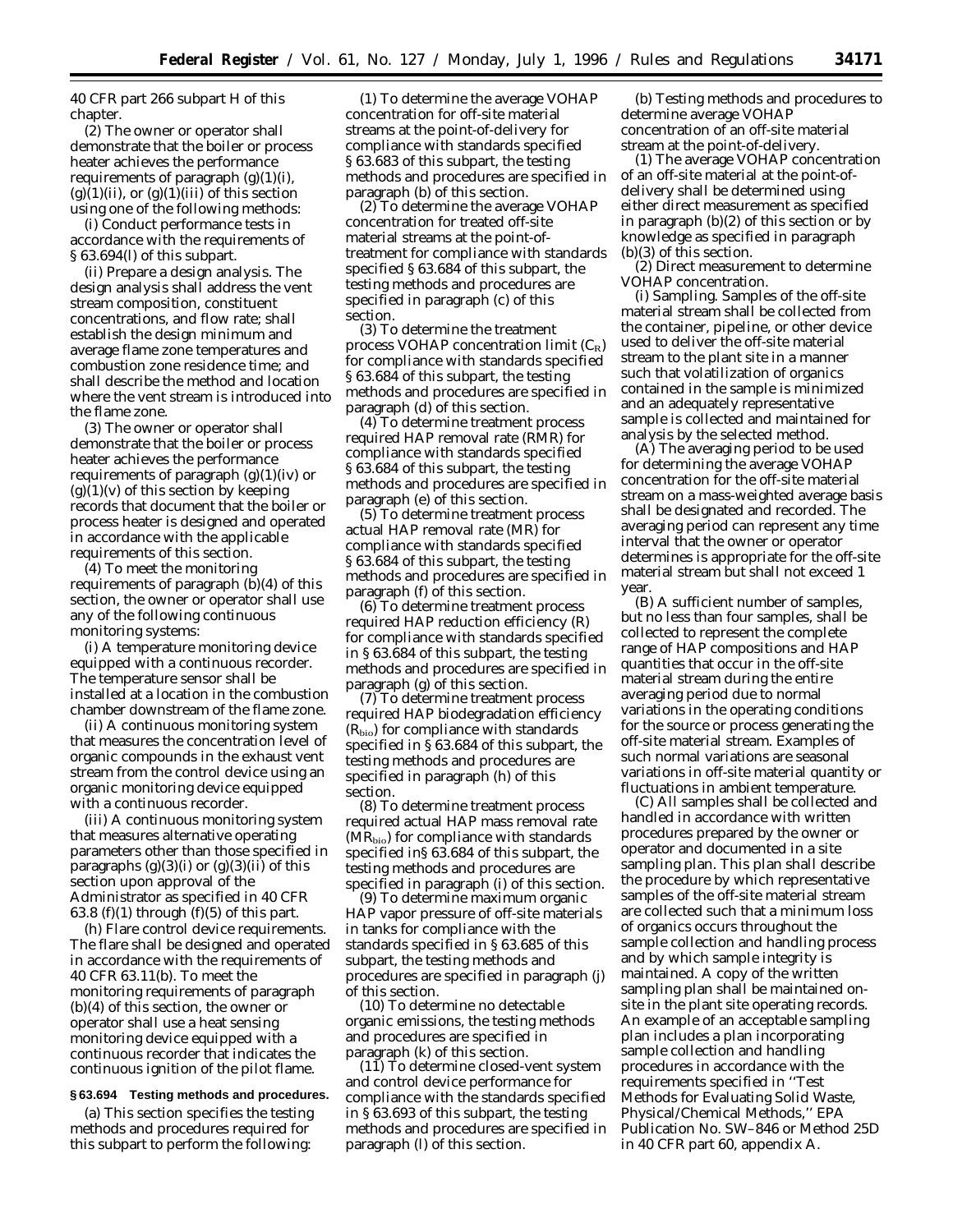(ii) Analysis. Each collected sample shall be prepared and analyzed in accordance with one of the following methods:

(A) Method 25D in 40 CFR part 60, appendix A.

(B) Method 305 in 40 CFR part 63, appendix A.

(C) Method 624 in 40 CFR part 136, appendix A.

(D) Method 1624 in 40 CFR part 136, appendix A.

(E) Method 1625 in 40 CFR part 136, appendix A.

(F) Any other analysis method that has been validated in accordance with the procedures specified in Section 5.1 and Section 5.3 of Method 301 in 40 CFR part 63, appendix A.

(iii) Calculations. The average VOHAP concentration (C) on a mass-weighted basis shall be calculated by using the results for all samples analyzed in accordance with paragraph (b)(2)(ii) of this section and the following equation:

$$
\overline{C} = \frac{1}{Q_T} \times \sum_{i=1}^{n} (Q_i \times C_i)
$$

where:

- C=Average VOHAP concentration of the off-site material at the point-ofdelivery on a mass-weighted basis, ppmw.
- i=Individual sample ''i'' of the off-site material.
- n=Total number of samples of the offsite material collected (at least 4) for the averaging period (not to exceed 1 year).
- $Q_i$ =Mass quantity of off-site material stream represented by  $C_i$ , kg/hr.
- $Q_T$ =Total mass quantity of off-site material during the averaging period, kg/hr.
- Ci=Measured VOHAP concentration of sample ''i'' as determined in accordance with the requirements of § 63.693(b)(2)(ii), ppmw.

(3) Knowledge of the off-site material to determine VOHAP concentration.

(i) Documentation shall be prepared that presents the information used as the basis for the owner's or operator's knowledge of the off-site material stream's average VOHAP concentration. Examples of information that may be used as the basis for knowledge include: material balances for the source or process generating the off-site material stream; species-specific chemical test data for the off-site material stream from previous testing that are still applicable to the current off-site material stream; previous test data for other locations managing the same type of off-site material stream; or other knowledge based on information included in

manifests, shipping papers, or waste certification notices.

(ii) If test data are used as the basis for knowledge, then the owner or operator shall document the test method, sampling protocol, and the means by which sampling variability and analytical variability are accounted for in the determination of the average VOHAP concentration. For example, an owner or operator may use HAP concentration test data for the off-site material stream that are validated in accordance with Method 301 in 40 CFR part 63, appendix A of this part as the basis for knowledge of the off-site material.

(iii) An owner or operator using species-specific chemical concentration test data as the basis for knowledge of the off-site material may adjust the test data to the corresponding average VOHAP concentration value which would be obtained had the off-site material samples been analyzed using Method 305. To adjust these data, the measured concentration for each individual HAP chemical species contained in the off-site material is multiplied by the appropriate speciesspecific adjustment factor ( $f_{\rm m305}$ ) listed in Table 1 of this subpart.

(iv) In the event that the Administrator and the owner or operator disagree on a determination of the average VOHAP concentration for an off-site material stream using knowledge, then the results from a determination of VOHAP concentration using direct measurement as specified in paragraph (b)(2) of this section shall be used to establish compliance with the applicable requirements of this subpart. The Administrator may perform or request that the owner or operator perform this determination using direct measurement.

(c) Determination of average VOHAP concentration of an off-site material stream at the point-of-treatment.

(1) Sampling. Samples of the off-site material stream shall be collected at the point-of-treatment in a manner such that volatilization of organics contained in the sample is minimized and an adequately representative sample is collected and maintained for analysis by the selected method.

(i) The averaging period to be used for determining the average VOHAP concentration for the off-site material stream on a mass-weighted average basis shall be designated and recorded. The averaging period can represent any time interval that the owner or operator determines is appropriate for the off-site material stream but shall not exceed 1 year.

(ii) A sufficient number of samples, but no less than four samples, shall be collected to represent the complete range of HAP compositions and HAP quantities that occur in the off-site material stream during the entire averaging period due to normal variations in the operating conditions for the treatment process. Examples of such normal variations are seasonal variations in off-site material quantity or fluctuations in ambient temperature.

(iii) All samples shall be collected and handled in accordance with written procedures prepared by the owner or operator and documented in a site sampling plan. This plan shall describe the procedure by which representative samples of the off-site material stream such that a minimum loss of organics occurs throughout the sample collection and handling process and by which sample integrity is maintained. A copy of the written sampling plan shall be maintained on-site in the plant site operating records. An example of an acceptable sampling plan includes a plan incorporating sample collection and handling procedures in accordance with the requirements specified in ''Test Methods for Evaluating Solid Waste, Physical/Chemical Methods,'' EPA Publication No. SW–846 or Method 25D in 40 CFR part 60, appendix A.

(2) Analysis. Each collected sample shall be prepared and analyzed in accordance with the one of the following methods:

(i) Method 25D in 40 CFR part 60, appendix A.

(ii) Method 305 in 40 CFR part 63, appendix A.

(iii) Method 624 in 40 CFR part 136, appendix A.

(iv) Method 1624 in 40 CFR part 136, appendix A.

(v) Method 1625 in 40 CFR part 136, appendix A.

(3) Calculations. The average VOHAP  $concentration (C)$  on a mass-weighted basis shall be calculated by using the results for all samples analyzed in accordance with paragraph (c)(2) of this section and the following equation:

$$
\overline{C} = \frac{1}{Q_T} \times \sum_{i=1}^{n} (Q_i \times C_i)
$$

Where:

- $\bar{C}$ =Average VOHAP concentration of the off-site material on a mass-weighted basis, ppmw.
- i=Individual sample ''i'' of the off-site material.
- n=Total number of samples of the offsite material collected (at least 4) for the averaging period (not to exceed 1 year).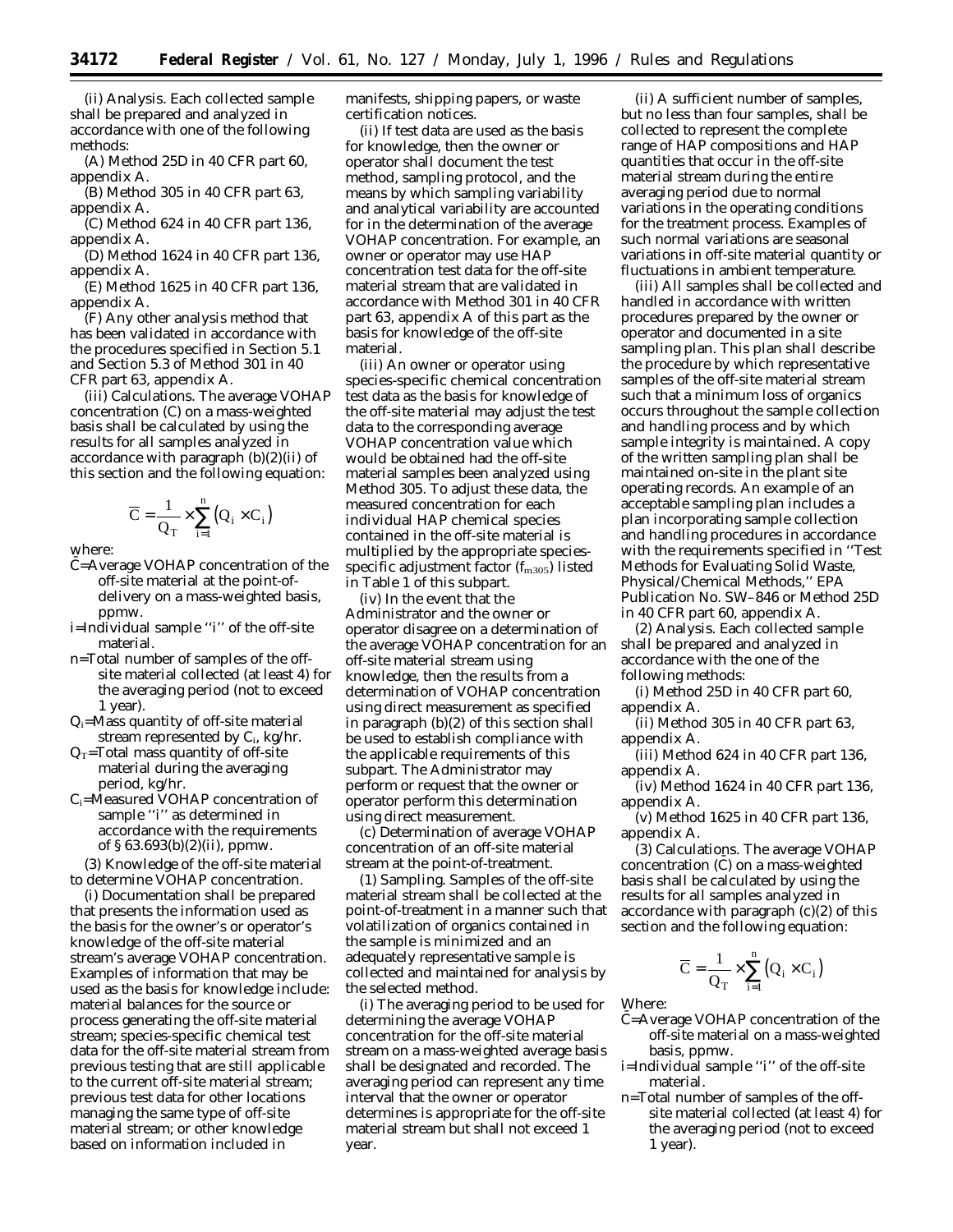- Qi=Mass quantity of off-site material stream represented by  $C_i$ , kg/hr.
- $Q_T$ =Total mass quantity of off-site material during the averaging period, kg/hr.
- $C_i$ =Measured VOHAP concentration of sample ''i'' as determined in accordance with the requirements of § 63.693(c)(2), ppmw.

(d) Determination of treatment process VOHAP concentration limit  $(C_R)$ .

(1) All of the off-site material streams entering the treatment process shall be identified.

(2) The average VOHAP concentration of each off-site material stream at the point-of-delivery shall be determined

$$
C_R = \frac{\displaystyle\sum_{x=1}^m \Bigl(Q_x \times \overline{C}_x\Bigr) + \displaystyle\sum_{y=1}^n \Bigl(Q_y \times 500 \text{ ppmw}\Bigr)}{\displaystyle\sum_{x=1}^m Q_x + \displaystyle\sum_{y=1}^n Q_y}
$$

- $Q_y$ =Total mass quantity of off-site material stream ''y'', kg/yr.
	- $C_x = VOHAP$  concentration of off-site material stream ''x'' at the point-ofdelivery, ppmw.

(e) Determination of required HAP mass removal rate (RMR).

(1) All of the off-site material streams entering the treatment process shall be identified.

(2) The average VOHAP concentration of each off-site material stream at the point-of-delivery shall be determined in accordance with the requirements of paragraph (b) of this section.

$$
RMR = \sum_{y=1}^{n} \left[ V_y \times k_y \times \frac{(\overline{C}_y - 500 \text{ ppmw})}{10^6} \right]
$$

RMR=Required HAP mass removal rate, results for a minimum of three consecutive runs. The sampling time for each run shall be 1 hour.

> (2) The off-site material HAP mass flow entering the process  $(E_b)$  and the off-site material HAP mass flow exiting the process  $(E_a)$  shall be determined in accordance with the requirements of paragraph  $(g)(4)$  of this section.

(3) The actual mass removal rate shall be calculated by using the mass flow rates determined in accordance with the requirements of paragraph (f)(2) of this section and the following equation: MR = Eb–Ea

$$
M_K = E_b - E_a
$$

where:

- MR=Actual HAP mass removal rate, kg/ hr.
- $E_b =$ Off-site material HAP mass flow entering process as determined in accordance with the requirements of paragraph (f)(2) of this section, kg/hr.
- $E_a = \overrightarrow{OF}$ -site material HAP mass flow exiting process as determined in

accordance with the requirements of paragraph (f)(2) of this section, kg/hr.

using the procedures specified in paragraph (b) of this section.

(3) For each individual off-site material stream that has an average VOHAP concentration equal to or greater than 500 ppmw at the point-ofdelivery, the average volumetric flow rate and the density of the off-site material stream at the point-of-delivery

(4) The required HAP mass removal rate (RMR) shall be calculated by using the average VOHAP concentration, average volumetric flow rate, and density determined for each off-site material stream and the following

following equation:

shall be determined.

equation:

(3) The VOHAP concentration limit  $(C_R)$  shall be calculated by using the results determined for each individual off-site material stream and the

(g) Determination of treatment process HAP reduction efficiency (R).

(1) The HAP reduction efficiency (R) for a treatment process shall be determined based on results for a minimum of three consecutive runs.

(2) All off-site material streams entering the treatment process and all off-site material streams exiting the treatment process shall be identified. The owner or operator shall prepare a sampling plan for measuring these streams that accurately reflects the retention time of the off-site material in the process.

(3) For each run, information shall be determined for each off-site material stream identified in paragraph (g)(2) of this section using the following procedures:

(i) The mass quantity of each off-site material stream entering the process  $(Q_b)$  and the mass quantity of each off-

where:

where:

kg/hr.

of § 63.693(b).

''y'', kg/m3

removal rate (MR).

 $C_R$ =VOHAP concentration limit, ppmw.

x=Individual off-site material stream "x" that has a VOHAP concentration less than 500 ppmw

at the point-of-delivery. y=Individual off-site material stream ''y'' that has a VOHAP concentration equal to or greater than 500 ppmw at the point-of-

- delivery. m=Total number of ''x'' off-site material
- streams treated by process. n=Total number of ''y'' off-site material streams treated by process.

 $Q_x$ =Total mass quantity of off-site material stream "x", kg/yr.

y=Individual off-site material stream ''y'' that has a VOHAP

> concentration equal to or greater than 500 ppmw at the point-ofdelivery as determined in accordance with the requirements

n=Total number of ''y'' off-site material streams treated by process.  $V_y$ =Average volumetric flow rate of offsite material stream ''y'' at the point-of-delivery, m3/hr. ky=Density of off-site material stream

 $\bar{C}_y$ =Average VOHAP concentration of off-site material stream ''y'' at the point-of-delivery as determined in accordance with the requirements

(f) Determination of actual HAP mass

(1) The actual HAP mass removal rate (MR) shall be determined based on

of § 63.693(b), ppmw.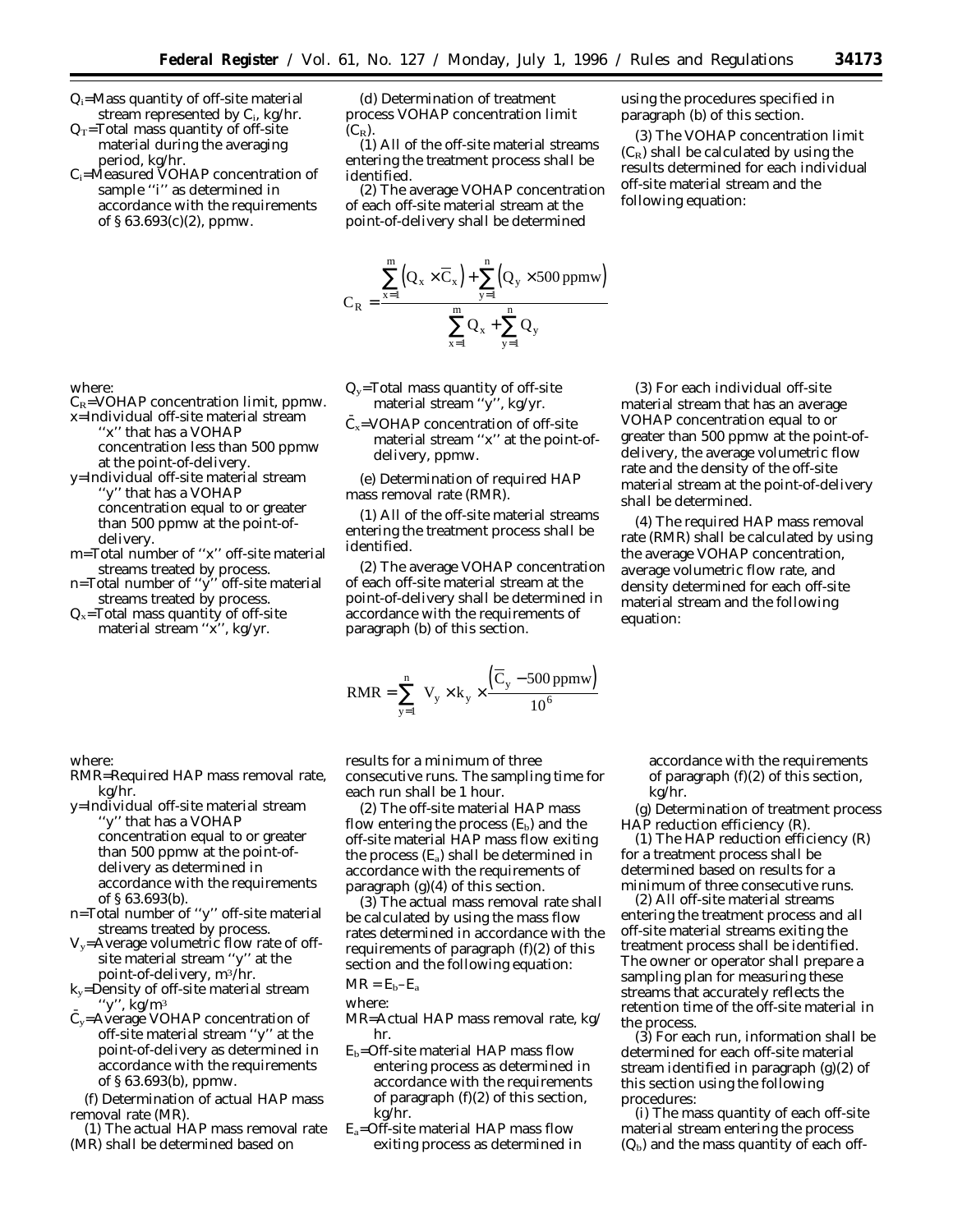site material stream exiting the process (Qa) shall be determined.

(ii) The average VOHAP concentration at the point-of-delivery of each off-site material stream entering the process  $(C_b)$ during the run shall be determined in accordance with the requirements of

paragraph (b) of this section. The VOHAP concentration of the off-site material stream at the point-of-treatment  $(C_a)$  during the run shall be determined in accordance with the applicable requirements of paragraph (c) of this section.

$$
E_{b} = \frac{1}{10^{6}} \sum_{j=1}^{m} \left( Q_{bj} \times \overline{C}_{bj} \right)
$$

$$
E_a = \frac{1}{10^6} \sum_{j=1}^m \Bigl(Q_{aj} \times \overline{C}_{aj}\Bigr)
$$

- $Q_{ai}$ =Average mass quantity of off-site material exiting process during run ''j'', kg/hr.
- $\overline{C}_{ai}$ =Average VOHAP concentration of off-site material exiting process during run ''j'' as determined in accordance with the requirements of § 63.693(b), ppmw.
- $\overline{C}_{V}$ =Average VOHAP concentration of off-site material entering process

$$
R = \frac{E_b - E_a}{E_b} \times 100
$$

where:

hr.

where:

j=Individual run ''j''

R=HAP reduction efficiency, percent.

 $E_b =$ Off-site material HAP mass flow entering process, kg/hr.  $E_a =$ Off-site material HAP mass flow exiting process, kg/hr. m=Total number of runs (at least 3)

Q $_\mathrm{V}$ =Mass quantity of off-site material entering process during run ''j'', kg/

- $E_b =$ Off-site material HAP mass flow entering process as determined in accordance with the requirements of paragraph (d)(4) of this section, kg/hr.
- Ea=Off-site material HAP mass flow exiting process as determined in accordance with the requirements of paragraph (d)(4) of this section, kg/hr.
- (h) Determination of HAP biodegradation efficiency  $(R_{bio})$ .

(1) The fraction of HAP biodegraded  $(F<sub>bio</sub>)$  shall be determined using the procedure specified in 40 CFR part 63, appendix C of this part.

(2) The HAP biodegradation efficiency  $(R<sub>bio</sub>)$  shall be calculated by using the following equation:

 $R_{\text{bio}}=F_{\text{bio}}\times 100$ 

where:

- $R_{bio} = HAP$  biodegradation efficiency, percent.
- Fbio = Fraction of HAP biodegraded as determined in accordance with the requirements of paragraph (h)(1) of this section.

(i) Determination of actual HAP mass removal rate (MR<sub>bio</sub>).

(1) The actual HAP mass removal rate (MR<sub>bio</sub>) shall be determined based on results for a minimum of three consecutive runs. The sampling time for each run shall be 1 hour.

(2) The off-site material HAP mass flow entering the process  $(E_b)$  shall be determined in accordance with the requirements of paragraph  $(g)(4)$  of this section.

(3) The fraction of HAP biodegraded  $(F<sub>bio</sub>)$  shall be determined using the procedure specified in 40 CFR part 63, appendix C of this part.

(4) The actual mass removal rate shall be calculated by using the HAP mass flow rates and fraction of HAP biodegraded determined in accordance with the requirements of paragraphs  $(i)(2)$  and  $(i)(3)$ , respectively, of this section and the following equation:  $MR_{bio}=E_b\times F_{bio}$ 

- where:
- MRbio=Actual HAP mass removal rate, kg/hr.
- $E_b =$ Off-site material HAP mass flow entering process, kg/hr.
- Fbio=Fraction of HAP biodegraded.

(4) The off-site material HAP mass flow entering the process  $(E_b)$  and the off-site material HAP mass flow exiting the process  $(E_a)$  shall be calculated by using the results determined in accordance with paragraph (g)(3) of this section and the following equations:

> during run ''j'' as determined in accordance with the requirements of § 63.693(b), ppmw.

(5) The HAP reduction efficiency (R) shall be calculated by using the results determined in accordance with paragraph (g)(4) of this section and the following equation:

(j) Determination of maximum HAP vapor pressure for off-site material in a tank.

(1) The maximum HAP vapor pressure of the off-site material composition managed in a tank shall be determined using either direct measurement as specified in paragraph (j)(2) of this section or by knowledge of the off-site material as specified by paragraph (j)(3) of this section.

(2) Direct measurement to determine the maximum HAP vapor pressure of an off-site material.

(i) Sampling. A sufficient number of samples shall be collected to be representative of the off-site material contained in the tank. All samples shall be collected and handled in accordance with written procedures prepared by the owner or operator and documented in a site sampling plan. This plan shall describe the procedure by which representative samples of the off-site material is collected such that a minimum loss of organics occurs throughout the sample collection and handling process and by which sample integrity is maintained. A copy of the written sampling plan shall be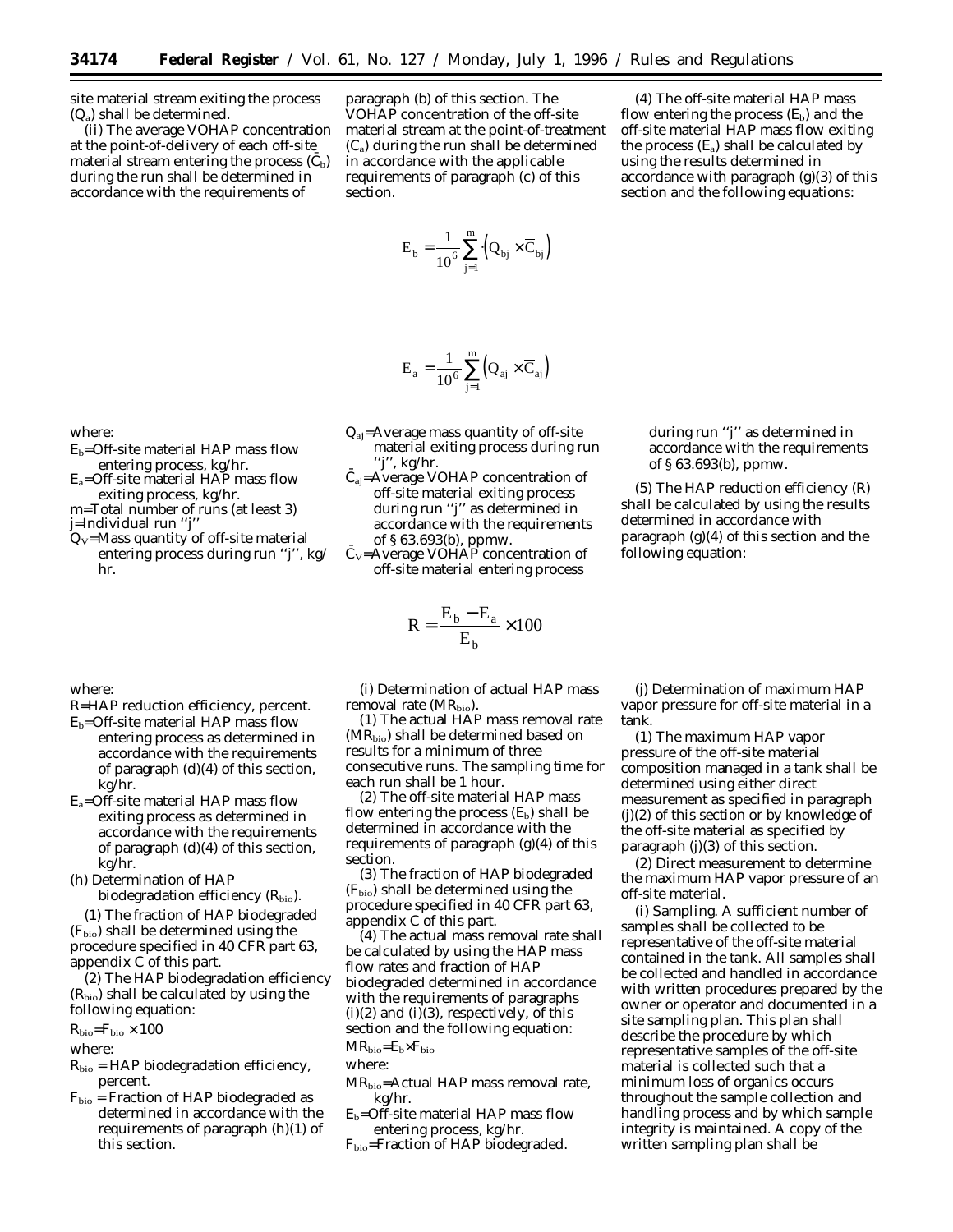maintained on-site in the plant site operating records. An example of an acceptable sampling plan includes a plan incorporating sample collection and handling procedures in accordance with the requirements specified in ''Test Methods for Evaluating Solid Waste, Physical/Chemical Methods,'' EPA Publication No. SW–846 or Method 25D in 40 CFR part 60, appendix A.

(ii) Analysis. Any one of the following methods may be used to analyze the samples and compute the maximum HAP vapor pressure of the off-site material:

(A) Method 25E in 40 CFR part 60 appendix A;

(B) Methods described in American Petroleum Institute Bulletin 2517, ''Evaporation Loss from External

Floating Roof Tanks,'';

(C) Methods obtained from standard reference texts;

(D) ASTM Method 2879–83; or

(E) Any other method approved by the Administrator.

(3) Use of knowledge to determine the maximum HAP vapor pressure of the off-site material. Documentation shall be prepared and recorded that presents the information used as the basis for the owner's or operator's knowledge that the maximum HAP vapor pressure of the off-site material is less than the maximum vapor pressure limit listed in Table 3 or Table 4 of this subpart for the applicable tank design capacity category. Examples of information that may be used include: the off-site material is generated by a process for which at other locations it previously has been determined by direct measurement that the off-site material maximum HAP vapor pressure is less than the maximum vapor pressure limit for the appropriate tank design capacity category.

(k) Procedure for determining no detectable organic emissions for the purpose of complying with this subpart.

 $(1)$  The test shall be conducted in accordance with the procedures specified in Method 21 of 40 CFR part 60, appendix A. Each potential leak interface (i.e., a location where organic vapor leakage could occur) on the cover and associated closure devices shall be checked. Potential leak interfaces that are associated with covers and closure devices include, but are not limited to: the interface of the cover and its foundation mounting; the periphery of any opening on the cover and its associated closure device; and the

sealing seat interface on a spring-loaded pressure-relief valve.

(2) The test shall be performed when the unit contains a material having an organic HAP concentration representative of the range of concentrations for the off-site materials expected to be managed in the unit. During the test, the cover and closure devices shall be secured in the closed position.

(3) The detection instrument shall meet the performance criteria of Method 21 of 40 CFR part 60, appendix A, except the instrument response factor criteria in section 3.1.2(a) of Method 21 shall be for the average composition of the organic constituents in the off-site material placed in the unit, not for each individual organic constituent.

(4) The detection instrument shall be calibrated before use on each day of its use by the procedures specified in Method 21 of 40 CFR part 60, appendix A.

(5) Calibration gases shall be as follows:

(i) Zero air (less than 10 ppmv hydrocarbon in air); and

(ii) A mixture of methane in air at a concentration of approximately, but less than 10,000 ppmv.

(6) The background level shall be determined according to the procedures in Method 21 of 40 CFR part 60 appendix A.

(7) Each potential leak interface shall be checked by traversing the instrument probe around the potential leak interface as close to the interface as possible, as described in Method 21. In the case when the configuration of the cover or closure device prevents a complete traverse of the interface, all accessible portions of the interface shall be sampled. In the case when the configuration of the closure device prevents any sampling at the interface and the device is equipped with an enclosed extension or horn (e.g., some pressure relief devices), the instrument probe inlet shall be placed at approximately the center of the exhaust area to the atmosphere.

(8) The arithmetic difference between the maximum organic concentration indicated by the instrument and the background level shall be compared with the value of 500 ppmv. If the difference is less than 500 ppmv, then the potential leak interface is determined to operate with no detectable organic emissions.

(l) Control device performance test procedures.

(1) Method 1 or 1A of 40 CFR part 60, appendix A, as appropriate, shall be used for selection of the sampling sites at the inlet and outlet of the control device.

(i) To determine compliance with a control device percent reduction requirement, sampling sites shall be located at the inlet of the control device as specified in paragraphs  $(l)(1)(i)(A)$ and  $(l)(1)(i)(B)$  of this section, and at the outlet of the control device.

(A) The control device inlet sampling site shall be located after the final product recovery device.

(B) If a vent stream is introduced with the combustion air or as a auxiliary fuel into a boiler or process heater, the location of the inlet sampling sites shall be selected to ensure that the measurement of total HAP concentration or TOC concentration, as applicable, includes all vent streams and primary and secondary fuels introduced into the boiler or process heater.

(ii) To determine compliance with an enclosed combustion device concentration limit, the sampling site shall be located at the outlet of the device.

(2) The gas volumetric flow rate shall be determined using Method 2, 2A, 2C, or 2D of 40 CFR part 60, appendix A, as appropriate.

(3) To determine compliance with the control device percent reduction requirement, the owner or operator shall use Method 18 of 40 CFR part 60, appendix A of this chapter; alternatively, any other method or data that has been validated according to the applicable procedures in Method 301 in 40 CFR part 63, appendix A of this part may be used. The following procedures shall be used to calculate percent reduction efficiency:

(i) The minimum sampling time for each run shall be 1 hour in which either an integrated sample or a minimum of four grab samples shall be taken. If grab sampling is used, then the samples shall be taken at approximately equal intervals in time such as 15 minute intervals during the run.

(ii) The mass rate of either TOC (minus methane and ethane) or total HAP ( $E_i$  and  $E_o$ , respectively) shall be computed.

(A) The following equations shall be used: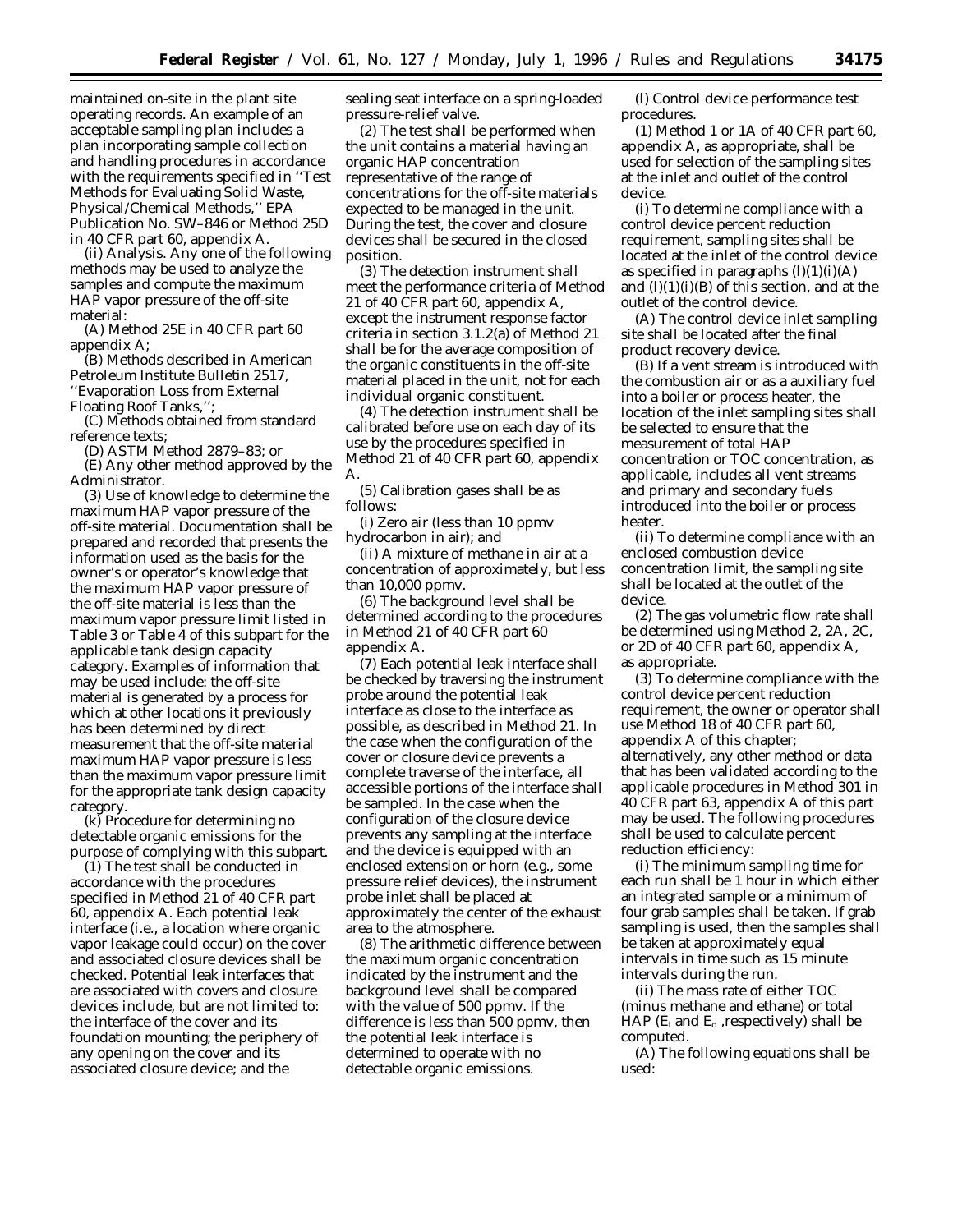

where:

- $C_{ii}$ ,  $C_{oi}$ =Concentration of sample component j of the gas stream at the inlet and outlet of the control device, respectively, dry basis, parts per million by volume.
- $E_i$ ,  $E_o$ =Mass rate of TOC (minus methane and ethane) or total HAP at the inlet and outlet of the control device, respectively, dry basis, kilogram per hour.
- $M_{ij}$ ,  $M_{oj}$ =Molecular weight of sample component j of the gas stream at the inlet and outlet of the control device, respectively, gram/grammole.
- $Q_i$ ,  $Q_o$ =Flow rate of gas stream at the inlet and outlet of the control device, respectively, dry standard cubic meter per minute.
- K<sub>2</sub>=Constant,  $2.494 \times 10^{-6}$  (parts per million) <sup>-1</sup> (gram-mole per standard cubic meter) (kilogram/gram) (minute/hour), where standard temperature (gram-mole per standard cubic meter) is 20 °C.

(B) When the TOC mass rate is calculated, all organic compounds (minus methane and ethane) measured by Method 18 of 40 CFR part 60, appendix A shall be summed using the equation in paragraph  $(l)(3)(ii)(A)$  of this section.

(C) When the total HAP mass rate is calculated, only the HAP constituents shall be summed using the equation in paragraph (l)(3)(ii)(A) of this section.

(iii) The percent reduction in TOC (minus methane and ethane) or total HAP shall be calculated as follows:

$$
R_{cd} = \frac{E_i - E_o}{E_i} \times 100
$$

where:

R<sub>cd</sub>=Control efficiency of control device, percent.

- Ei=Mass rate of TOC (minus methane and ethane) or total HAP at the inlet to the control device as calculated under paragraph  $(l)(3)(ii)$  of this section, kilograms TOC per hour or kilograms HAP per hour.
- $E<sub>o</sub>$ =Mass rate of TOC (minus methane and ethane) or total HAP at the outlet of the control device, as calculated under paragraph (l)(3)(ii) of this section, kilograms TOC per hour or kilograms HAP per hour.

(iv) If the vent stream entering a boiler or process heater is introduced with the combustion air or as a secondary fuel, the weight-percent reduction of total HAP or TOC (minus methane and ethane) across the device shall be determined by comparing the TOC (minus methane and ethane) or total HAP in all combusted vent streams and primary and secondary fuels with the TOC (minus methane and ethane) or total HAP exiting the device, respectively.

(4) To determine compliance with the enclosed combustion device total HAP concentration limit of this subpart, the owner or operator shall use Method 18 of 40 CFR part 60, appendix A to measure either TOC (minus methane and ethane) or total HAP. Alternatively, any other method or data that has been validated according to Method 301 in appendix A of this part, may be used. The following procedures shall be used to calculate parts per million by volume concentration, corrected to 3 percent oxygen:

(i) The minimum sampling time for each run shall be 1 hour in which either an integrated sample or a minimum of four grab samples shall be taken. If grab sampling is used, then the samples shall be taken at approximately equal intervals in time, such as 15 minute intervals during the run.

(ii) The TOC concentration or total HAP concentration shall be calculated according to paragraph  $(m)(4)(ii)(A)$  or  $(m)(4)(ii)(B)$  of this section.

(A) The TOC concentration  $(C_{\text{TOC}})$  is the sum of the concentrations of the individual components and shall be computed for each run using the following equation:

$$
C_{\mathrm{TOC}} = \sum_{i=1}^{x} \frac{\sum_{j=1}^{n} C_{ij}}{x}
$$

where:

- $C_{\text{TOC}}$ =Concentration of total organic compounds minus methane and ethane, dry basis, parts per million by volume.
- $C_{ii}$ =Concentration of sample components j of sample i, dry basis, parts per million by volume.
- n=Number of components in the sample.

x=Number of samples in the sample run.

(B) The total HAP concentration  $(C_{\text{HAP}})$  shall be computed according to the equation in paragraph  $(l)(4)(ii)(A)$  of this section except that only HAP constituents shall be summed.

(iii) The measured TOC concentration or total HAP concentration shall be corrected to 3 percent oxygen as follows:

(A) The emission rate correction factor or excess air, integrated sampling and analysis procedures of Method 3B of 40 CFR part 60, appendix A shall be used to determine the oxygen concentration (% $O_{2dry}$ ). The samples shall be collected during the same time that the samples are collected for determining TOC concentration or total HAP concentration.

(B) The concentration corrected to 3 percent oxygen  $(C_c)$  shall be computed using the following equation:

$$
C_c = C_m \left( \frac{17.9}{20.9 - \%0_{2} \text{dry}} \right)
$$

where:

- $C_c$ =TOC concentration or total HAP concentration corrected to 3 percent oxygen, dry basis, parts per million by volume.
- Cm=Measured TOC concentration or total HAP concentration, dry basis, parts per million by volume.

%O2dry=Concentration of oxygen, dry basis, percent by volume.

## **§ 63.695 Inspection and monitoring requirements.**

(a) This section specifies the inspection and monitoring procedures required to perform the following:

(1) To inspect tank fixed-roofs and floating roofs for compliance with the Tank level 2 controls standards specified in § 63.685 of this subpart, the inspection procedures are specified in paragraph (b) of this section.

(2) To inspect and monitor closedvent systems for compliance with the standards specified in § 63.693 of this subpart, the inspection and monitoring procedure are specified in paragraph (c) of this section.

(3) To inspect and monitor transfer system covers for compliance with the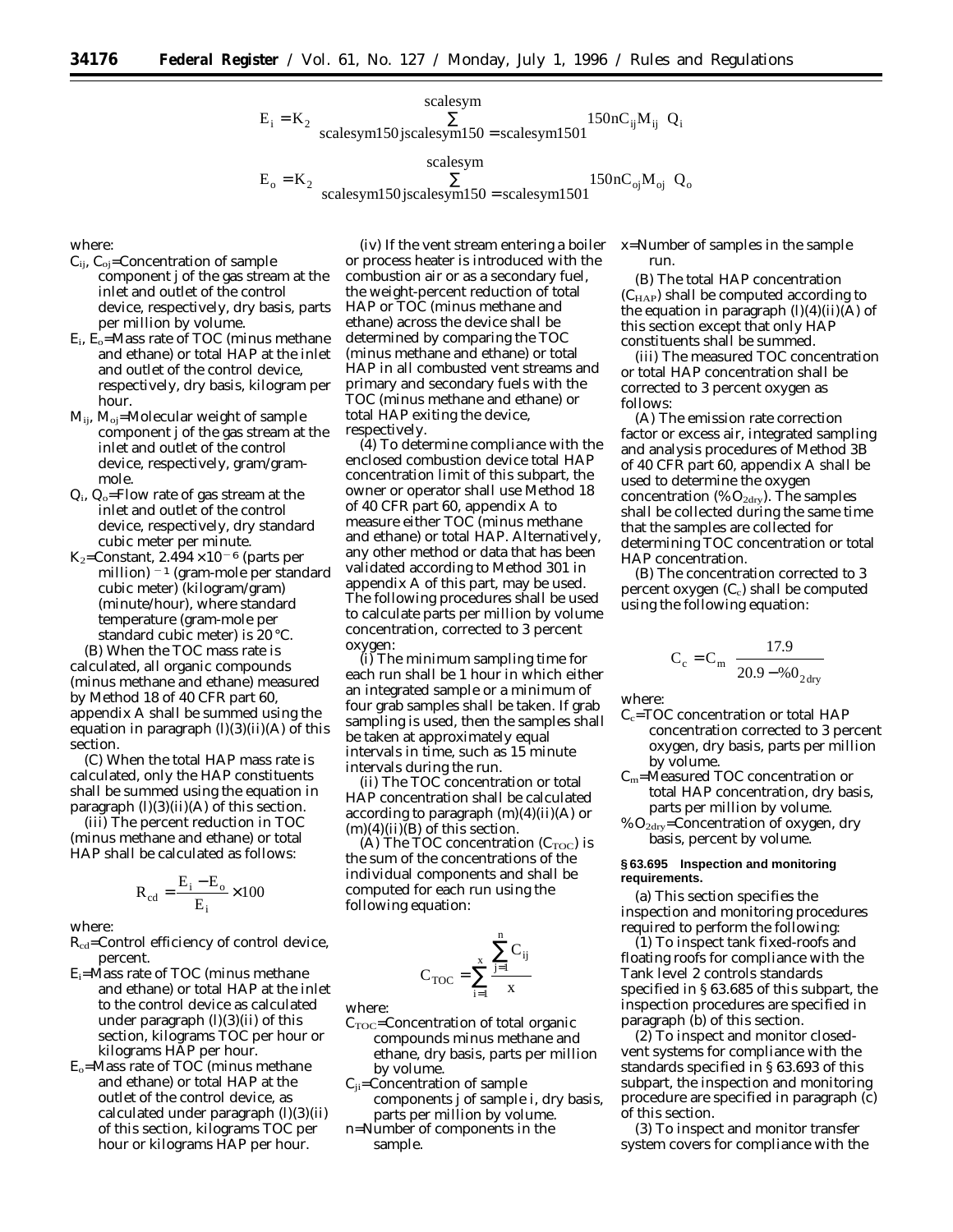standards specified in § 63.689(c)(1) of this subpart, the inspection and monitoring procedure are specified in paragraph (d) of this section.

(b) Tank Level 2 fixed roof and floating roof inspection requirements.

(1) Owners and operators that use a tank equipped with an internal floating roof in accordance with the provisions of § 63.685(e) of this subpart shall meet the following inspection requirements:

(i) The floating roof and its closure devices shall be visually inspected by the owner or operator to check for defects that could result in air emissions. Defects include, but are not limited to, the internal floating roof is not floating on the surface of the liquid inside the tank; liquid has accumulated on top of the internal floating roof; any portion of the roof seals have detached from the roof rim; holes, tears, or other openings are visible in the seal fabric; the gaskets no longer close off the waste surfaces from the atmosphere; or the slotted membrane has more than 10 percent open area.

(ii) The owner or operator shall inspect the internal floating roof components as follows except as provided for in paragraph (b)(1)(iii) of this section:

(A) Visually inspect the internal floating roof components through openings on the fixed-roof (e.g., manholes and roof hatches) at least once every 12 months after initial fill, and

(B) Visually inspect the internal floating roof, primary seal, secondary seal (if one is in service), gaskets, slotted membranes, and sleeve seals (if any) each time the tank is emptied and degassed and at least every 10 years. Prior to each inspection, the owner or operator shall notify the Administrator in accordance with the reporting requirements specified in § 63.697 of this subpart.

(iii) As an alternative to performing the inspections specified in paragraph  $(b)(1)(ii)$  of this section for an internal floating roof equipped with two continuous seals mounted one above the other, the owner or operator may visually inspect the internal floating roof, primary and secondary seals, gaskets, slotted membranes, and sleeve seals (if any) each time the tank is emptied and degassed and at least every 5 years. Prior to each inspection, the owner or operator shall notify the Administrator in accordance with the reporting requirements specified in § 63.697 of this subpart.

(iv) In the event that a defect is detected, the owner or operator shall repair the defect in accordance with the requirements of paragraph (b)(4) of this section.

(v) The owner or operator shall maintain a record of the inspection in accordance with the requirements specified in § 63.696 of this subpart.

(2) Owners and operators that use a tank equipped with an external floating roof in accordance with the provisions of § 63.685(f) of this subpart shall meet the following requirements:

(i) The owner or operator shall measure the external floating roof seal gaps in accordance with the following requirements:

(A) The owner or operator shall perform measurements of gaps between the tank wall and the primary seal within 60 days after initial operation of the tank following installation of the floating roof and, thereafter, at least once every 5 years. Prior to each inspection, the owner or operator shall notify the Administrator in accordance with the reporting requirements specified in § 63.697 of this subpart.

(B) The owner or operator shall perform measurements of gaps between the tank wall and the secondary seal within 60 days after initial operation of the separator following installation of the floating roof and, thereafter, at least once every year. Prior to each inspection, the owner or operator shall notify the Administrator in accordance with the reporting requirements specified in § 63.697 of this subpart.

(C) If a tank ceases to hold off-site material for a period of 1 year or more, subsequent introduction of off-site material into the tank shall be considered an initial operation for the purposes of paragraphs (b)(2)(i)(A) and  $(b)(2)(i)(B)$  of this section.

(D) The owner shall determine the total surface area of gaps in the primary seal and in the secondary seal individually using the following procedure.

(*1*) The seal gap measurements shall be performed at one or more floating roof levels when the roof is floating off the roof supports.

(*2*) Seal gaps, if any, shall be measured around the entire perimeter of the floating roof in each place where a 0.32-centimeter (cm) diameter uniform probe passes freely (without forcing or binding against the seal) between the seal and the wall of the tank and measure the circumferential distance of each such location.

(*3*) For a seal gap measured under paragraph (b)(2) of this section, the gap surface area shall be determined by using probes of various widths to measure accurately the actual distance from the tank wall to the seal and multiplying each such width by its respective circumferential distance.

(*4*) The total gap area shall be calculated by adding the gap surface areas determined for each identified gap location for the primary seal and the secondary seal individually, and then dividing the sum for each seal type by the nominal perimeter of the tank. These total gap areas for the primary seal and secondary seal are then are compared to the respective standards for the seal type as specified in § 63.685(f)(1) of this subpart.

(E) In the event that the seal gap measurements do not conform to the specifications in  $\S 63.685(f)(1)$  of this subpart, the owner or operator shall repair the defect in accordance with the requirements of paragraph (b)(4) of this section.

(F) The owner or operator shall maintain a record of the inspection in accordance with the requirements specified in § 63.696 of this subpart.

(ii) The owner or operator shall visually inspect the external floating roof in accordance with the following requirements:

(A) The floating roof and its closure devices shall be visually inspected by the owner or operator to check for defects that could result in air emissions. Defects include, but are not limited to: holes, tears, or other openings in the rim seal or seal fabric of the floating roof; a rim seal detached from the floating roof; all or a portion of the floating roof deck being submerged below the surface of the liquid in the tank; broken, cracked, or otherwise damaged seals or gaskets on closure devices; and broken or missing hatches, access covers, caps, or other closure devices.

(B) The owner or operator shall perform the inspections following installation of the external floating roof and, thereafter, at least once every year.

(C) In the event that a defect is detected, the owner or operator shall repair the defect in accordance with the requirements of paragraph (b)(4) of this section.

(D) The owner or operator shall maintain a record of the inspection in accordance with the requirements specified in  $\S 63.696(d)$  of this subpart.

(3) Owners and operators that use a tank equipped with a fixed roof in accordance with the provisions of § 63.685(g) of this subpart shall meet the following requirements:

(i) The fixed roof and its closure devices shall be visually inspected by the owner or operator to check for defects that could result in air emissions. Defects include, but are not limited to, visible cracks, holes, or gaps in the roof sections or between the roof and the separator wall; broken, cracked,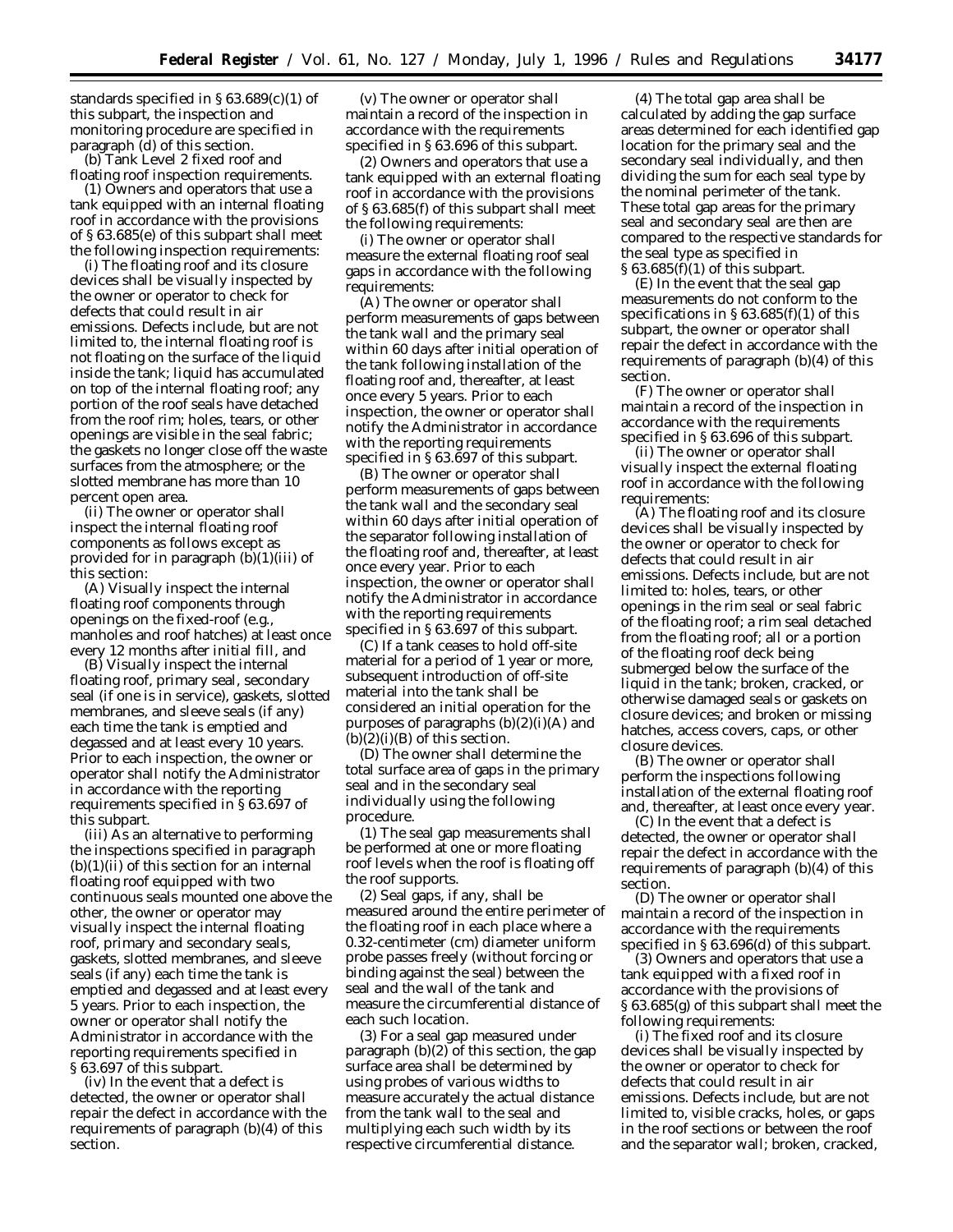or otherwise damaged seals or gaskets on closure devices; and broken or missing hatches, access covers, caps, or other closure devices.

(ii) The owner or operator shall perform the inspections following installation of the fixed roof and, thereafter, at least once every year.

(iii) In the event that a defect is detected, the owner or operator shall repair the defect in accordance with the requirements of paragraph (b)(4) of this section.

(iv) The owner or operator shall maintain a record of the inspection in accordance with the requirements specified in § 63.696(e) of this subpart.

(4) The owner or operator shall repair each defect detected during an inspection performed in accordance with the requirements of paragraph  $(b)(1)$ ,  $(b)(2)$ , or  $(b)(3)$  of this section in the following manner:

(i) The owner or operator shall within 45 calendar days of detecting the defect either repair the defect or empty the tank and remove it from service. If within this 45-day period the defect cannot be repaired or the tank cannot be removed from service without disrupting operations at the plant site, the owner or operator is allowed two 30 day extensions. In cases when an owner or operator elects to use a 30-day extension, the owner or operator shall prepare and maintain documentation describing the defect, explaining why alternative storage capacity is not available, and specify a schedule of actions that will ensure that the control equipment will be repaired or the tank emptied as soon as possible.

(ii) When a defect is detected during an inspection of a tank that has been emptied and degassed, the owner or operator shall repair the defect before refilling the tank.

(c) Owners and operators that use a closed vent system in accordance with the provisions of § 63.693 of this subpart shall meet the following inspection and monitoring requirements:

(1) Each closed-vent system that is used to comply with  $\S 63.693(c)(1)(i)$  of this subpart shall be inspected and monitored in accordance with the following requirements:

(i) At initial startup, the owner or operator shall monitor the closed-vent system components and connections using the procedures specified in § 63.693(k) of this subpart to demonstrate that the closed-vent system operates with no organic detectable emissions.

(ii) After initial startup, the owner or operator shall inspect and monitor the closed-vent system as follows:

(A) Closed-vent system joints, seams, or other connections that are permanently or semi-permanently sealed (e.g., a welded joint between two sections of hard piping or a bolted and gasketed ducting flange) shall be visually inspected at least once per year to check for defects that could result in air emissions. The owner or operator shall monitor a component or connection using the procedures specified in § 63.693(k) of this subpart to demonstrate that it operates with no detectable organic emissions following any time the component is repaired or replaced (e.g., a section of damaged hard piping is replaced with new hard piping) or the connection is unsealed (e.g., a flange is unbolted).

(B) Closed-vent system components or connections other than those specified in paragraph  $(c)(1)(ii)(A)$  of this section, shall be monitored at least once per year using the procedures specified in § 63.693(k) of this subpart to demonstrate that components or connections operate with no detectable organic emissions.

(iii) In the event that a defect or leak is detected, the owner or operator shall repair the defect or leak in accordance with the requirements of paragraph (3) of this section.

(iv) The owner or operator shall maintain a record of the inspection and monitoring in accordance with the requirements specified in § 63.696 of this subpart.

(2) Each closed-vent system that is used to comply with  $\S 63.693(c)(1)(ii)$  of this subpart shall be inspected and monitored in accordance with the following requirements:

(i) The closed-vent system shall be visually inspected by the owner or operator to check for defects that could result in air emissions. Defects include, but are not limited to, visible cracks, holes, or gaps in ductwok or piping; loose connections; or broken or missing caps or other closure devices.

(ii) The owner or operator shall perform the inspections following installation of the closed-vent system and, thereafter, at least once every year.

(iii) In the event that a defect is detected, the owner or operator shall repair the defect in accordance with the requirements of paragraph (3) of this section.

(iv) The owner or operator shall maintain a record of the inspection in accordance with the requirements specified in § 63.696 of this subpart.

(3) The owner or operator shall repair all detected defects as follows:

(i) The owner or operator shall make first efforts at repair of the defect no later than 5 calendar days after

detection and repair shall be completed as soon as possible but no later than 45 calendar days after detection.

(ii) The owner or operator shall maintain a record of the defect repair in accordance with the requirements specified in § 63.696 of this subpart.

(d) Owners and operators that use a transfer system equipped with a cover in accordance with the provisions of § 63.689(c)(1) of this subpart shall meet the following inspection requirements:

(1) The cover and its closure devices shall be visually inspected by the owner or operator to check for defects that could result in air emissions. Defects include, but are not limited to, visible cracks, holes, or gaps in the cover sections or between the cover and its mounting; broken, cracked, or otherwise damaged seals or gaskets on closure devices; and broken or missing hatches, access covers, caps, or other closure devices.

(2) The owner or operator shall perform the inspections following installation of the cover and, thereafter, at least once every year.

(3) In the event that a defect is detected, the owner or operator shall repair the defect in accordance with the requirements of paragraph (5) of this section.

(4) The owner or operator shall maintain a record of the inspection in accordance with the requirements specified in § 63.696 of this subpart.

(5) The owner or operator shall repair all detected defects as follows:

(i) The owner or operator shall make first efforts at repair of the defect no later than 5 calendar days after detection and repair shall be completed as soon as possible but no later than 45 calendar days after detection except as provided in paragraph (c)(5)(ii) of this section.

(ii) The owner or operator shall maintain a record of the defect repair in accordance with the requirements specified in § 63.696 of this subpart.

## **§ 63.696 Recordkeeping requirements.**

(a) The owner or operator subject to this subpart shall comply with the recordkeeping requirements in § 63.10 under 40 CFR 63 subpart A—General Provisions that are applicable to this subpart as specified in Table 2 of this subpart.

(b) The owner or operator of a control device subject to this subpart shall maintain the records in accordance with the requirements of 40 CFR 63.10 of this part.

#### (c) [Reserved]

(d) Each owner or operator using an internal floating roof to comply with the tank control requirements specified in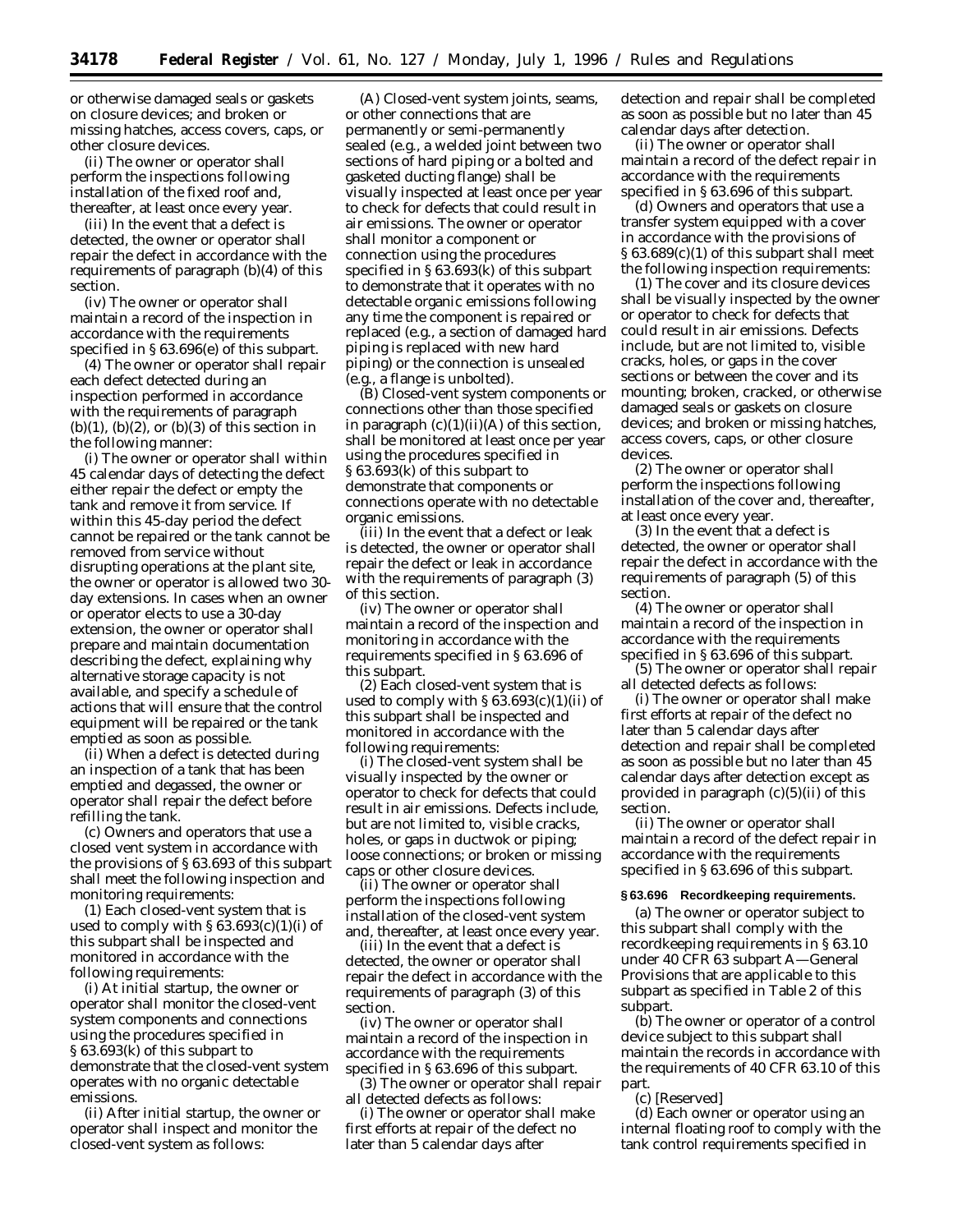§ 63.685(e) of this subpart or using an external floating roof to comply with the tank control requirements specified in § 63.685(f) of this subpart shall prepare and maintain the following records:

(1) Documentation describing the floating roof design and the dimensions of the tank.

(2) A record for each inspection required by § 63.695(b) of this subpart, as applicable to the tank, that includes the following information: a tank identification number (or other unique identification description as selected by the owner or operator) and the date of inspection.

(3) The owner or operator shall record for each defect detected during inspections required by § 63.695(b) of this subpart the following information: the location of the defect, a description of the defect, the date of detection, and corrective action taken to repair the defect. In the event that repair of the defect is delayed in accordance with the provisions of  $\S 63.695(b)(4)$  of this section, the owner or operator shall also record the reason for the delay and the date that completion of repair of the defect is expected.

(4) Owners and operators that use a tank equipped with an external floating roof in accordance with the provisions of § 63.685(f) of this subpart shall prepare and maintain records for each seal gap inspection required by § 63.695(b) describing the results of the seal gap measurements. The records shall include the date of that the measurements are performed, the raw data obtained for the measurements, and the calculations of the total gap surface area. In the event that the seal gap measurements do not conform to the specifications in § 63.695(b) of this subpart, the records shall include a description of the repairs that were made, the date the repairs were made, and the date the separator was emptied, if necessary.

(e) Each owner or operator using a fixed roof to comply with the tank control requirements specified in § 63.685(g) of this subpart shall prepare and maintain the following records:

(1) A record for each inspection required by § 63.695(b) of this subpart, as applicable to the tank, that includes the following information: a tank identification number (or other unique identification description as selected by the owner or operator) and the date of inspection.

(2) The owner or operator shall record for each defect detected during inspections required by § 63.695(b) of this subpart the following information: the location of the defect, a description of the defect, the date of detection, and

corrective action taken to repair the defect. In the event that repair of the defect is delayed in accordance with the provisions of § 63.695(b)(4) of this section, the owner or operator shall also record the reason for the delay and the date that completion of repair of the defect is expected.

(f) Each owner or operator using an enclosure to comply with the tank control requirements specified in § 63.685(i) of this subpart shall prepare and maintain records for the most recent set of calculations and measurements performed by the owner or operator to verify that the enclosure meets the criteria of a permanent total enclosure as specified in ''Procedure T—Criteria for and Verification of a Permanent or Temporary Total Enclosure'' under 40 CFR 52.741, Appendix B.

(g) An owner or operator shall record, on a semiannual basis, the information specified in paragraphs  $(g)(1)$  and  $(g)(2)$ of this section for those planned routine maintenance operations that would require the control device not to meet the requirements of § 63.693(d) through (h) of this subpart, as applicable.

(1) A description of the planned routine maintenance that is anticipated to be performed for the control device during the next 6 months. This description shall include the type of maintenance necessary, planned frequency of maintenance, and lengths of maintenance periods.

(2) A description of the planned routine maintenance that was performed for the control device during the previous 6 months. This description shall include the type of maintenance performed and the total number of hours during these 6 months that the control device did not meet the requirement of § 63.693 (d) through (h) of this subpart, as applicable, due to planned routine maintenance.

(h) An owner or operator shall record the information specified in paragraphs  $(h)(1)$  through  $(h)(3)$  of this section for those unexpected control device system malfunctions that would require the control device not to meet the requirements of § 63.693 (d) through (h) of this subpart, as applicable.

(1) The occurrence and duration of each malfunction of the control device system.

(2) The duration of each period during a malfunction when gases, vapors, or fumes are vented from the waste management unit through the closedvent system to the control device while the control device is not properly functioning.

(3) Actions taken during periods of malfunction to restore a malfunctioning control device to its normal or usual manner of operation.

#### **§ 63.697 Reporting requirements.**

(a) The owner or operator subject to this subpart shall comply with the notification requirements in § 63.9 and the reporting requirements in § 63.10 under 40 CFR 63 subpart A—General Provisions that are applicable to this subpart as specified in Table 2 of this subpart.

(b) The owner or operator of a control device used to meet the requirements of § 63.693 of this subpart shall submit the following reports to the Administrator:

(1) A Notification of Performance Tests specified in § 63.7 and § 63.9(g) of this part,

(2) Performance test reports specified in  $\S 63.10(d)(2)$  of this part

(3) Startup, shutdown, and malfunction reports specified in § 63.10(d)(5) of this part,

(i) If actions taken by an owner or operator during a startup, shutdown, or malfunction of an affected source (including actions taken to correct a malfunction) are not completely consistent with the procedures specified in the source's startup, shutdown, and malfunction plan specified in § 63.6(e)(3) of this part, the owner or operator shall state such information in the report. The startup, shutdown, or malfunction report shall consist of a letter, containing the name, title, and signature of the responsible official who is certifying its accuracy, that shall be submitted to the Administrator, and

(ii) Separate startup, shutdown, or malfunction reports are not required if the information is included in the report specified in paragraph (b)(6) of this section.

(4) A summary report specified in § 63.10(e)(3) of this part shall be submitted on a semi-annual basis (i.e., once every 6-month period).

(c) Each owner or operator using an internal floating roof or external floating roof to comply with the Tank Level 2 control requirements specified in § 63.685(d) of this subpart shall notify the Administrator in advance of each inspection required under § 63.695(b) of this subpart to provide the Administrator with the opportunity to have an observer present during the inspection. The owner or operator shall notify the Administrator of the date and location of the inspection as follows:

(1) Prior to each inspection to measure external floating roof seal gaps as required under § 63.695(b) of this subpart, written notification shall be prepared and sent by the owner or operator so that it is received by the Administrator at least 30 calendar days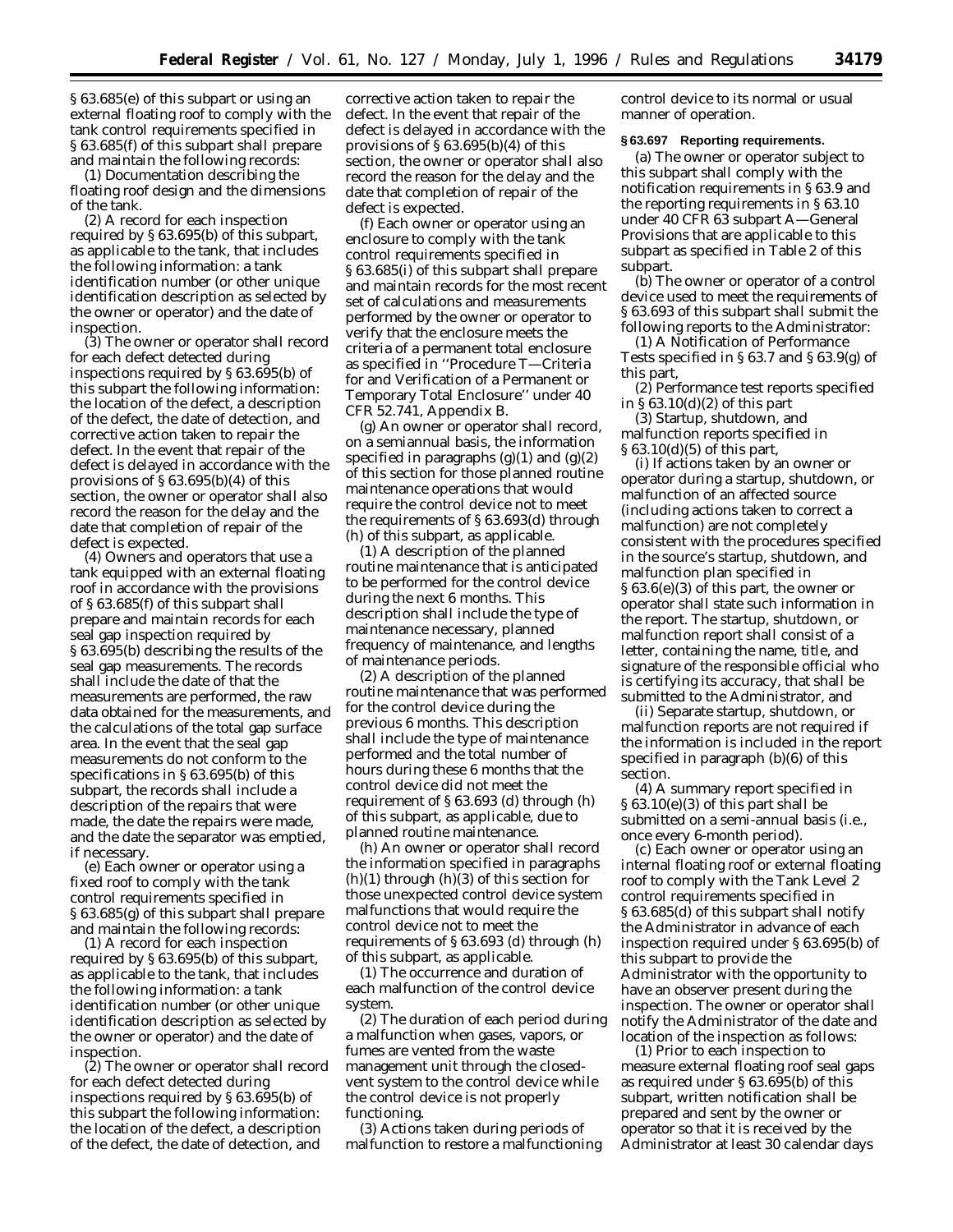before the date the measurements are scheduled to be performed.

(2) Prior to each visual inspection of an internal floating roof or external floating roof in a tank that has been emptied and degassed, written notification shall be prepared and sent by the owner or operator so that it is received by the Administrator at least 30 calendar days before refilling the tank except when an inspection is not planned as provided for in paragraph  $(c)(3)$  of this section.

(3) When a visual inspection is not planned and the owner or operator could not have known about the inspection 30 calendar days before refilling the tank, the owner or operator shall notify the Administrator as soon as possible, but no later than 7 calendar days before refilling of the tank. This notification may be made by telephone and immediately followed by a written explanation for why the inspection is unplanned. Alternatively, written notification, including the explanation

for the unplanned inspection, may be sent so that it is received by the Administrator at least 7 calendar days before refilling the tank.

## §63.698 Delegation of Authority.

(a) In delegating implementation and enforcement authority to a State under section 112(d) of the Act, the authority listed in paragraph (b) of this section shall be retained by the Administrator and not transferred to a State.

(b) Authority will not be delegated to States for §63.694 of this subpart.

# TABLE 1 TO SUBPART DD.-LIST OF HAZARDOUS AIR POLLUTANTS (HAP) FOR SUBPART DD

| CAS No. <sup>a</sup> | Chemical name | f <sub>m 305</sub> |
|----------------------|---------------|--------------------|
| 75070                |               | 1.000              |
| 75058                |               | 0.989              |
| 98862                |               | 0.314              |
| 107028               |               | 1.000              |
| 107131               |               | 0.999              |
| 107051               |               | 1.000              |
| 71432                |               | 1.000              |
| 98077                |               | 0.958              |
| 100447               |               | 1.000              |
| 92524                |               | 0.864              |
| 542881               |               | 0.999              |
| 75252                |               | 0.998              |
| 106990               |               | 1.000              |
| 75150                |               | 1.000              |
| 56235                |               | 1.000              |
| 43581                |               | 1.000              |
| 133904               |               | 0.633              |
| 108907               |               | 1.000              |
| 67663                |               | 1.000              |
| 107302               |               | 1.000              |
| 126998               |               | 1.000              |
| 98828                |               | 1.000              |
| 94757                |               | 0.167              |
| 334883               |               | 0.999              |
| 132649               |               | 0.967              |
| 96128                |               | 1.000              |
| 106467               |               | 1.000              |
| 107062               |               | 1.000              |
| 111444               |               | 0.757              |
| 542756               |               | 1.000              |
| 79447                |               | 0.150              |
| 57147                |               | 0.383              |
| 64675                |               | 0.0025             |
| 77781                |               | 0.086              |
| 121697               |               | 0.0008             |
| 51285                |               | 0.0077             |
| 121142               |               | 0.0848             |
| 123911               |               | 0.869              |
| 106898               |               | 0.939              |
| 106887               |               | 1.000              |
| 140885               |               | 1.000              |
| 100414               |               | 1.000              |
| 75003                |               | 1.000              |
| 106934               |               | 0.999              |
| 107062               |               | 1.000              |
| 151564<br>75218      |               | 0.867<br>1.000     |
| 75343                |               | 1.000              |
|                      |               | (e)                |
| 118741               |               | 0.97               |
| 87683                |               | 0.88               |
| 67721                |               | 0.499              |
| 110543               |               | 1.000              |
| 78591                |               | 0.506              |
| 58899                |               | 1.000              |
| 67561  l             |               | 0.855              |
|                      |               |                    |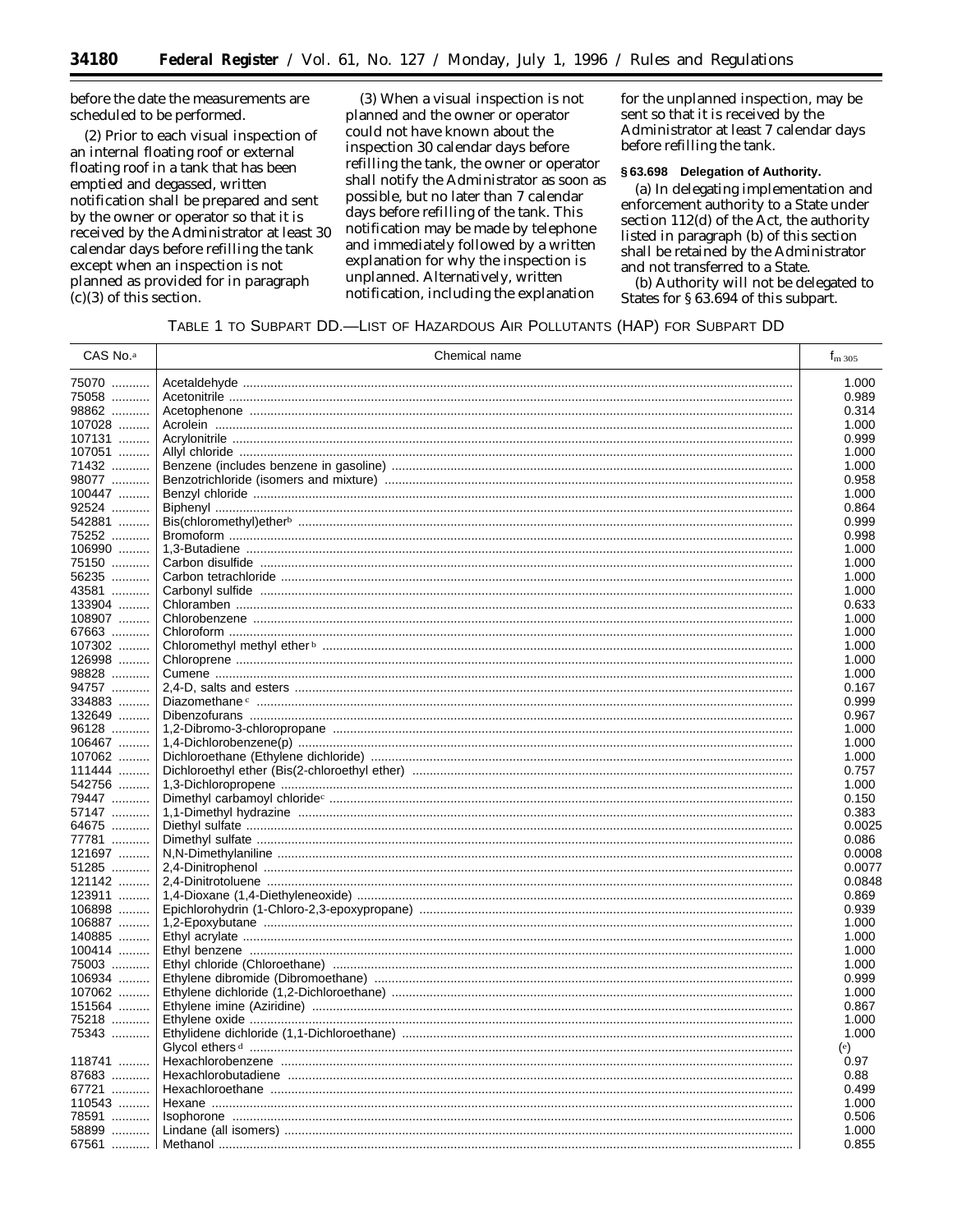# TABLE 1 TO SUBPART DD.-LIST OF HAZARDOUS AIR POLLUTANTS (HAP) FOR SUBPART DD-Continued

| CAS No. <sup>a</sup> | Chemical name | $f_{\rm m\,305}$ |
|----------------------|---------------|------------------|
| 74839                |               | 1.000            |
| 74873                |               | 1.000            |
| 71556                |               | 1.000            |
| 78933                |               | 0.990            |
| 74884                |               | 1.000            |
| 108101               |               | 0.979            |
| 624839               |               | 1.000            |
| 80626                |               | 0.999            |
| 1634044              |               | 1.000            |
| 75092                |               | 1.000            |
| 91203                |               | 0.994            |
| 98953                |               | 0.394            |
| 79469                |               | 0.989            |
| 82688                |               | 0.839            |
| 87865                |               | 0.0898           |
| 75445                |               | 1.000            |
| 123386               |               | 0.999            |
| 78875                |               | 1.000            |
| 75569                |               | 1.000            |
| 75558                |               | 0.945            |
| 100425               |               | 1.000            |
| 96093                |               | 0.830            |
| 79345                |               | 0.999            |
| 127184               |               | 1.000            |
| 108883               |               | 1.000            |
| 95534                |               | 0.152            |
| 120821               |               | 1.000            |
| 71556                |               | 1.000            |
| 79005                |               | 1.000            |
| 79016                |               | 1.000            |
| 95954                |               | 0.108            |
| 88062                |               | 0.132            |
| 121448               |               | 1.000            |
| 540841               |               | 1.000            |
| 108054               |               | 1.000            |
| 593602               |               | 1.000            |
| 75014                |               | 1.000            |
| 75354                |               | 1.000            |
| 1330207              |               | 1.000            |
| 95476                |               | 1.000            |
| $108383$             |               | 1.000            |
| 106423               |               | 1.000            |
|                      |               |                  |

Notes:

Thored.<br>1. 305=Method 305 fraction measure factor<br>a. CAS numbers refer to the Chemical Abstracts Services registry number assigned to specific compounds, isomers, or mixtures of compounds.

b. Denotes a HAP that hydrolyzes quickly in water, but the hydrolysis products are also HAP chemicals.<br>c. Denotes a HAP that may react violently with water, exercise caustic is an expected analyte.<br>d. Denotes a HAP that hy

e. Several glycol ethers meet the criteria used to select HAP for the purposes of this subpart. The  $f_{\rm m,305}$  factors for some of the more common glycol ethers are listed below:

Ethylene glycol dimethyl ether  $(f_{\rm m,305}=0.861)$ <br>Ethylene glycol monoethyl ether acetate  $(f_{\rm m,305}=0.0887)$ <br>Ethylene glycol monoethyl ether acetate  $(f_{\rm m,305}=0.0887)$ <br>Ethylene glycol monomethyl ether  $(f_{\rm m,305}=0.0926)$ 

Diethylene glycol diethyl ether  $(f_{\rm m\,305}=0.216)$ 

| TABLE 2 TO SUBPART DD.—APPLICABILITY OF PARAGRAPHS IN 40 CFR 63 SUBPART A. GENERAL PROVISIONS. TO |  |  |  |  |  |  |
|---------------------------------------------------------------------------------------------------|--|--|--|--|--|--|
| SUBPART DD                                                                                        |  |  |  |  |  |  |

| Subpart A reference        | Applies to<br>subpart DD            | Comment                                                                           |
|----------------------------|-------------------------------------|-----------------------------------------------------------------------------------|
| 63.1(a)(1)<br>63.1(a)(2)   | Yes.<br>Yes.<br>Yes.<br>No          | Subpart DD (this table) specifies applicability of each paragraph in subpart A to |
| 63.1(a)(11)<br>63.1(a)(12) | No.<br>Yes.<br>Yes.<br>Yes.<br>Yes. | subpart DD.                                                                       |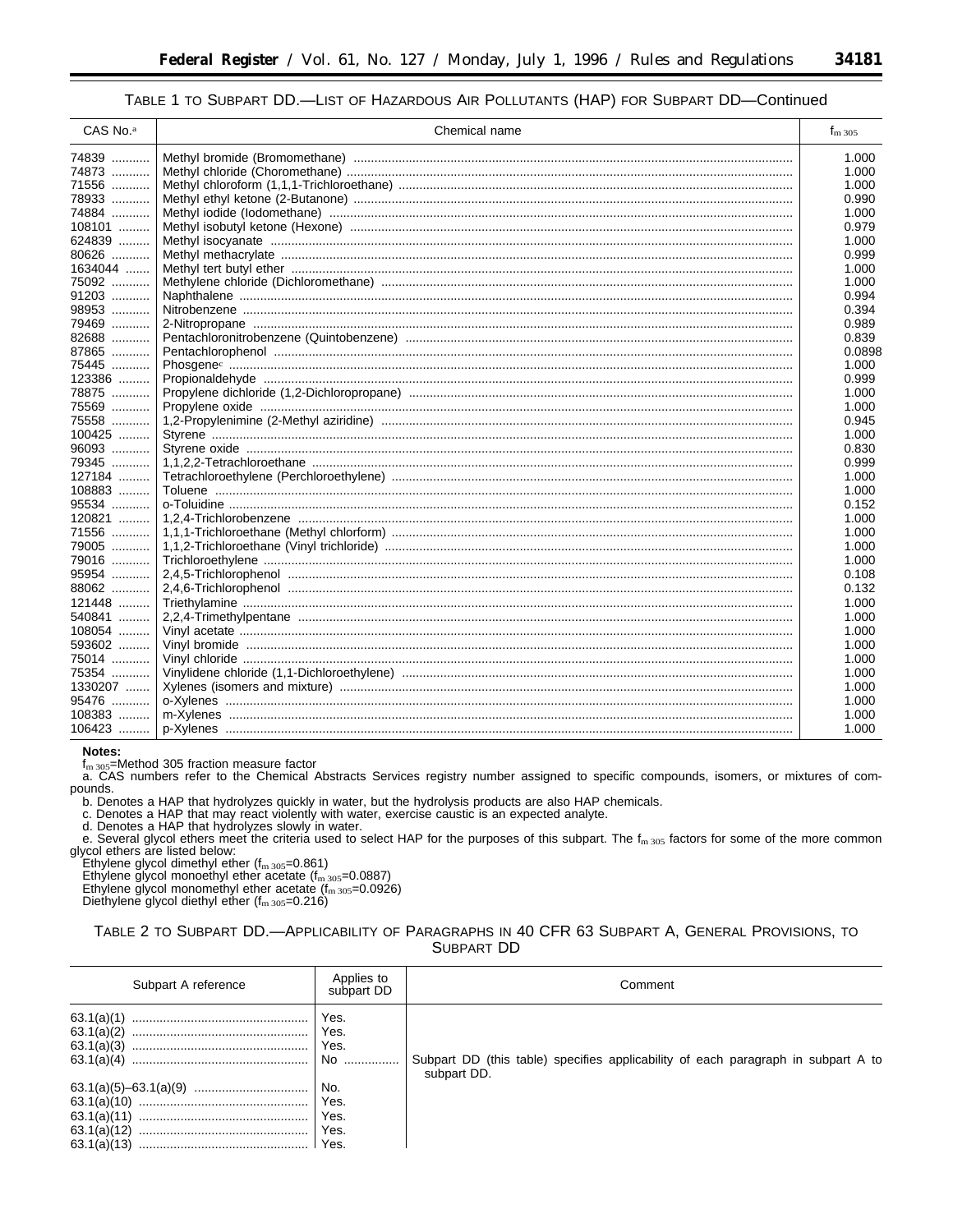۳

# TABLE 2 TO SUBPART DD.—APPLICABILITY OF PARAGRAPHS IN 40 CFR 63 SUBPART A, GENERAL PROVISIONS, TO<br>SUBPART DD—Continued

۰

| Subpart A reference | Applies to<br>subpart DD            | Comment                                                                                                                                       |
|---------------------|-------------------------------------|-----------------------------------------------------------------------------------------------------------------------------------------------|
|                     | Yes.<br>No<br>Yes.                  | Subpart DD specifies its own applicability.                                                                                                   |
|                     | No.<br>No<br>No<br>No.              | Subpart DD explicitly specifies requirements that apply.<br>Area sources are not subject to subpart DD.                                       |
|                     | Yes.<br>Yes<br>No.<br>No.           | Except that sources are not required to submit notifications overridden by this table.                                                        |
|                     | Yes<br>Yes.                         | §63.681 of subpart DD specifies that if the same term is defined in subparts A and<br>DD, it shall have the meaning given in subpart DD.      |
|                     | Yes.<br>No<br>Yes.<br>Yes.          | Reserved.                                                                                                                                     |
|                     | Yes.<br>Yes<br>Yes.                 | Except replace term "source" and "stationary source" in $\S 63.5(a)(1)$ of subpart A<br>with "affected source."                               |
|                     | Yes.<br>No<br>Yes.                  | Reserved.                                                                                                                                     |
|                     | Yes<br>Yes.                         | Except the cross-reference to $\S 63.9(b)$ is changed to $\S 63.9(b)(4)$ and (5). Subpart<br>DD overrides $\S 63.9(b)(2)$ and $(b)(3)$ .      |
|                     | Yes.<br>No<br>Yes.                  | Reserved.                                                                                                                                     |
|                     | Yes.<br>Yes.<br>No.<br>Yes.         |                                                                                                                                               |
|                     | Yes.<br>Yes.<br>Yes.<br>Yes.        |                                                                                                                                               |
|                     | Yes.<br>No<br>No.                   | Subpart DD specifies compliance dates for sources subject to subpart DD.                                                                      |
|                     | Yes.<br>No<br>No<br>No.             | May apply when standards are proposed under section 112(f) of the Clean Air Act.<br>§63.697 of subpart DD includes notification requirements. |
|                     | No.<br>No<br>No.<br>Yes.            | §63.680 of subpart DD specifies the compliance date.                                                                                          |
|                     | No.<br>Yes.<br>Yes.                 |                                                                                                                                               |
|                     | Yes.<br>Yes                         | Subpart DD specifies the use of monitoring data in determining compliance with<br>subpart DD.                                                 |
|                     | Yes.<br>No.<br>Yes.<br>Yes.<br>Yes. |                                                                                                                                               |
|                     | Yes.<br>No<br>Yes<br>Yes.           | Subpart DD does not require opacity and visible emission standards.<br>Except for $\S 63.6(i)(15)$ , which is reserved.                       |
|                     | No<br>Yes.<br>Yes.                  | Subpart DD specifies required testing and compliance demonstration procedures.                                                                |
|                     | No.<br>No.                          |                                                                                                                                               |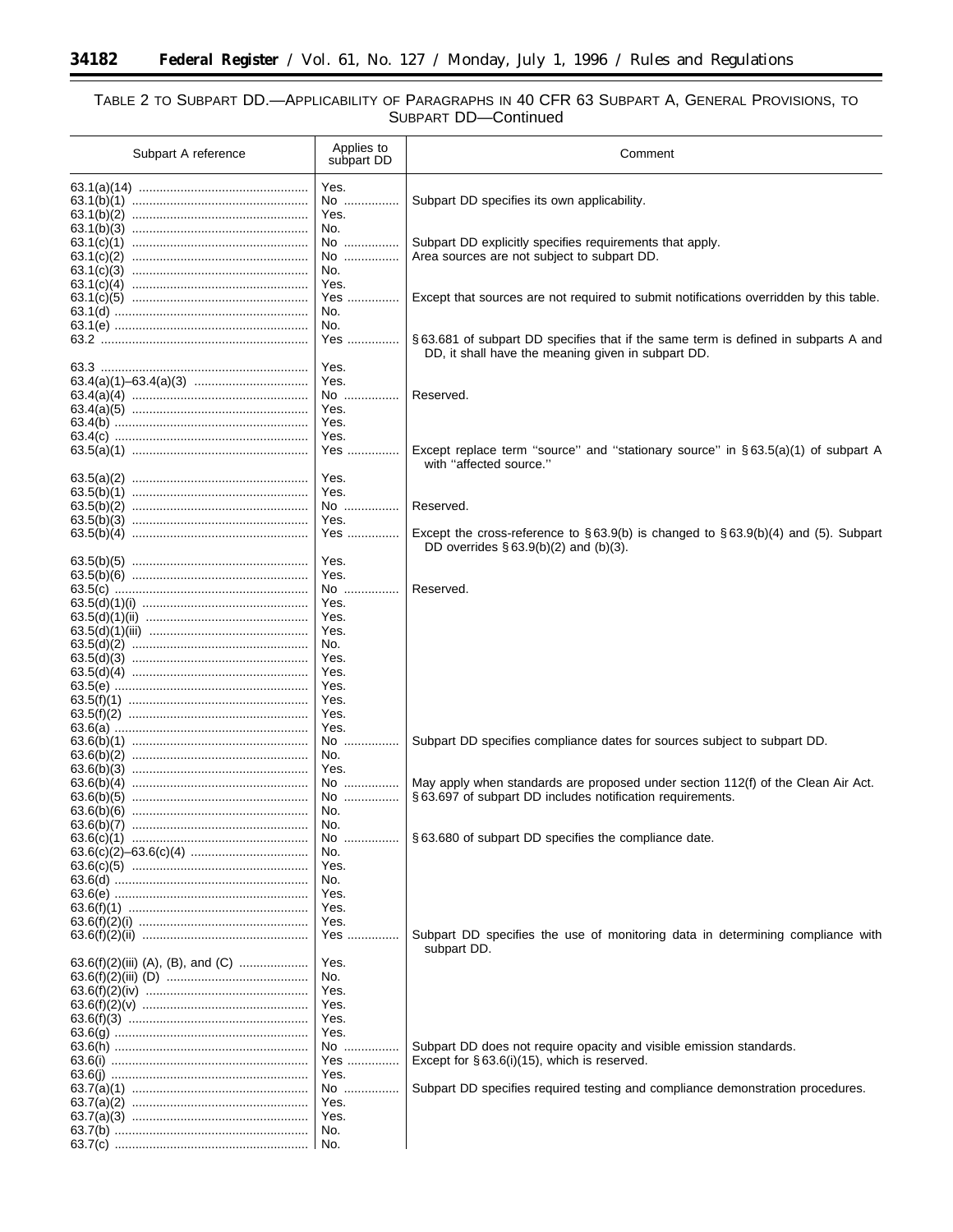$\equiv$ 

# TABLE 2 TO SUBPART DD.—APPLICABILITY OF PARAGRAPHS IN 40 CFR 63 SUBPART A, GENERAL PROVISIONS, TO<br>SUBPART DD—Continued

| Subpart A reference | Applies to<br>subpart DD | Comment                                                            |
|---------------------|--------------------------|--------------------------------------------------------------------|
|                     | Yes.                     |                                                                    |
|                     | Yes.                     |                                                                    |
|                     | Yes.                     |                                                                    |
|                     | No                       | Subpart DD specifies test methods and procedures.                  |
|                     | Yes.<br>No               | Subpart DD specifies applicable methods and provides alternatives. |
|                     | Yes.                     |                                                                    |
|                     | Yes.                     |                                                                    |
|                     | Yes.                     |                                                                    |
|                     | Yes.                     |                                                                    |
|                     | No.                      |                                                                    |
|                     | Yes.<br>No.              |                                                                    |
|                     | Yes.                     |                                                                    |
|                     | No                       | Subpart DD specifies locations to conduct monitoring.              |
|                     | Yes.                     |                                                                    |
|                     | Yes.                     |                                                                    |
|                     | Yes.<br>Yes.             |                                                                    |
|                     | Yes.                     |                                                                    |
|                     | Yes.                     |                                                                    |
|                     | No.<br>                  | Subpart DD specifies monitoring frequency                          |
|                     | No.                      |                                                                    |
|                     | No.<br>No.               |                                                                    |
|                     | Yes.                     |                                                                    |
|                     | Yes.                     |                                                                    |
|                     | Yes.                     |                                                                    |
|                     | Yes.                     |                                                                    |
|                     | Yes.                     |                                                                    |
|                     | No.<br>Yes.              |                                                                    |
|                     | No.                      |                                                                    |
|                     | Yes.                     |                                                                    |
|                     | Yes.                     |                                                                    |
|                     | Yes.                     |                                                                    |
|                     | Yes.<br>Yes.             |                                                                    |
|                     | No.                      |                                                                    |
|                     | Yes.                     |                                                                    |
|                     | No.                      |                                                                    |
|                     | Yes.<br>Yes.             |                                                                    |
|                     | Yes.                     |                                                                    |
|                     | Yes.                     |                                                                    |
|                     | No.                      |                                                                    |
|                     | No.                      |                                                                    |
|                     | No.<br>Yes.              |                                                                    |
|                     | Yes.                     |                                                                    |
|                     | No.                      |                                                                    |
|                     | Yes.                     |                                                                    |
|                     | Yes.                     |                                                                    |
|                     | Yes.<br>Yes.             |                                                                    |
|                     | No.                      |                                                                    |
|                     | Yes.                     |                                                                    |
|                     | Yes.                     |                                                                    |
|                     | No.                      |                                                                    |
|                     | Yes.                     |                                                                    |
|                     | No.<br>No.               |                                                                    |
|                     | No.                      |                                                                    |
|                     | No.                      |                                                                    |
|                     | Yes.                     |                                                                    |
|                     | No.                      |                                                                    |
|                     | Yes.<br>Yes.             |                                                                    |
|                     | Yes.                     |                                                                    |
|                     | No.                      |                                                                    |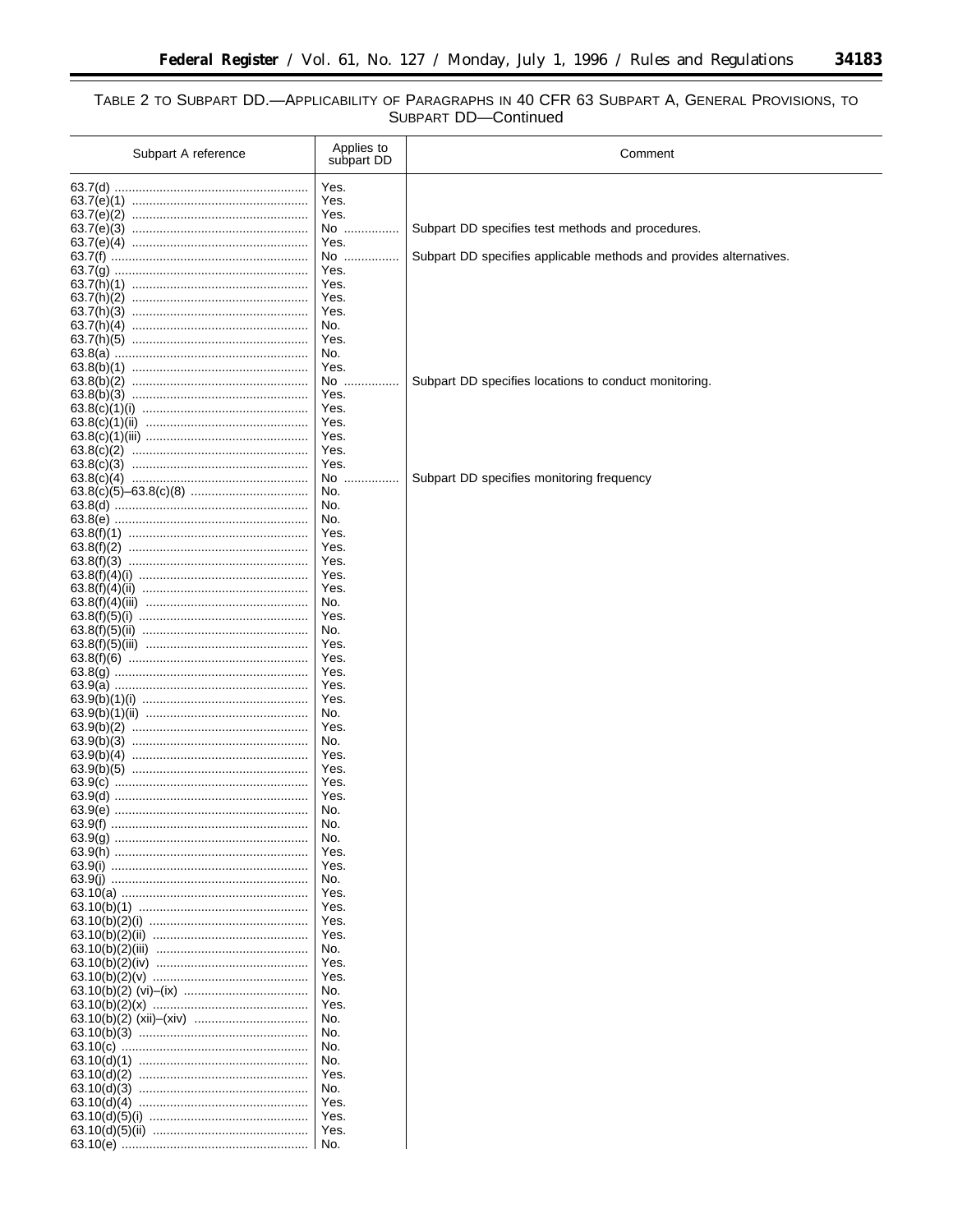# TABLE 2 TO SUBPART DD.—APPLICABILITY OF PARAGRAPHS IN 40 CFR 63 SUBPART A, GENERAL PROVISIONS, TO SUBPART DD—Continued

| Subpart A reference | Applies to<br>subpart DD | Comment |
|---------------------|--------------------------|---------|
| 63.11-63.15         | Yes.<br>Yes.             |         |

**Note:** Wherever subpart A specifies ''postmark'' dates, submittals may be sent by methods other than the U.S. Mail (e.g., by fax or courier). Submittals shall be sent by the specified dates, but a postmark is not required.

# TABLE 3 TO SUBPART DD.—TANK CONTROL LEVELS FOR TANKS AT EXISTING AFFECTED SOURCES AS REQUIRED BY 40 CFR 63.685(b)(1)

| Tank design capacity (cubic meters)                                                              | Maximum HAP vapor pressure of off-site material managed in<br>tank (kilopascals) | Tank con-<br>trol level |
|--------------------------------------------------------------------------------------------------|----------------------------------------------------------------------------------|-------------------------|
| Design capacity equal to or greater than 75 m <sup>3</sup> and less than<br>151 $\mathrm{m}^3$ . |                                                                                  | Level 1.<br>Level 1.    |
|                                                                                                  | Maximum HAP vapor pressure equal to or greater than 27.6<br>kPa.                 | Level 2.                |
|                                                                                                  | Maximum HAP vapor pressure equal to or greater than 5.2 kPa                      | Level 1.<br>Level 2.    |

# TABLE 4 TO SUBPART DD.—TANK CONTROL LEVELS FOR TANKS AT NEW AFFECTED SOURCES AS REQUIRED BY 40 CFR 63.685(b)(2)

| Tank design capacity (cubic meters)                                                   | Maximum HAP vapor pressure of off-site material managed in<br>tank (kilopascals) | Tank con-<br>trol level |
|---------------------------------------------------------------------------------------|----------------------------------------------------------------------------------|-------------------------|
| Design capacity equal to or greater than 38 $m3$ and less than<br>$151 \text{ m}^3$ . |                                                                                  | Level 1.<br>Level 1.    |
|                                                                                       | Maximum HAP vapor pressure equal to or greater than 13.1<br>kPa.                 | Level 2.                |
|                                                                                       | Maximum HAP vapor pressure equal to or greater than 0.7 kPa                      | Level 1.<br>Level 2.    |

5. Part 63 is amended by adding subpart OO consisting of §§ 63.900 through 63.907 to read as follows:

## **Subpart OO—National Emission Standards for Tanks—Level 1**

Sec. 63.900 Applicability. 63.901 Definitions. Standards—Tank fixed roof. 63.903 [Reserved] 63.904 [Reserved] Test methods and procedures. 63.906 Inspection and monitoring

requirements. 63.907 Recordkeeping requirements.

# **Subpart OO—National Emission Standards for Tanks—Level 1**

# **§ 63.900 Applicability.**

The provisions of this subpart apply to the control of air emissions from tanks for which another subpart of 40 CFR parts 60, 61, or 63 references the use of this subpart for such air emission control. These air emission standards for tanks are placed here for administrative convenience and only apply to those owners and operators of facilities subject to the other subparts

that reference this subpart. The provisions of 40 CFR part 63, subpart A—General Provisions do not apply to this subpart except as noted in the subpart that references this subpart.

## **§ 63.901 Definitions.**

All terms used in this subpart shall have the meaning given to them in the Act and in this section. If a term is defined in both this section and in another subpart that references the use of this subpart, then the definition in this subpart shall take precedence when implementing this subpart.

*Closure device* means a cap, hatch, lid, plug, seal, valve, or other type of fitting that, when the device is secured in the closed position, prevents or reduces air emissions to the atmosphere by blocking an opening in a fixed roof. Closure devices include devices that are detachable from the cover (e.g., a sampling port cap), manually operated (e.g., a hinged access lid or hatch), or automatically operated (e.g., a springloaded pressure relief valve).

*Fixed roof* means a cover that is mounted on a tank in a stationary position and does not move with

fluctuations in the level of the liquid managed in the tank.

*No detectable organic emissions* means no escape of organics to the atmosphere as determined using the procedure specified in § 63.905(a) of this subpart.

*Regulated-material* means the material (e.g. waste, wastewater, off-site material) required to be managed in tanks using air emission controls in accordance with the standards specified in this subpart.

*Safety device* means a closure device such as a pressure relief valve, frangible disc, fusible plug, or any other type of device which functions exclusively to prevent physical damage or permanent deformation to the tank air emission control equipment by venting gases or vapors directly to the atmosphere during unsafe conditions resulting from an unplanned, accidental, or emergency event. For the purpose of this subpart, a safety device is not used for routine venting of gases or vapors from the vapor headspace underneath the tank cover. A safety device is designed to remain in a closed position during normal operations and open only when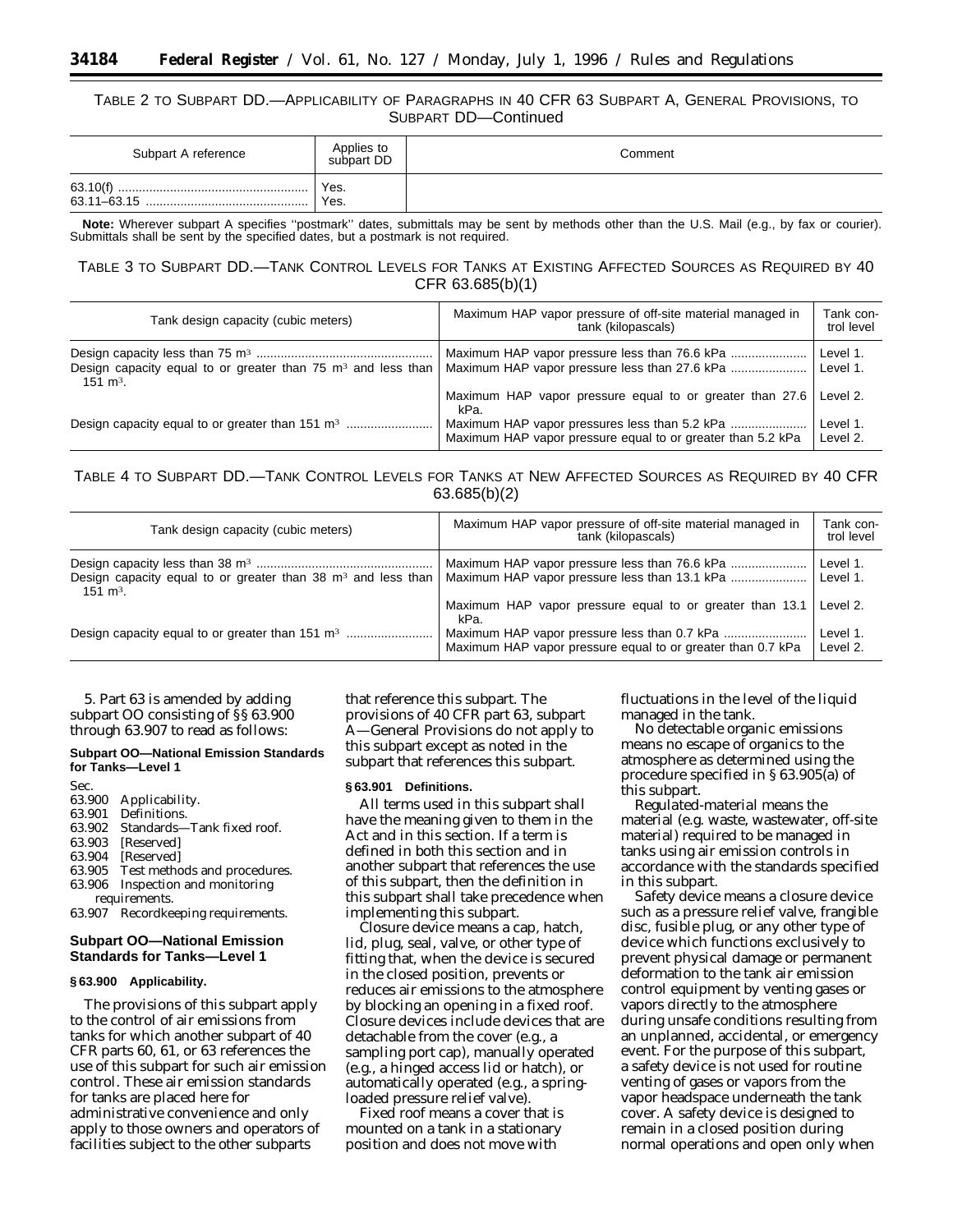the internal pressure, or another relevant parameter, exceeds the device threshold setting applicable to the air emission control equipment as determined by the owner or operator based on manufacturer recommendations, applicable regulations, fire protection and prevention codes, standard engineering codes and practices, or other requirements for the safe handling of flammable, ignitable, explosive, reactive, or hazardous materials.

*Tank* means a stationary unit that is constructed primarily of nonearthen materials (such as wood, concrete, steel, fiberglass, or plastic) which provide structural support and is designed to hold an accumulation of liquids or other materials.

## **§ 63.902 Standards—Tank fixed roof.**

(a) This section applies to owners and operators subject to this subpart and controlling air emissions from a tank using a fixed roof.

(b) The tank shall be equipped with a fixed roof designed to meet the following specifications:

(1) The fixed roof and its closure devices shall be designed to form a continuous barrier over the entire surface area of the liquid in the tank. The fixed roof may be a separate cover installed on the tank (e.g., a removable cover mounted on an open-top tank) or may be an integral part of the tank structural design (e.g., a horizontal cylindrical tank equipped with a hatch).

(2) The fixed roof shall be installed in a manner such that there are no visible cracks, holes, gaps, or other open spaces between roof section joints or between the interface of the roof edge and the tank wall.

(3) Each opening in the fixed roof shall be either:

(i) equipped with a closure device designed to operate such that when the closure device is secured in the closed position there are no visible cracks, holes, gaps, or other open spaces in the closure device or between the perimeter of the opening and the closure device; or

(ii) connected by a closed-vent system that is vented to a control device. The control device shall remove or destroy organics in the vent stream, and shall be operating whenever regulated material is managed in the tank.

(4) The fixed roof and its closure devices shall be made of suitable materials that will minimize exposure of the regulated-material to the atmosphere, to the extent practical, and will maintain the integrity of the equipment throughout its intended service life. Factors to be considered

when selecting the materials for and designing the fixed roof and closure devices shall include: organic vapor permeability, the effects of any contact with the liquid or its vapors managed in the tank; the effects of outdoor exposure to wind, moisture, and sunlight; and the operating practices used for the tank on which the fixed roof is installed.

(c) Whenever a regulated-material is in the tank, the fixed roof shall be installed with each closure device secured in the closed position except as follows:

(1) Opening of closure devices or removal of the fixed roof is allowed at the following times:

(i) To provide access to the tank for performing routine inspection, maintenance, or other activities needed for normal operations. Examples of such activities include those times when a worker needs to open a port to sample the liquid in the tank, or when a worker needs to open a hatch to maintain or repair equipment. Following completion of the activity, the owner or operator shall promptly secure the closure device in the closed position or reinstall the cover, as applicable, to the tank.

(ii) To remove accumulated sludge or other residues from the bottom of tank.

(2) Opening of a spring-loaded pressure-vacuum relief valve, conservation vent, or similar type of pressure relief device which vents to the atmosphere is allowed during normal operations for the purpose of maintaining the tank internal pressure in accordance with the tank design specifications. The device shall be designed to operate with no detectable organic emissions when the device is secured in the closed position. The settings at which the device opens shall be established such that the device remains in the closed position whenever the tank internal pressure is within the internal pressure operating range determined by the owner or operator based on the tank manufacturer recommendations, applicable regulations, fire protection and prevention codes, standard engineering codes and practices, or other requirements for the safe handling of flammable, combustible, explosive, reactive, or hazardous materials. Examples of normal operating conditions that may require these devices to open are during those times when the container internal pressure exceeds the internal pressure operating range for the tank as a result of loading operations or diurnal ambient temperature fluctuations.

(3) Opening of a safety device, as defined in § 63.901 of this subpart, is allowed at any time conditions require it to do so to avoid an unsafe condition.

(d) The owner or operator shall inspect the air emission control equipment in accordance with the requirements specified in § 63.906(a) of this subpart.

#### **§ 63.903 [Reserved]**

## **§ 63.904 [Reserved]**

## **§ 63.905 Test methods and procedures.**

(a) Procedure for determining no detectable organic emissions for the purpose of complying with this subpart.

(1) The test shall be conducted in accordance with the procedures specified in Method 21 of 40 CFR part 60, appendix A. Each potential leak interface (i.e., a location where organic vapor leakage could occur) on the cover and associated closure devices shall be checked. Potential leak interfaces that are associated with covers and closure devices include, but are not limited to: the interface of the cover and its foundation mounting; the periphery of any opening on the cover and its associated closure device; and the sealing seat interface on a spring-loaded pressure-relief valve.

(2) The test shall be performed when the tank contains a material having an organic HAP concentration representative of the range of concentrations for the regulatedmaterials expected to be managed in the tank. During the test, the cover and closure devices shall be secured in the closed position.

(3) The detection instrument shall meet the performance criteria of Method 21 of 40 CFR part 60, appendix A, except the instrument response factor criteria in section 3.1.2(a) of Method 21 shall be for the average composition of the organic constituents in the regulated-material placed in the tank, not for each individual organic constituent.

(4) The detection instrument shall be calibrated before use on each day of its use by the procedures specified in Method 21 of 40 CFR part 60, appendix A.

(5) Calibration gases shall be as follows:

(i) Zero air (less than 10 ppmv hydrocarbon in air); and

(ii) A mixture of methane in air at a concentration less than 10,000 ppmv.

(6) The background level shall be determined according to the procedures in Method 21 of 40 CFR part 60 appendix A.

(7) Each potential leak interface shall be checked by traversing the instrument probe around the potential leak interface as close to the interface as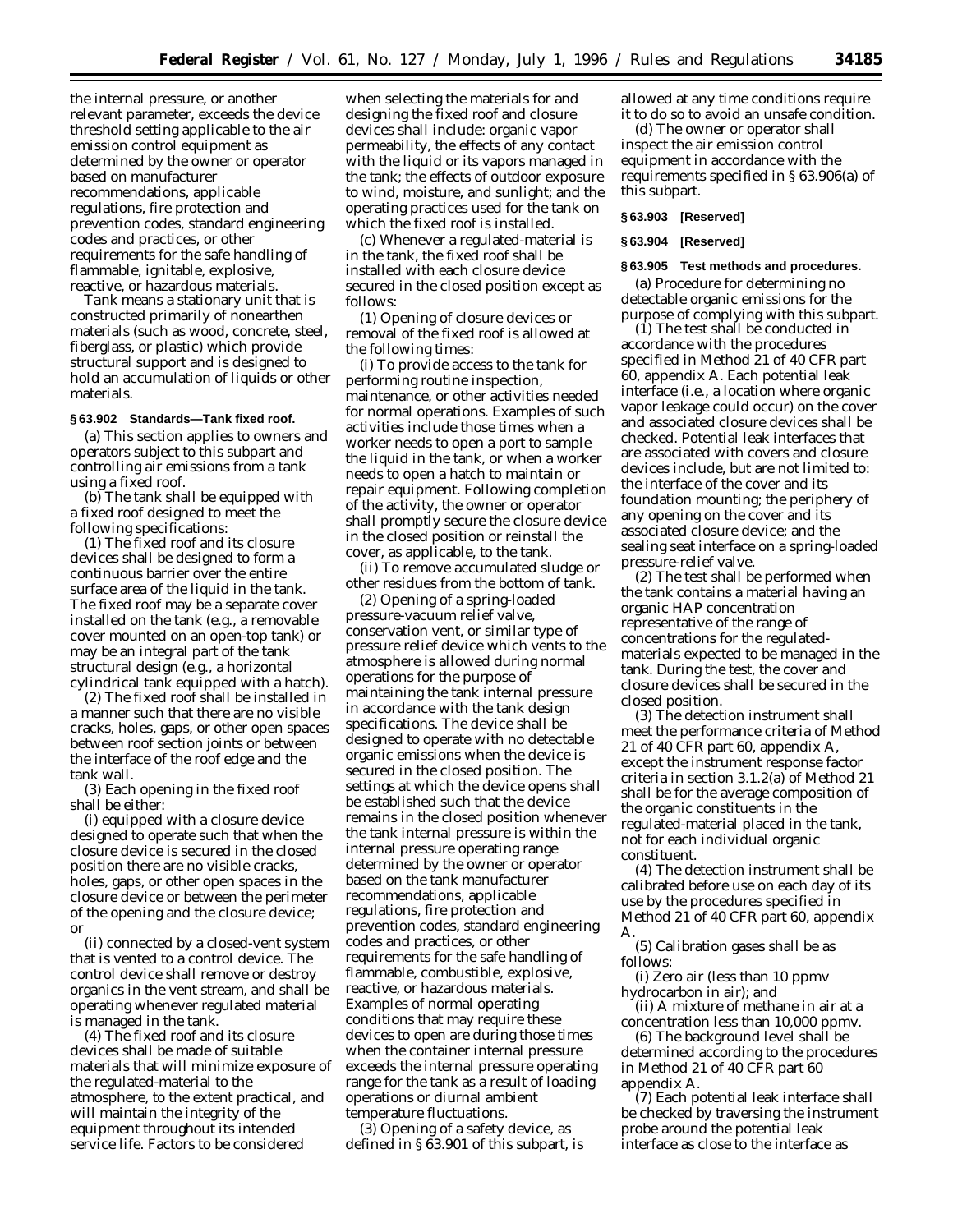possible, as described in Method 21. In the case when the configuration of the cover or closure device prevents a complete traverse of the interface, all accessible portions of the interface shall be sampled. In the case when the configuration of the closure device prevents any sampling at the interface and the device is equipped with an enclosed extension or horn (e.g., some pressure relief devices), the instrument probe inlet shall be placed at approximately the center of the exhaust area to the atmosphere.

(8) The arithmetic difference between the maximum organic concentration indicated by the instrument and the background level shall be compared with the value of 500 ppmv. If the difference is less than 500 ppmv, then the potential leak interface is determined to operate with no detectable organic emissions.

# **§ 63.906 Inspection and monitoring requirements.**

(a) Owners and operators that use a tank equipped with a fixed roof in accordance with the provisions of § 63.902 of this subpart shall meet the following requirements:

(1) The fixed roof and its closure devices shall be visually inspected by the owner or operator to check for defects that could result in air emissions. Defects include, but are not limited to, visible cracks, holes, or gaps in the roof sections or between the roof and the tank wall; broken, cracked, or otherwise damaged seals or gaskets on closure devices; and broken or missing hatches, access covers, caps, or other closure devices.

(2) The owner or operator shall perform the inspections following installation of the fixed roof and, thereafter, at least once every year.

(3) In the event that a defect is detected, the owner or operator shall repair the defect in accordance with the requirements of paragraph (b) of this section.

(4) The owner or operator shall maintain a record of the inspection in accordance with the requirements specified in § 63.907 (a) of this subpart.

(b) The owner or operator shall repair all detected defects as follows:

(1) The owner or operator shall make first efforts at repair of the defect no later than 5 calendar days after detection and repair shall be completed as soon as possible but no later than 45 calendar days after detection except as provided in paragraph (b)(2) of this section.

(2) Repair of a defect may be delayed beyond 45 calendar days if the owner or operator determines that repair of the

defect requires emptying or temporary removal from service of the tank and no alternative tank capacity is available at the site to accept the regulated-material normally managed in the tank. In this case, the owner or operator shall repair the defect the next time the process or unit that is generating the regulatedmaterial managed in the tank stops operation. Repair of the defect shall be completed before the process or unit resumes operation.

(c) The owner or operator shall maintain a record of the defect repair in accordance with the requirements specified in § 63.907(b) of this subpart.

## **§ 63.907 Recordkeeping requirements.**

(a) Each owner or operator shall prepare and maintain a record for each tank that includes the following information:

(1) A tank identification number (or other unique identification description as selected by the owner or operator).

(2) A description of the tank dimensions and the tank design capacity.

(3) The date that each inspection required by § 63.906 of this subpart is performed.

(b) The owner or operator shall record the following information for each defect detected during inspections required by § 63.906 of this subpart: the location of the defect, a description of the defect, the date of detection, and corrective action taken to repair the defect. In the event that repair of the defect is delayed in accordance with the provisions of § 63.907(b)(2) of this section, the owner or operator shall also record the reason for the delay and the date that completion of repair of the defect is expected.

6. Part 63 is amended by adding subpart PP consisting of §§ 63.920 through 63.928 to read as follows:

## **Subpart PP—National Emission Standards for Containers**

Sec.

- 63.920 Applicability.
- 63.921 Definitions.
- 63.922 Standards—Container Level 1 controls.
- 63.923 Standards—Container Level 2 controls.
- 63.924 Standards—Container Level 3 controls.
- 63.925 Test methods and procedures.
- 63.926 Inspection and monitoring
- requirements.
- 63.927 Recordkeeping requirements. 63.928 Reporting requirements.
- 

# **Subpart PP—National Emission Standards for Containers**

## **§ 63.920 Applicability.**

The provisions of this subpart apply to the control of air emissions from containers for which another subpart of 40 CFR parts 60, 61, or 63 references the use of this subpart for such air emission control. These air emission standards for containers are placed here for administrative convenience and only apply to those owners and operators of facilities subject to the other subparts that reference this subpart. The provisions of 40 CFR Part 63, subpart A—General Provisions do not apply to this subpart except as noted in the subpart that references this subpart.

## **§ 63.921 Definitions.**

All terms used in this subpart shall have the meaning given to them in the Act and in this section. If a term is defined in both this section and in another subpart that references the use of this subpart, then the definition in this subpart shall take precedence when implementing this subpart.

*Container* means a portable unit in which a material can be stored, transported, treated, disposed of, or otherwise handled. Examples of containers include but are not limited to drums, dumpsters, roll-off boxes, bulk cargo containers commonly known as ''portable tanks'' or ''totes,'' cargo tank trucks, and tank railcars.

*Closure device* means a cover, cap, hatch, lid, plug, seal, valve, or other type of fitting that prevents or reduces air emissions to the atmosphere by blocking an opening in a container or its cover when the device is secured in the closed position. Closure devices include devices that are detachable from the container (e.g., a drum head, a threaded plug), manually operated (e.g., a hinged dumpster lid, a truck tank hatch), or automatically operated (e.g., a spring loaded pressure relief valve).

*Empty container* means a container for which either of the following conditions exists, as applicable: the regulated-material is a hazardous waste and the container meets the conditions for an empty container specified in 40 CFR 261.7(b); or all regulated-material has been removed from the container except for any regulated-material that remains on the interior surfaces of the container as clingage or in pools on the container bottom due to irregularities in the container.

*No detectable organic emissions* means no escape of organics to the atmosphere as determined using the procedure specified in § 63.925(a) of this subpart.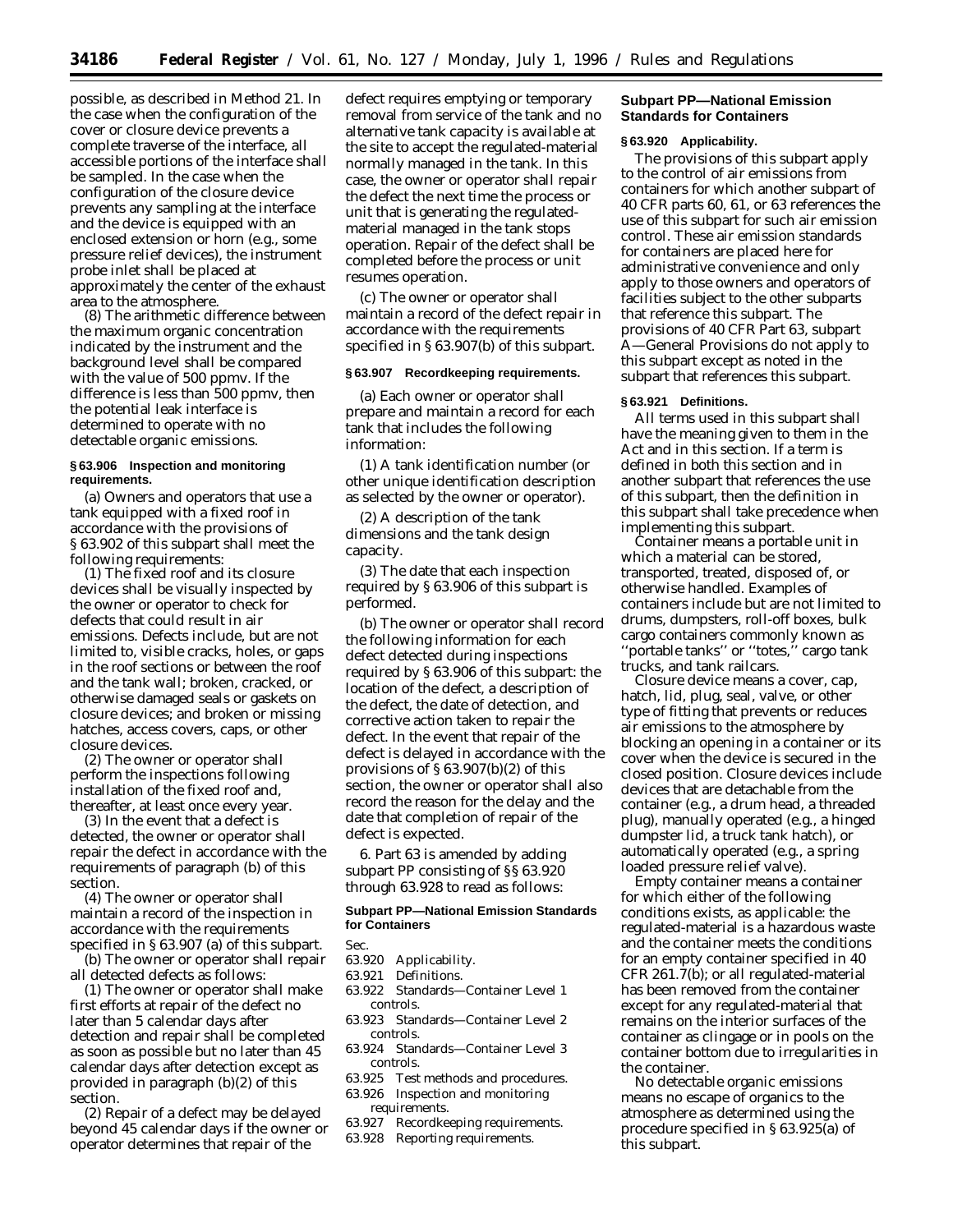*Regulated-material* means the material (e.g. waste, wastewater, off-site material) required to be managed in containers using air emission controls in accordance with the standards specified in this subpart.

*Safety device* means a closure device such as a pressure relief valve, frangible disc, fusible plug, or any other type of device which functions exclusively to prevent physical damage or permanent deformation to a container or its air emission control equipment by venting gases or vapors directly to the atmosphere during unsafe conditions resulting from an unplanned, accidental, or emergency event. For the purpose of this subpart, a safety device is not used for routine venting of gases or vapors from the container such as during filling of the container or to adjust the internal pressure of the container in response to normal daily diurnal ambient temperature fluctuations. A safety device is designed to remain in a closed position during normal operations and open only when the internal pressure, or another relevant parameter, exceeds the device threshold setting applicable to the container and its air emission control equipment as determined by the owner or operator based on manufacturer recommendations, applicable regulations, fire protection and prevention codes, standard engineering codes and practices, or other requirements for the safe handling of flammable, ignitable, explosive, reactive, or hazardous materials.

## **§ 63.922 Standards—Container Level 1 controls.**

(a) This section applies to owners and operators subject to this subpart and required to control air emissions from containers using Container Level 1 controls.

(b) A container using Container Level 1 controls is one of the following:

(1) A container that meets the applicable U.S. Department of Transportation (DOT) regulations on packaging hazardous materials for transportation as specified in paragraph (f) of this section.

(2) A container equipped with a cover and closure devices that form a continuous barrier over the container openings such that when the cover and closure devices are secured in the closed position there are no visible holes, gaps, or other open spaces into the interior of the container. The cover may be a separate cover installed on the container (e.g., a lid on a drum, a suitably secured tarp on a roll-off box) or may be an integral part of the container structural design (e.g., a bulk

cargo container equipped with a screwtype cap).

(3) An open-top container in which an organic vapor-suppressing barrier is placed on or over the regulated-material in the container such that no regulatedmaterial is exposed to the atmosphere. One example of such a barrier is application of a suitable organic-vapor suppressing foam.

(c) A container used to meet the requirements of either paragraph (b)(2) or (b)(3) of this section shall be equipped with covers and closure devices, as applicable to the container, that are composed of suitable materials to minimize exposure of the regulatedmaterial to the atmosphere and to maintain the equipment integrity for as long as it is in service. Factors to be considered when selecting the materials for and designing the cover and closure devices shall include: organic vapor permeability, the effects of contact with the material or its vapor managed in the container; the effects of outdoor exposure to wind, moisture, and sunlight; and the operating practices used for container on which the cover is installed.

(d) Whenever a regulated-material is in a container using Container Level 1 controls, the owner or operator shall install all covers and closure devices for the container, and secure and maintain each closure device in the closed position except as follows:

(1) Opening of a closure device or cover is allowed for the purpose of adding material to the container as follows:

(i) In the case when the container is filled to the intended final level in one continuous operation, the owner or operator shall promptly secure the closure devices in the closed position and install the covers, as applicable to the container, upon conclusion of the filling operation.

(ii) In the case when discrete quantities or batches of material intermittently are added to the container over a period of time, the owner or operator shall promptly secure the closure devices in the closed position and install covers, as applicable to the container, upon either: the container being filled to the intended final level; the completion of a batch loading after which no additional material will be added to the container within 15 minutes; the person performing the loading operation leaves the immediate vicinity of the container; or the shutdown of the process generating the material being added to the container, whichever condition occurs first.

(2) Opening of a closure device or cover is allowed for the purpose of

removing material from the container as follows:

(i) For the purpose of meeting the requirements of this section, an empty container as defined in § 63.921 of this subpart may be open to the atmosphere at any time (e.g., covers and closure devices are not required to be secured in the closed position on an empty container).

(ii) In the case when discrete quantities or batches of material are removed from the container but the container does not meet the conditions to be an empty container as defined in § 63.921 of this subpart, the owner or operator shall promptly secure the closure devices in the closed position and install covers, as applicable to the container, upon the completion of a batch removal after which no additional material will be removed from the container within 15 minutes, or the person performing the unloading operation leaves the immediate vicinity of the container, whichever condition occurs first.

(3) Opening of a closure device or cover is allowed when access inside the container is needed to perform routine activities other than transfer of regulated-material. Examples of such activities include those times when a worker needs to open a port to measure the depth of or sample the material in the container, or when a worker needs to open a manhole hatch to access equipment inside the container. Following completion of the activity, the owner or operator shall promptly secure the closure device in the closed position or reinstall the cover, as applicable to the container.

(4) Opening of a spring-loaded pressure-vacuum relief valve, conservation vent, or similar type of pressure relief device which vents to the atmosphere is allowed during normal operations for the purpose of maintaining the container internal pressure in accordance with the container design specifications. The device shall be designed to operate with no detectable organic emissions when the device is secured in the closed position. The settings at which the device opens shall be established such that the device remains in the closed position whenever the container internal pressure is within the internal pressure operating range determined by the owner or operator based on container manufacturer recommendations, applicable regulations, fire protection and prevention codes, standard engineering codes and practices, or other requirements for the safe handling of flammable, ignitable, explosive,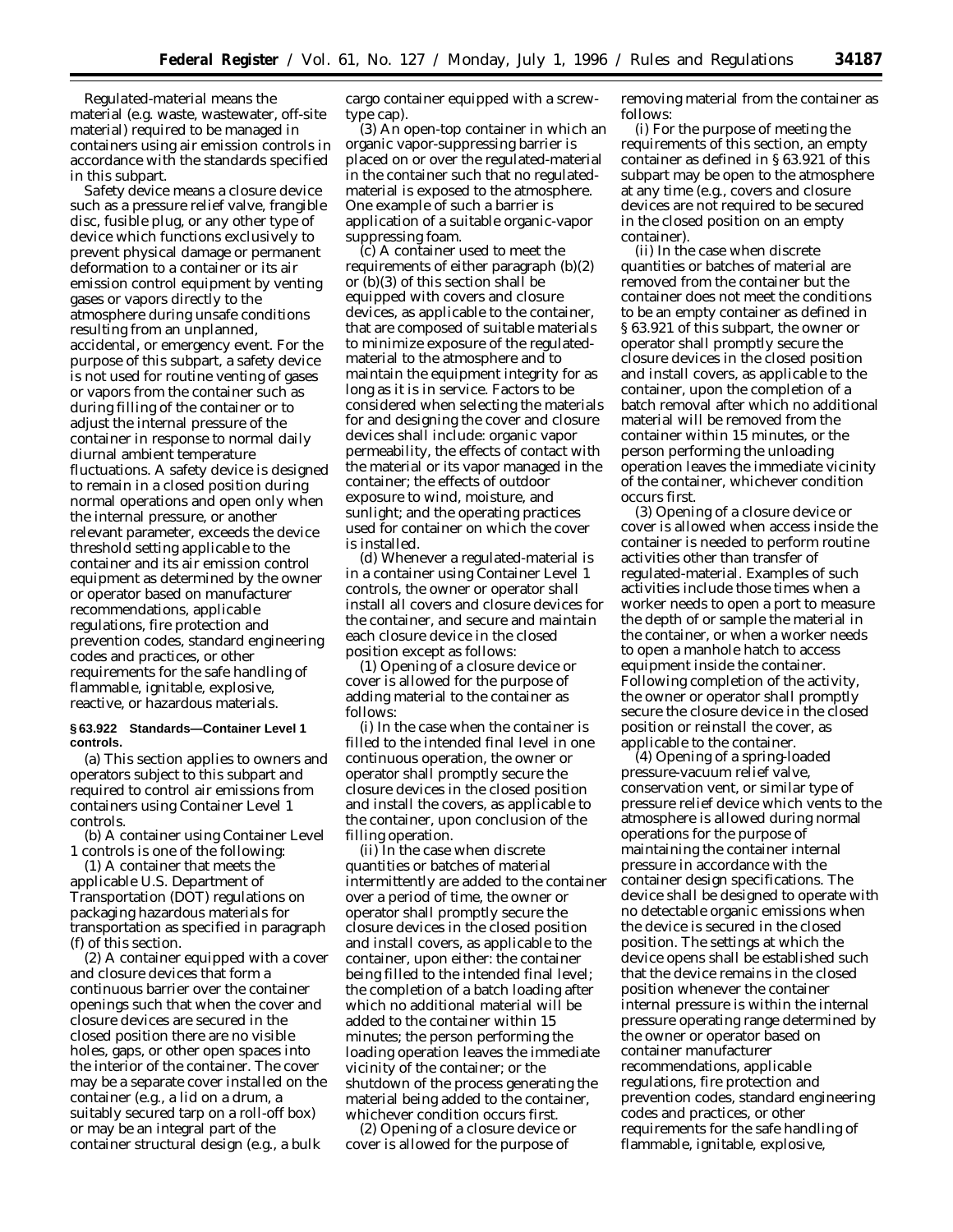reactive, or hazardous materials. Examples of normal operating conditions that may require these devices to open are during those times when the container internal pressure exceeds the internal pressure operating range for the container as a result of loading operations or diurnal ambient temperature fluctuations.

(5) Opening of a safety device, as defined in § 63.921 of this subpart, is allowed at any time conditions require it to do so to avoid an unsafe condition.

(e) The owner or operator shall inspect containers using Container Level 1 controls in accordance with the procedures specified in § 63.926(a) of this subpart.

(f) For the purpose of compliance with paragraph (b)(1) of this section, containers shall be used that meet the applicable U.S. DOT regulations on packaging hazardous materials for transportation as follows:

(1) The container meets the applicable requirements specified in 49 CFR part 178—Specifications for Packagings or 49 CFR part 179—Specifications for Tank Cars.

(2) Regulated-material is managed in the container in accordance with the applicable requirements specified in 49 CFR part 107 subpart B—Exemptions; 49 CFR part 172—Hazardous Materials Table, Special Provisions, Hazardous Materials Communications, Emergency Response Information, and Training Requirements; 49 CFR part 173— Shippers—General Requirements for Shipments and Packaging; and 49 CFR part 180—Continuing Qualification and Maintenance of Packagings.

(3) For the purpose of complying with this subpart, no exceptions to the 49 CFR part 178 or part 179 regulations are allowed except as provided for in paragraph (f)(4) of this section.

(4) For a lab pack that is managed in accordance with the requirements of 49 CFR part 178 for the purpose of complying with this subpart, an owner or operator may comply with the exceptions for those packagings specified in 49 CFR 173.12(b).

## **§ 63.923 Standards—Container Level 2 controls.**

(a) This section applies to owners and operators subject to this subpart and required to control air emissions from containers using Container Level 2 controls.

(b) A container using Container Level 2 controls is one of the following:

(1) A container that meets the applicable U.S. Department of Transportation (DOT) regulations on packaging hazardous materials for

transportation as specified in paragraph (f) of this section.

(2) A container that has been demonstrated to operate with no detectable organic emissions as defined in § 63.921 of this subpart.

(3) A container that has been demonstrated within the preceding 12 months to be vapor-tight by using Method 27 in Appendix A of 40 CFR part 60 in accordance with the procedure specified in § 63.925(b) of this subpart.

(c) Transfer of regulated-material in to or out of a container using Container Level 2 controls shall be conducted in such a manner as to minimize exposure of the regulated-material to the atmosphere, to the extent practical, considering the physical properties of the regulated-material and good engineering and safety practices for handling flammable, ignitable, explosive, or other hazardous materials. Examples of container loading procedures that meet the requirements of this paragraph include using any one of the following: a submerged-fill pipe or other submerged-fill method to load liquids into the container; a vaporbalancing system or a vapor-recovery system to collect and control the vapors displaced from the container during filling operations; or a fitted opening in the top of a container through which the regulated-material is filled, with subsequent purging of the transfer line before removing it from the container opening.

(d) Whenever a regulated-material is in a container using Container Level 2 controls, the owner or operator shall install all covers and closure devices for the container, and secure and maintain each closure device in the closed position except as follows:

(1) Opening of a closure device or cover is allowed for the purpose of adding material to the container as follows:

(i) In the case when the container is filled to the intended final level in one continuous operation, the owner or operator shall promptly secure the closure devices in the closed position and install the covers, as applicable to the container, upon conclusion of the filling operation.

(ii) In the case when discrete quantities or batches of material intermittently are added to the container over a period of time, the owner or operator shall promptly secure the closure devices in the closed position and install covers, as applicable to the container, upon either the container being filled to the intended final level, the completion of a batch loading after which no additional material will be

added to the container within 15 minutes, the person performing the loading operation leaves the immediate vicinity of the container, or the shutdown of the process generating the material being added to the container, whichever condition occurs first.

(2) Opening of a closure device or cover is allowed for the purpose of removing material from the container as follows:

(i) For the purpose of meeting the requirements of this section, an empty container as defined in § 63.921 of this subpart may be open to the atmosphere at any time (e.g., covers and closure devices are not required to be secured in the closed position on an empty container).

(ii) In the case when discrete quantities or batches of material are removed from the container but the container does not meet the conditions to be an empty container as defined in § 63.921 of this subpart, the owner or operator shall promptly secure the closure devices in the closed position and install covers, as applicable to the container, upon the completion of a batch removal after which no additional material will be removed from the container within 15 minutes or the person performing the unloading operation leaves the immediate vicinity of the container, whichever condition occurs first.

(3) Opening of a closure device or cover is allowed when access inside the container is needed to perform routine activities other than transfer of regulated-material. Examples of such activities include those times when a worker needs to open a port to measure the depth of or sample the material in the container, or when a worker needs to open a manhole hatch to access equipment inside the container. Following completion of the activity, the owner or operator shall promptly secure the closure device in the closed position or reinstall the cover, as applicable to the container.

(4) Opening of a spring-loaded pressure-vacuum relief valve, conservation vent, or similar type of pressure relief device which vents to the atmosphere is allowed during normal operations for the purpose of maintaining the container internal pressure in accordance with the container design specifications. The device shall be designed to operate with no detectable organic emissions when the device is secured in the closed position. The settings at which the device opens shall be established such that the device remains in the closed position whenever the container internal pressure is within the internal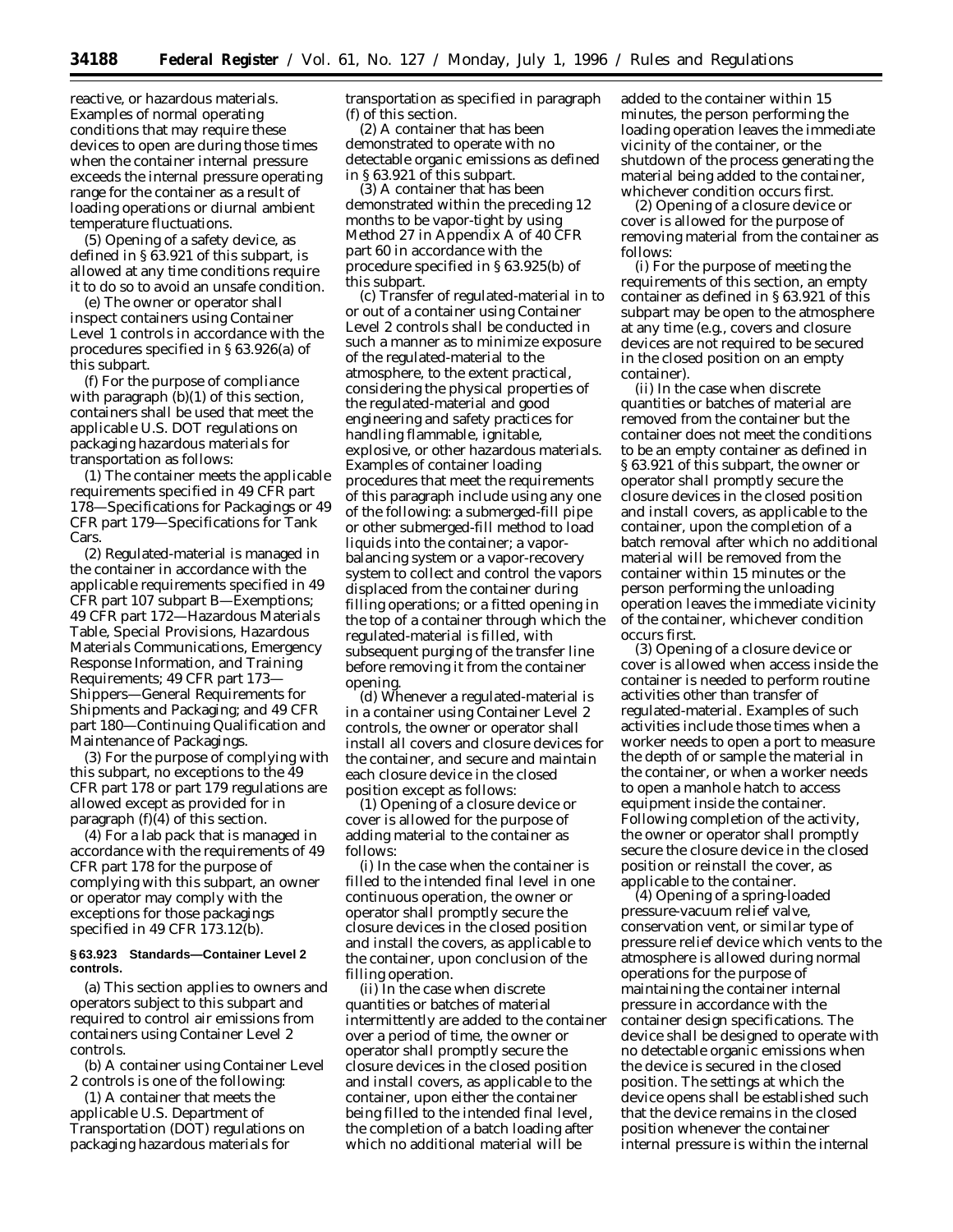pressure operating range determined by the owner or operator based on container manufacturer recommendations, applicable regulations, fire protection and prevention codes, standard engineering codes and practices, or other requirements for the safe handling of flammable, combustible, explosive, reactive, or hazardous materials. Examples of normal operating conditions that may require these devices to open are during those times when the container internal pressure exceeds the internal pressure operating range for the container as a result of loading operations or diurnal ambient temperature fluctuations.

(5) Opening of a safety device, as defined in § 63.921 of this subpart, is allowed at any time conditions require it to do so to avoid an unsafe condition.

(e) The owner or operator shall inspect containers using Container Level 2 controls in accordance with the procedures specified in § 63.926(a) of this subpart.

(f) For the purpose of compliance with paragraph (b)(1) of this section, containers shall be used that meet the applicable U.S. DOT regulations on packaging hazardous materials for transportation as follows:

(1) The container meets the applicable requirements specified in 49 CFR part 178—Specifications for Packagings or 49 CFR part 179—Specifications for Tank Cars.

(2) Regulated-material is managed in the container in accordance with the applicable requirements specified in 49 CFR part 107 subpart B—Exemptions; 49 CFR part 172—Hazardous Materials Table, Special Provisions, Hazardous Materials Communications, Emergency Response Information, and Training Requirements; 49 CFR part 173— Shippers—General Requirements for Shipments and Packaging; and 49 CFR part 180—Continuing Qualification and Maintenance of Packagings.

(3) For the purpose of complying with this subpart, no exceptions to the 49 CFR part 178 or part 179 regulations are allowed except as provided for in paragraph (f) $(4)$  of this section.

(4) For a lab pack that is managed in accordance with the requirements of 49 CFR part 178 for the purpose of complying with this subpart, an owner or operator may comply with the exceptions for those packagings specified in 49 CFR 173.12(b).

## **§ 63.924 Standards—Container Level 3 controls.**

(a) This section applies to owners and operators subject to this subpart and required to control air emissions from

containers using Container Level 3 controls.

(b) A container using Container Level 3 controls is one of the following:

(1) A container that is vented directly through a closed-vent system to a control device in accordance with the requirements of paragraphs  $(c)(2)$  of this section.

(2) A container that is vented inside an enclosure which is exhausted through a closed-vent system to a control device in accordance with the requirements of paragraphs (c)(1) and (c)(2) of this section.

(c) The owner or operator shall meet the following requirements as applicable to the type of air emission control equipment selected by the owner or operator:

(1) The enclosure shall be designed and operated in accordance with the criteria for a permanent total enclosure as specified in ''Procedure T—Criteria for and Verification of a Permanent or Temporary Total Enclosure'' under 40 CFR 52.741, Appendix B. The enclosure may have permanent or temporary openings to allow worker access; passage of containers through the enclosure by conveyor or other mechanical means; entry of permanent mechanical or electrical equipment; or to direct airflow into the enclosure. The owner or operator shall perform the verification procedure for the enclosure as specified in Section 5.0 to ''Procedure T—Criteria for and Verification of a Permanent or Temporary Total Enclosure'' initially when the enclosure is first installed and, thereafter, annually.

(2) The closed-vent system and control device shall be designed and operated in accordance with the requirements of 40 CFR 63.692.

(d) Safety devices, as defined in § 63.921 of this subpart, may be installed and operated as necessary on any container, enclosure, closed-vent system, or control device used to comply with this section.

## **§ 63.925 Test methods and procedures.**

(a) Procedure for determining no detectable organic emissions for the purpose of complying with of this subpart.

 $(1)$  The test shall be conducted in accordance with the procedures specified in Method 21 of 40 CFR part 60, appendix A. Each potential leak interface (i.e., a location where organic vapor leakage could occur) on the container, its cover, and associated closure devices, as applicable to the container, shall be checked. Potential leak interfaces that are associated with containers include, but are not limited

to: the interface of the cover rim and the container wall; the periphery of any opening on the container or container cover and its associated closure device; and the sealing seat interface on a spring-loaded pressure-relief valve.

(2) The test shall be performed when the container filled with a material having an organic HAP concentration representative of the range of concentrations for the regulatedmaterials expected to be managed in this type of container. During the test, the container cover and closure devices shall be secured in the closed position.

(3) The detection instrument shall meet the performance criteria of Method 21 of 40 CFR part 60, appendix A, except the instrument response factor criteria in section 3.1.2(a) of Method 21 shall be for the average composition of the organic constituents in the material placed in the container, not for each individual organic constituent.

(4) The detection instrument shall be calibrated before use on each day of its use by the procedures specified in Method 21 of 40 CFR part 60, appendix A.

(5) Calibration gases shall be as follows:

(i) Zero air (less than 10 ppmv hydrocarbon in air); and

(ii) A mixture of methane in air at a concentration of approximately, but less than 10,000 ppmv.

(6) The background level shall be determined according to the procedures in Method 21 of 40 CFR part 60 appendix A.

(7) Each potential leak interface shall be checked by traversing the instrument probe around the potential leak interface as close to the interface as possible, as described in Method 21. In the case when the configuration of the cover or closure device prevents a complete traverse of the interface, all accessible portions of the interface shall be sampled. In the case when the configuration of the closure device prevents any sampling at the interface and the device is equipped with an enclosed extension or horn (e.g., some pressure relief devices), the instrument probe inlet shall be placed at approximately the center of the exhaust area to the atmosphere.

(8) The arithmetic difference between the maximum organic concentration indicated by the instrument and the background level shall be compared with the value of 500 ppmv. If the difference is less than 500 ppmv, then the potential leak interface is determined to operate with no detectable organic emissions.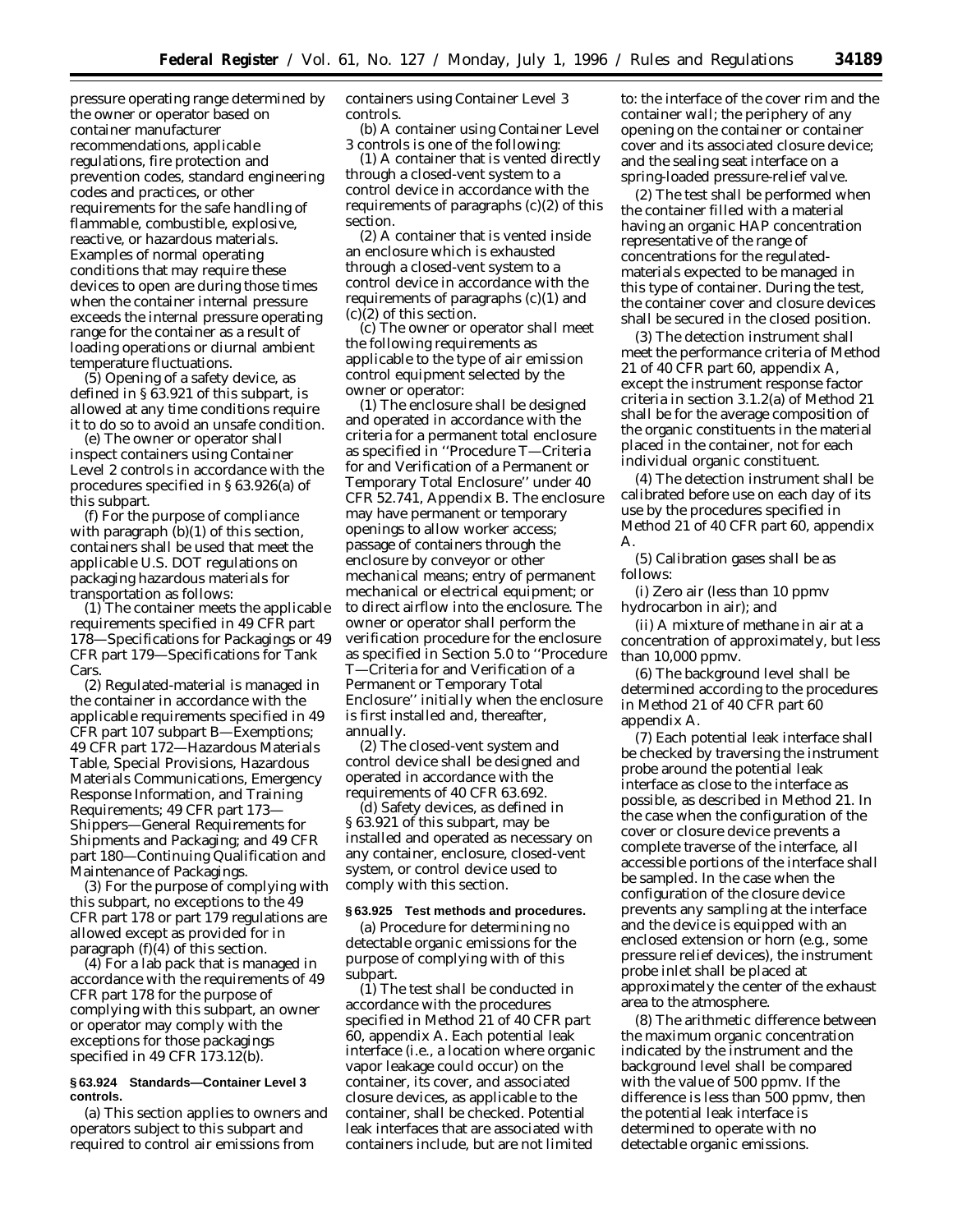(b) Procedure for determining a container to be vapor-tight for the purpose of complying with this subpart.

(1) The test shall be performed in accordance with Method 27 of 40 CFR part 60, appendix A of this chapter.

(2) A pressure measurement device shall be used that has a precision of  $\pm$ 2.5 mm water and that is capable of measuring above the pressure at which the container is to be tested for vapor tightness.

(3) If the test results determined by Method 27 indicate that the container sustains a pressure change less than or equal to 750 Pascals within 5 minutes after it is pressurized to a minimum of 4,500 Pascals, then the container is determined to be vapor-tight.

## **§ 63.926 Inspection and monitoring requirements.**

(a) Owners and operators of containers using either Container Level 1 or Container Level 2 controls in accordance with the provisions of §§ 63.922 and 63.923 of this subpart, respectively, shall inspect the container and its cover and closure devices as follows:

(1) In the case when a regulatedmaterial already is in the container at the time the owner or operator first accepts possession of the container at the facility site and the container is not emptied (i.e., does not meet the conditions for an empty container) within 24 hours after the container arrives at the facility site, the container and its cover and closure devices shall be visually inspected by the owner or operator to check for visible cracks, holes, gaps, or other open spaces into the interior of the container when the cover and closure devices are secured in the closed position. If a defect is detected, the owner or operator shall repair the defect in accordance with the requirements of paragraph (a)(3) of this section.

(2) In the case when a container used for managing regulated-material remains at the facility site for a period of 1 year or more, the container and its cover and closure devices shall be visually inspected by the owner or operator initially and thereafter, at least once every 12 months, to check for visible cracks, holes, gaps, or other open spaces into the interior of the container when the cover and closure devices are secured in the closed position. If a defect is detected, the owner or operator shall repair the defect in accordance with the requirements of paragraph (a)(3) of this section.

(3) When a defect is detected for the container, cover, or closure devices, the owner or operator shall make first

efforts at repair of the defect no later than 24 hours after detection and repair shall be completed as soon as possible but no later than 5 calendar days after detection. If repair of a defect cannot be completed within 5 calendar days, then the regulated-material shall be removed from the container and the container shall not be used to manage regulatedmaterial until the defect is repaired.

(b) Owners and operators using Container Level 3 controls in accordance with the provisions of § 63.924 of this subpart shall inspect and monitor the closed-vent systems and control devices in accordance with the requirements of § 63.693 in 40 CFR Part 63, subpart DD—National Emission Standards for Hazardous Air Pollutants from Off-Site Waste and Recovery Operations.

## **§ 63.927 Recordkeeping requirements.**

(a) Owners and operators that use Container Level 3 controls in accordance with the provisions of § 63.924 of this subpart shall prepare and maintain the following records:

(1) Records for the most recent set of calculations and measurements performed by the owner or operator to verify that the enclosure meets the criteria of a permanent total enclosure as specified in ''Procedure T—Criteria for and Verification of a Permanent or Temporary Total Enclosure'' under 40 CFR 52.741, Appendix B.

(2) Records required for the closedvent system and control device in accordance with the requirements of § 63.693 in 40 CFR Part 63, subpart DD—National Emission Standards for Hazardous Air Pollutants from Off-Site Waste and Recovery Operations.

## **§ 63.928 Reporting requirements.**

(a) For owners and operators that use Container Level 3 controls in accordance with the provisions of § 63.924 of this subpart, the owner or operator shall prepare and submit to the Administrator the reports required for closed-vent systems and control devices in accordance with the requirements of § 63.693 in 40 CFR Part 63, subpart DD—National Emission Standards for Hazardous Air Pollutant Standards from Off-Site Waste and Recovery Operations.

7. Part 63 is amended by adding subpart QQ consisting of §§ 63.940 through 63.948 to read as follows:

# **Subpart QQ—National Emission Standards for Surface Impoundments**

Sec.

- 63.940 Applicability.<br>63.941 Definitions.
- Definitions.
- 63.942 Standards—Surface impoundment floating membrane cover.
- 63.943 Standards—Surface impoundment cover vented to control device.<br>63.944 [Reserved]
- 
- 63.944 [Reserved] Test methods and procedures.
- 63.946 Inspection and monitoring requirements.
- 63.947 Recordkeeping requirements.
- 63.948 Reporting requirements.

# **Subpart QQ—National Emission Standards for Surface Impoundments**

## **§ 63.940 Applicability.**

The provisions of this subpart apply to the control of air emissions from surface impoundments for which another subpart of 40 CFR parts 60, 61, or 63 references the use of this subpart for such air emission control. These air emission standards for surface impoundments are placed here for administrative convenience and only apply to those owners and operators of facilities subject to the other subparts that reference this subpart. The provisions of 40 CFR part 63, subpart AA—General Provisions do not apply to this subpart except as noted in the subpart that references this subpart.

#### **§ 63.941 Definitions.**

All terms used in this subpart shall have the meaning given to them in the Act and in this section. If a term is defined in both this section and in another subpart that references the use of this subpart, then the definition in this subpart shall take precedence when implementing this subpart.

*Closure device* means a cap, hatch, lid, plug, seal, valve, or other type of fitting that prevents or reduces air emissions to the atmosphere by blocking an opening in a surface impoundment cover when the device is secured in the closed position. Closure devices include devices that are detachable from the cover (e.g., a sampling port cap), manually operated (e.g., a hinged access lid or hatch), or automatically operated (e.g., a spring loaded pressure relief valve).

*Cover* means an air-supported structure, rigid roof, or other device that prevents or reduces air pollutant emissions to the atmosphere by forming a continuous barrier over the material managed in a surface impoundment. A cover may have openings (such as access hatches) that are necessary for operation, inspection, maintenance, and repair of equipment in the surface impoundment on which the cover is used.

*No detectable organic emissions* means no escape of organics to the atmosphere as determined using the procedure specified in § 63.944(a) of this subpart.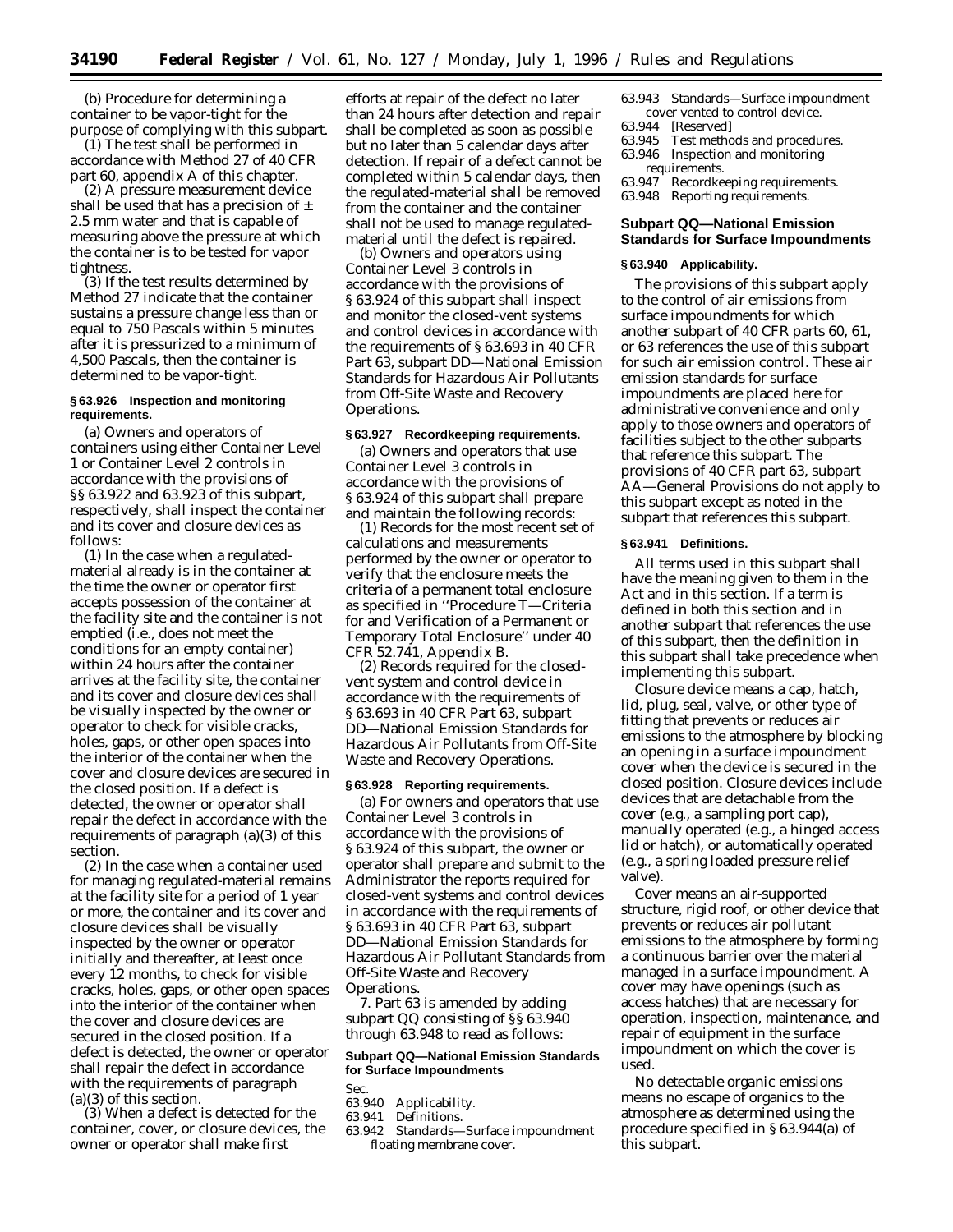*Regulated-material* means the material (e.g. waste, wastewater, off-site material) required to be managed in containers using air emission controls in accordance with the standards specified in this subpart.

*Safety device* means a closure device such as a pressure relief valve, frangible disc, fusible plug, or any other type of device which functions exclusively to prevent physical damage or permanent deformation to the surface impoundment air emission control equipment by venting gases or vapors directly to the atmosphere during unsafe conditions resulting from an unplanned, accidental, or emergency event. For the purpose of this subpart, a safety device is not used for routine venting of gases or vapors from the vapor headspace underneath the surface impoundment cover such as during filling of the surface impoundment or to adjust the pressure in this vapor headspace in response to normal daily diurnal ambient temperature fluctuations. A safety device is designed to remain in a closed position during normal operations and open only when the internal pressure, or another relevant parameter, exceeds the device threshold setting applicable to the air emission control equipment as determined by the owner or operator based on manufacturer recommendations, applicable regulations, fire protection and prevention codes, standard engineering codes and practices, or other requirements for the safe handling of flammable, ignitible, explosive, reactive, or hazardous materials.

*Surface impoundment* means a unit that is a natural topographical depression, man-made excavation, or diked area formed primarily of earthen materials (although it may be lined with man-made materials), which is designed to hold an accumulation of liquids. Examples of surface impoundments include holding, storage, settling, and aeration pits, ponds, and lagoons.

## **§ 63.942 Standards—Surface impoundment floating membrane cover.**

(a) This section applies to owners and operators subject to this subpart and controlling air emissions from a surface impoundment using a floating membrane cover.

(b) The surface impoundment shall be equipped with a floating membrane cover designed to meet the following specifications:

(1) The floating membrane cover shall be designed to float on the liquid surface during normal operations, and form a continuous barrier over the entire surface area of the liquid.

(2) The cover shall be fabricated from a synthetic membrane material that is either:

(i) High density polyethylene (HDPE) with a thickness no less than 2.5 millimeters (mm); or

(ii) A material or a composite of different materials determined to have both organic permeability properties that are equivalent to those of the material listed in paragraph (b)(2)(i) of this section; and chemical and physical properties that maintain the material integrity for the intended service life of the material.

(3) The cover shall be installed in a manner such that there are no visible cracks, holes, gaps, or other open spaces between cover section seams or between the interface of the cover edge and its foundation mountings.

(4) Except as provided for in paragraph (b)(5) of this section, each opening in the floating membrane cover shall be equipped with a closure device designed to operate such that when the closure device is secured in the closed position there are no visible cracks, holes, gaps, or other open spaces in the closure device or between the perimeter of the cover opening and the closure device.

(5) The floating membrane cover may be equipped with one or more emergency cover drains for removal of stormwater. Each emergency cover drain shall be equipped with a slotted membrane fabric cover that covers at least 90 percent of the area of the opening or a flexible fabric sleeve seal.

(6) The closure devices shall be made of suitable materials that will minimize exposure of the regulated-material to the atmosphere, to the extent practical, and will maintain the integrity of the equipment throughout its intended service life. Factors to be considered when selecting the materials for and designing the cover and closure devices shall include: organic vapor permeability; the effects of any contact with the liquid and its vapor managed in the surface impoundment; the effects of outdoor exposure to wind, moisture, and sunlight; and the operating practices used for the surface impoundment on which the floating membrane cover is installed.

(c) Whenever a regulated-material is in the surface impoundment, the floating membrane cover shall float on the liquid and each closure device shall be secured in the closed position except as follows:

(1) Opening of closure devices or removal of the cover is allowed at the following times:

(i) To provide access to the surface impoundment for performing routine inspection, maintenance, or other activities needed for normal operations. Examples of such activities include those times when a worker needs to open a port to sample the liquid in the surface impoundment, or when a worker needs to open a hatch to maintain or repair equipment. Following completion of the activity, the owner or operator shall promptly replace the cover and secure the closure device in the closed position, as applicable.

(ii) To remove accumulated sludge or other residues from the bottom of surface impoundment.

(2) Opening of a spring-loaded pressure-vacuum relief valve, conservation vent, or similar type of pressure relief device which vents to the atmosphere is allowed during normal operations for the purpose of maintaining the pressure in the vapor headspace underneath the cover in accordance with the cover design specifications. The device shall be designed to operate with no detectable organic emissions as defined in § 63.941 of this subpart when the device is secured in the closed position. The settings at which the device opens shall be established such that the device remains in the closed position whenever the cover vapor headspace pressure is within the pressure operating range determined by the owner or operator based on the cover manufacturer recommendations, applicable regulations, fire protection and prevention codes, standard engineering codes and practices, or other requirements for the safe handling of flammable, ignitible, explosive, reactive, or hazardous materials.

(3) Opening of a safety device, as defined in § 63.941 of this subpart, is allowed at any time conditions require it to do so to avoid an unsafe condition.

(d) The owner or operator shall inspect the floating membrane cover in accordance with the procedures specified in § 63.946(a) of this subpart.

## **§ 63.943 Standards—Surface impoundment vented to control device.**

(a) This section applies to owners and operators subject to this subpart and controlling air emissions from a surface impoundment using a cover and venting the vapor headspace underneath the cover through a closed-vent system to a control device.

(b) The surface impoundment shall be covered by a cover and vented directly through a closed-vent system to a control device in accordance with the following requirements:

(1) The cover and its closure devices shall be designed to form a continuous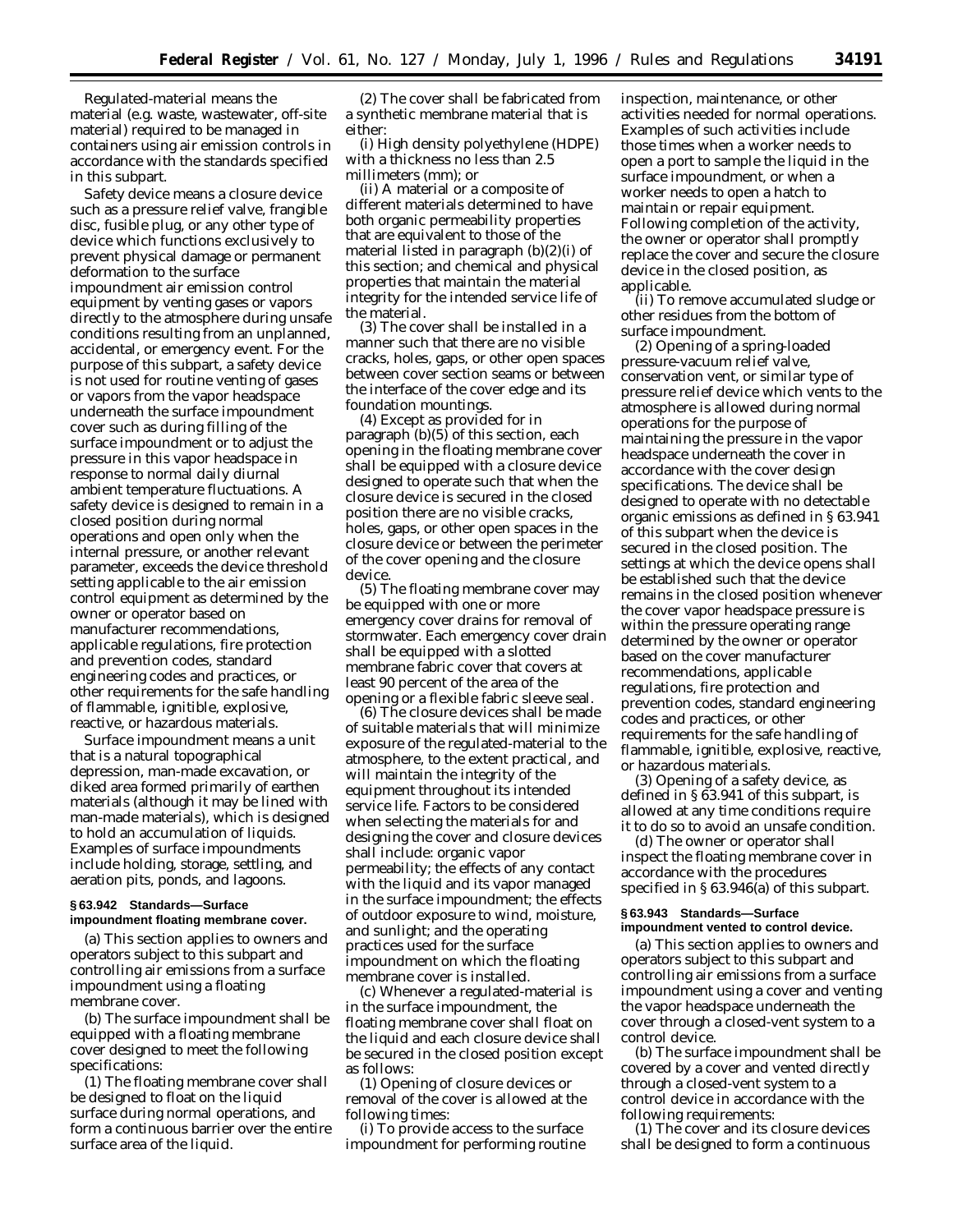barrier over the entire surface area of the liquid in the surface impoundment.

(2) Each opening in the cover not vented to the control device shall be equipped with a closure device. If the pressure in the vapor headspace underneath the cover is less than atmospheric pressure when the control device is operating, the closure devices shall be designed to operate such that when the closure device is secured in the closed position there are no visible cracks, holes, gaps, or other open spaces in the closure device or between the perimeter of the cover opening and the closure device. If the pressure in the vapor headspace underneath the cover is equal to or greater than atmospheric pressure when the control device is operating, the closure device shall be designed to operate with no detectable organic emissions using the procedure specified in § 63.945(a) of this subpart.

(3) The cover and its closure devices shall be made of suitable materials that will minimize exposure of the regulated-material to the atmosphere, to the extent practical, and will maintain the integrity of the equipment throughout its intended service life. Factors to be considered when selecting the materials for and designing the cover and closure devices shall include: organic vapor permeability; the effects of any contact with the liquid or its vapors managed in the surface impoundment; the effects of outdoor exposure to wind, moisture, and sunlight; and the operating practices used for the surface impoundment on which the cover is installed.

(4) The closed-vent system and control device shall be designed and operated in accordance with the requirements of § 63.693 in 40 CFR part 63, subpart DD—National Emission Standards for Hazardous Air Pollutant Standards from Off-Site Waste and Recovery Operations.

(c) Whenever a regulated-material is in the surface impoundment, the cover shall be installed with each closure device secured in the closed position and the vapor headspace underneath the cover vented to the control device except as follows:

(1) Venting to the control device is not required, and opening of closure devices or removal of the cover is allowed at the following times:

(i) To provide access to the surface impoundment for performing routine inspection, maintenance, or other activities needed for normal operations. Examples of such activities include those times when a worker needs to open a port to sample liquid in the surface impoundment, or when a worker needs to open a hatch to

maintain or repair equipment. Following completion of the activity, the owner or operator shall promptly secure the closure device in the closed position or reinstall the cover, as applicable, to the surface impoundment.

(ii) To remove accumulated sludge or other residues from the bottom of surface impoundment.

(2) Opening of a safety device, as defined in § 63.941 of this subpart, is allowed at any time conditions require it to do so to avoid an unsafe condition.

(d) The owner or operator shall inspect and monitor the air emission control equipment in accordance with the procedures specified in § 63.946(b) of this subpart.

# **§ 63.944 [Reserved]**

## **§ 63.945 Test methods and procedures.**

(a) Procedure for determining no detectable organic emissions for the purpose of complying with this subpart.

(1) The test shall be conducted in accordance with the procedures specified in Method 21 of 40 CFR part 60, appendix A. Each potential leak interface (i.e., a location where organic vapor leakage could occur) on the cover and associated closure devices shall be checked. Potential leak interfaces that are associated with covers and closure devices include, but are not limited to: the interface of the cover and its foundation mounting; the periphery of any opening on the cover and its associated closure device; and the sealing seat interface on a spring-loaded pressure-relief valve.

(2) The test shall be performed when the surface impoundment contains a material having an organic HAP concentration representative of the range of concentrations for the regulated-materials expected to be managed in the surface impoundment. During the test, the cover and closure devices shall be secured in the closed position.

(3) The detection instrument shall meet the performance criteria of Method 21 of 40 CFR part 60, appendix A, except the instrument response factor criteria in section 3.1.2(a) of Method 21 shall be for the average composition of the organic constituents in the regulated-material placed in the surface impoundment, not for each individual organic constituent.

(4) The detection instrument shall be calibrated before use on each day of its use by the procedures specified in Method 21 of 40 CFR part 60, appendix A.

(5) Calibration gases shall be as follows:

(i) Zero air (less than 10 ppmv hydrocarbon in air); and

(ii) A mixture of methane in air at a concentration of approximately, but less than 10,000 ppmv.

(6) The background level shall be determined according to the procedures in Method 21 of 40 CFR part 60, appendix A.

(7) Each potential leak interface shall be checked by traversing the instrument probe around the potential leak interface as close to the interface as possible, as described in Method 21. In the case when the configuration of the cover or closure device prevents a complete traverse of the interface, all accessible portions of the interface shall be sampled. In the case when the configuration of the closure device prevents any sampling at the interface and the device is equipped with an enclosed extension or horn (e.g., some pressure relief devices), the instrument probe inlet shall be placed at approximately the center of the exhaust area to the atmosphere.

(8) The arithmetic difference between the maximum organic concentration indicated by the instrument and the background level shall be compared with the value of 500 ppmv. If the difference is less than 500 ppmv, then the potential leak interface is determined to operate with no detectable organic emissions.

## **§ 63.946 Inspection and monitoring requirements.**

(a) Owners and operators that use a surface impoundment equipped with a floating membrane cover in accordance with the provisions of § 63.942 of this subpart shall meet the following requirements:

(1) The floating membrane cover and its closure devices shall be visually inspected by the owner or operator to check for defects that could result in air emissions. Defects include, but are not limited to, visible cracks, holes, or gaps in the cover section seams or between the interface of the cover edge and its foundation mountings; broken, cracked, or otherwise damaged seals or gaskets on closure devices; and broken or missing hatches, access covers, caps, or other closure devices.

(2) The owner or operator shall perform the inspections following installation of the floating membrane cover and, thereafter, at least once every year.

(3) In the event that a defect is detected, the owner or operator shall repair the defect in accordance with the requirements of paragraph (c) of this section.

(4) The owner or operator shall maintain a record of the inspection in accordance with the requirements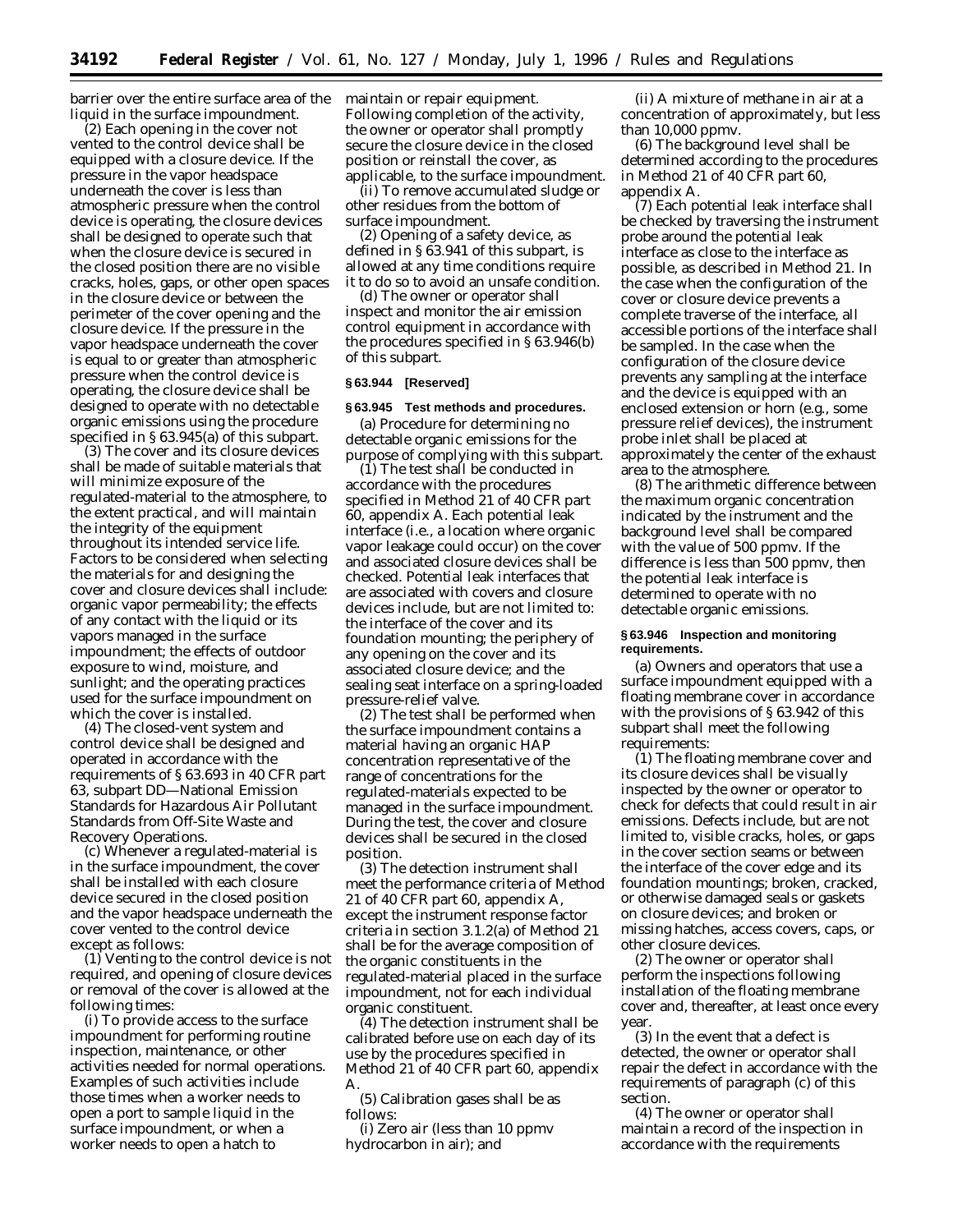specified in  $\S 63.947(a)(2)$  of this subpart.

(b) Owners and operators that use a surface impoundment equipped with a cover and vented through a closed-vent system to a control device in accordance with the provisions of § 63.943 of this subpart shall inspect the air emission control equipment as follows:

(1) The owner or operator shall visually inspect the cover in accordance with the following requirements:

(i) The cover and its closure devices shall be visually inspected by the owner or operator to check for defects that could result in air emissions. Defects include, but are not limited to, visible cracks, holes, or gaps in the roof sections or between the interface of the roof edge and its foundation mountings; broken, cracked, or otherwise damaged seals or gaskets on closure devices; and broken or missing hatches, access covers, caps, or other closure devices.

(ii) The owner or operator shall perform the inspections following installation of the cover and, thereafter, at least once every year.

(iii) In the event that a defect is detected, the owner or operator shall repair the defect in accordance with the requirements of paragraph (c) of this section.

(iv) The owner or operator shall maintain a record of the inspection in accordance with the requirements specified in  $\S 63.947(a)(2)$  of this subpart.

(2) The owner or operator shall inspect and monitor the closed-vent system and the control device in accordance with the requirements specified in § 63.693 in 40 CFR part 63 subpart DD—National Emission Standards for Hazardous Air Pollutant Standards from Off-Site Waste and Recovery Operations.

(c) The owner or operator shall repair all detected defects as follows:

(1) The owner or operator shall make first efforts at repair of the defect no later than 5 calendar days after detection and repair shall be completed as soon as possible but no later than 45 calendar days after detection except as provided in paragraph (c)(2) of this section.

(2) Repair of a defect may be delayed beyond 45 calendar days if the owner or operator determines that repair of the defect requires emptying or temporary removal from service of the surface impoundment and no alternative surface impoundment or tank capacity is available at the site to accept the regulated-material normally managed in the surface impoundment. In this case, the owner or operator shall repair the defect at the next time the process or

unit that is generating the regulatedmaterial managed in the surface impoundment stops operation. Repair of the defect shall be completed before the process or unit resumes operation.

(3) The owner or operator shall maintain a record of the defect repair in accordance with the requirements specified in § 63.947 of this subpart.

## **§ 63.947 Recordkeeping requirements.**

(a) Each owner or operator shall prepare and maintain the following records:

(1) Documentation describing the floating membrane cover or cover design, as applicable to the surface impoundment.

(2) A record for each inspection required by § 63.946 of this subpart that includes the following information: a surface impoundment identification number (or other unique identification description as selected by the owner or operator) and the date of inspection.

(3) The owner or operator shall record for each defect detected during inspections required by § 63.946 of this subpart the following information: the location of the defect, a description of the defect, the date of detection, and corrective action taken to repair the defect. In the event that repair of the defect is delayed in accordance with the provisions of  $\S 63.946(c)(2)$  of this section, the owner or operator shall also record the reason for the delay and the date that completion of repair of the defect is expected.

(b) Owners and operators that use a surface impoundment equipped with a fixed-roof and vented through a closedvent system to a control device in accordance with the provisions of § 63.943 of this subpart shall prepare and maintain the records required for the closed-vent system and control device in accordance with the requirements of § 63.693 in 40 CFR part 63, subpart DD—National Emission Standards for Hazardous Air Pollutant Standards from Off-Site Waste and Recovery Operations.

#### **§ 63.948 Reporting requirements.**

Owners and operators that use a surface impoundment equipped with a fixed-roof and vented through a closedvent system to a control device in accordance with the provisions of § 63.943 of this subpart shall prepare and submit to the Administrator the reports required for closed-vent systems and control devices in accordance with the requirements of § 63.693 in 40 CFR part 63, subpart DD—National Emission Standards for Hazardous Air Pollutant Standards from Off-Site Waste and Recovery Operations.

8. Part 63 is amended by adding subpart RR consisting of §§ 63.960 through 63.966 to read as follows:

# **Subpart RR—National Emission Standards for Individual Drain Systems**

Sec.<br>63.960

- 63.960 Applicability.<br>63.961 Definitions.
- Definitions.
- 63.962 Standards.
- 63.963 [Reserved]<br>63.964 Inspection Inspection and monitoring
- requirements.
- 63.965 Recordkeeping requirements.
- 63.966 Reporting requirements.

## **Subpart RR—National Emission Standards for Individual Drain Systems**

#### **§ 63.960 Applicability.**

(a) The provisions of this subpart apply to the control of air emissions from individual drain systems for which another subpart of 40 CFR parts 60, 61, or 63 references the use of this subpart for such air emission control. These air emission standards for individual drain systems are placed here for administrative convenience and only apply to those owners and operators of facilities subject to the other subparts that reference this subpart. The provisions of 40 CFR part 63, subpart A—General Provisions do not apply to this subpart except as noted in the subpart that references this subpart.

## **§ 63.961 Definitions.**

All terms used in this subpart shall have the meaning given to them in the Act and in this section. If a term is defined in both this section and in another subpart that references the use of this subpart, then the definition in this subpart shall take precedence when implementing this subpart.

*Closure device* means a cap, cover, hatch, lid, plug, seal, valve, or other type of fitting that, when the device is secured in the closed position, prevents or reduces air emissions to the atmosphere by blocking an opening to the individual drain system. Closure devices include devices that are detachable (e.g., a plug or manhole cover), manually operated (e.g., a hinged access lid or hatch), or automatically operated (e.g., a spring-loaded pressure relief valve).

*Hard-piping* means pipe or tubing that is manufactured and properly installed in accordance with relevant standards (e.g., ANSI B31–3) and good engineering practices.

*Individual drain system* means a stationary system used to convey wastewater streams or residuals to a waste management unit or to discharge or disposal. The term includes hardpiping, all drains and junction boxes, together with their associated sewer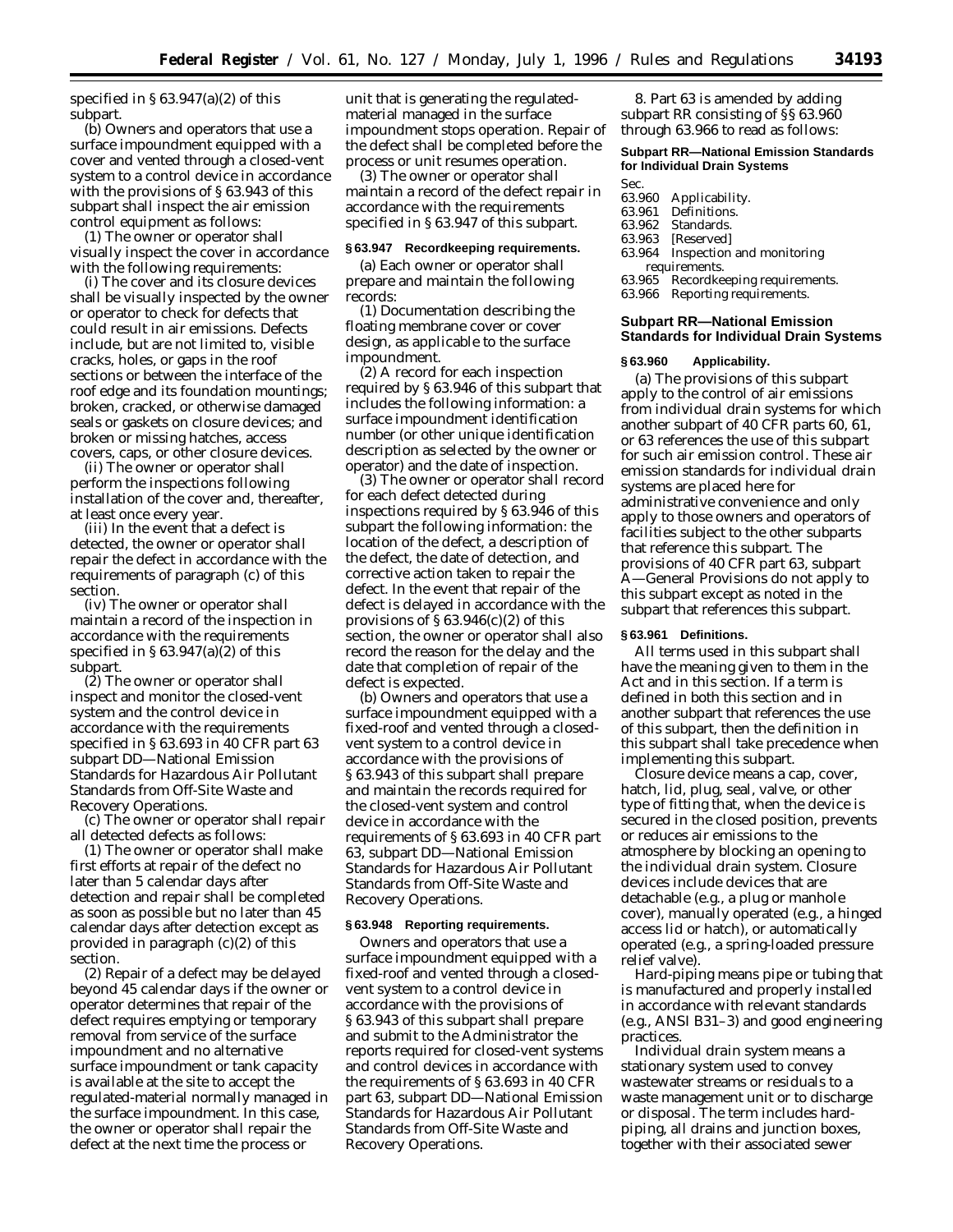lines and other junction boxes (e.g., manholes, sumps, and lift stations) conveying wastewater streams or residuals. For the purpose of this subpart, an individual drain system is not a drain and collection system that is designed and operated for the sole purpose of collecting rainfall runoff (e.g., stormwater sewer system) and is segregated from all other individual drain systems.

*Junction box* means a sump, manhole, or access point to a sewer line or a lift station.

*Sewer line* means a lateral, trunk line, branch line, or other conduit used to convey wastewater to a downstream waste management unit. Sewer lines include pipes, grates, and trenches.

*Waste management unit* means the equipment, structure, or device used to convey, store, treat, or dispose of wastewater streams or residuals. Examples of waste management units include: wastewater tanks, surface impoundments, individual drain systems, and biological wastewater treatment units. Examples of equipment that may be waste management units include containers, air flotation units, oil-water separators or organic-water separators, or organic removal devices such as decanters, strippers, or thin-film evaporation units.

*Water seal* means a seal pot, p-leg trap, or other type of trap filled with water (e.g., flooded sewers that maintain liquid levels adequate to prevent air flow through the system) that creates a liquid barrier between the sewer line and the atmosphere. The liquid level of the seal must be maintained in the vertical leg of a drain in order to be considered a water seal.

# **§ 63.962 Standards.**

(a) The owner or operator subject to this subpart shall control air emissions from the individual drain system using one or a combination of the following:

(1) Covers, water seals, and other air emission control equipment as specified in paragraph (b) of this section.

(2) Hard-piping.

(3) Venting of the individual drain system through a closed vent system to a control device in accordance with the following requirements:

(i) The individual drain system is designed and operated such that an internal pressure in the vapor headspace in the system is maintained at a level less than atmospheric pressure when the control device is operating, and

(ii) The closed vent system and control device are designed and operated in accordance with the requirements of § 63.693 in 40 CFR part 63, subpart DD—National Emission

Standards for Hazardous Air Pollutant Standards from Off-Site Waste and Recovery Operations.

(b) Owners and operators controlling air emissions from an individual drain system in accordance with paragraph (a)(1) of this section shall meet the following requirements:

(1) The individual drain system shall be designed to segregate the organic vapors from wastewater managed in the controlled individual drain system from entering any other individual drain system that is not controlled for air emissions in accordance with the standards specified in this subpart.

(2) *Drain control requirements.* Each drain shall be equipped with either a water seal or a closure device in accordance with the following requirements:

(i) When a water seal is used, the water seal shall be designed such that either:

(A) The outlet to the pipe discharging the wastewater extends below the liquid surface in the water seal of the drain; or

(B) A flexible shield or other device is installed which restricts wind motion across the open space between the outlet of the pipe discharging the wastewater and the drain.

(ii) When a closure device is used (e.g., securing a cap or plug on a drain that is not receiving wastewater), the closure device shall be designed to operate such that when the closure device is secured in the closed position there are no visible cracks, holes, gaps, or other open spaces in the closure device or between the perimeter of the drain opening and the closure device.

(3) *Junction box control requirements.* Each junction box shall be equipped with controls as follows:

(i) The junction box shall be equipped with a closure device (e.g., manhole cover, access hatch) that is designed to operate such that when the closure device is secured in the closed position there are no visible cracks, holes, gaps, or other open spaces in the closure device or between the perimeter of the junction box opening and the closure device.

(ii) If the junction box is vented, the junction box shall be vented in accordance with the following requirements:

(A) The junction box shall be vented through a closed vent system to a control device except as provided for in paragraph  $(b)(3)(ii)(B)$  of this section. The closed vent system and control device shall be designed and operated in accordance in accordance with the standards specified in § 63.693 in 40 CFR part 63, subpart DD—National Emission Standards for Hazardous Air

Pollutant Standards from Off-Site Waste and Recovery Operations.

(B) As an alternative to paragraph (b)(3)(ii)(A) of this section, the owner or operator may vent the junction box directly to the atmosphere when all of the following conditions are met:

(*1*) The junction box is filled and emptied by gravity flow (i.e., there is no pump) or is operated with no more than slight fluctuations in the liquid level. Large changes in the size of the junction box vapor headspace created by using a pump to repeatedly empty and then refill the junction box do not meet this condition.

(*2*) The vent pipe installed on the junction box shall be at least 90 centimeters in length and no greater than 10.2 centimeter in diameter.

(*3*) Water seals are installed at the liquid entrance(s) to or exit from the junction box to restrict ventilation in the individual drain system and between components in the individual drain system. The owner or operator shall demonstrate (e.g., by visual inspection or smoke test) upon request by the Administrator that the junction box water seal is properly designed and restricts ventilation.

(4) *Sewer line control requirements.* Each sewer line shall not be open to the atmosphere and shall be covered or closed in a manner such that there are no visible cracks, holes, gaps, or other open spaces in the sewer line joints, seals, or other emission interfaces.

(5) *Operating requirements.* The owner or operator shall operate the air emission controls required by paragraphs  $(b)(2)$  through  $(b)(4)$  of this section in accordance with the following requirements:

(i) Each closure device shall be maintained in a closed position whenever wastewater is in the individual drain system except when it is necessary to remove or open the closure device for sampling or removing material in the individual drain system, or for equipment inspection, maintenance, or repair.

(ii) Each drain equipped with a water seal and open to the atmosphere shall be operated to ensure that the liquid in the water seal is maintained at the appropriate level. Examples of acceptable means for complying with this provision include but are not limited to using a flow-monitoring device indicating positive flow from a main to a branch water line supplying a trap; continuously dripping water into the trap using a hose; or regular visual observations.

(iii) Each closed-vent system and the control device used to comply with paragraph  $(b)(3)(ii)(A)$  of this section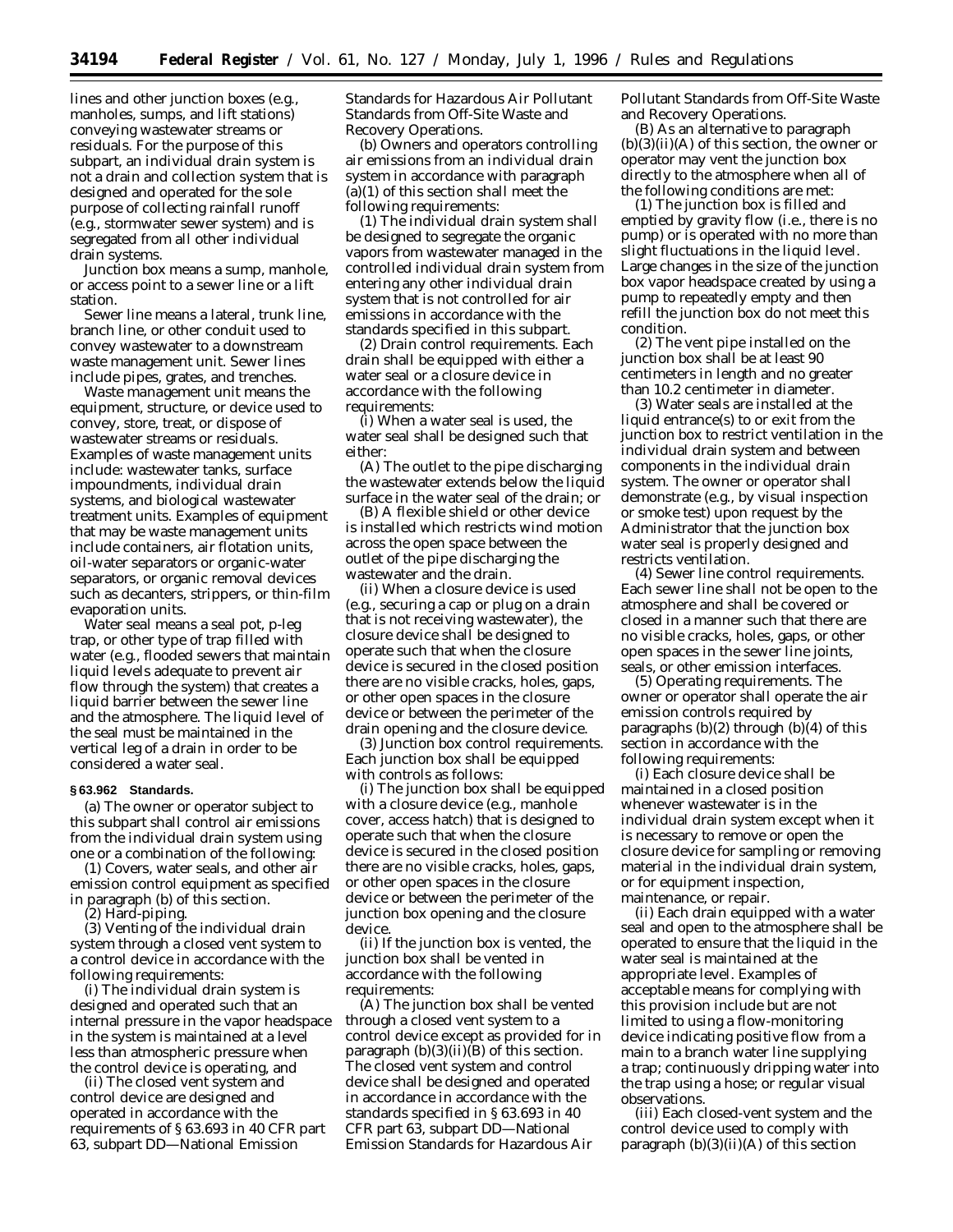shall be operated in accordance with the standards specified in 40 CFR 63.693.

## **§ 63.963 [Reserved].**

# **§ 63.964 Inspection and monitoring requirements.**

(a) The owner or operator shall inspect the individual drain system in accordance with the following requirements:

(1) The individual drain system shall be visually inspected by the owner or operator as follows to check for defects that could result in air emissions to the atmosphere.

(i) The owner or operator shall visually inspect each drain as follows:

(A) In the case when the drain is using a water seal to control air emissions, the owner or operator shall verify appropriate liquid levels are being maintained and identify any other defects that could reduce water seal control effectiveness.

(B) In the case when the drain is using a closure device to control air emissions, the owner or operator shall visually inspect each drain to verify that the closure device is in place and there are no defects. Defects include, but are not limited to, visible cracks, holes, or gaps in the closure devices; broken, cracked, or otherwise damaged seals or gaskets on closure devices; and broken or missing plugs, caps, or other closure devices.

(ii) The owner or operator shall visually inspect each junction box to verify that closure devices are in place and there are no defects. Defects include, but are not limited to, visible cracks, holes, or gaps in the closure devices; broken, cracked, or otherwise damaged seals or gaskets on closure devices; and broken or missing hatches, access covers, caps, or other closure devices.

(iii) The owner or operator shall visually inspect the unburied portion of each sewer line to verify that all closure devices are in place and there are no defects. Defects include, but are not limited to, visible cracks, holes, gaps, or other open spaces in the sewer line joints, seals, or other emission interfaces.

(iv) The owner or operator shall perform the inspections initially at the time of installation of the water seals and closure devices for the individual drain system and, thereafter, at least once every year.

(v) In the event that a defect is detected, the owner or operator shall repair the defect in accordance with the requirements of paragraph (b) of this section.

(vi) The owner or operator shall maintain a record of the inspection in accordance with the requirements specified in § 63.965(a) of this subpart.

(2) The owner or operator shall inspect and monitor the closed-vent system and the control device in accordance with the requirements specified in § 63.693 in 40 CFR 63 subpart DD—National Emission Standards for Hazardous Air Pollutants from Off-Site Waste and Recovery Operations.

(b) The owner or operator shall repair all detected defects as follows:

(1) The owner or operator shall make first efforts at repair of the defect no later than 5 calendar days after detection and repair shall be completed as soon as possible but no later than 15 calendar days after detection except as provided in paragraph (b)(2) of this section.

(2) Repair of a defect may be delayed beyond 15 calendar days if the owner or operator determines that repair of the defect requires emptying or temporary removal from service of the individual drain system and no alternative capacity is available at the facility site to accept the wastewater normally managed in the individual drain system. In this case, the owner or operator shall repair the defect at the next time the process or unit that is generating the wastewater managed in the individual drain system stops operation. Repair of the defect shall be completed before the process or unit resumes operation.

(3) The owner or operator shall maintain a record of the defect repair in accordance with the requirements specified in  $\S 63.965(a)(3)$  of this subpart.

# **§ 63.965 Recordkeeping requirements.**

(a) Each owner or operator complying with § 63.962(a)(1) of this subpart shall prepare and maintain the following records:

(1) A written site-specific individual drain system inspection plan that includes a drawing or schematic of the individual drain system and identifies each drain, junction box, and sewer line location.

(2) A record of the date that each inspection required by § 63.964(a) of this subpart is performed.

(3) When applicable, a record for each defect detected during inspections required by § 63.964(a) of this subpart that includes the following information: the location of the defect, a description of the defect, the date of detection, the corrective action taken to repair the defect, and the date that the corrective action was completed. In the event that repair of the defect is delayed in accordance with the provisions of § 63.964(b)(2) of this section, the owner

or operator shall also record the reason for the delay and the date that completion of repair of the defect is expected.

(b) Owners and operators that use a closed-vent system and a control device in accordance with the provisions of § 63.962(a)(3) or § 63.692(b)(3)(ii)(A) of this subpart shall prepare and maintain the records required for the closed-vent system and control device in accordance with the requirements of § 63.693 in 40 CFR part 63, subpart DD—National Emission Standards for Hazardous Air Pollutants from Off-Site Waste and Recovery Operations.

# **§ 63.966 Reporting requirements.**

Owners and operators that use a closed-vent system and a control device in accordance with the provisions of § 63.962(a)(3) or § 63.962(b)(3)(ii)(A) of this subpart shall prepare and submit to the Administrator the reports required for closed-vent systems and control devices in accordance with the requirements of § 63.693 in 40 CFR part 63, subpart DD—National Emission Standards for Hazardous Air Pollutants from Off-Site Waste and Recovery Operations.

9. Part 63 is amended by adding subpart VV consisting of §§ 63.1040 through 63.1049 to read as follows:

# **Subpart VV—National Emission Standards for Oil-Water Separators and Organic-Water Separators**

Sec.

- 63.1040 Applicability.<br>63.1041 Definitions.
- 63.1041 Definitions.<br>63.1042 Standards-
	-
- 63.1042 Standards—Separator fixed roof.<br>63.1043 Standards—Separator floating roo 63.1043 Standards—Separator floating roof.<br>63.1044 Standards—Separator vented to
- Standards—Separator vented to control device.
- 
- 63.1045 [Reserved]<br>63.1046 Test metho Test methods and procedures.
- 63.1047 Inspection and monitoring requirements.
- 63.1048 Recordkeeping requirements.
- 63.1049 Reporting requirements.

# **Subpart VV—National Emission Standards for Oil-Water Separators and Organic-Water Separators**

#### **63.1040 Applicability.**

The provisions of this subpart apply to the control of air emissions from oilwater separators and organic-water separators for which another subpart of 40 CFR parts 60, 61, or 63 references the use of this subpart for such air emission control. These air emission standards for oil-water separators and organicwater separators are placed here for administrative convenience and only apply to those owners and operators of facilities subject to the other subparts that reference this subpart. The provisions of 40 CFR part 63, subpart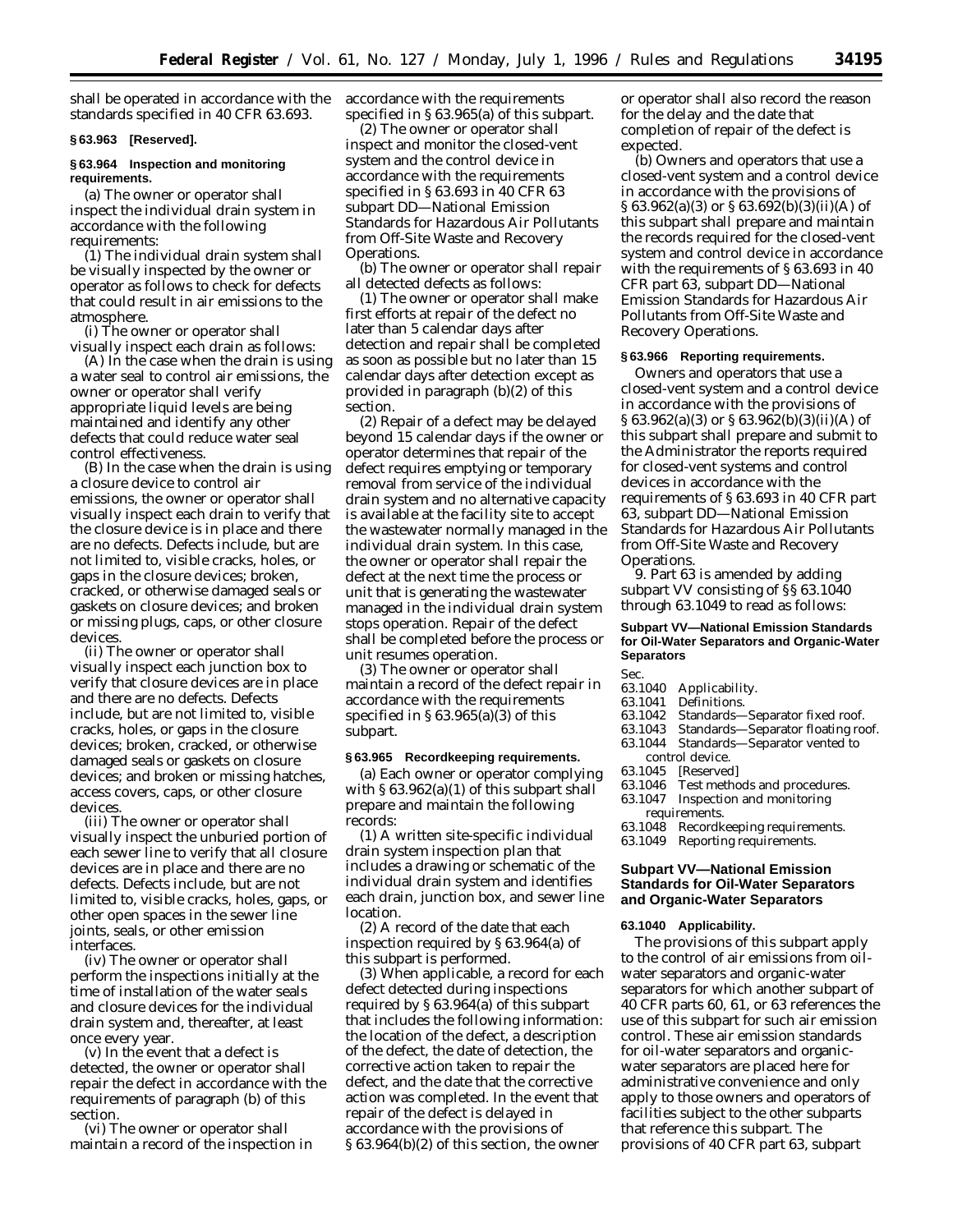A—General Provisions do not apply to this subpart except as noted in the subpart that references this subpart.

## **§ 63.1041 Definitions.**

All terms used in this subpart shall have the meaning given to them in the Act and in this section. If a term is defined in both this section and in another subpart that references the use of this subpart, then the definition in this subpart shall take precedence when implementing this subpart.

*Closure device* means a cap, hatch, lid, plug, seal, valve, or other type of fitting that, when the device is secured in the closed position, prevents or reduces air emissions to the atmosphere by blocking an opening in a fixed roof or floating roof. Closure devices include devices that are detachable from the cover (e.g., a sampling port cap), manually operated (e.g., a hinged access lid or hatch), or automatically operated (e.g., a spring-loaded pressure relief valve).

*Continuous seal* means a seal that forms a continuous closure that completely covers the space between the edge of the floating roof and the wall of a separator. A continuous seal may be constructed of fastened segments so as to form a continuous seal.

*Fixed roof* means a cover that is mounted on a separator in a stationary position and does not move with fluctuations in the level of the liquid managed in the separator.

*Floating roof* means a pontoon-type or double-deck type cover that rests upon and is supported by the liquid managed in a separator.

*Liquid-mounted seal* means a foam- or liquid-filled continuous seal that is mounted between the wall of the separator and the floating roof, and the seal is in contact with the liquid in a separator.

*Oil-water separator* means a separator as defined for this subpart that is used to separate oil from water.

*Organic-water separator* means a separator as defined for this subpart that is used to separate organics from water.

*Metallic shoe seal* means a continuous seal that is constructed of metal sheets which are held vertically against the wall of the separator by springs, weighted levers, or other mechanisms and is connected to the floating roof by braces or other means. A flexible coated fabric (envelope) spans the annular space between the metal sheet and the floating roof.

*No detectable organic emissions* means no escape of organics to the atmosphere as determined using the procedure specified in § 63.1046(a) of this subpart.

*Regulated-material* means the material (e.g. waste, wastewater, off-site material) required to be managed in separators using air emission controls in accordance with the standards specified in this subpart.

*Safety device* means a closure device such as a pressure relief valve, frangible disc, fusible plug, or any other type of device which functions exclusively to prevent physical damage or permanent deformation to the separator air emission control equipment by venting gases or vapors directly to the atmosphere during unsafe conditions resulting from an unplanned, accidental, or emergency event. For the purpose of this subpart, a safety device is not used for routine venting of gases or vapors from the vapor headspace underneath the separator cover. A safety device is designed to remain in a closed position during normal operations and open only when the internal pressure, or another relevant parameter, exceeds the device threshold setting applicable to the air emission control equipment as determined by the owner or operator based on manufacturer recommendations, applicable regulations, fire protection and prevention codes, standard engineering codes and practices, or other requirements for the safe handling of flammable, ignitable, explosive, reactive, or hazardous materials.

*Separator* means a waste management unit, generally a tank, that is used to separate oil or organics from water. A separator consists of not only the separation unit but also the forebay and other separator basins, skimmers, weirs, grit chambers, sludge hoppers, and bar screens that are located directly after the individual drain system and prior to any additional treatment units such as an air flotation unit clarifier or biological treatment unit. Examples of a separator include an API separator, parallel-plate interceptor, and corrugated-plate interceptor with the associated ancillary equipment.

#### **§ 63.1042 Standards—Separator fixed roof.**

(a) This section applies to owners and operators subject to this subpart and controlling air emissions from an oilwater separator or organic-water separator using a fixed roof.

(b) The separator shall be equipped with a fixed roof designed to meet the following specifications:

(1) The fixed roof and its closure devices shall be designed to form a continuous barrier over the entire surface area of the liquid in the separator.

(2) The fixed roof shall be installed in a manner such that there are no visible

cracks, holes, gaps, or other open spaces between roof section joints or between the interface of the roof edge and the separator wall.

(3) Each opening in the fixed roof shall be equipped with a closure device designed to operate such that when the closure device is secured in the closed position there are no visible cracks, holes, gaps, or other open spaces in the closure device or between the perimeter of the opening and the closure device.

(4) The fixed roof and its closure devices shall be made of suitable materials that will minimize exposure of the regulated-material to the atmosphere, to the extent practical, and will maintain the integrity of the equipment throughout its intended service life. Factors to be considered when selecting the materials for and designing the fixed roof and closure devices shall include: organic vapor permeability; the effects of any contact with the liquid and its vapors managed in the separator; the effects of outdoor exposure to wind, moisture, and sunlight; and the operating practices used for the separator on which the fixed roof is installed.

(c) Whenever a regulated-material is in the separator, the fixed roof shall be installed with each closure device secured in the closed position except as follows:

(1) Opening of closure devices or removal of the fixed roof is allowed at the following times:

(i) To provide access to the separator for performing routine inspection, maintenance, or other activities needed for normal operations. Examples of such activities include those times when a worker needs to open a port to sample the liquid in the separator, or when a worker needs to open a hatch to maintain or repair equipment. Following completion of the activity, the owner or operator shall promptly secure the closure device in the closed position or reinstall the cover, as applicable, to the separator.

(ii) To remove accumulated sludge or other residues from the bottom of separator.

(2) Opening of a spring-loaded pressure-vacuum relief valve, conservation vent, or similar type of pressure relief device which vents to the atmosphere is allowed during normal operations for the purpose of maintaining the pressure in vapor headspace underneath the fixed roof in accordance with the separator design specifications. The device shall be designed to operate with no detectable organic emissions, as determined using the procedure specified in § 63.1046(a) of this subpart, when the device is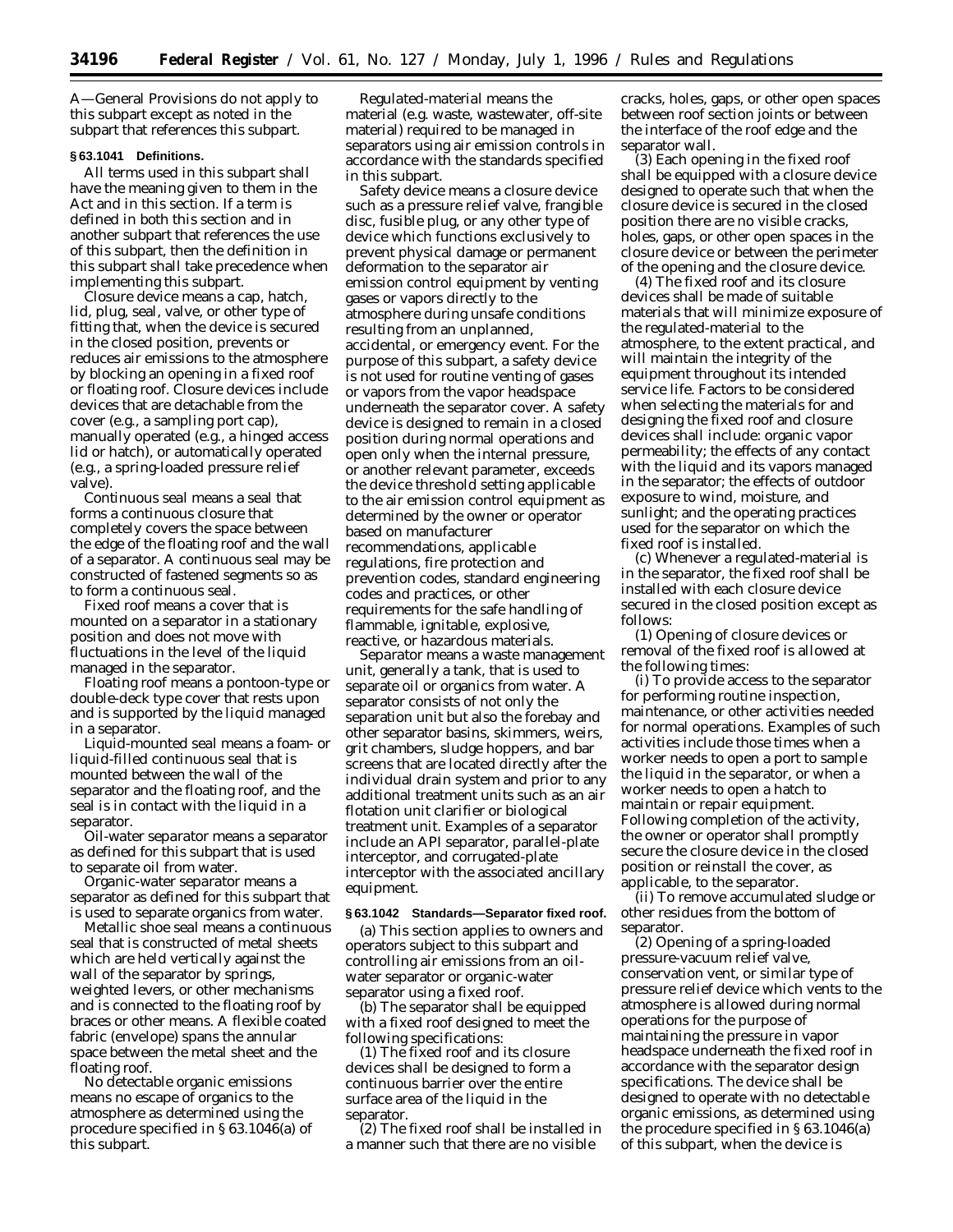secured in the closed position. The settings at which the device opens shall be established such that the device remains in the closed position whenever the pressure in the vapor headspace underneath the fixed roof is within the pressure operating range determined by the owner or operator based on the cover manufacturer recommendations, applicable regulations, fire protection and prevention codes, standard engineering codes and practices, or other requirements for the safe handling of flammable, ignitable, explosive, reactive, or hazardous materials.

(3) Opening of a safety device, as defined in § 63.1041 of this subpart, is allowed at any time conditions require it to do so to avoid an unsafe condition.

(d) The owner or operator shall inspect the fixed roof and any closure devices in accordance with the requirements specified in § 63.1047(a) of this subpart.

## **§ 63.1043 Standards—Separator floating roof.**

(a) This section applies to owners and operators subject to this subpart and controlling air emissions from an oilwater separator or organic-water separator using a floating roof.

(b) The separator shall be equipped with a floating roof designed to meet the following specifications:

(1) The floating roof shall be designed to float on the liquid surface during normal operations.

(2) The floating roof shall be equipped with two continuous seals, one above the other, between the wall of the separator and the roof edge. The lower seal is referred to as the primary seal, and the upper seal is referred to as the secondary seal.

(i) The primary seal shall be a liquidmounted seal or a metallic shoe seal, as defined in § 63.1041 of this subpart. The total area of the gaps between the separator wall and the primary seal shall not exceed 67 square centimeters (cm2) per meter of separator wall perimeter, and the width of any portion of these gaps shall not exceed 3.8 centimeters (cm).

(ii) The secondary seal shall be mounted above the primary seal and cover the annular space between the floating roof and the wall of the separator. The total area of the gaps between the separator wall and the secondary seal shall not exceed 6.7 square centimeters (cm2) per meter of separator wall perimeter, and the width of any portion of these gaps shall not exceed 1.3 centimeters (cm).

(3) Except as provided for in paragraph (b)(4) of this section, each opening in the floating roof shall be

equipped with a closure device designed to operate such that when the closure device is secured in the closed position there are no visible cracks, holes, gaps, or other open spaces in the closure device or between the perimeter of the cover opening and the closure device.

(4) The floating roof may be equipped with one or more emergency roof drains for removal of stormwater. Each emergency roof drain shall be equipped with a slotted membrane fabric cover that covers at least 90 percent of the area of the opening or a flexible fabric sleeve seal.

(c) Whenever a regulated-material is in the separator, the floating roof shall float on the liquid (i.e., off the roof supports) and each closure device shall be secured in the closed position except as follows:

(1) Opening of closure devices is allowed at the following times:

(i) To provide access to the separator for performing routine inspection, maintenance, or other activities needed for normal operations. Examples of such activities include those times when a worker needs to open a port to sample the liquid in the separator, or when a worker needs to open a hatch to maintain or repair equipment. Following completion of the activity, the owner or operator shall promptly secure the closure device in the closed position.

(ii) To remove accumulated sludge or other residues from the bottom of separator.

(2) Opening of a safety device, as defined in § 63.1041 of this subpart, is allowed at any time conditions require it to do so to avoid an unsafe condition.

(d) The owner or operator shall inspect the floating roof in accordance with the procedures specified in § 63.1047(b) of this subpart.

# **§ 63.1044 Standards—Separator vented to control device.**

(a) This section applies to owners and operators controlling air emissions from an oil-water or organic-water separator using a fixed roof and venting the vapor headspace underneath the fixed roof through a closed-vent system to a control device.

(b) The separator shall be covered by a fixed roof and vented directly through a closed-vent system to a control device in accordance with the following requirements:

(1) The fixed roof and its closure devices shall be designed to form a continuous barrier over the entire surface area of the liquid in the separator.

(2) Each opening in the fixed roof not vented to the control device shall be equipped with a closure device. If the pressure in the vapor headspace underneath the fixed roof is less than atmospheric pressure when the control device is operating, the closure devices shall be designed to operate such that when the closure device is secured in the closed position there are no visible cracks, holes, gaps, or other open spaces in the closure device or between the perimeter of the cover opening and the closure device. If the pressure in the vapor headspace underneath the fixed roof is equal to or greater than atmospheric pressure when the control device is operating, the closure device shall be designed to operate with no detectable organic emissions, as determined using the procedure specified in §63.1046(a) of this subpart.

(3) The fixed roof and its closure devices shall be made of suitable materials that will minimize exposure of the regulated-material to the atmosphere, to the extent practical, and will maintain the integrity of the equipment throughout its intended service life. Factors to be considered when selecting the materials for and designing the fixed roof and closure devices shall include: organic vapor permeability; the effects of any contact with the liquid or its vapors managed in the separator; the effects of outdoor exposure to wind, moisture, and sunlight; and the operating practices used for the separator on which the fixed roof is installed.

(4) The closed-vent system and control device shall be designed and operated in accordance with the requirements of § 63.693 in 40 CFR part 63, subpart DD—National Emission Standards for Hazardous Air Pollutants from Off-Site Waste and Recovery Operations.

(c) Whenever a regulated-material is in the separator, the fixed roof shall be installed with each closure device secured in the closed position and the vapor headspace underneath the fixed roof vented to the control device except as follows:

(1) Venting to the control device is not required, and opening of closure devices or removal of the fixed roof is allowed at the following times:

(i) To provide access to the separator for performing routine inspection, maintenance, or other activities needed for normal operations. Examples of such activities include those times when a worker needs to open a port to sample liquid in the separator, or when a worker needs to open a hatch to maintain or repair equipment. Following completion of the activity,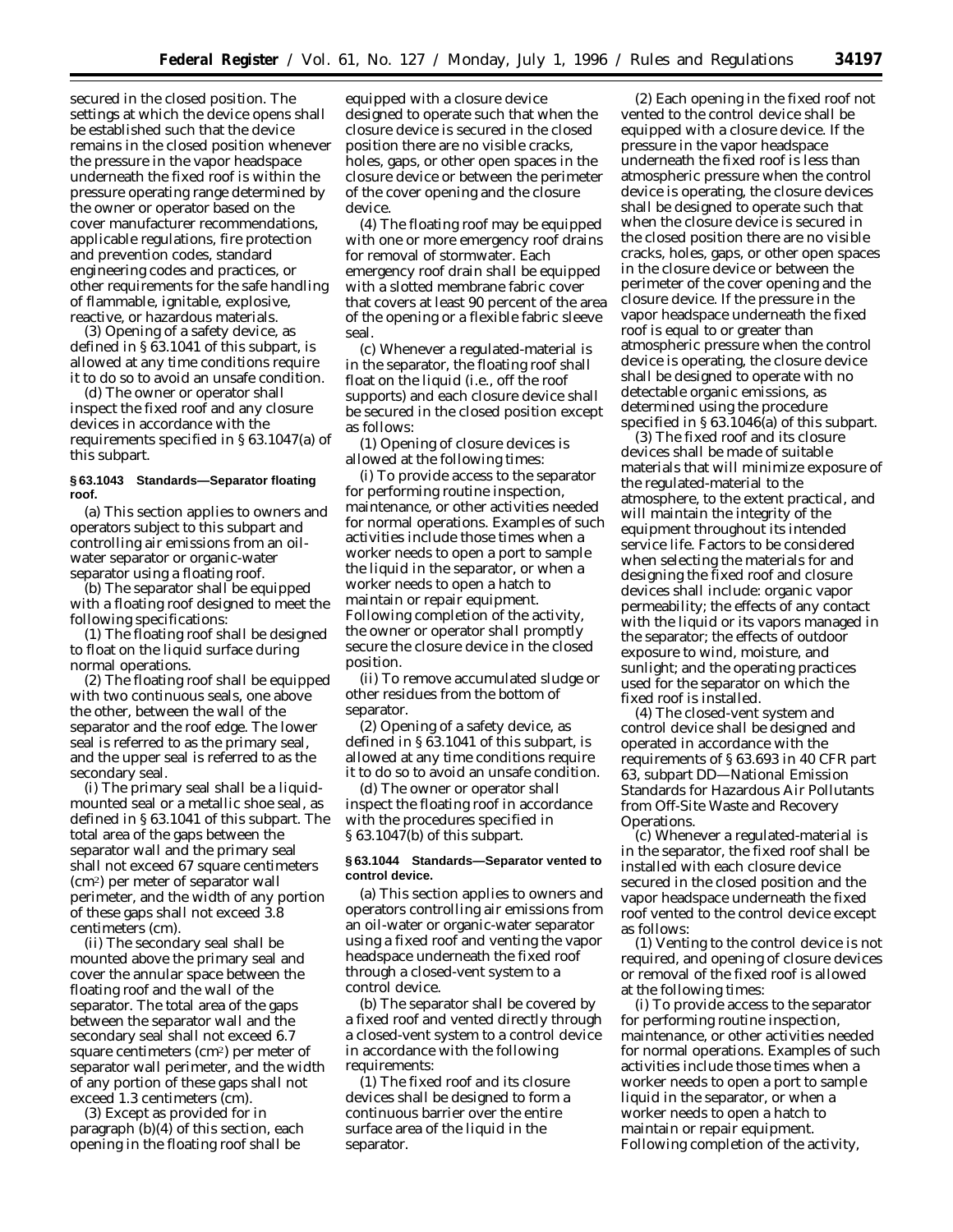the owner or operator shall promptly secure the closure device in the closed position or reinstall the cover, as applicable, to the separator.

(ii) To remove accumulated sludge or other residues from the bottom of separator.

(2) Opening of a safety device, as defined in § 63.1041 of this subpart, is allowed at any time conditions require it to do so to avoid an unsafe condition.

(d) The owner or operator shall inspect and monitor the air emission control equipment in accordance with the procedures specified in § 63.1047(c) of this subpart.

## **§ 63.1045 [Reserved]**

## **§ 63.1046 Test methods and procedures.**

(a) Procedure for determining no detectable organic emissions for the purpose of complying with this subpart.

 $(1)$  The test shall be conducted in accordance with the procedures specified in Method 21 of 40 CFR part 60, appendix A. Each potential leak interface (i.e., a location where organic vapor leakage could occur) on the cover and associated closure devices shall be checked. Potential leak interfaces that are associated with covers and closure devices include, but are not limited to: the interface of the cover and its foundation mounting; the periphery of any opening on the cover and its associated closure device; and the sealing seat interface on a spring-loaded pressure-relief valve.

(2) The test shall be performed when the separator contains a material having an organic HAP concentration representative of the range of concentrations for the regulatedmaterials expected to be managed in the separator. During the test, the cover and closure devices shall be secured in the closed position.

(3) The detection instrument shall meet the performance criteria of Method 21 of 40 CFR part 60, appendix A, except the instrument response factor criteria in section 3.1.2(a) of Method 21 shall be for the average composition of the organic constituents in the regulated-material placed in the separator, not for each individual organic constituent.

(4) The detection instrument shall be calibrated before use on each day of its use by the procedures specified in Method 21 of 40 CFR part 60, appendix A.

(5) Calibration gases shall be as follows:

(i) Zero air (less than 10 ppmv hydrocarbon in air); and

(ii) A mixture of methane in air at a concentration of approximately, but less than, 10,000 ppmv.

(6) The background level shall be determined according to the procedures in Method 21 of 40 CFR part 60 appendix A.

(7) Each potential leak interface shall be checked by traversing the instrument probe around the potential leak interface as close to the interface as possible, as described in Method 21. In the case when the configuration of the cover or closure device prevents a complete traverse of the interface, all accessible portions of the interface shall be sampled. In the case when the configuration of the closure device prevents any sampling at the interface and the device is equipped with an enclosed extension or horn (e.g., some pressure relief devices), the instrument probe inlet shall be placed at approximately the center of the exhaust area to the atmosphere.

(8) The arithmetic difference between the maximum organic concentration indicated by the instrument and the background level shall be compared with the value of 500 ppmv. If the difference is less than 500 ppmv, then the potential leak interface is determined to operate with no detectable organic emissions.

(b) Procedure for performing floating roof seal gap measurements for the purpose of complying with this subpart.

(1) The owner or operator shall determine the total surface area of gaps in the primary seal and in the secondary seal individually.

(2) The seal gap measurements shall be performed at one or more floating roof levels when the roof is floating off the roof supports.

(3) Seal gaps, if any, shall be measured around the entire perimeter of the floating roof in each place where a 0.32-centimeter (cm) diameter uniform probe passes freely (without forcing or binding against the seal) between the seal and the wall of the separator and measure the circumferential distance of each such location.

(4) For a seal gap measured under paragraph (b)(2) of this section, the gap surface area shall be determined by using probes of various widths to measure accurately the actual distance from the separator wall to the seal and multiplying each such width by its respective circumferential distance.

(5) The total gap area shall be calculated by adding the gap surface areas determined for each identified gap location for the primary seal and the secondary seal individually, and then dividing the sum for each seal type by the nominal perimeter of the separator basin. These total gap areas for the primary seal and secondary seal then are compared to the respective

standards for the seal type as specified in § 63.1043(b)(2) of this subpart.

## **§ 63.1047 Inspection and monitoring requirements.**

(a) Owners and operators that use a separator equipped with a fixed roof in accordance with the provisions of § 63.1042 of this subpart shall meet the following requirements:

(1) The fixed roof and its closure devices shall be visually inspected by the owner or operator to check for defects that could result in air emissions to the atmosphere. Defects include, but are not limited to, visible cracks, holes, or gaps in the roof sections or between the roof and the separator wall; broken, cracked, or otherwise damaged seals or gaskets on closure devices; and broken or missing hatches, access covers, caps, or other closure devices.

(2) The owner or operator shall perform the inspections following installation of the fixed roof and, thereafter, at least once every year.

(3) In the event that a defect is detected, the owner or operator shall repair the defect in accordance with the requirements of paragraph (d) of this section.

(4) The owner or operator shall maintain a record of the inspection in accordance with the requirements specified in  $\S 63.1048(a)(2)$  of this subpart.

(b) Owners and operators that use a separator equipped with a floating roof in accordance with the provisions of § 63.1043 of this subpart shall meet the following requirements:

(1) The owner or operator shall measure the floating roof seal gaps using the procedure specified in § 63.1046(b) of this subpart in accordance with the following requirements:

(i) The owner or operator shall perform measurements of gaps between the separator wall and the primary seal within 60 days after initial operation of the separator following installation of the floating roof and, thereafter, at least once every 5 years.

(ii) The owner or operator shall perform measurements of gaps between the separator wall and the secondary seal within 60 days after initial operation of the separator following installation of the floating roof and, thereafter, at least once every year.

(iii) If a separator ceases to hold regulated-material for a period of 1 year or more, subsequent introduction of regulated-material into the separator shall be considered an initial operation for the purpose of complying with paragraphs  $(b)(1)(i)$  and  $(b)(1)(ii)$  of this section.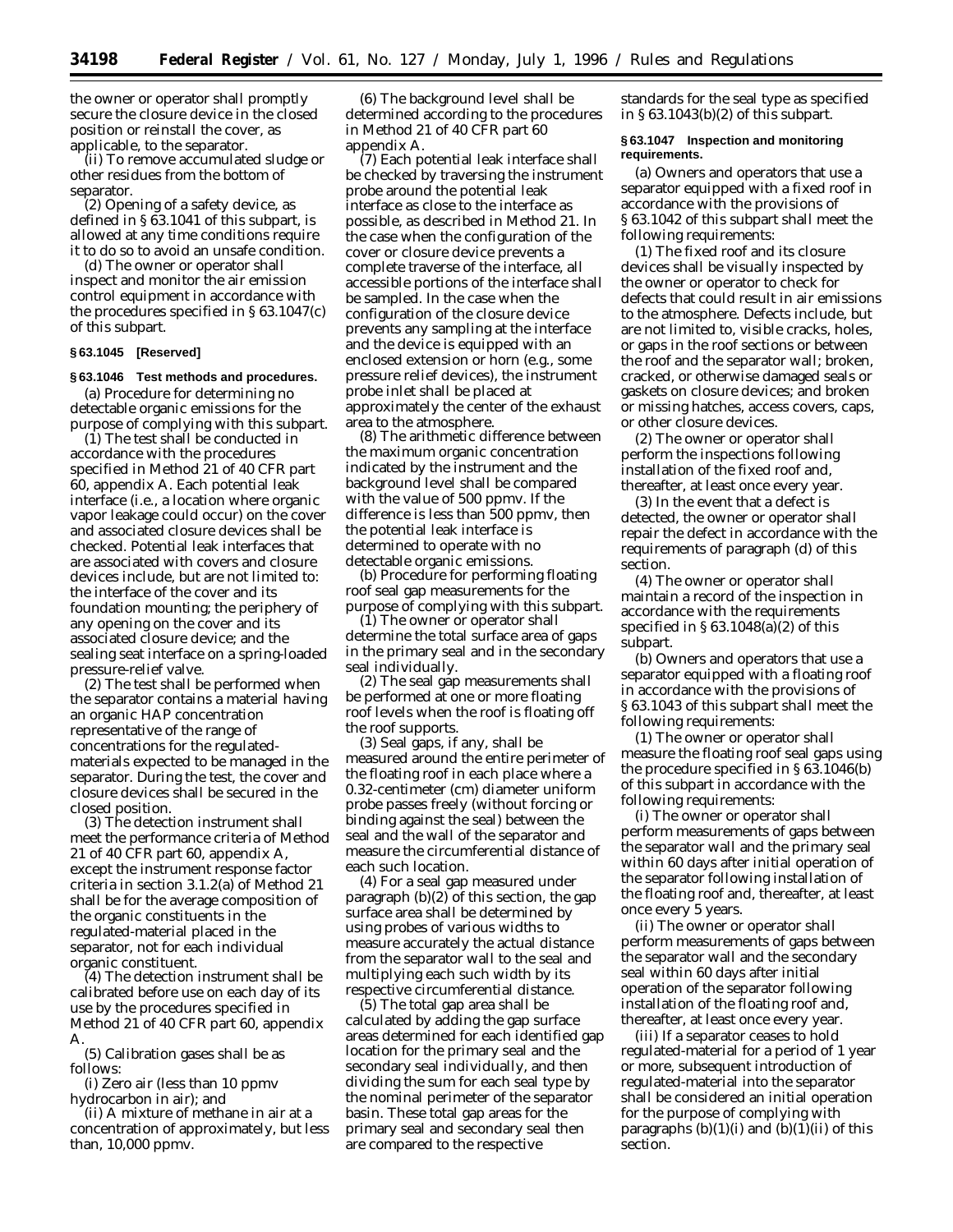(iv) In the event that the seal gap measurements do not conform to the specifications in § 63.1043(b)(2) of this subpart, the owner or operator shall repair the defect in accordance with the requirements of paragraph (d) of this section.

(v) The owner or operator shall maintain a record of the inspection in accordance with the requirements specified in § 63.1048 (a)(2) and (b) of this subpart.

(2) The owner or operator shall visually inspect the floating roof in accordance with the following requirements:

(i) The floating roof and its closure devices shall be visually inspected by the owner or operator to check for defects that could result in air emissions to the atmosphere. Defects include, but are not limited to: holes, tears, or other openings in the rim seal or seal fabric of the floating roof; a rim seal detached from the floating roof; all or a portion of the floating roof deck being submerged below the surface of the liquid in the separator; broken, cracked, or otherwise damaged seals or gaskets on closure devices; and broken or missing hatches, access covers, caps, or other closure devices.

(ii) The owner or operator shall perform the inspections following installation of the floating roof and, thereafter, at least once every year.

(iii) In the event that a defect is detected, the owner or operator shall repair the defect in accordance with the requirements of paragraph (d) of this section.

(iv) The owner or operator shall maintain a record of the inspection in accordance with the requirements specified in  $\S 63.1048(a)(2)$  of this subpart.

(c) Owners and operators that use a separator equipped with a fixed roof and vented through a closed-vent system to a control device in accordance with the provisions of § 63.1044 of this subpart shall inspect the air emission control equipment as follows:

(1) The owner or operator shall visually inspect the fixed roof in accordance with the following requirements:

(i) The fixed roof and its closure devices shall be visually inspected by the owner or operator to check for defects that could result in air emissions. Defects include, but are not limited to, visible cracks, holes, or gaps in the roof sections or between the roof and the separator wall; broken, cracked, or otherwise damaged seals or gaskets on closure devices; and broken or missing hatches, access covers, caps, or other closure devices.

(ii) The owner or operator shall perform the inspections following installation of the fixed roof and, thereafter, at least once every year.

(iii) In the event that a defect is detected, the owner or operator shall repair the defect in accordance with the requirements of paragraph (d) of this section.

(iv) The owner or operator shall maintain a record of the inspection in accordance with the requirements specified in § 63.1048(a)(2) of this subpart.

(2) The owner or operator shall inspect and monitor the closed-vent system and the control device in accordance with the requirements specified in § 63.693 in 40 CFR 63 subpart DD—National Emission Standards for Hazardous Air Pollutants from Off-Site Waste and Recovery Operations.

(d) The owner or operator shall repair all detected defects as follows:

(1) The owner or operator shall make first efforts at repair of the defect no later than 5 calendar days after detection and repair shall be completed as soon as possible but no later than 45 calendar days after detection except as provided in paragraph (d)(2) of this section.

(2) Repair of a defect may be delayed beyond 45 calendar days if the owner or operator determines that repair of the defect requires emptying or temporary removal from service of the separator and no alternative treatment capacity is available at the facility site to accept the regulated-material normally treated in the separator. In this case, the owner or operator shall repair the defect at the next time the process or unit that is generating the regulated-material managed in the separator stops operation. Repair of the defect shall be completed before the process or unit resumes operation.

(3) The owner or operator shall maintain a record of the defect repair in accordance with the requirements specified in § 63.1048(a)(3) of this subpart.

#### **§ 63.1048 Recordkeeping requirements.**

(a) Each owner or operator shall prepare and maintain the following records:

(1) Documentation describing the design of each floating roof and fixed roof installed on a separator, as applicable to the separator. When a floating roof is used, the documentation shall include the dimensions of the separator bay or section in which the floating roof is installed.

(2) A record for each inspection required by § 63.1047 of this subpart

that includes the following information: a separator identification number (or other unique identification description as selected by the owner or operator) and the date of inspection.

(3) The owner or operator shall record for each defect detected during inspections required by § 63.1047 of this subpart the following information: the location of the defect, a description of the defect, the date of detection, and corrective action taken to repair the defect. In the event that repair of the defect is delayed in accordance with the provisions of  $\S 63.1047(d)(2)$  of this section, the owner or operator shall also record the reason for the delay and the date that completion of repair of the defect is expected.

(b) Owners and operators that use a separator equipped with a floating roof in accordance with the provisions of § 63.1043 of this subpart shall prepare and maintain records for each inspection required by § 63.1047(b)(1) describing the results of the seal gap measurements. The records shall include the date of the measurements performed, the raw data obtained for the measurements, and the calculations of the total gap surface area. In the event that the seal gap measurements do not conform to the specifications in § 63.1043(b)(2) of this subpart, the records shall include a description of the repairs that were made, the date the repairs were made, and the date the separator was emptied, if necessary.

(c) Owners and operators that use a separator equipped with a fixed-roof and vented through a closed-vent system to a control device in accordance with the provisions of § 63.1044 of this subpart shall prepare and maintain the records required for the closed-vent system and control device in accordance with the requirements of § 63.693 in 40 CFR 63 subpart DD—National Emission Standards for Hazardous Air Pollutants from Off-Site Waste and Recovery Operations.

## **§ 63.1049 Reporting requirements.**

(a) Owners and operators that use a separator equipped with a floating roof in accordance with the provisions of § 63.1043 of this subpart shall notify the Administrator at least 30 calendar days prior to each seal gap measurement inspection performed to comply with the requirements in  $\S 63.1047(b)(1)$  of this subpart.

(b) Owners and operators that use a separator equipped with a fixed-roof and vented through a closed-vent system to a control device in accordance with the provisions of § 63.1044 of this subpart shall prepare and submit to the Administrator the reports required for